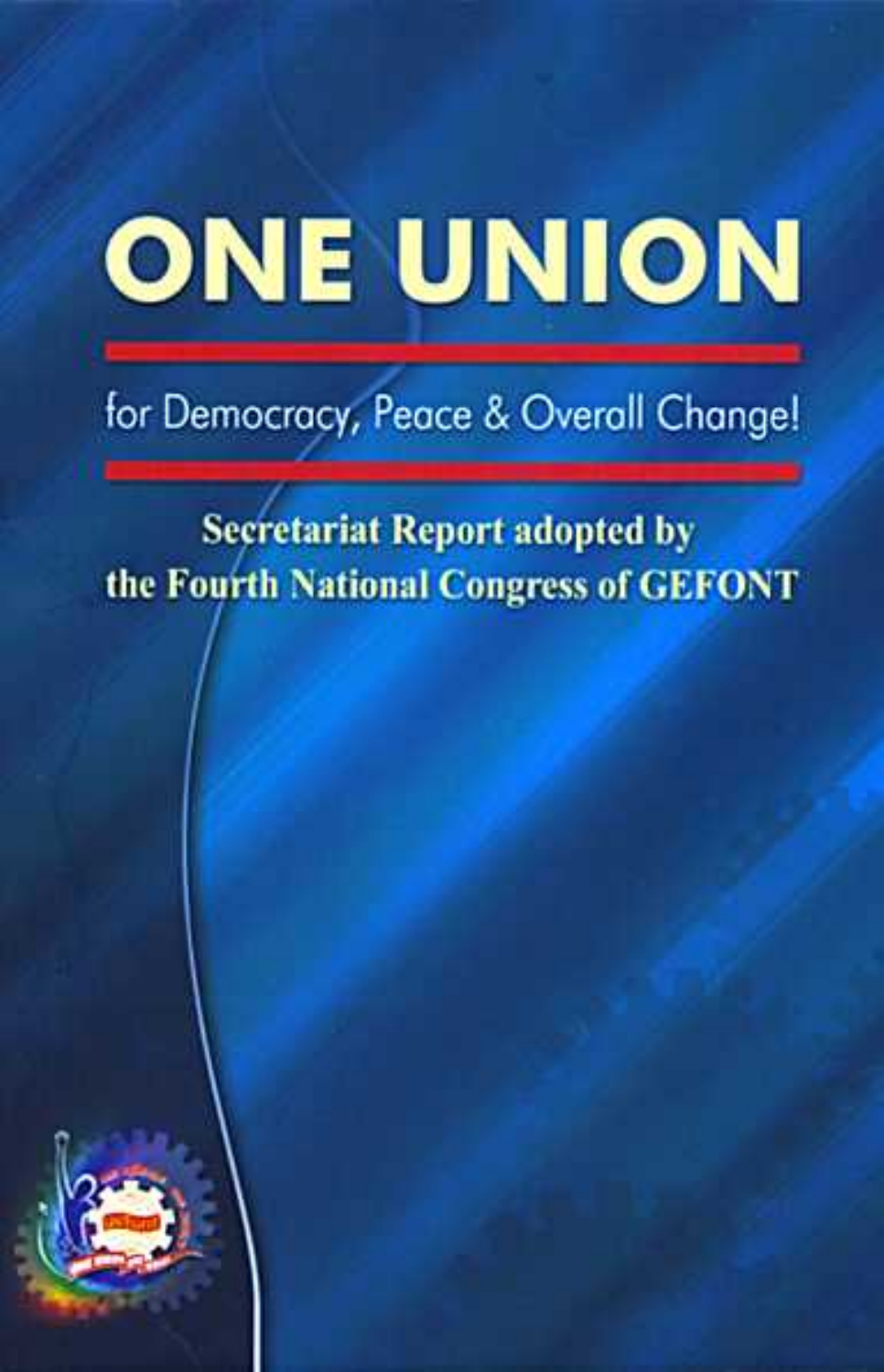## ONE UNION

### for Democracy, Peace & Overall Change!

**Secretariat Report adopted by the Fourth National Congress of the General Federation of Nepalese Trade Unions (GEFONT)**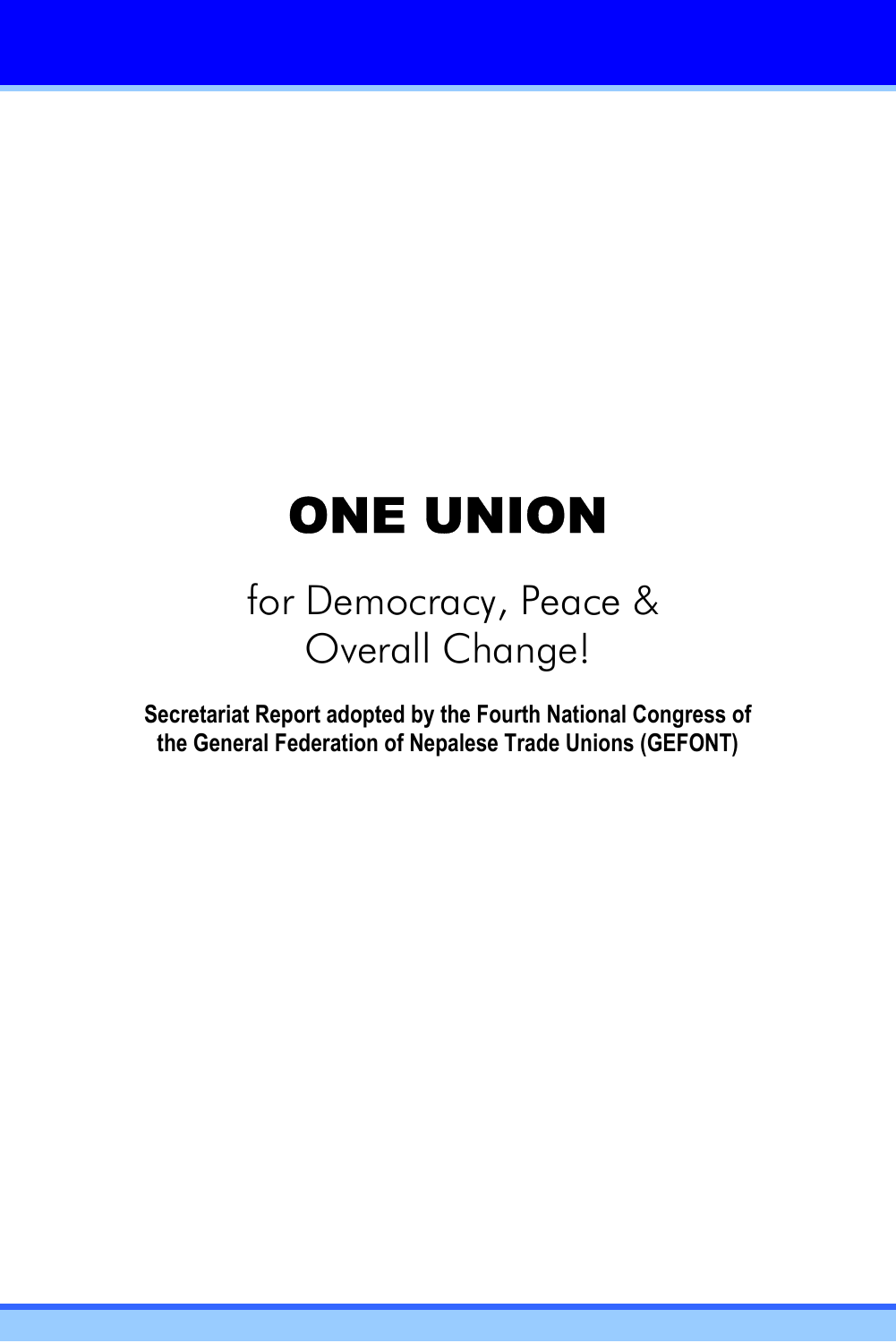**ONE UNION** for Democracy, Peace & Overall Change!

#### **Published by**

GEFONT General Federation of Nepalese Trade Unions Man Mohan Labour Building, GEFONT Plaza, Putalisadak, Kathmandu, Nepal P O Box: 10652 Tel: +977 1 4248 072 Fax: +977 1 4248 073 E-mail: dfa@gefont.org URL: www.gefont.org

**Cover, Lay-out, Design and Printing Management**  M's Mouse, 4265944 E-mail : msmouse@wlink.com.np

Price: Nrs. 50.00

#### **© GEFONT 2002**

ISBN: 99946-940-1-4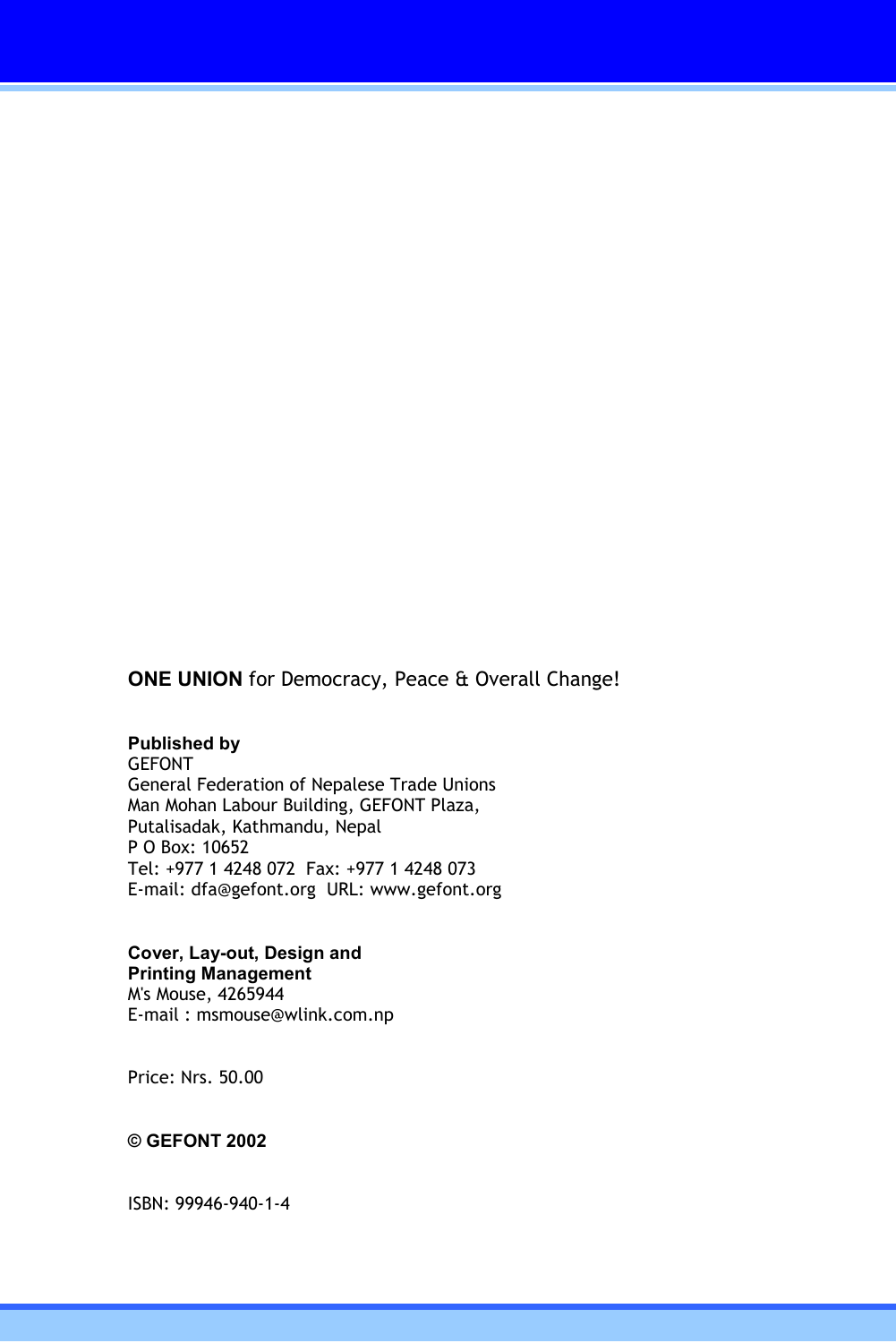#### **About the publication**

This Report has passed through a series of discussions and interaction before being presented at the Fourth Congress. Allowed to be public following a detailed discussion in the Third National Executive Committee, this report is divided primarily into seven sections and is written in 292 paragraphs. Before the Congress, 236 labour leaders and activists from Jhapa, Sunsari, Saptari, Bara, Makawanpur, Kathmandu, Kaski, Rupandehi and Banke discussed the report from December last year to January 2004. The smallest number of participation was in Simra, Bara where only 9 comrades were present, and the biggest one was in Kathmandu where 75 comrades participated in the discussion. These discussions gave a number of suggestions to incorporate in the report. In addition, five Zonal committees, a central department and 11 National affiliates tabled 60 amendment proposals within the month specified for this purpose.

In addition to GEFONT family, the report has entertained comments also from political circles. Those who inputted to this document are CPN (UML) General Secretary Comrade Madhav Kumar Nepal, Standing Committee Member Comrades J.N. Khanal, Ishwar Pokharel, Pradip Nepal and Alternative Member of the Standing Committee Comrade Bishnu Poudel. Suggestions from Central Committee Member of the CPN (UML) Comrades Bhim Rawal, Shankar Pokharel and Pradip Gyawali have been instrumental to improve the report. On behalf of civil society, Gauri Pradhan, Chairperson- Alliance for Human Rights and Social Justice (ALLIANCE-Nepal) and Dr. Shiva Sharma, General Secretary- National Labour Academy (NLA-Nepal) have helped us through their valued inputs, suggestions and facts. We have also borrowed a lot from papers by intellectuals namely Dev Raj Dahal, Reader-Tribhuvan University and Dr. Narayan Manandhar, the then Executive Director of Industrial Relations Forum. Their papers have been used as references in the analysis of various events and contexts.

Our sincere thanks goes to the GEFONT colleague Comrade Mukunda Kattel who translated the whole document into English. Suggestions by Eva Tabor and Maria Bearing (Denmark), our international colleagues, gave us valuable reflecting points vis-à-vis political and theoretical issues analysed in this report.

Before GEFONT was able to develop a 'policy' to guide its life, it used to limit policy discussions to its organisational circles alone. This time the discussion was expanded beyond this limit. This document was shared with NTUC and other friendly trade unions for their comments and suggestions.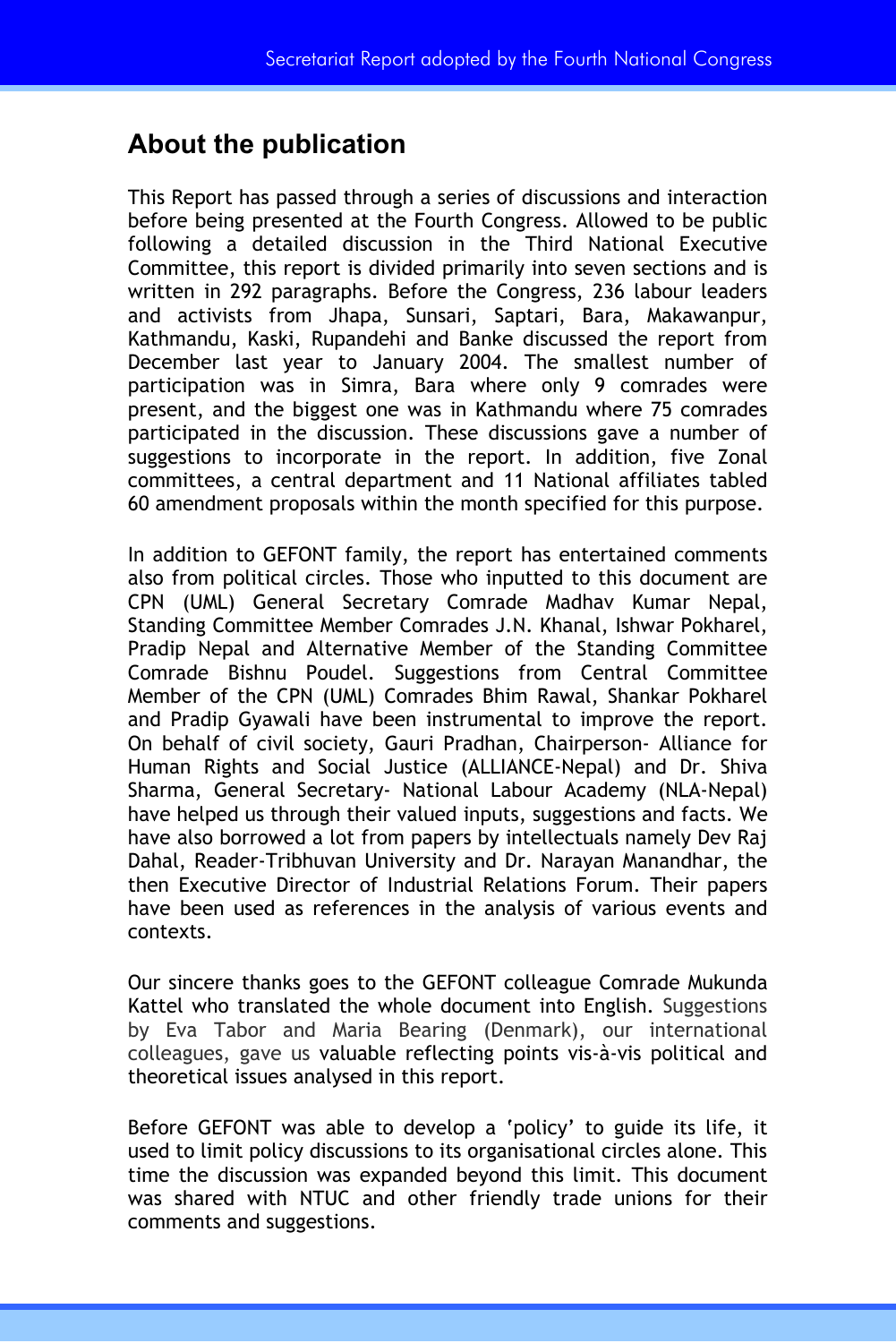All these suggestions were tabled in the  $4<sup>th</sup>$  National Congress; and those adopted unanimous by 300 delegates have been included in this report.

This report has made an effort to analyse the class structure of Nepali society in addition to politics, economy and trade union movement. Some of the issues raised—such as class hegemony, caste and ethnicity, gender and regionalism—may be different from the classical analysis made by the Nepali left-movement. GEFONT is of the view that these issues need further debates to arrive at an agreeable conclusion. 'Socialism for prosperous life' has been coined as the political goal of GEFONT. As such it has called into debate as to whether or not it is possible to have a single model of socialism, whether or not pluralism and socialism can go hand in hand.

We hope that the political scenario forecast analysed in this report and the future of the Nepali trade union movement will be a matter of concern for union activists.

In course of preparing this report, GEFONT Chairperson Comrade Mukunda Neupane and Chief of the GEFONT Department of Foreign Affairs Comrade Umesh Upadhyaya have expended a substantial amount of time and energy. The document prepared as the 'Secretariat Report' has been benefited significantly from Treasurer Comrade Binod Shrestha, Chief of the GEFONT Department of Education Com. Binda Pandey, Regional Coordinators Comrades Chudamani Jungali, Uddav KC, Om Koirala, Central Woman Workers Department Coordinator Com. Bina Shrestha, Chief of the GEFONT Department of Labour Relations Com. Hari Datt Joshi, Secretary Com. Ramesh Badal, many NEC members, Zonal Committees and leaders of National affiliates.

Comrade Rudra Gautam has made memorable contribution to the analysis of wages and Wage Indexation; Comrades Kabindra Shekhar Rimal, Kiran Mali and Manju Thapa did the tedious job of data processing.

Bishnu Rimal Secretary General (Outgoing)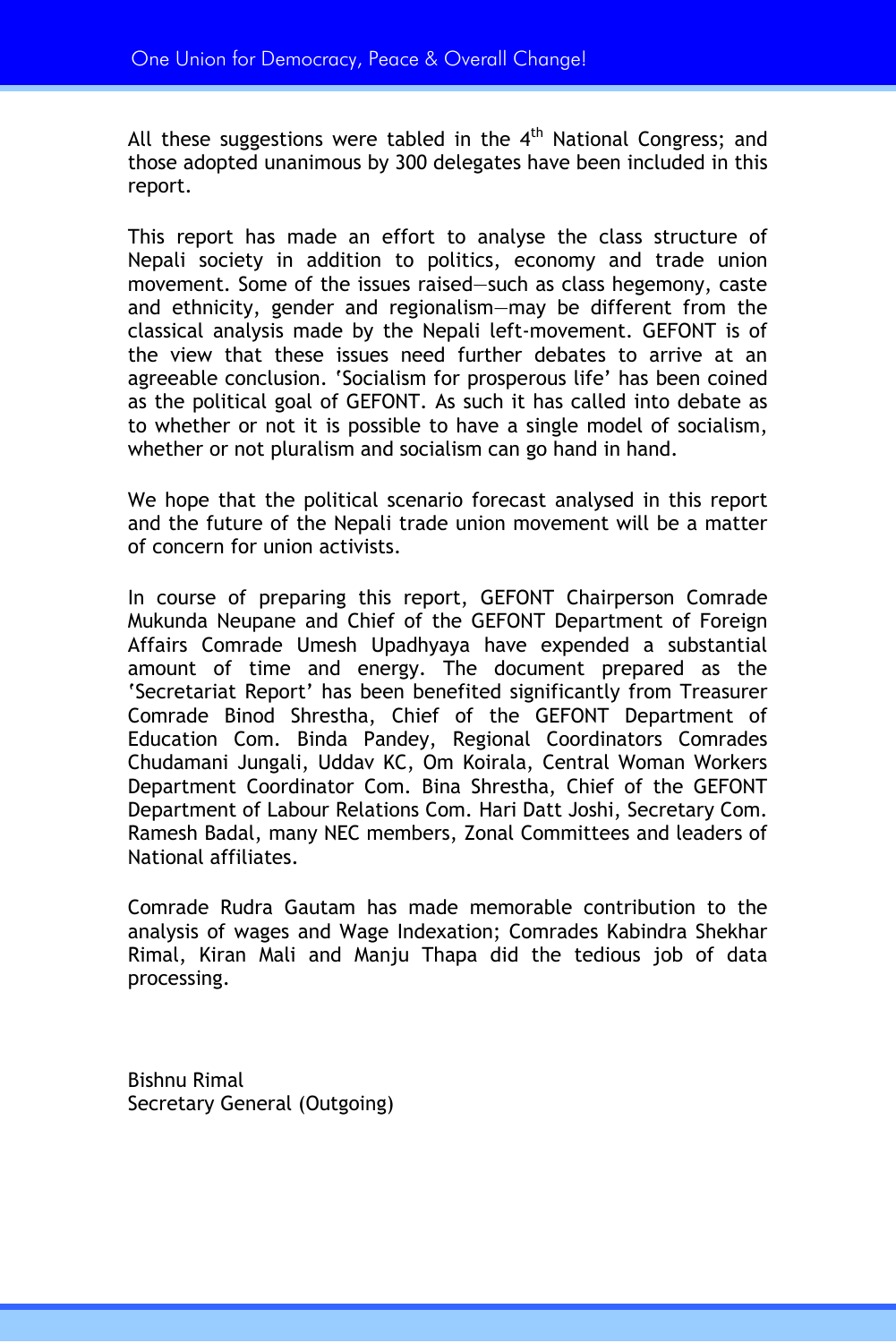#### **Contents**

- 1. Politics after 3<sup>rd</sup> National Congress /1
- 2. Global politics & International Trade Union Movement /7
- 3. Our Political Vision: Socialism for Prosperous Life /17
- 4. Activities of this tenure, an evaluation /31
- 5. GEFONT & its Affiliates: Structural problems and proposal for improvement /93
- 6. Scenario Forecast of Nepali Unionism /103
- 7. Proposal of Future Plan of Action /109
- Annex 1 7-Point agenda on Labour Law Reform: The Trade Union's Position /114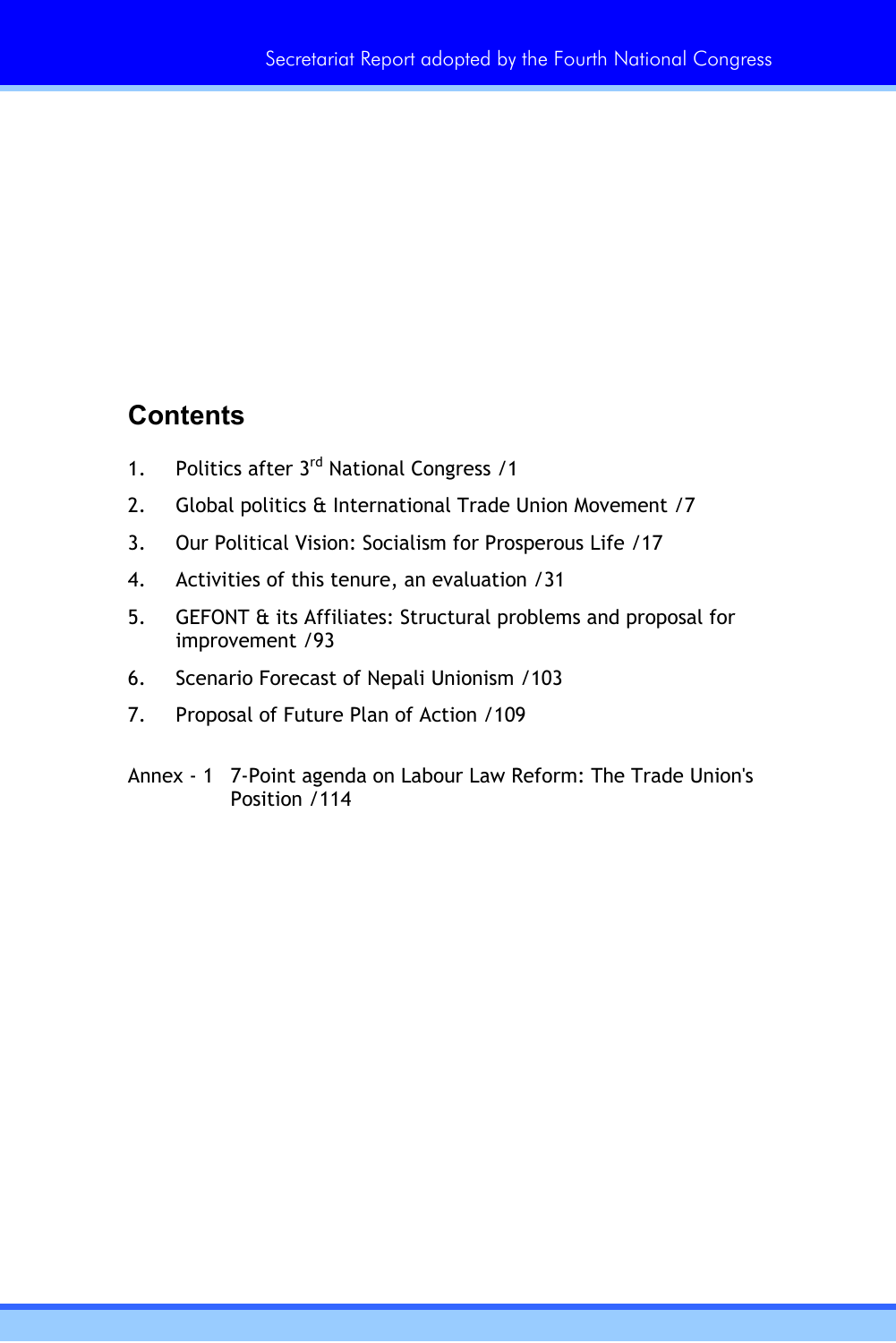| <b>Tables</b> |                      |                                                                                                          |
|---------------|----------------------|----------------------------------------------------------------------------------------------------------|
| Table 1       |                      | : Working-time and purchasing capacity of the<br>workers /10                                             |
| Table 2       | $\ddot{\phantom{a}}$ | Landlessnees on the basis of ecological belt /19                                                         |
| Table 3       | $\ddot{\phantom{a}}$ | Contribution of various sectors to family income /22                                                     |
| Table 4       | $\ddot{\cdot}$       | Distribution of Annual Incomes /22                                                                       |
| Table 5       | $\ddot{\cdot}$       | Real Wage of Workers, Nepal 1989-2003 (Base year<br>1989=100) /23                                        |
| Table 6       | $\ddot{\cdot}$       | Unions' position by Zone /36                                                                             |
| Table 7       | ÷                    | The density of unionisation and the total number of<br>workers / 38                                      |
| Table 8       | ÷                    | Enterprise level unions / 39                                                                             |
| Table 9       | $\ddot{\cdot}$       | Number of committees of National Affiliates in informal<br>sector (702) / 40                             |
| Table 10      | ÷                    | Estimation of the GEFONT membership / 40                                                                 |
| Table 11      |                      | : The expansion of work (42 districts) /42                                                               |
| Table 12      | $\ddot{\cdot}$       | Number of volunteers (full time and part-time) working<br>in General Federation and Zonal Committees /50 |
| Table 13      | $\ddot{\cdot}$       | Number of paid full timers, part timers and staff in<br>affiliates / 50                                  |
| Table 14      | $\ddot{\cdot}$       | Organisations/agencies inviting to various<br>programmes/52                                              |
| Table 15      | $\ddot{\phantom{a}}$ | Participation by Programmes /53                                                                          |
| Table 16      | $\ddot{\cdot}$       | Participation by Year /53                                                                                |
| Table 17      | $\bullet$            | Activities of GEFONT \/56                                                                                |
| Table 18      |                      | The number of cases handled by Labour Relations<br>Department /64                                        |
| Table 19      | $\ddot{\cdot}$       | Participation by year /77                                                                                |
| Table 20      | ÷                    | Participation by Programmes /78                                                                          |
| Table 21      | $\ddot{\cdot}$       | Participation by Organiser /78                                                                           |
| Graphs        |                      |                                                                                                          |
| Chart $1$ :   |                      | Ups and downs in the trade union movement of<br>Europe / 12                                              |
| Chart $2:$    |                      | Real Wage of Workers in Nepal /23                                                                        |
|               |                      |                                                                                                          |

- chart 3 : Class Structure in Nepal Urban & Rural Areas /27
- Chart 4 : The density of Unionisation in Nepal /39
- Chart 5 : National Structure: New Proposal /98
- Chart 6 : Regional Structure: A New Proposal /99
- Chart 7 : Local Structure: New Proposal /101
- Chart 8 : Proposed Structure of the GEFONT /102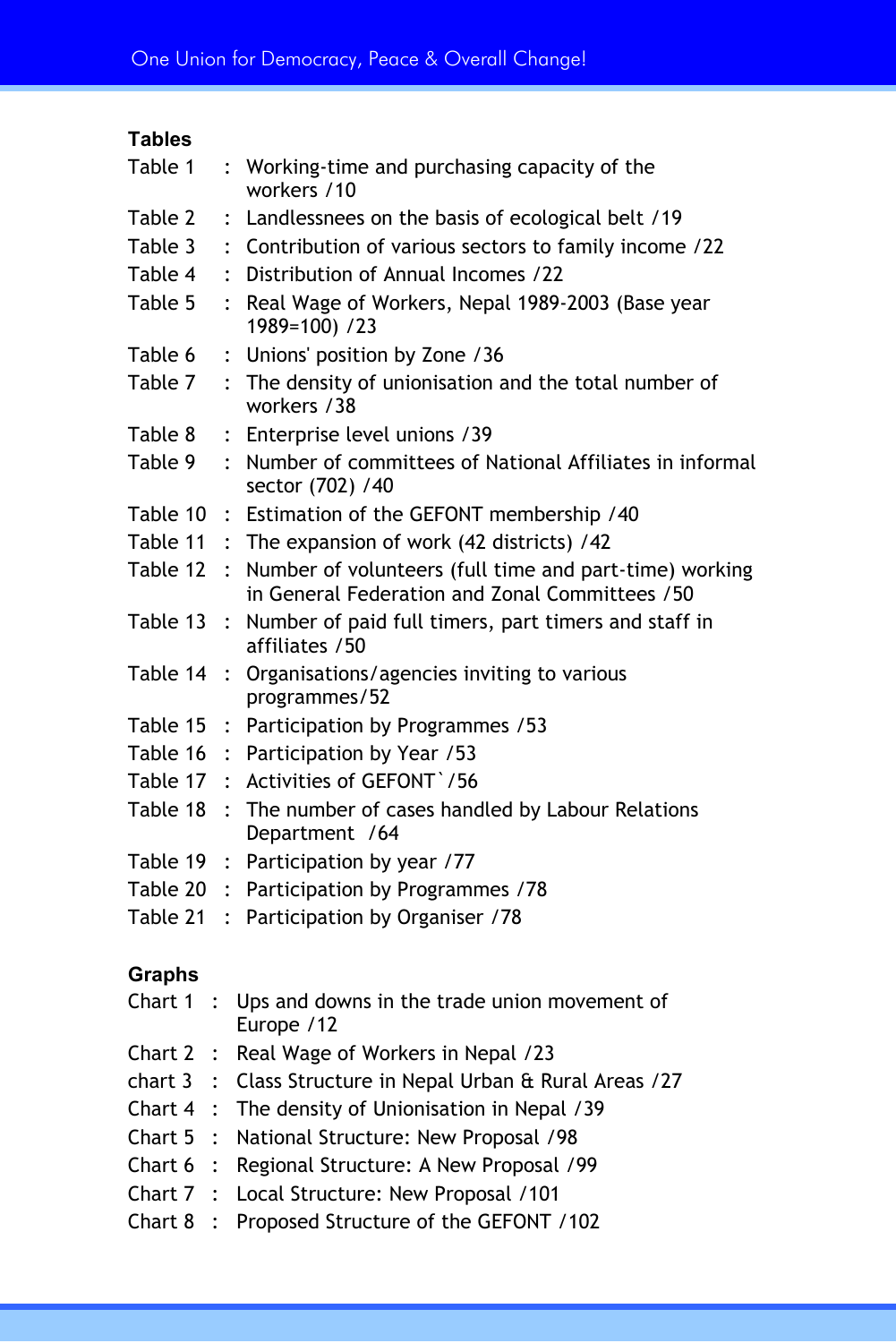#### **List of Abbreviation**

| ACFTU         | : All China Federation of Trade Unions                                              |
|---------------|-------------------------------------------------------------------------------------|
| <b>AICCTU</b> | : All India Central Council of Trade Unions                                         |
| <b>AITUC</b>  | : All India Trade Union Congress                                                    |
| AMC           | : Asian Migrant Centre                                                              |
| AMRC.         | : Asia Monitor Resource Centre                                                      |
| <b>APFOL</b>  | : All Pakistan Federation of Labour                                                 |
| <b>APTUF</b>  | : All Pakistan Trade Union Federation                                               |
| <b>APWSL</b>  | : Asia Pacific Workers' Solidarity Links                                            |
| ASI           | : Anti Slavery International                                                        |
| <b>BMS</b>    | : Bharatiya Mazdoor Sangh                                                           |
| <b>BILs</b>   | : Bangladesh Institute of Labour Studies                                            |
| <b>CAW</b>    | : Committee for Asian Women                                                         |
| CBA           | : Collective Bargaining Agreement                                                   |
| CBS           | : Central Bureau of Statistics                                                      |
| <b>CGIL</b>   | : Confederazione Generale Italiana del Lavoro or<br>Italian Confederation of Labour |
| CGT           | : Confederation Generale du Travail or General<br>Confederation of Labour           |
| CITU          | : Centre of Indian Trade Unions                                                     |
| CLAC          | : Central Labour Advisory Committee                                                 |
| <b>COSATU</b> | : Congress of South African Trade Unions                                            |
| CPN (UML)     | : Communist Party of Nepal (Unified Marxist-Leninist)                               |
| <b>CPN</b>    | : Communist Party of Nepal                                                          |
| <b>CTEVT</b>  | : Centre for Technical Education and Vocation Training                              |
| CUT           | : Central Única dos Trabalhadores or Central Union of<br>Trade Unions (Brazil)      |
| CUTS - India  | : Consumer Unity & Trust Society - India                                            |
| <b>CUUPEC</b> | : Central Union of Painter- Plumber-Electro &<br>Construction Workers, Nepal        |
| <b>CWWD</b>   | : Cenral Women Workers Department                                                   |
| <b>DANIDA</b> | : Danish International Development Agency                                           |
| <b>DED</b>    | : GEFONT Department of Education                                                    |
| <b>DECONT</b> | : Democratic Confederation of Nepalese Trade Unions                                 |
| <b>DFA</b>    | : GEFONT Department of Foreign Affairs                                              |
| DFID          | : UK Department for International Development                                       |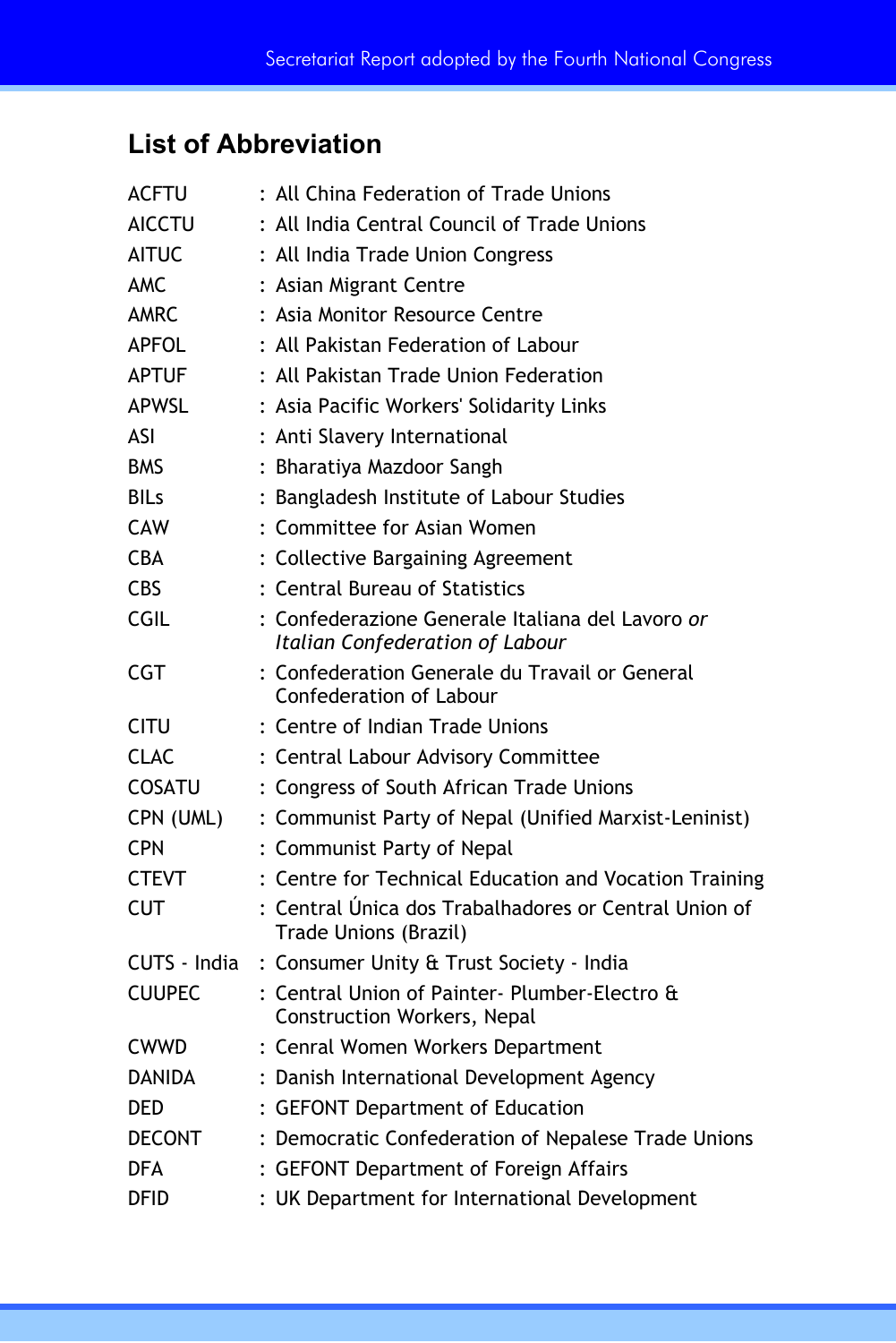| DGB           |                | : Deutsche Gewerkschaftsbund or German Trade Union<br>Confederation                                              |
|---------------|----------------|------------------------------------------------------------------------------------------------------------------|
| <b>DLR</b>    |                | : GEFONT Department of Labour Relation                                                                           |
| <b>EEOW</b>   |                | : Expansion of Employment Opportunity to Women<br>(ILO)                                                          |
| EI            |                | : Education International                                                                                        |
| <b>ESPS</b>   |                | : Environment Sector Support Programme of DANIDA                                                                 |
| <b>FAWN</b>   |                | : Federation of Agricultural Workers, Nepal                                                                      |
| <b>FES</b>    |                | : Friedrich Ebert Stiftung                                                                                       |
| <b>FNCCI</b>  |                | : Federation of Nepalese Chamber of Commerce &<br><b>Industries</b>                                              |
| <b>GEFONT</b> |                | : General Federation of Nepalese Trade Unions                                                                    |
| <b>GUFs</b>   |                | : Global Union Federations                                                                                       |
| HIV/ AIDS     |                | : Human Immuno Deficiency Virus/ Acquired Immuno<br>Deficiency Syndrome                                          |
| <b>HMS</b>    |                | : Hind Mazdoor Sabha                                                                                             |
| <b>HRC</b>    |                | : Hotel Restaurant and Catering Sector                                                                           |
| <b>ICEM</b>   |                | : International Federation of Chemical, Energy, Mine &<br>General Workers' Union                                 |
| <b>ICFTU</b>  |                | International Confederation of Free Trade Unions                                                                 |
| <b>IFBWW</b>  |                | : International Federation of Building and<br>Woodworkers                                                        |
| IFJ           |                | International Federation of Journalists                                                                          |
| <b>IGCUN</b>  |                | Independent Garbage Cleaners Union of Nepal                                                                      |
| <b>ILO</b>    |                | International Labour Organisation                                                                                |
| IMF           |                | International Monetary Fund                                                                                      |
| <b>IMF</b>    |                | International Metal Federation                                                                                   |
| <b>INTUC</b>  |                | Indian National Trade Union Congress                                                                             |
| <b>IPWUN</b>  | $\ddot{\cdot}$ | Independent Press Workers Union of Nepal                                                                         |
| <b>ITF</b>    |                | International Transport Workers' Federation                                                                      |
| <b>ITGLWF</b> |                | : International Textile, Garment & Leather Workers'<br>Federation                                                |
| <b>ITGWUN</b> |                | : Independent Textile-Garment Workers Union of Nepal                                                             |
| <b>ITPWUN</b> |                | : Independent Tea-Plantation Workers Union of Nepal                                                              |
| <b>ITWAN</b>  |                | : Independent Transport Workers' Association of Nepal                                                            |
| IUF           |                | : International Union of Food Agriculture Hotel<br>Restaurant, Catering, Tobacco & Allied Workers<br>Association |
| JIL           |                | : Japanese Institute of Labour                                                                                   |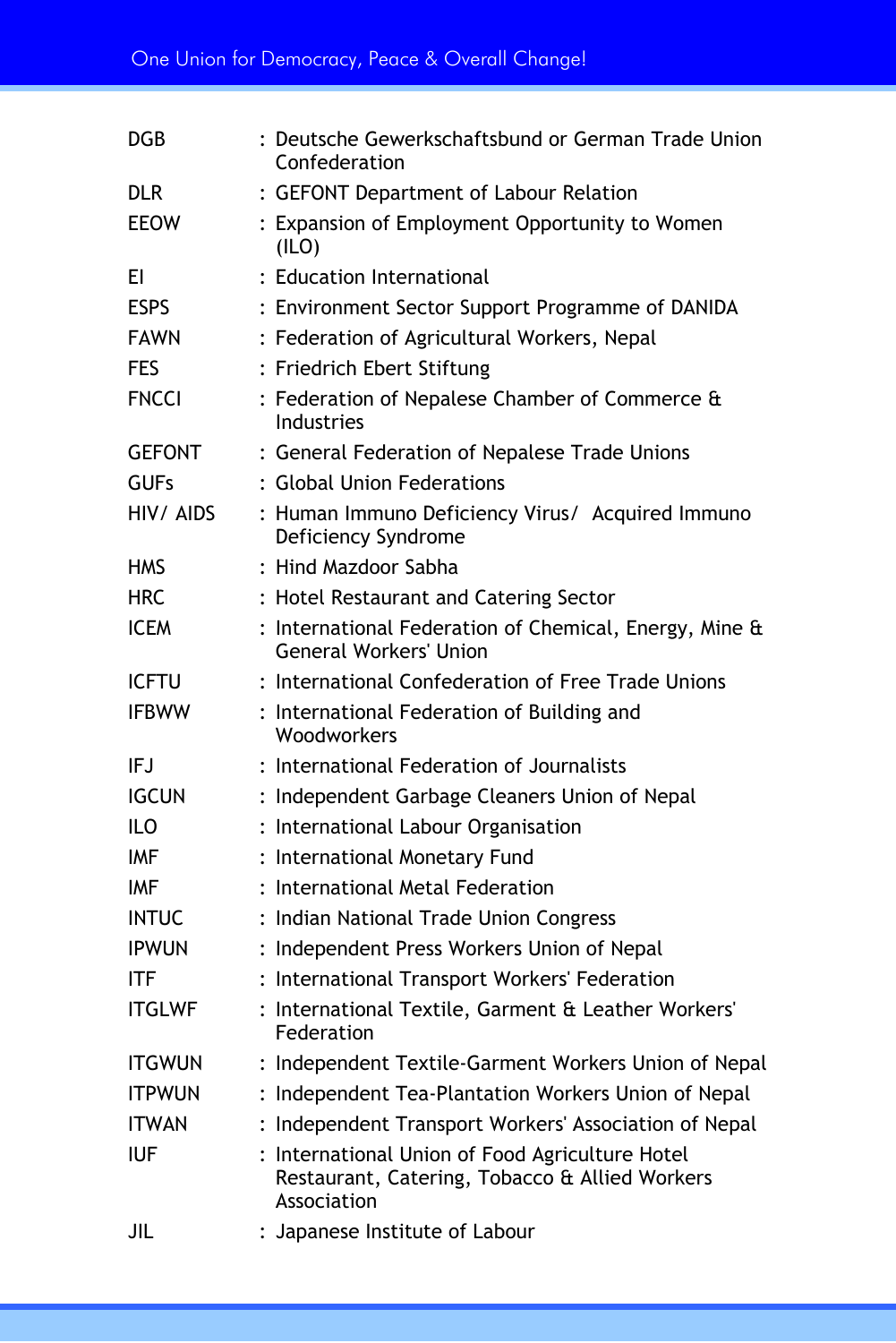| JSF           | : Jatio Sramik Jote                                                                     |  |  |  |  |  |
|---------------|-----------------------------------------------------------------------------------------|--|--|--|--|--|
| <b>KAD</b>    | : Kvindeligt Arbejderforbund i Danmark or Women<br>Workers Union in Denmark             |  |  |  |  |  |
| KCTU          | : Korean Confederation of Trade Unions                                                  |  |  |  |  |  |
| KH-CTU        | : Hong Kong Confederation of Trade Union                                                |  |  |  |  |  |
| KMU           | : Kilusang Mayo Uno or May 1st Movement of the<br>Philippines                           |  |  |  |  |  |
| LIF           | : Left International Forum, Sweden                                                      |  |  |  |  |  |
| <b>MNCs</b>   | : Multi National Companies                                                              |  |  |  |  |  |
| <b>MPs</b>    | : Member of Parliaments                                                                 |  |  |  |  |  |
| NATU          | : Nepal Auto Mechanics Trade Union                                                      |  |  |  |  |  |
| NС            | : Nepali Congress Party                                                                 |  |  |  |  |  |
| <b>NEC</b>    | : National Executive Committee                                                          |  |  |  |  |  |
| NGO           | : Non-Governmental Organisation                                                         |  |  |  |  |  |
| <b>NICIWU</b> | : Nepal Independent Chemical-Iron Workers Union                                         |  |  |  |  |  |
| <b>NICWUN</b> | : Nepal Independent Carpet Workers Union                                                |  |  |  |  |  |
| <b>NIFBWU</b> | : Nepal Independent Food & Beverage Workers Union                                       |  |  |  |  |  |
| <b>NIHWU</b>  | : Nepal Independent Hotel Workers Union                                                 |  |  |  |  |  |
| niwu          | : Nepal Independent Workers Union                                                       |  |  |  |  |  |
| <b>NLA</b>    | : National Labour Academy                                                               |  |  |  |  |  |
| NLSS          | : National Living Standard Survey                                                       |  |  |  |  |  |
| <b>NRB</b>    | : Nepal Rastra Bank or Nepal National Bank                                              |  |  |  |  |  |
| <b>NRPU</b>   | : Nepal Rikshaw Pullers' Union                                                          |  |  |  |  |  |
| NTUC          | : Nepal Trade Union Congress                                                            |  |  |  |  |  |
| <b>NWPP</b>   | : Nepal Workers Peasants Party                                                          |  |  |  |  |  |
| <b>OSH</b>    | : Occupational Safety and Health                                                        |  |  |  |  |  |
| <b>OSHE</b>   | : Occupational Safety & Health and Environment<br>Institute                             |  |  |  |  |  |
|               | PHECT-Nepal: Public Health Concern Trust, Nepal                                         |  |  |  |  |  |
| <b>PILER</b>  | : Pakistan Institute of Labour Education and Research                                   |  |  |  |  |  |
| <b>PSI</b>    | : Public Service International                                                          |  |  |  |  |  |
| RPP           | : Rastriya Prajatantra Party or National Democratic<br>Party                            |  |  |  |  |  |
| RWWD          | : GEFONT Regional Women Workers Department                                              |  |  |  |  |  |
| <b>SAAPE</b>  | : South Asia Alliance for Poverty Eradication                                           |  |  |  |  |  |
| <b>SAARC</b>  | : South Asian Association for Regional Cooperation                                      |  |  |  |  |  |
| <b>SAC</b>    | : Sveriges Arbetares Central organisation or Central<br>Organisation of Swedish Workers |  |  |  |  |  |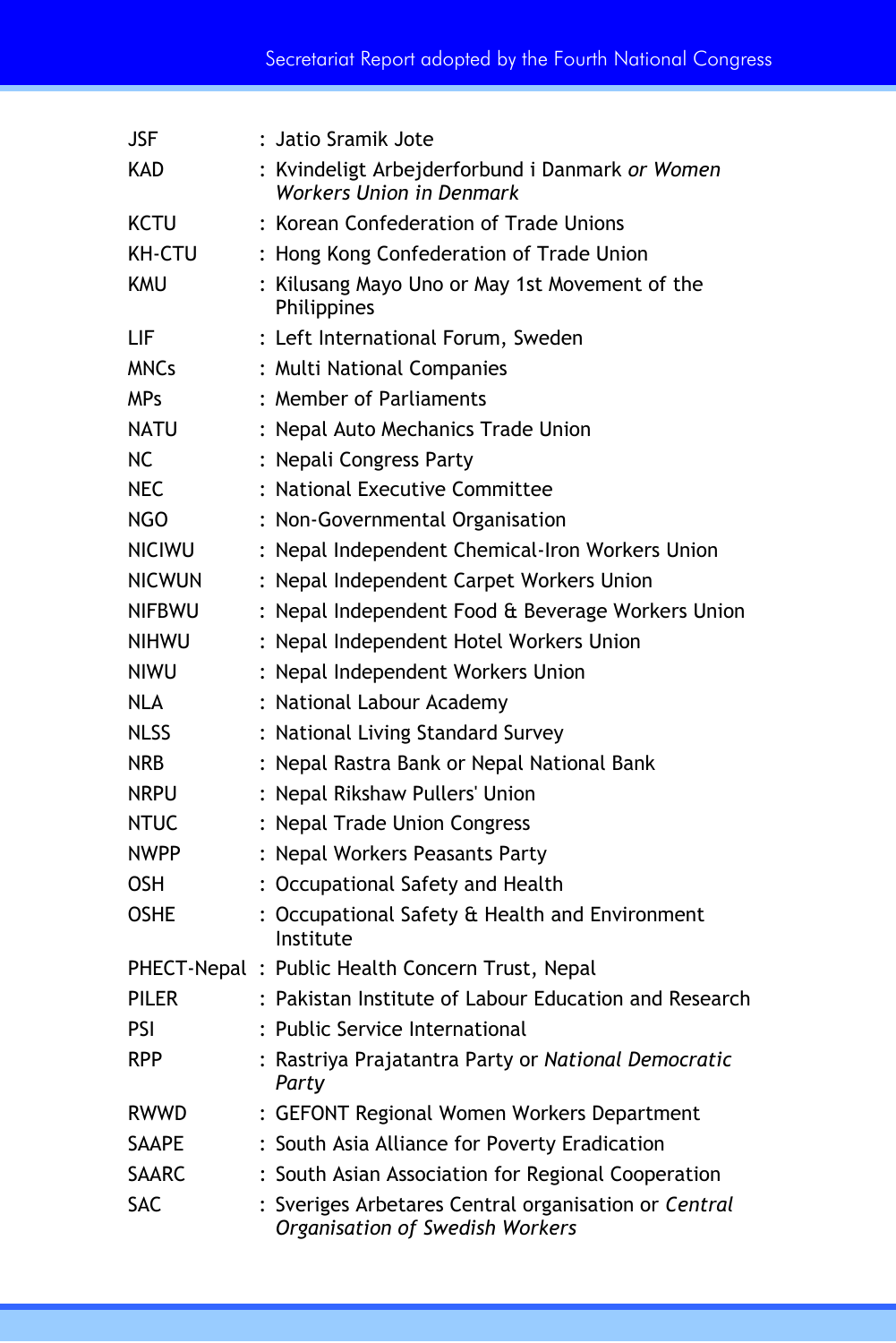| <b>SARDI</b>   | : South Asian Research and Development Institute                   |
|----------------|--------------------------------------------------------------------|
| <b>SAWTUC</b>  | : South Asian Conference of Women Trade Unionist                   |
| <b>SEWA</b>    | : Sefl Employed Women Association                                  |
| <b>SIGTUR</b>  | : Southern Initiates on Globalisation and Trade Union<br>Rights    |
| <b>STEP</b>    | : Strategies and Tools Against Social Exclusion &<br>Poverty (ILO) |
| <b>TUC-GEP</b> | : Trade Union Committee for Gender Equality &<br>Promotion         |
| UK             | : United Kingdom                                                   |
| <b>UML</b>     | : Unified Marxist-Leninist                                         |
| UN             | : United Nation                                                    |
| <b>UNDP</b>    | : Untied Nations Development Programme                             |
| UNI            | : Union Network International                                      |
| <b>UNITRAV</b> | : Union of Trekking-Travel-Rafting Workers, Nepal                  |
| US             | : United States of America                                         |
| <b>VCD</b>     | : Video- Compact Disc                                              |
| <b>VGCL</b>    | : Vietnam General Confederation of Labour                          |
| <b>WCL</b>     | : World Confederation of Labour                                    |
| <b>WFTU</b>    | : World Federation of Trade Unions                                 |
| <b>WIEGO</b>   | : Women in Informal Employment Globalising and<br>Organizing       |
| <b>WSF</b>     | : World Social Forum                                               |
| <b>WTO</b>     | : World Trade Organisation                                         |
| Zenroren       | : National Confederation of Trade Unions (Japan)                   |
| ZWWD           | : GEFONT Zonal Women Workers Department                            |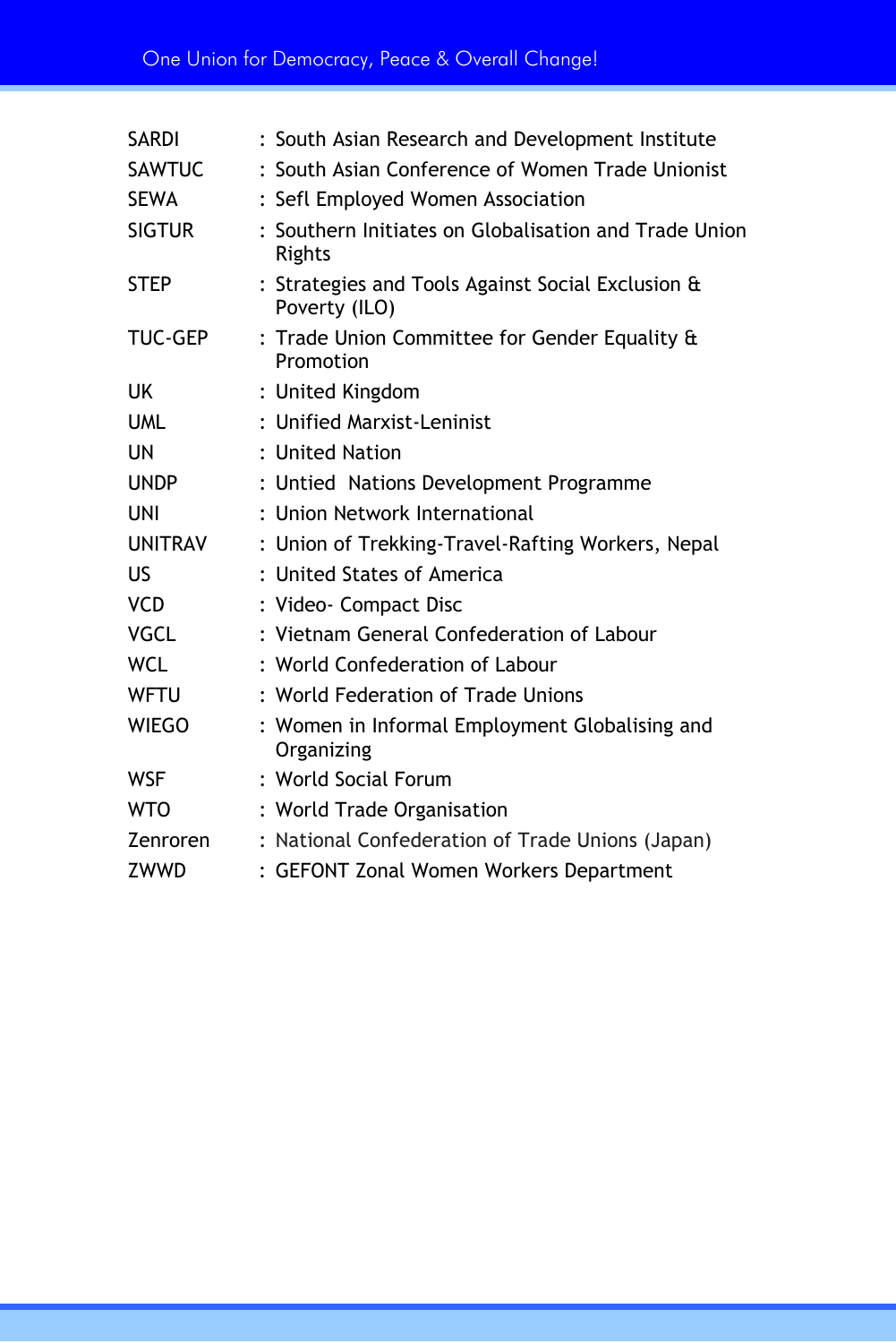## 1 Politics after 3rd National Congress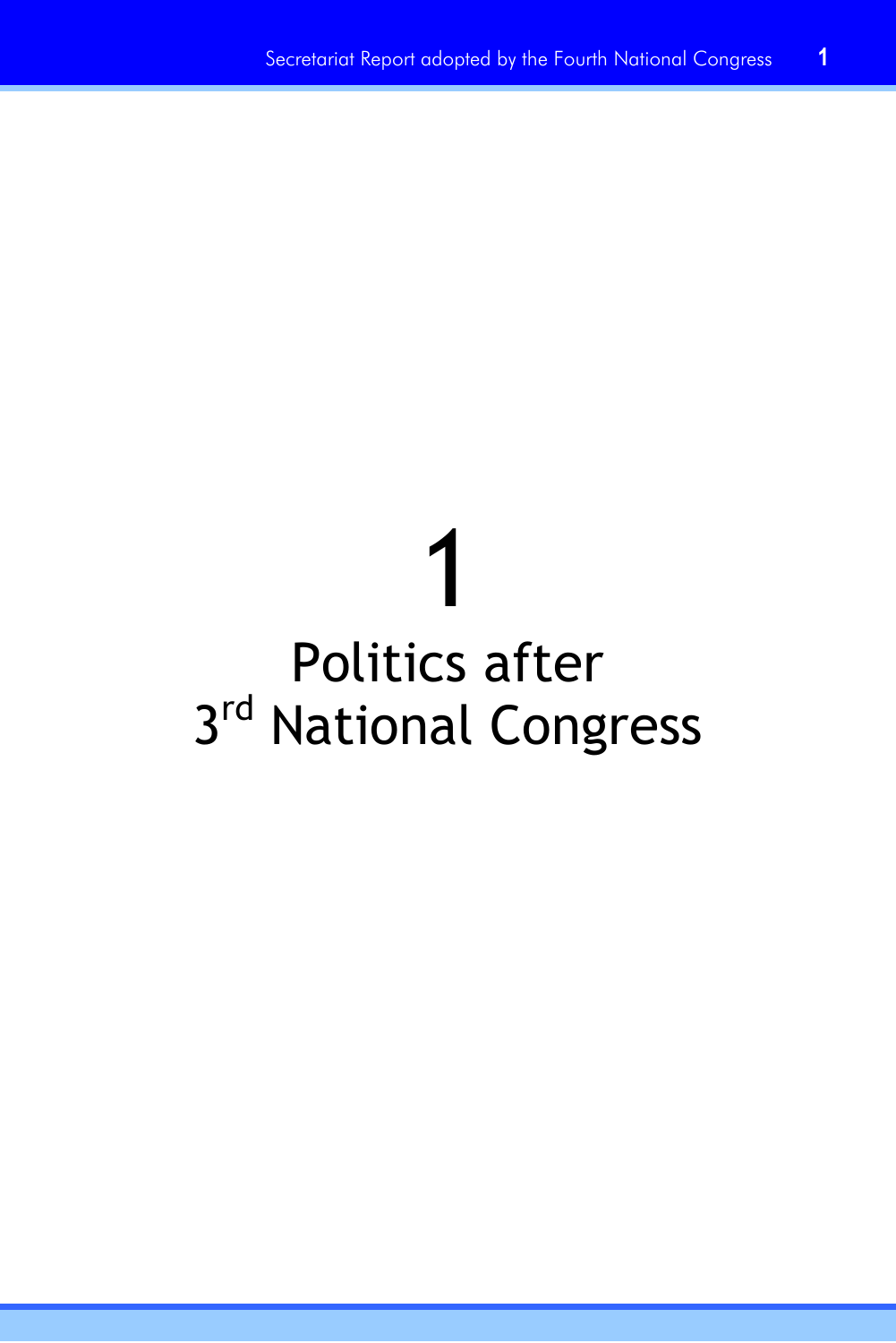The Third National Congress had analytically viewed this decade as one having a political reality different from that of the past decade. Its conclusion was that the change in polity, the change in traditional monarchy and the decisive role of the parties would explain the political reality of the nation. The vision of the GEFONT was reflected in the Congress through its Statement as **'Socialism for dignified working class and prosperous life.'** It had made the following observations in relation to political shortcomings, and had suggested some guidelines to accomplish the due tasks.

- The Constitution of the Kingdom of Nepal-1990, promulgated after the success of the 1990 People's Movement, has made the Nepali people sovereign. But external forces in economic and social terms, has been highly influential. The nation is thus in a semi-colonial state.
- There are some undemocratic articles in the Constitution which obstruct people's sovereignty.
- The failure to bring to justice the culprits of the 1990 People's Movement has encouraged the undemocratic and anti-people elements
- Political parties and leadership could not meet the people's expectations. Parties and party leadership could not remain politically clean and morally honest. As a result, corruption has been institutionalised. It is a bitter reality that National politics has been marred with division and abnormal contradictions within political parties.
- The "People's War" launched by CPN (Maoists), the communist faction heavily marred with ultra-leftist thinking and terrorist activities has been a serious concern of Nepali politics.
- The State is still under the control of reactionary and anti-worker forces. And the movement for democratisation of the Nepali society still continues.

These political conclusions derived by the Third National Congress have proved to be accurate. Events and incidents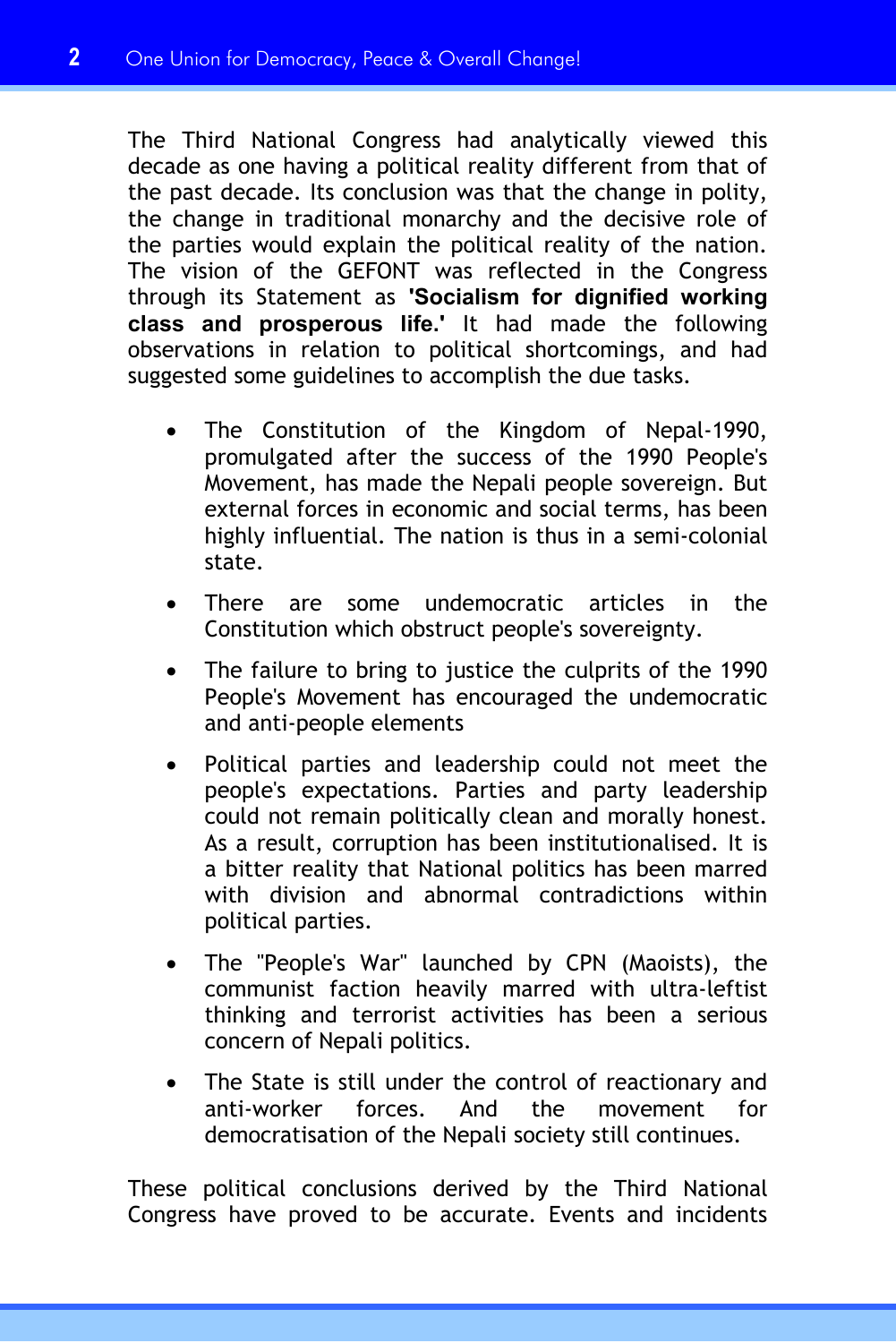that occurred after the Congress have complicated matters in Nepalese politics. Now, we are in a time of such a serious crisis the history of Nepal has never seen it before. As the tenure of the 3rd Congress comes to a close, one of the Congress conclusions "the national environment is conducive to the expansion and consolidation of labour movement" has been questioned.

Recently the following three important political events have occurred, which have drawn Nepali politics into the crossroads of new crisis and possibility.

- a) Maoist terror has expanded quantitatively in general and qualitatively in terms of military might. It has stroke in the power equilibrium maintained by the 1990 People's Movement.
- b) The royal massacre of June 1, 2001 has unexpectedly shaken the 235-year old base of traditional monarchy.
- c) The retrogressive royal move of October 4, 2002 has derailed the democratic system operating in Nepal for the last 12 years and pushed Nepali politics a step backward.

Local bodies are running without elected representatives. And the party in power has nominated its men to fill the posts. The interest and instruction of the customary forces has been dominant in the appointment of ambassadors, officials in the constitutional bodies and in the transfer of civil servants. All this suggests that regressive forces are plotting against democracy in a planned manner

Despite some achievements, our democracy is therefore under threat. Why is this?

- **First,** the period of transition for democratisation become long. People who had high hopes lost patience. Frustration in them resulted in insatisfaction, disagreement, opposition and conflict.
- **Second,** inter-party competition changed into rivalry. Disagreement resulted from this led the parties to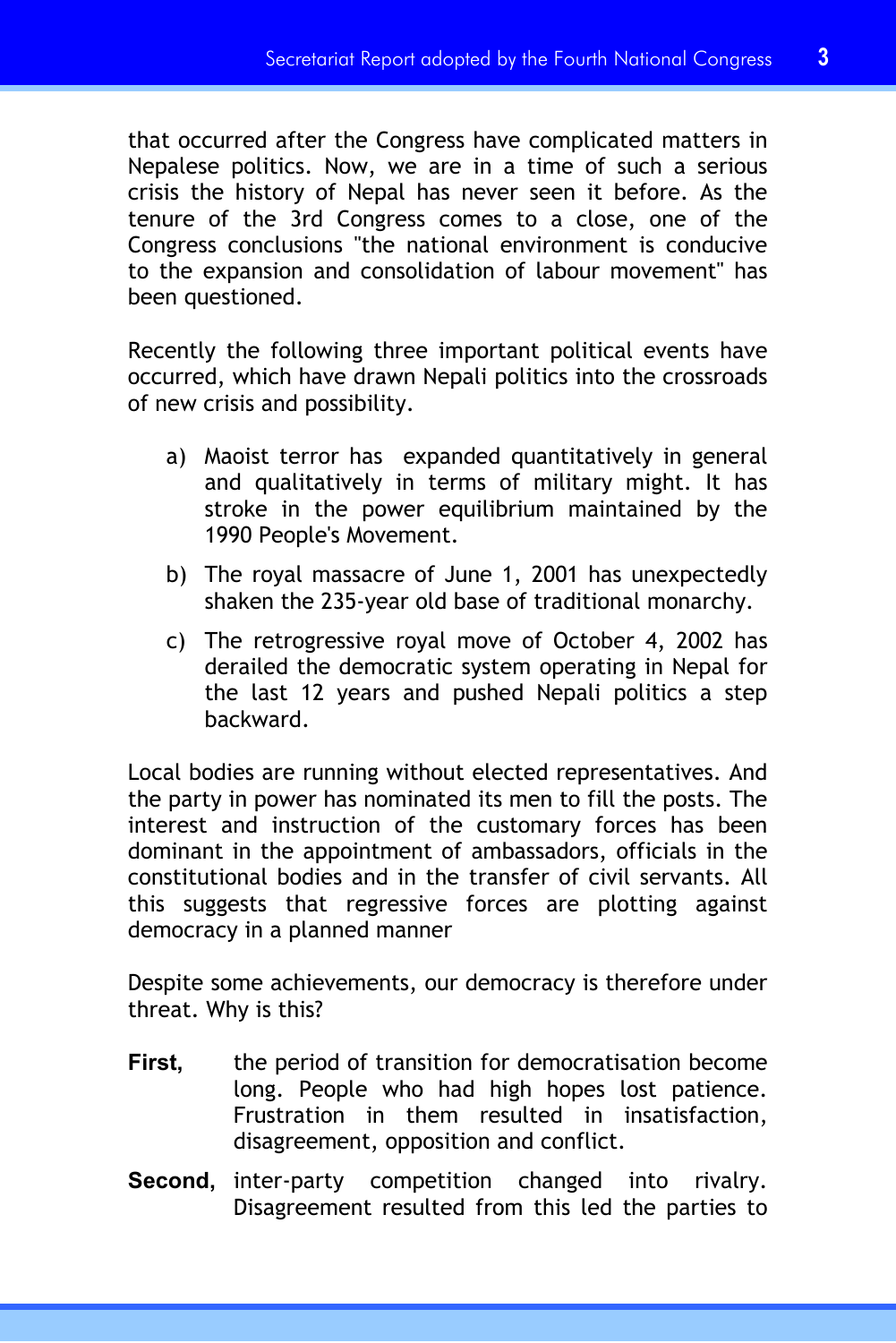the fight to finish. The government failed to achieve a national character. State bodies could not be inclusive and could not serve the interest of the people. Politics was heavily centralised.

- **Third,** political parties could not represent the social plurality in their structures and functioning. The element of feudalism that characterised the Nepali state and the governments for years did not end, instead it emerged into the parties & Party leadership has gradually feudalised.
- **Fourth,** for the consolidation of democracy, local bodies had to be empowered and enabled to function independently. Instead of this, the central state created structures parallel to local bodies, hence weakened the base of democracy.
- **Fifth,** parties failed to develop programmes on the basis of ideology, and election manifestos on the basis of declared programmes. They failed to implement programmes as declared in the election manifestos. As politics was sidelined in the parties, its place was filled by internal feuds and groupism.

In conclusion, rampant corruption, absence of good governance and the increasing state of frustration in society gave way to extremism both in the Right and the Left corner.

In a common parlance Nation-state refers to the institution, which has monopoly on military-police & administration, power to levy taxes on the people and maintain their loyalty. In the contemporary Nepal, the Maoist terror has challenged all the components of the Nation-state. Maoists have '"people's army/militia" to counter the National security forces. They have constituted "people's governments" parallel to State administration and local bodies. Maoists are forcing people to donate to operate what they call the 'new state.' They claim that they are enjoying people's loyalty. "There are two states and three forces, which maintain the balance of political power", they claim. Political parties in the mainstream do agree with the Maoist claim that the power balance is maintained by the three forces, but they do disagree with the Maoist claims of the "new state."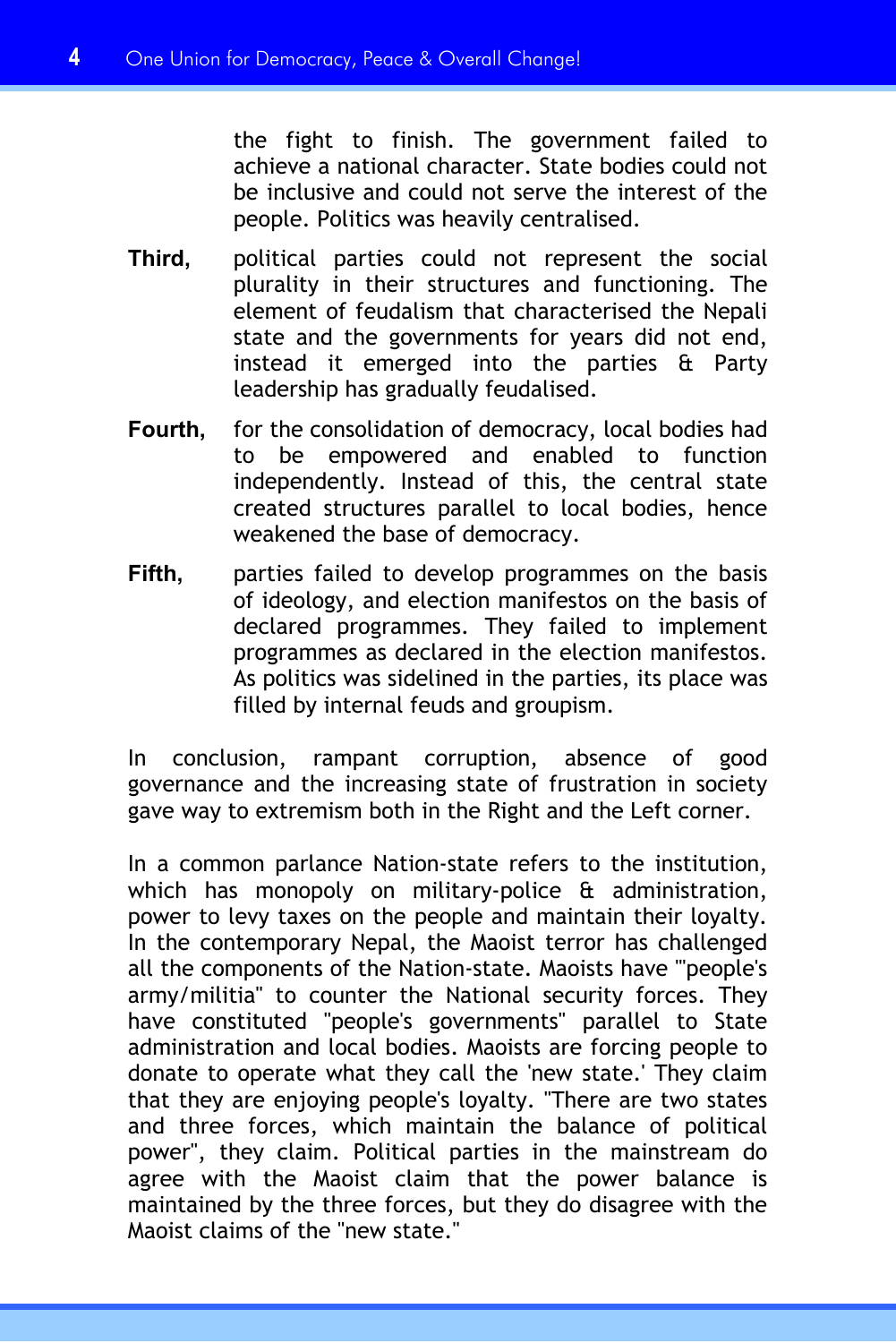The Maoists and the pro-palace forces are claiming their hold of power with the support of rebel armies (guerrillas) and the state army respectively. But the State does not mean the control of people through arms. It is rather a process to form pro-people policies, reduce conflict amidst people and protect the people and their environs. Analysis from this perspective shows that people are feeling insecure from both the State and the rebels; they are terrorised by both. Therefore, the current politics is in the state of transition. The abolition of either of the three forces or unity and/or polarisation between at least two of them is inevitable. The future course of Nepali society, whether towards advancement or regression, depends heavily on this equation in the making.

What could be the way out of the current crisis? There are divergent opinions vis-à-vis this question. On the basis of the opinions expressed by the forces in power, the parties in the political mainstream and the rebels, the following common points can be sorted out.

- The nation cannot afford to maintain the status quo any longer. The change in political structure is a must.
- The achievement of the 1990 People's Movement should provide the basis for bringing about any changes in the political structure.
- The process and the programmes of the consolidation of democracy and the solution to socio-economic contradictions should be mutually inclusive and interdependent.
- In the context of progressive and forward-looking exit to current crisis, it is a must that a 'package' of basic understanding is developed on fundamental issues by the rebels, the government and the mainstream political parties through which to address the procedural differences dividing them.
- Measures should be in place to ensure that people are completely sovereign and the monarchy completely constitutional.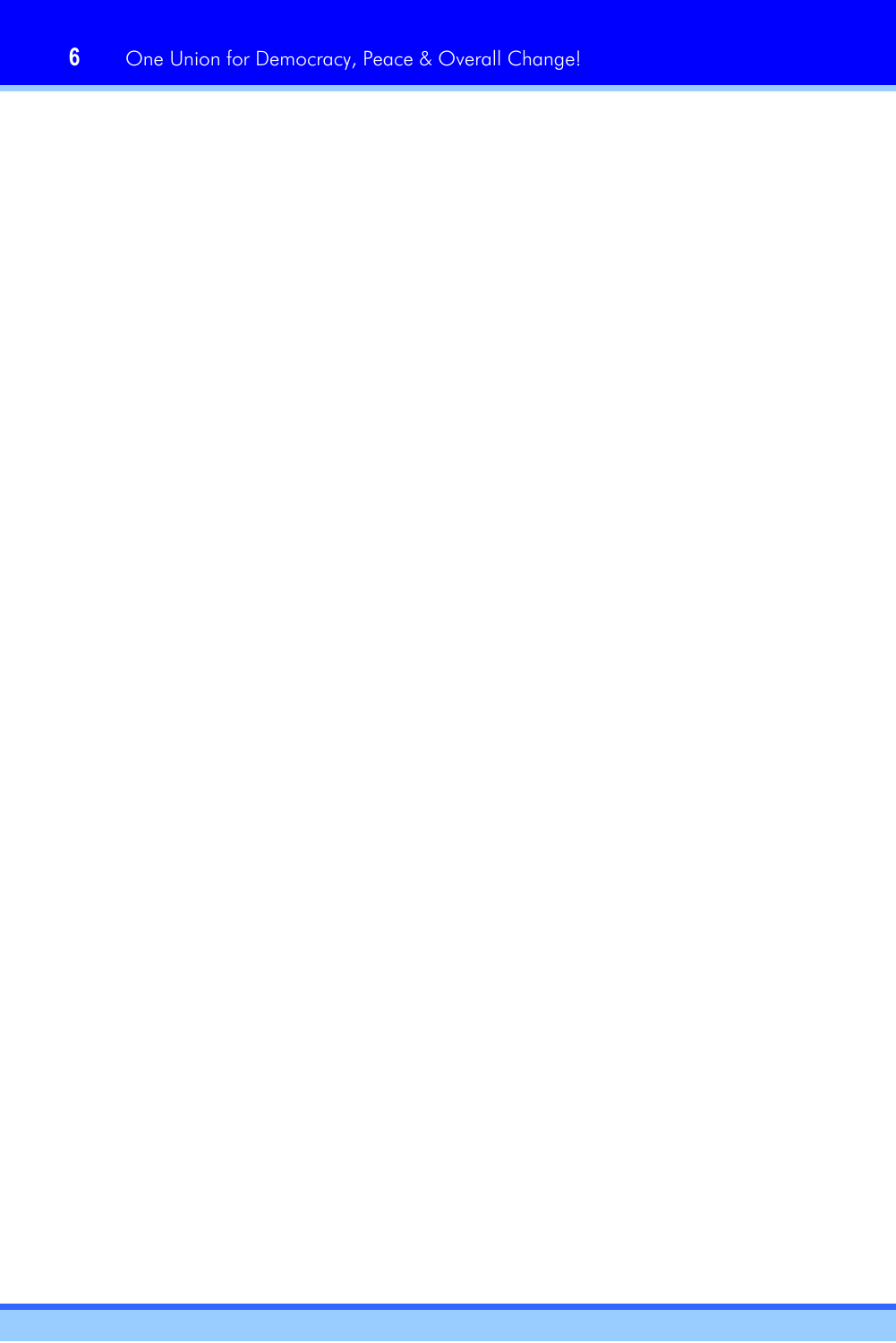# 2

## Global politics & International Trade Union Movement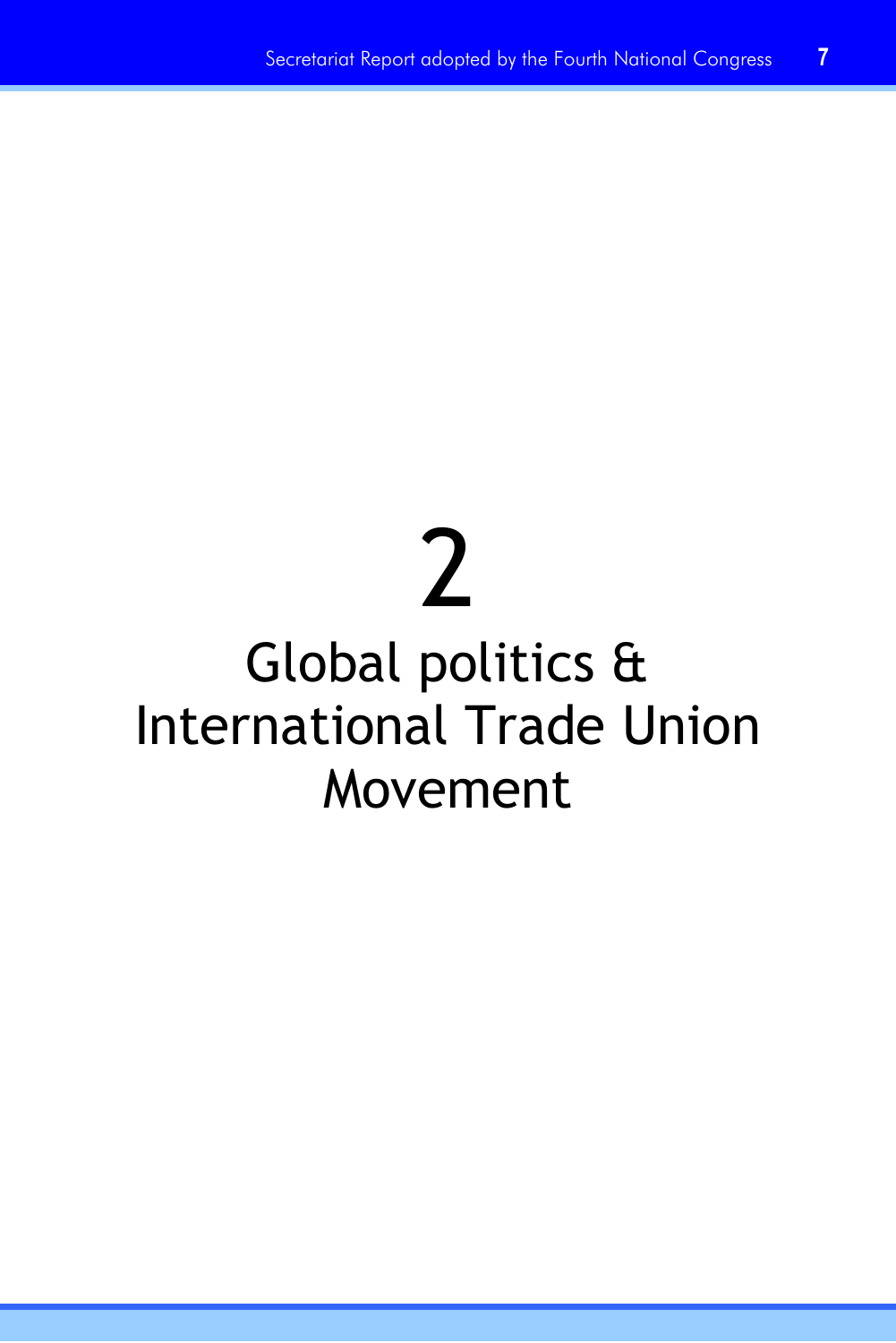#### **2.1 Our conclusion on the world politics drawn in the previous Congress**

In the previous Congress, the following was the conclusion we drew in relation to world-politics.

- In spite of imperialism and capitalism being highly aggressive in the contemporary world politics, socialism is also coming on the rise drawing lessons from its failures. Socialism has taken on a new stage to walk hand in hand with pluralism.
- The traditional notion about change through armed struggle alone has been replaced by many alternative ways.
- In the journey to socialism, multi-party democracy is being gradually adopted, overtly or covertly, by the advocates of social transformation globally.

The conclusions were drawn with the premise that there could be no immediate change in the current unipolar nature of world politics. The following incidents that have occurred since then brought the old scenario into focus. The aggressiveness of imperialism has further increased militarily.

- The attack on US on September 11, 2001. The incident gave the message that 'no one is safe from terrorist attack in the world'.
- Extreme repression of the Taliban regime in Afghanistan and the attack of multi-national army led by US. Powerful nations started to resort to military aggression.
- The unlawful attack on Iraq by US and the UK. The exhibition of the imperial lust of war.

These three incidents have left world-wide effects. On the one hand, terrorist attacks have expanded to Indonesia, Middle East, and Africa. On the other hand, the attack on democracy and peace continues under the influence of US and the UK. The Israel-Palestine conflict, the ongoing tension in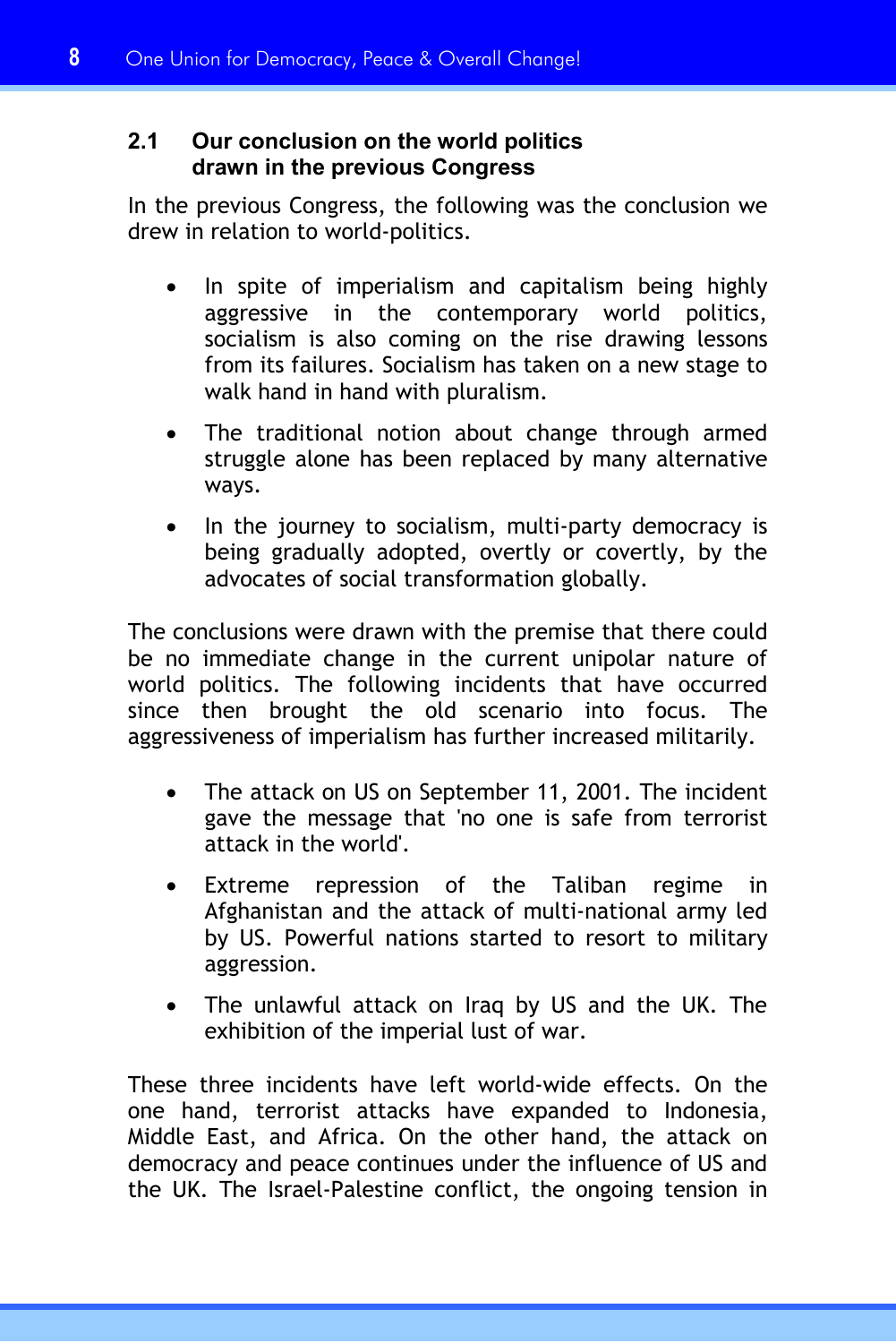Korean peninsula and the increasing 'militarization' in Pakistani politics can be seen in this context.

Nepal is not untouched of these international developments. Nepal has traditional contradictions with neighbouring India. Indo-Nepal relations, which are characterised by socio-cultural affinity, geographic closeness and open borders, have some comparative advantages. In addition, India and Nepal have unequal relations in relation to trade and transit, and the use of natural resources. Indian ruling class has always adopted an aggressive, unequal and dominant vision towards Nepal. And there has not been any alterations in the Indo-Nepal relations of friendship and hostality in the last 50 years. In addition to India, powerful countries such as US and the UK have, in recent years, directly intervened in the Nepali politics. With the increase in Maoist terror, and after the regressive move of October 4, 2002, the role of India-US-UK has come into public debate as a matter of serious concern. As advisers to military affairs or in political event after the regressive move, their role is not promotional to democracy but to retrogression.

To speak in regional terms, the Indo-China relations, Indo-Pak conflict and the relation of India with other South Asian countries have left considerable effects in Nepal. The slackness of SAARC and the Bhutanese refugee problems have largely dependent upon the role of India. All this has implications for our socio-political and economic life.

#### **2.2 The then Conclusion on IFIs & Globalisation**

'The aggressiveness of capitalism in the form of globalisation has been criticised even within capitalism itself.' To substantiate this conclusion of ours, many incidents have taken place since the Third National Congress. Huge demonstrations against globalisations organised in Seattle, Gothenburg, Genowa, Doha and Cancun can be related to this context.

Social forums are being launched at the global level as an organised campaign against globalisation. They have started from the centre of the social movement in Brazil. We have started our formal participation in such forums from the 'Asian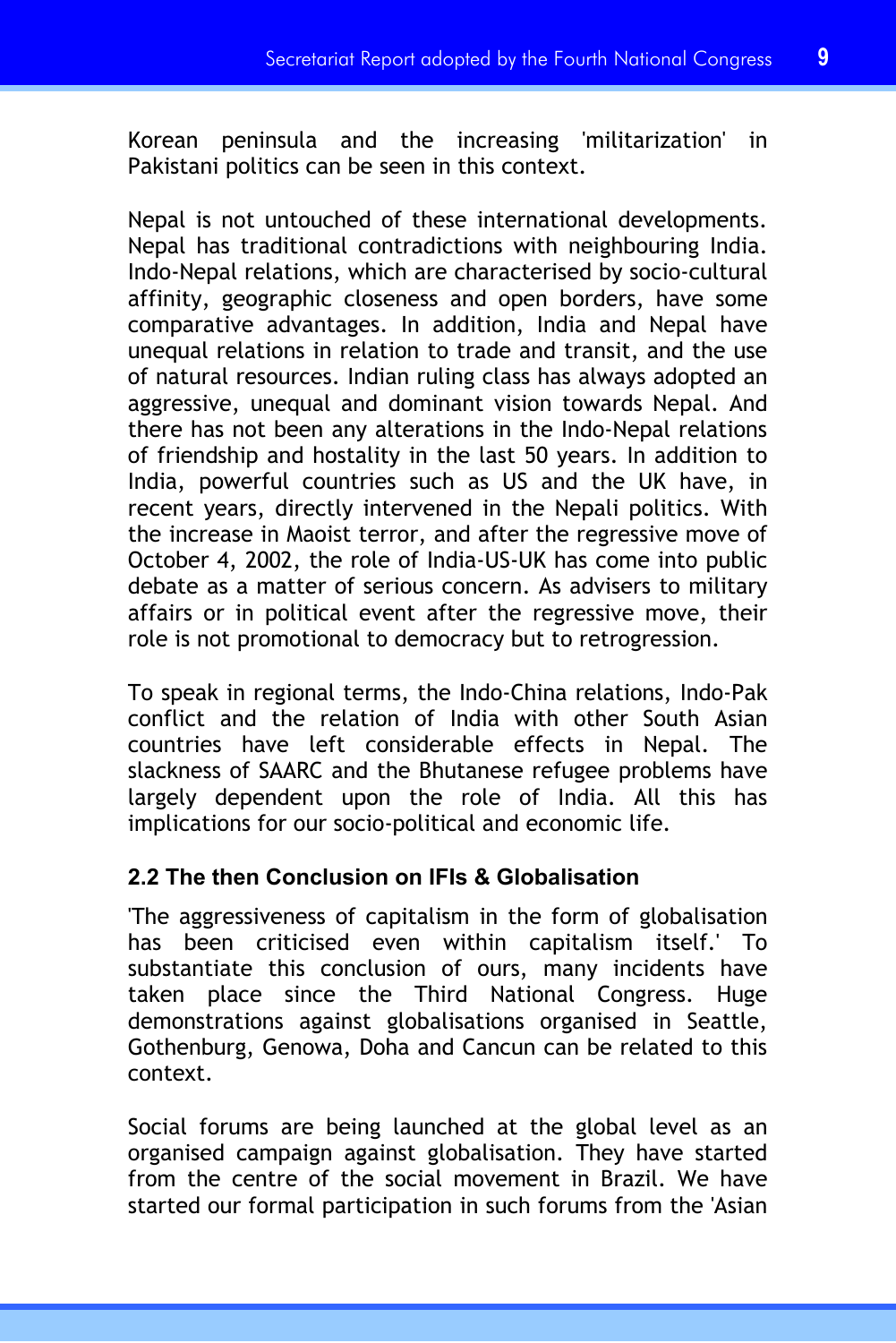Social Forum' organised in India last year. But the international solidarity of the working class people against the globalization of capital is still miniscule.

There are reasons for this: capital is organised financially and physically, and is globalized with the help of the recent electro-wave revolution in science and technology. It crossed all has national and geographical borders, in the race of monopoly over the market and profit. But the international unity of the workers is just limited to moral and spiritual unity. Whereas the movement of capital is free, there are various hurdles to restrict the movement of labour.

Socio-economic disparities are widening alarmingly worldwide. In the world, 1.2 billion people live with an income of less than US\$ 1 a day, 488 million of them in South Asia. In 1960, the income of the richest 20 percent was 30 times that of the poorest 20 percent. In the year 2000, the ratio rose to 74 times. This statistics alone explains the widening gap between the rich and the poor. The gap can be explained even in labour terms.

| <b>SN</b> | Commodity          | Unit           | Working time to purchase (In hours & minutes) |           |            |              |                   |  |
|-----------|--------------------|----------------|-----------------------------------------------|-----------|------------|--------------|-------------------|--|
|           |                    |                | Nepal                                         | India     | China      | Japan        | <b>USA</b>        |  |
| 1         | Rice               | 1 kg           | 1hr 33                                        | 28 hr 5   | 0 hr 22    | 0 hr 13.5    | 0 <sub>hr</sub> 5 |  |
| 2         | Potato             | 1 kg           | 0 hr 41                                       | 9 hr 5    | 0 hr 22.5  | 0 hr 9.5     | 0 <sub>hr</sub> 4 |  |
| 3         | Sugar              | 1 kg           | 2 hr 25                                       | 0 hr 27   | 0 hr 14    | 0 hr 7.5     | 0 hr 4            |  |
| 4         | Milk               | 1 <sup>1</sup> | 1 hr 43                                       | 0 hr 25.5 | 0 hr 33.5  | 0 hr 7       | 0 hr 3.5          |  |
| 5         | Cooking Oil        | 1 <sup>1</sup> | 5 hr 12                                       | 1 hr 19   | 0 hr 49    | 0 hr 12      | 0 hr 10.5         |  |
| 6         | Shoes              | 1 set          | 17 hr 20                                      | 15 hr 51  | 8 hr 23    | 7 hr 42      | 4 hr 25           |  |
| 7         | <b>Women Dress</b> | 1 set          | 26 hr 1                                       | 14 hr 32  | 12 hr 34   | 22 hr 11     | 5 hr 54           |  |
| 8         | Male Suit          | 1 set          | 346 hr 55                                     | 58 hr 9   | 75 hr 25   | 30 hr 47     | 14 hr 45          |  |
| 9         | Radio              | 1 pc           | 43 hr 22                                      | 39 hr 38  | 15 hr 5    | 6 hr 9       | 3 hr 41           |  |
| 10        | Colour TV          | 1 pc           | 1387 hr 40                                    | 396 hr 25 | 82 hr 47   | 19 hr 15     | 14 hr 45          |  |
| 11        | Car                | 1 pc           | 43365 hr 8                                    | 7928 hr 7 | 4818 hr 10 | 1159 hr 33.5 | 1327 hr 44        |  |

**Table 1: Working-time and purchasing capacity of the workers** 

*Source: Analysed on the basis of International Metal Federation* 

Seen in the light of labour and purchasing power, the cost for commodities differs country after country. Table 1 presents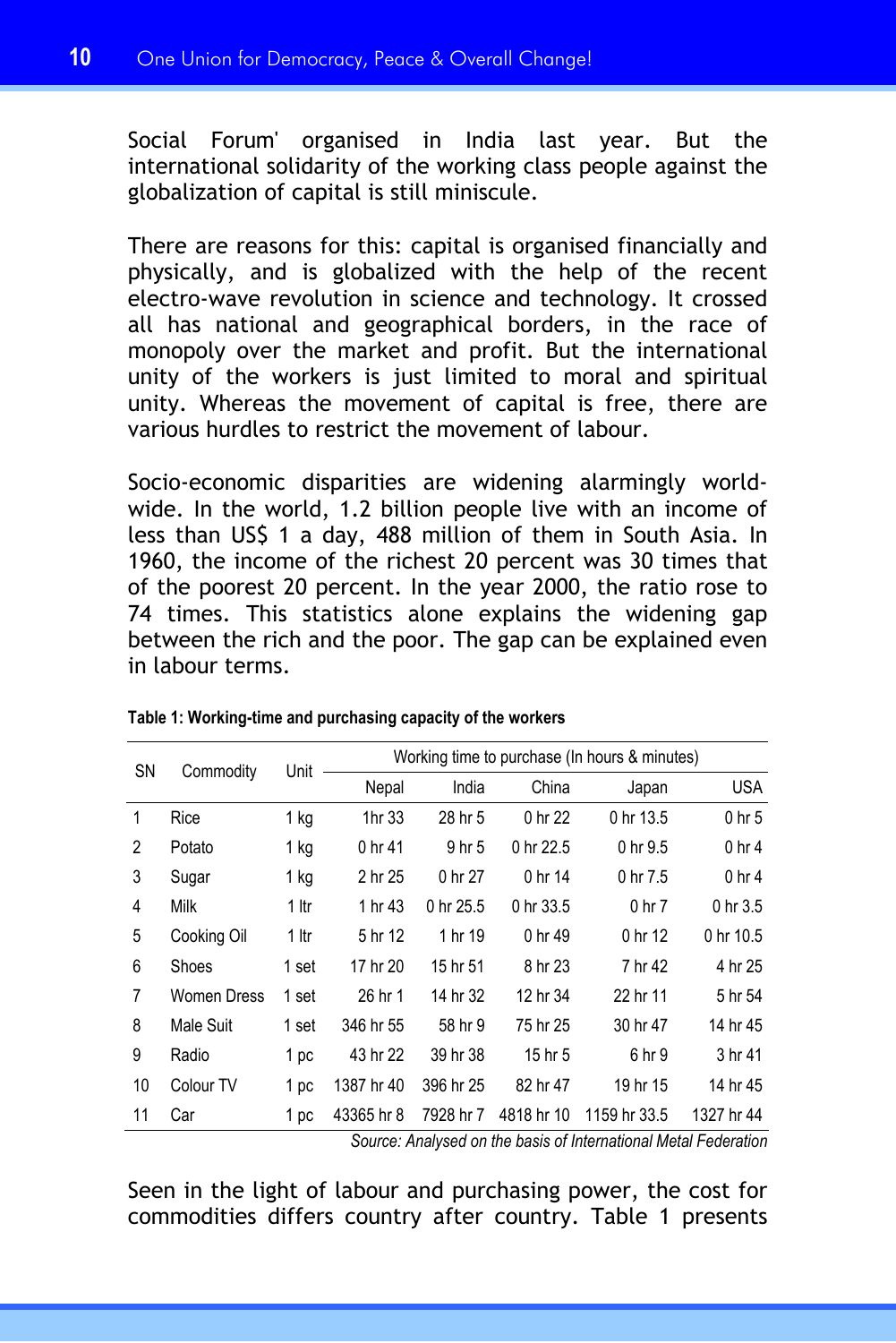the scenario of the purchasing power in the developed countries (Japan and the US), developing countries (China and India) and the extremely poor least developed country (Nepal).

In the US, the wage of 5 minutes is sufficient to purchase 1 kg of rice. It takes a wage of 13.5 minutes in Japan, a wage of  $2\overline{2}$ minutes in China and a wage of 28.5 minutes in India. In Nepal, buying a kg of rice requires the wage of 1 hour and 33 minutes. Other commodities, that range form potato to clothes to cars, show a frighteningly wide gap in the value of labour (wage) between the rich and poor countries.

#### **2.3 Unipolar World and Ups & down in International Trade Unionism**

Many ups and downs have been recorded in the history of nearly two century long life of organised trade union movement. Trade union itself is a politics; it cannot remain untouched of any alterations that shape the world politics. The 3rd Congress had drawn the following conclusion vis-à-vis the international trade unionism in the context of the 'unipolar' world politics.

- The strength of ICFTU, initially formed as the centre point of the forces who stand against scientific socialism, has increased
- The WFTU, which was backed by the Soviet model of socialism, has been weakened and crippled.
- There has been no significant changes in other international trade union centres

Evaluating the scenario of international trade unions today shows the similar picture as above. On the one hand, there are efforts to form a 'unipolar' trade union centre, similar type of campaign is going on to form a common 'Single' international trade union centre.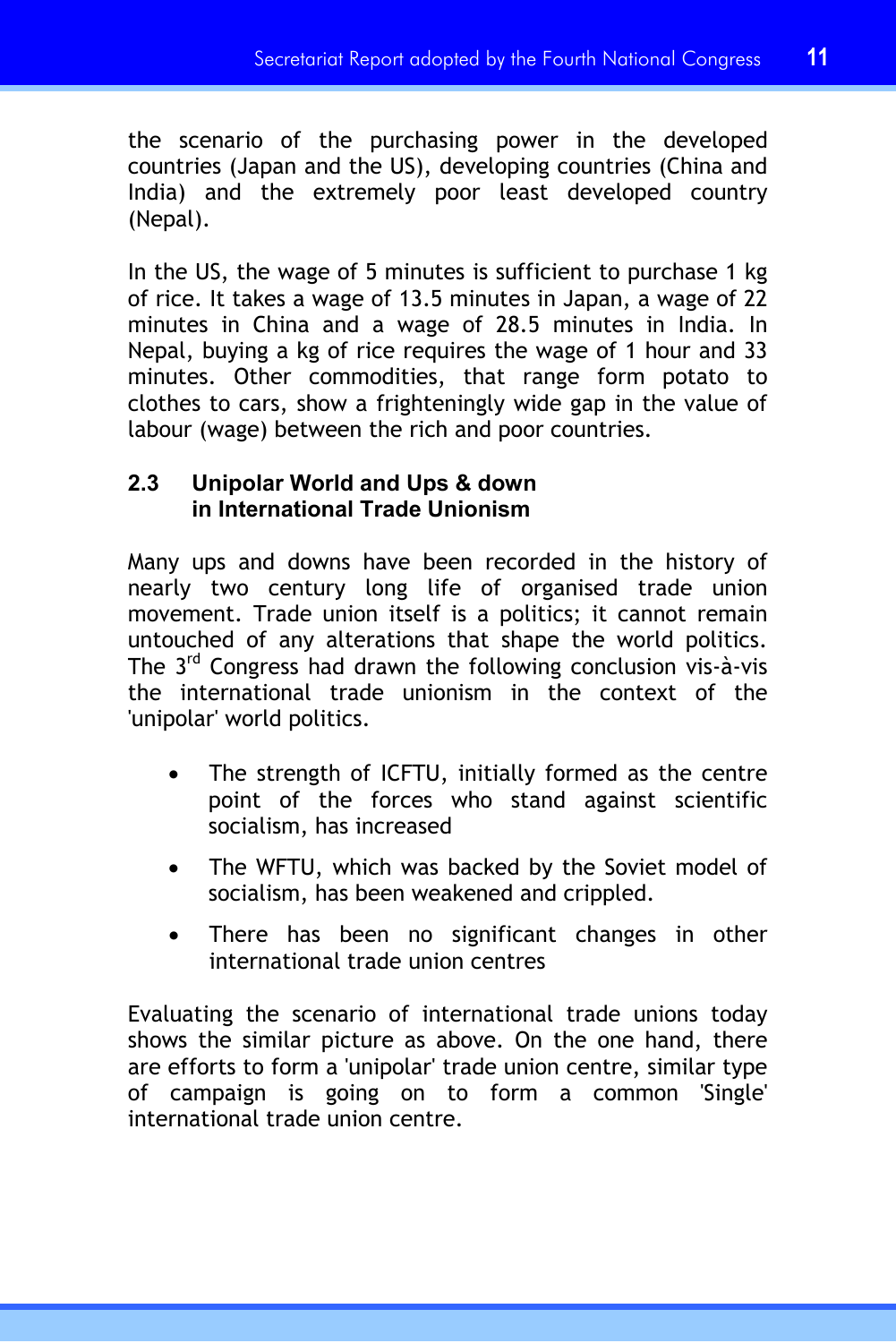#### **Chart 1: Ups and downs in the trade union movement of Europe in the period of hundred years**



The following are some contextual examples. ICFTU is in attempt to include national forces fighting for trade union rights with differing visions. It is also trying to work closely with independent trade unions. Mainstream national federations of various characters are getting affiliations to the Global Union Federations which work in partnership with ICFTU. These are definitely positive developments resulted in by compelling international incidents.

Social insecurity caused by globalisation, liberalisation and privatisation compelling reality for the world labour movement. And this insecurity has been the result of the change in the nature and pattern of employment. The ups and downs in the power of trade union movement are associated with all this. The report entitled 'Industrial Relations in Europe" presents a statistics showing the change in union membership over the period of 100 years between 1890 and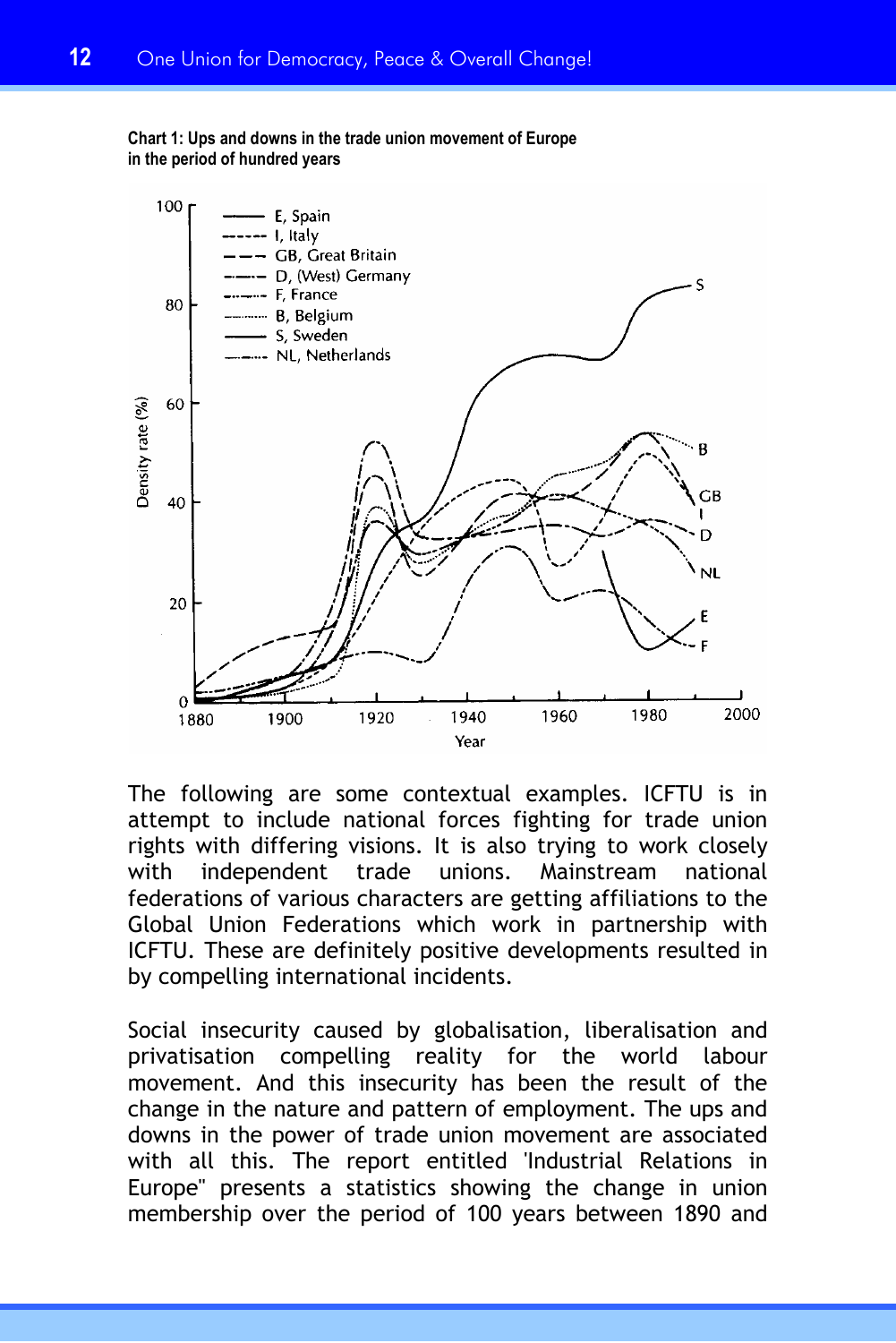1990. The statistics shows the reduction in union membership in the developed countries of Europe. Except in Sweden, the membership has decreased in the UK, Belgium, Italy, the Netherlands, France and Germany starting from the1980s. The 1997 survey of the International Labour Organisation also confirms to this fact. The ILO report shows that the trade union membership has increased in Asian and newly democratic countries (Eastern Europe and South Africa).

If membership is taken as the standard to measure the strength of union, the centre of the union movement has now shifted from the developed countries to developing countries of Asia, Africa and Latin America. It has two aspects. First, these countries are new in terms of democratisation. The new consciousness brought by democracy in the working class people has increased their interest in trade unions. This has helped to foster unionisation. Second, Multilateral companies have centralised their activities in these countries. Moreover, organised industries have shrunk and the informalisation of labour has centralised the volume of labour in the countries known for 'the world of cheap labour' in the southern hemisphere. Some critics have even concluded that the trade union movement is on the retreat. They have drawn this conclusion in the light of the events of big strikes and demonstrations. But the experts of industrial relations hold that "being 'militant' only does not mean that unions are powerful." Rather, 'strikes' some times hint that tripartite or bipartite understanding has been broken.

With the dawn of the  $21^{st}$  century, numerous changes have occurred in the world of work. The employers are not like those of 200 years old. Today labour exploitation is not done by one or two individuals but through the management appointed by shareholders. A massive change has occurred in the vision about the workers. Labour-management relations cannot be maintained today without taking into consideration the feelings and psycho-social issues of the workers. Approaching labour-management relations merely along economic and physical terms does not make sense today.

Today, industries are not operated in a place employing a large number of workers. Today's trend is outsourcing of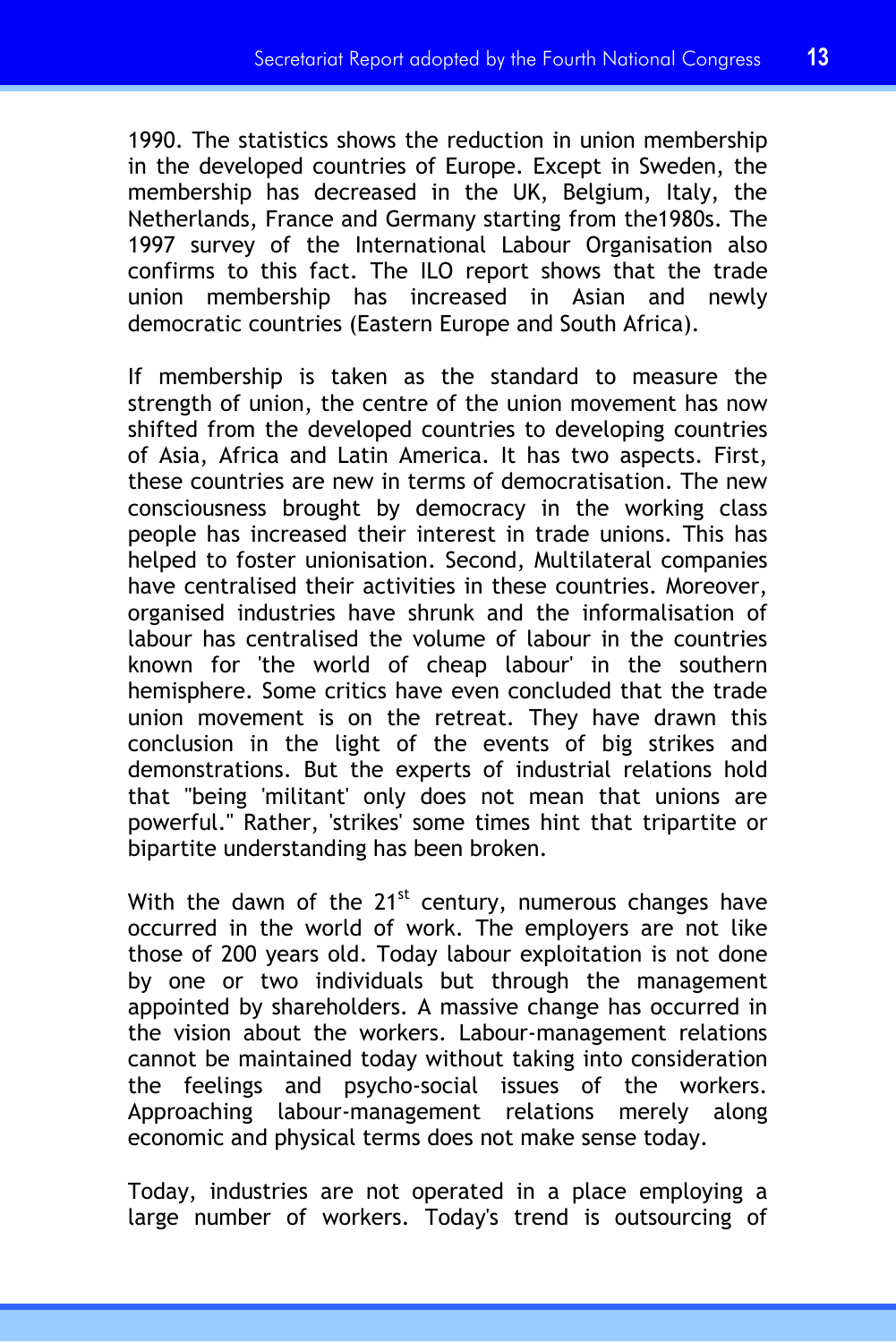labour and contracting workers in a small number scattered in communities. Today, a worker does not produce all the items as in the time of craft unionism. There is assembly line and labour is divided into smaller segments & production is divided into units. This kind of change in the nature of employment has forced trade unions to change their working modality as well. Their strategies include lobbying, as a political campaign for policy intervention, 'globalisation' of union movement, partnership with political parties and civil society on the issue of socio-economic transformation. Instead of following a traditional way of achieving political goal by economic demands, what has come into prominence today is to support members through cooperatives and financial investment, and secure their employment through legal assistance.

The change that has occurred in the nature of employment has given rise to varieties of thoughts and ideas, and, thus, new challenges to the trade union movement. Contemporary capitalism tends to earn an immediate profit by mobilising financial capital; it does not care for long term benefit which can be earned through capital investment. This trend has affected the working class as well. For example, the youth workers in both developed and developing countries, where social security is guaranteed, are attracted to the employment that gives them an immediate benefit. But the old workers are still in the preference of traditional employment which is long-term and permanent in nature. This trend is seen amidst all workers in the societies where there is no social protection.

National centres in many countries are centralising their activities in the informal sector where there is no formal relations between the employer and the employee. The world trade union is also establishing itself by adopting such new measures as the code of conduct in industry-enterprises, cooperatives movement and women worker centred policies.

The Asian Regional Trade Union Conference held in Seoul, Korea on 5-7 November 2003 is quite relevant to this context. Organised by the Korean Confederation of Trade Unions, the conference adopted a plan of action entitled "the formation of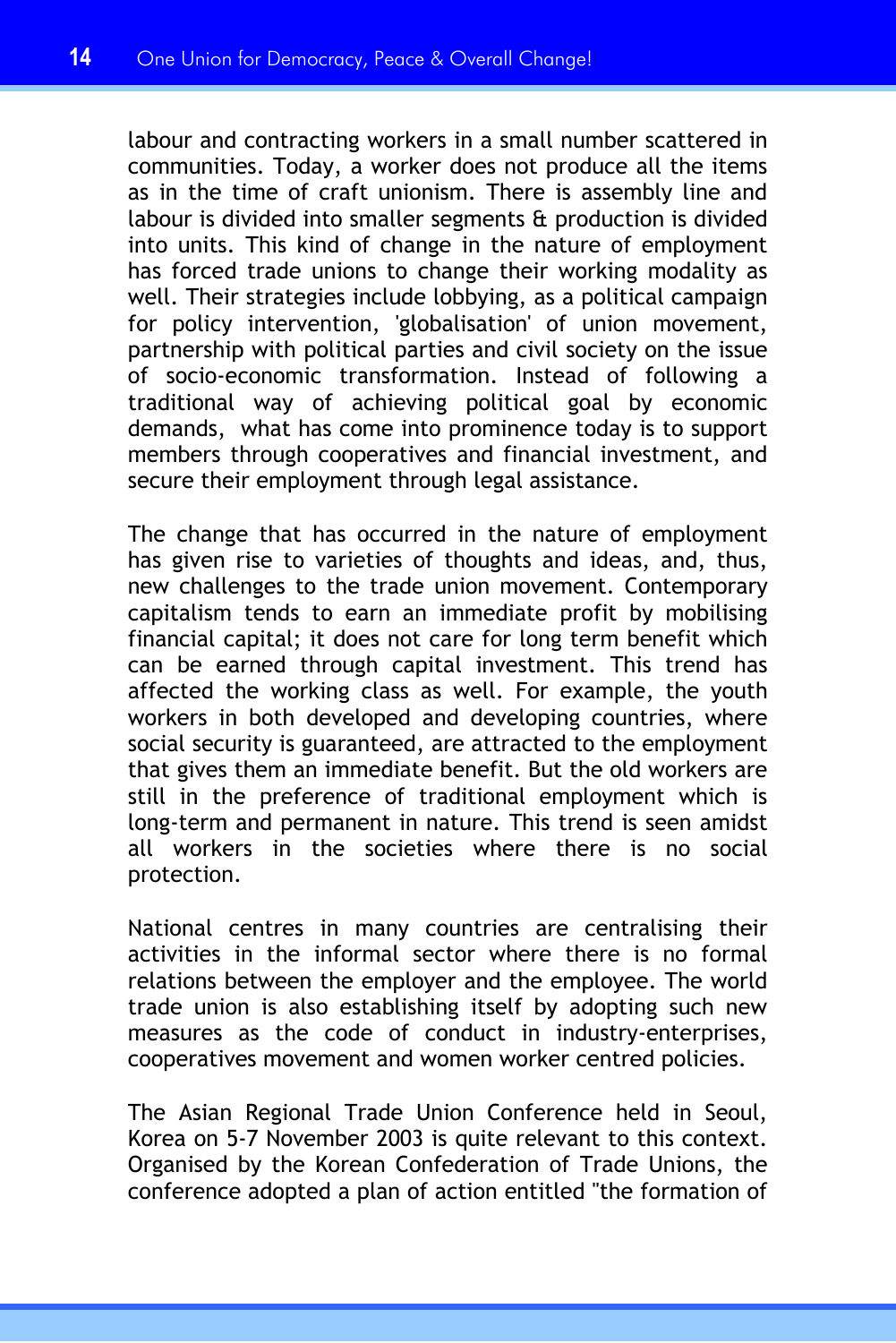new trade union movement in the new context", to which we support as a participant union, hence agree to:

- Participate in the Southern Initiatives on Globalisation and Trade Union Rights (SIGTUR)
- Participate in the tri-continental conference to be organised progressive trade unions of Asia, Africa and Latin America
- Participate in each movement aimed to consolidate Asian trade union movement.

#### **On conclusion,**

We favour the policy that implements in actions the global sentiment of "workers of the world, unite." For this to materialize, it is not wise to seek consensus on A to Z issues. In fact what we feel reasonable and the best policy is to seek 'unity in diversity.'

Based on this policy, we should stand for the creation of "single international trade union centre" in which all national centres can fit in. In a continental level, there should be " single regional trade union organisation" and, in the subregional level, " single sub-regional organisation."

To achieve the goal of this kind of common international trade union, we should link our movement with the pro-workers progressive movements in the southern hemisphere. We should never forget that the support of the trade union movement of the 'northern hemisphere' is very crucial to foster south-south unity.

There have been numerous debates and discussions, and various opinions have been formed, both in the world as well as in the contemporary Nepal, as to what is socialism and what is not. GEFONT has also forwarded its views about socialism while setting-up of "socialism for dignified working class and prosperous life" during the 3rd National Congress.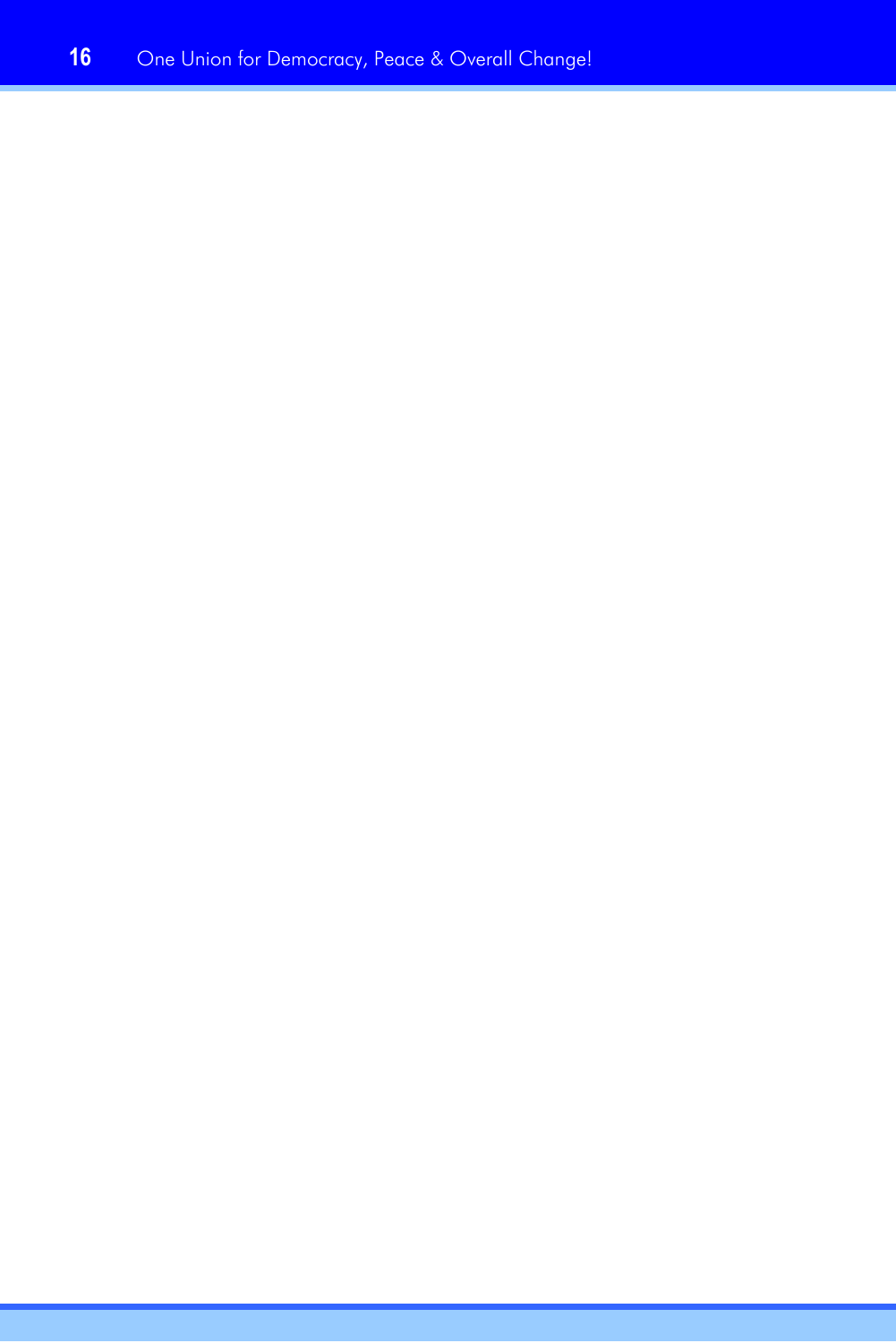# 3

## Our Political Vision: Socialism for Prosperous Life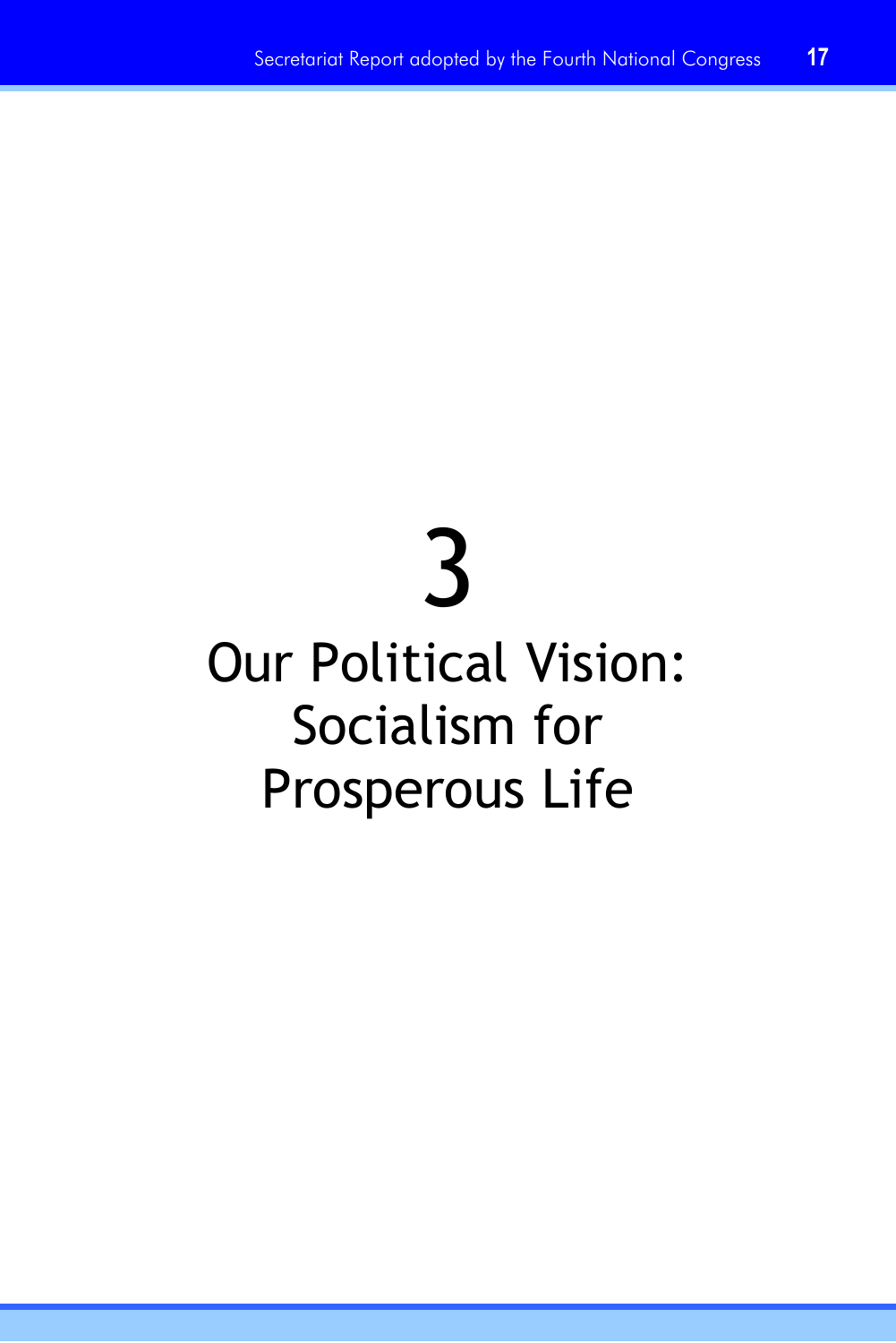There have been numerous debates and discussions, and various opinions have been formed, both in the world as well as in the contemporary Nepal, as to what is socialism and what is not. GEFONT has also forwarded its views about socialism while setting-up of "Socialism for dignified working class and prosperous life" during the 3rd National Congress.

"Socialism is the advanced form of social system in which the exploitation of human beings by human beings will completely end. Class divisions will be gradually erased. Dialogues and debates will go up to a new and improved stage. In the field of science & technology, new characteristics will emerge. Research and investigation will progress in a new speed. Love, cooperation, mutual trust and respect will be the main feature of human society. But the struggle between human beings and nature and between truth and faults will continue. Society will make a leap forward in an unprecedented way.

Human beings will completely depend on society. In such a society, only the working class people will be dignified and their lives will be prosperous."

The socialism we are talking about is not only a mere fantasy; it is our political goal. But, it is not something that will be achieved automatically. Instead it is a continuous process. Various models of socialism have been practiced in the world. We should internalise that socialism should not be understood as a single-model; it has diversities and varieties within.

Our final destination is the achievement of free, dignified and prosperous life of the working people. Socialism is therefore our political goal. The question is- where are we in the journey to socialism? Let us look at the contemporary Nepali society.

#### **3.1 Land, ownership and landlessness**

Nepali society still relies heavily on land-based economic system and land-based mentality. If the dependence on land is not reduced proportionate to the rate of population growth, economic life cannot be activated. This will only catalyse land fragmentation and increase the incidence of poverty. Failure to expand other opportunities of employment and income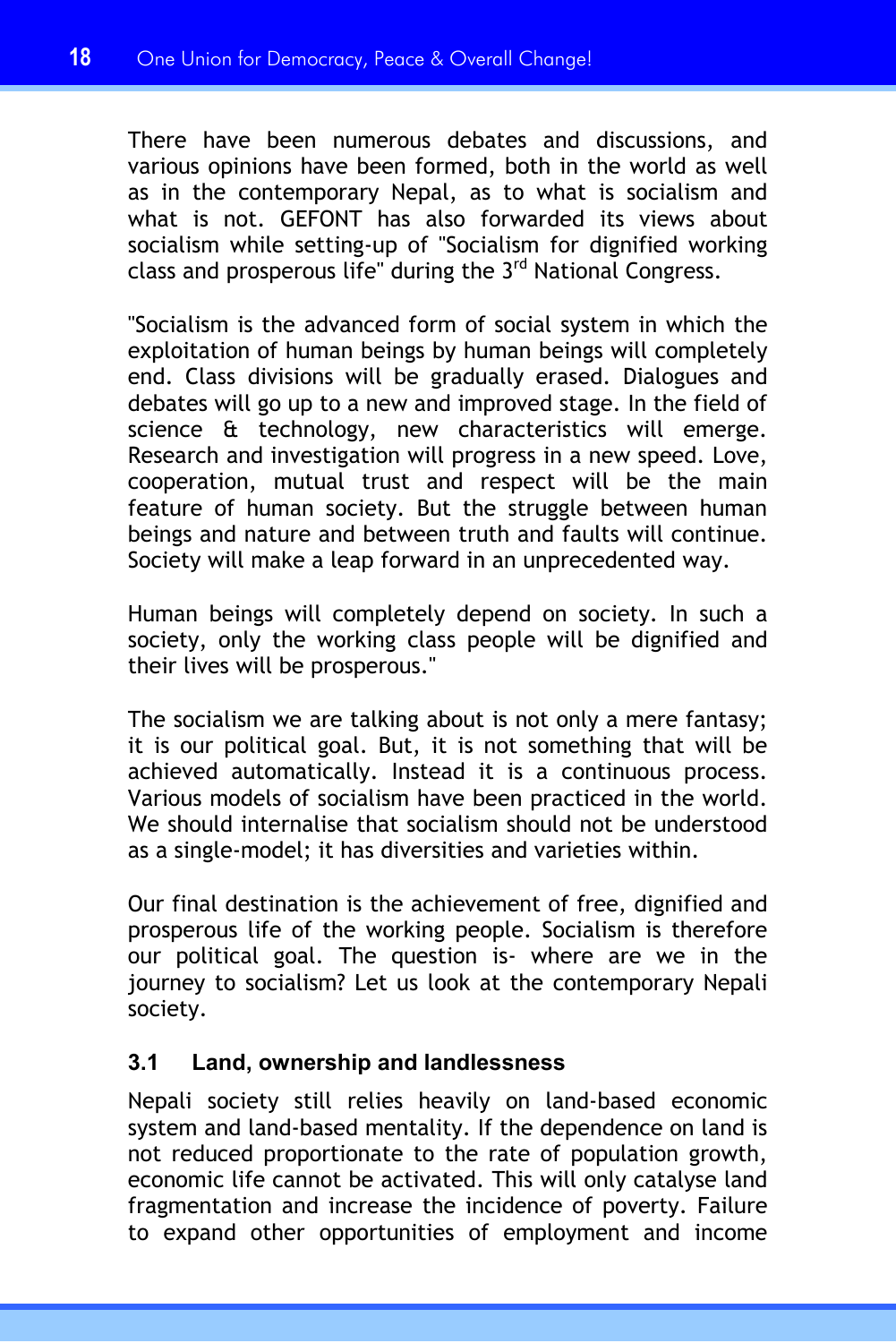results in the increased pressure on land. Progressive Land reform is, therefore, the need of the day and an important social, economic and political agenda.

The current state of land ownership shows that 24.4 per cent households are landless (census 2001). In terms of figures, this is more than one million. Assuming that 20 percent of them do have alternative employment options and income sources, the figure stills stands to the tune of 815 thousand.

The situation of landlessness is very appalling in the terai, quite serious in the hills and negligible in the mountainous region. Following table explains this fact.

| Area            | Total<br>Households | Landless<br>households | Total landless<br>households | <b>Rural Landless</b><br>households |
|-----------------|---------------------|------------------------|------------------------------|-------------------------------------|
| Nepal           | 41,74,374           | 24.4                   | 10,18,548                    | 8,14,839                            |
| Mountain region | 2.85.213            | 7.5                    | 21.391                       | 17.113                              |
| <b>Hills</b>    | 19,51,191           | 20.6                   | 4,01,945                     | 3,21,556                            |
| Terai           | 19,38,970           | 30.8                   | 5,96,895                     | 4,77,516                            |

#### **Table 2: Landlessnees on the basis of ecological belt**

(Source: Census, 2001)

There are 19 districts with more than 20 percent landless households with a total number of 452,913 rural landless households. Of which, Manang has the least number of 345. In this category, Morang has the highest number (64,464 households). GEFONT is working in the 16 districts belonging to this category. Similarly, 17 districts have 10 to 20 percent of landless households, where the total number of rural landless households is 114,782. GEFONT is working in the 10 of them.

In the second category of districts, Rasuwa has the least number of landless households (862) where as Kailali has the highest number—14,102.

There are 36 districts having less than 10 percent landless households, and most of these districts are in the mountainous region with a total of 67,128 rural landless households.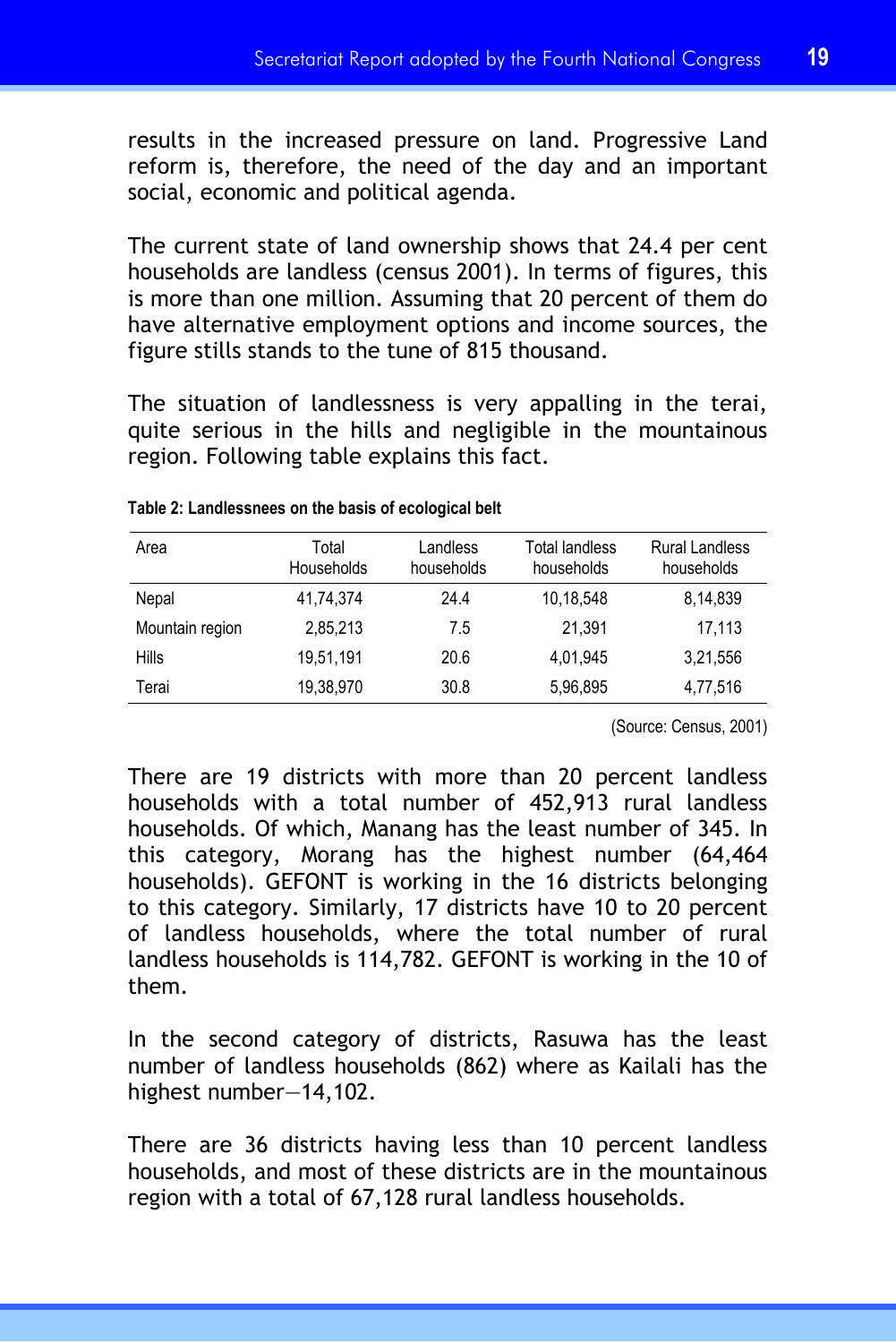Seen along this district-wise line and reducing the number of the urban landless shows a total number of 634,823 households having no access to land. Fifteen percent of this total households in the country do not have a piece of land, even to construct a hut, and completely depend on land-based employment and wages for their livelihoods. This shows a significant incidence of absentee land ownership.

It is obvious that land is closely associated with economic security in Nepali society. The landless thus feel psychologically insecure. If there is any saving or earning from foreign employment, even the middle class and mobile groups invest in land for economic security. Associated with the question of land ownership are the following three major challenges:

- a. how to dissociate from the lust of land ownership the middle class and other families having good earning from other alternative sources and how to eliminate absentee ownership
- b. how to make tens of thousands of landless families (the agricultural workers), the owner of sufficient land- who depend on land for employment and how to increase their wage to the level that earns them a decent living
- c. how to increase the share of land of the poor who have just some homestead land with them

#### **3.2 Poverty, Labour Force & their purchasing power in Nepal**

The National Living Standard Survey (NLSS) carried out in 1995/6 has shown 42 percent Nepali people below the poverty line. The government assessment at the end of the Ninth Plan confirms it at 38 percent.

Official statistics show a reduction in poverty, however evaluating the poverty situation on the basis of the global standard of earning US\$1 a day shows that 53 percent Nepalis are below the poverty line.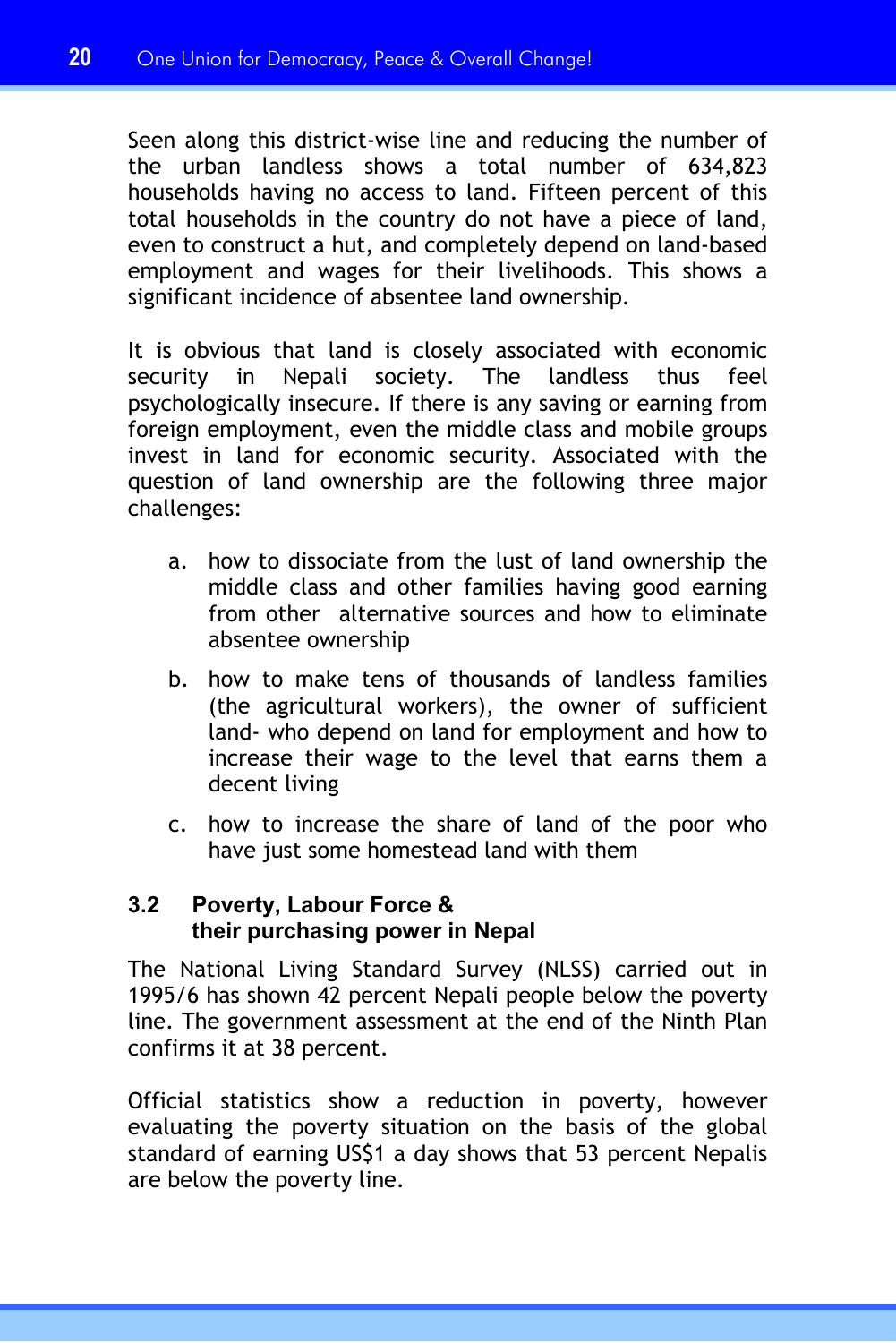The nature of poverty varies between rural and urban areas. The increasing opportunities for modern employment in the cities have reduced dependency on land. This has changed the incidence of poverty in the cities and there have been some progresses as well. But the poverty situation has exacerbated in rural areas where as many as 86 percent Nepalis live. According to the NLSS, altogether 23 percent urban population and 44 percent rural population is below the poverty line. The intensification of poverty is very high in remote areas. Analysis of the data between 1975 and 1995 shows that 350,000 people have been added in the number of those below the poverty line. Compared to terai poverty scenario is worse in the hills and pushed up hill-to-terai migration making terai a concentrated shelter of the poor now.

In such a situation, the ever increasing labour force is sure not to get gainful employment in home; hence foreign migration is on the rise. There are five features of foreign migration.

- a. The poor migrate to India just for livelihoods
- b. Those with low income migrate to the Middle East after selling all their properties
- c. The educated low-middle class group go to East Asian countries by using their position, influence and contact
- d. Those belonging to the middle class and having a secure financial position in home go to Europe-America-Australia for higher income
- e. Those traditionally employed in foreign forces including present days security guards

But this trend of migration does not address the problem facing the poor. Their situation is going worse from bad.

It is said that foreign remittance is playing a vital role in national economy. But as the NLSS show, agricultural income is still the mainstay of household income and the basis of livelihoods.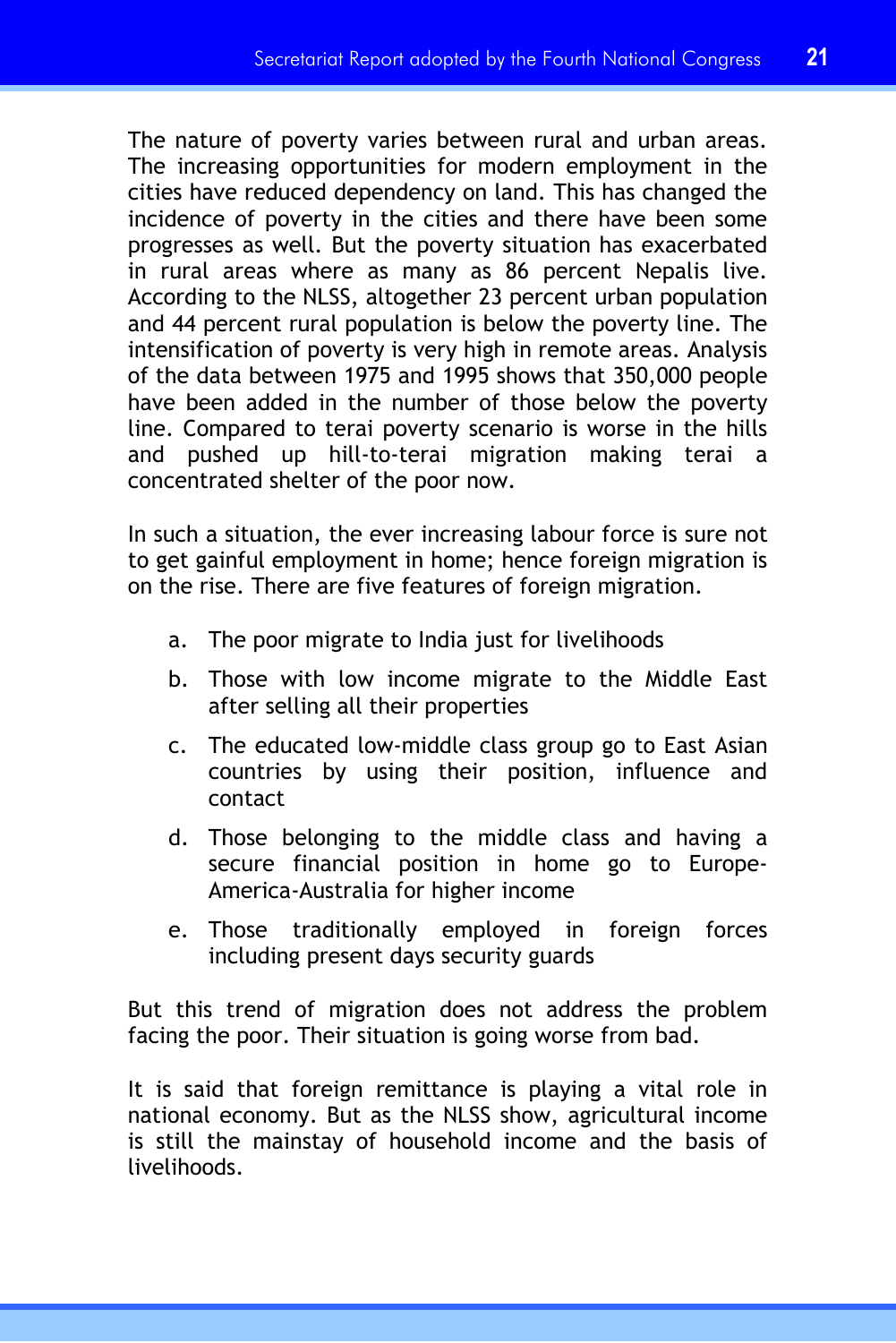| Area            | Contribution of Family income in % |                          |               |  |  |  |  |  |
|-----------------|------------------------------------|--------------------------|---------------|--|--|--|--|--|
|                 | Agricultural incomes               | Non-agricultural incomes | Other incomes |  |  |  |  |  |
| Nepal           | 61                                 | 23                       | 16            |  |  |  |  |  |
| Urban Centre    | 16                                 | 53                       | 31            |  |  |  |  |  |
| Rural Areas     | 65                                 | 20                       | 15            |  |  |  |  |  |
| Mountain region | 62                                 | 18                       | 20            |  |  |  |  |  |
| Hills           | 58                                 | 24                       | 18            |  |  |  |  |  |
| terai           | 64                                 | 22                       | 14            |  |  |  |  |  |

| Table 3: Contribution of various sectors to family income |  |  |  |  |  |  |  |  |  |
|-----------------------------------------------------------|--|--|--|--|--|--|--|--|--|
|-----------------------------------------------------------|--|--|--|--|--|--|--|--|--|

(Source: NLSS 1996)

To look at the statistics of income distribution of the *Nepal Rastra Bank (*National Bank) Survey-1977 and the NLSS survey-1996 shows that the share in household income of 40 percent poor families has decreased. There has been considerable increase in the household income share of 50 percent middle class families. The share of the top 10 percent has also decreased somewhat. The reduction in the share of 40 percent families hints that poverty is increasing.

|      |                                 | The share of total annual family incomes   |                             |
|------|---------------------------------|--------------------------------------------|-----------------------------|
| Year | Bottom 40 percent<br>(the poor) | Middle 50 percent<br>(mid-income families) | Rich 10 percent<br>families |
| 1977 | 12.6%                           | 28.2%                                      | 59.2%                       |
| 1996 | 11.0%                           | 37.1%                                      | 52.0%                       |

#### **Table 4: Distribution of annual family Incomes**

(Source: NRB, CBS)

It is indicative that all the opportunities are centralised in the high and middle class. It is these groups who have access to national resources. The purchasing power and the socioeconomic status of the bottom 40 percent is deteriorating.

The situation of the day is more horrible. Economic activities are stagnant due to violence and terror, and agricultural production has plunged all time low. This has started to affect badly the middle class as well.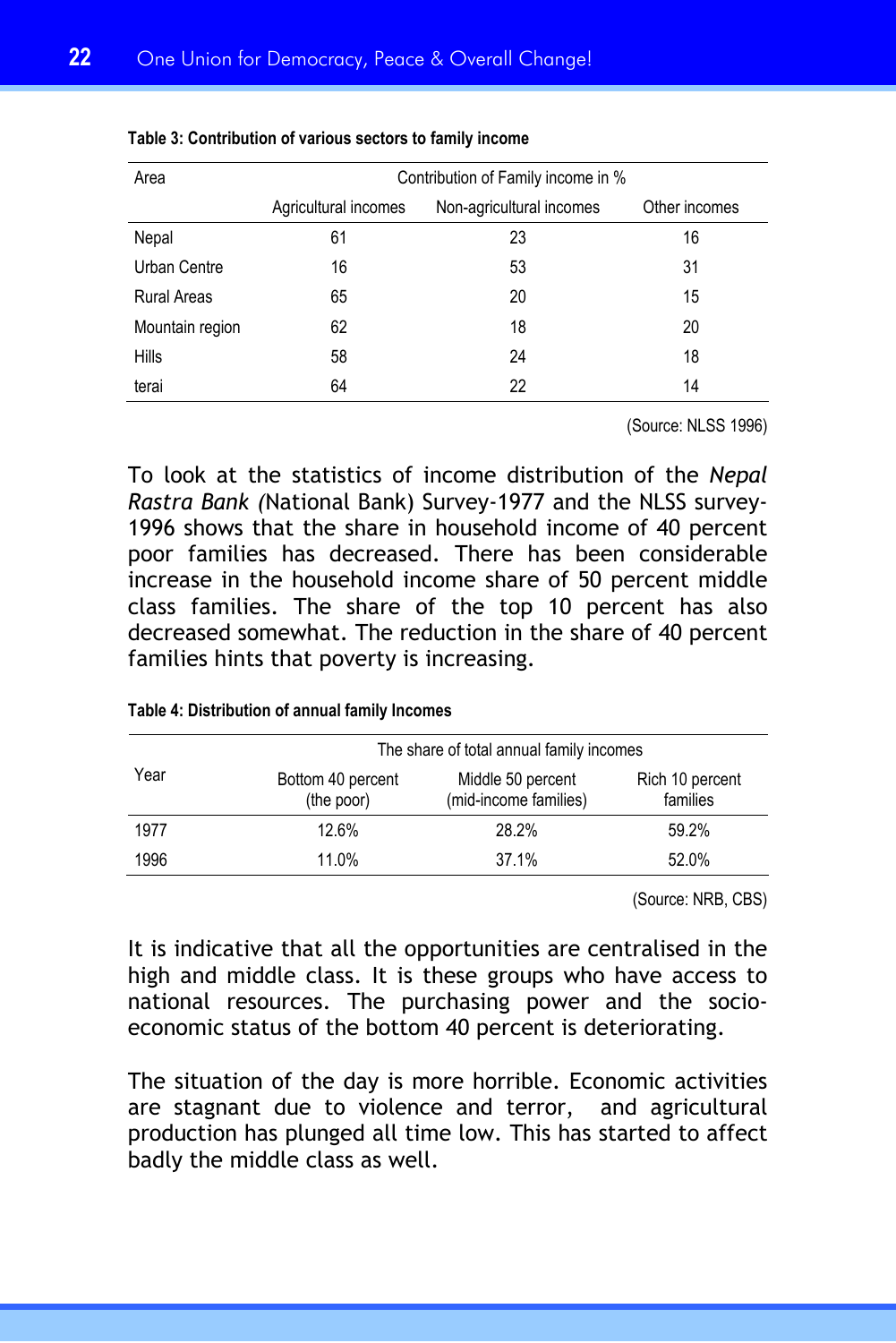The other important reality is that real wage has been declining in the past years, and thus the purchasing power of the working class people has decreased. Already marred with the absence of the social security system, the decrease in the real wage has resulted in a crisis of livelihoods amidst the working class people. The following chart shows the decrease in real wage, and the critical situation of the workers.

| Year | <b>Consumer Price Index</b><br>(CPI) | <b>Money Wage Index</b> | Real Wage Index |
|------|--------------------------------------|-------------------------|-----------------|
| 1989 | 100.00                               | 100.00                  | 100.00          |
| 1992 | 144.59                               | 132.33                  | 91.52           |
| 1995 | 183.49                               | 164.55                  | 89.68           |
| 1997 | 214.86                               | 202.15                  | 94.08           |
| 2000 | 253.39                               | 236.09                  | 93.17           |
| 2003 | 271.38                               | 283.78                  | 104.57          |
|      |                                      |                         |                 |

| Table 5: Real Wage of Workers, Nepal 1989-2003 (Base year 1989=100) |  |  |
|---------------------------------------------------------------------|--|--|
|---------------------------------------------------------------------|--|--|

**Chart 2: Real Wage of Workers in Nepal** 



The price increase in commodities and services between 1990 and 2003 is shown by Consumer Price Index. If compared with the price of base year 1990, the price level has increased by 171.38 percent. Changes over the same period come to be increased by 183.78 percent. The real wage or the purchasing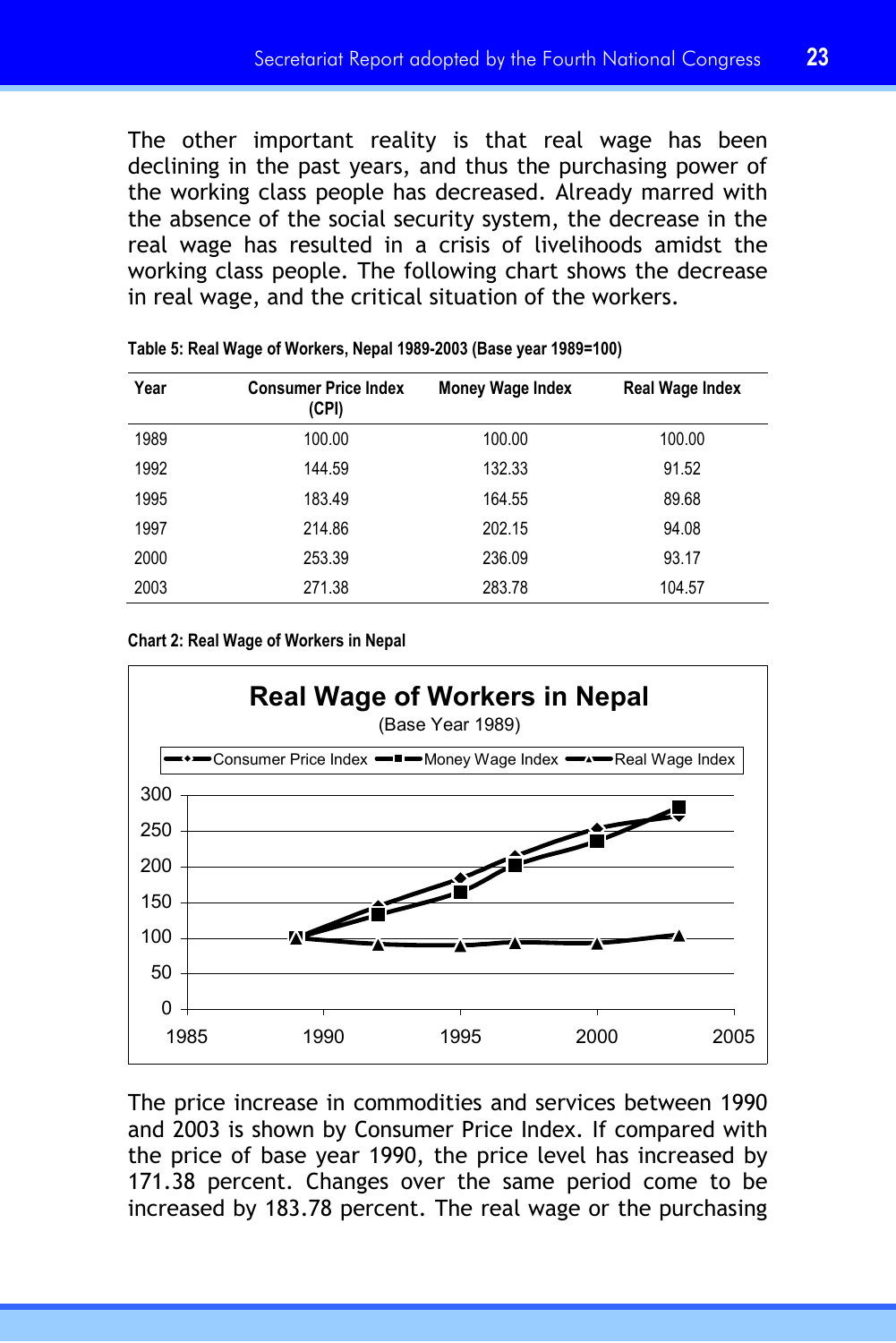power of the workers is on the decline. But this year some improvements have been noticed due partly to a rigid bargaining. There has been an increase in the minimum wage, in total by NRs. 444. This rise in wages only earns the purchasing power at the level it was 20 years ago. Given the situation of violence, insecurity, displacement and increased unemployment, this improved real wage will be limited to a few working communities. Majority of the working class people will remain in a situation of unemployment, displacement and livelihoods threats.

Although there has been improvement in real wages this year, the portion and share of wages has decreased. In 1991, the workers used to get 25 percent of the share of the value added income. It decreased to 19 percent in the year 1997 and further to 17 percent in 2002. This shows the widening disparity in the distribution of the returns. What is the reality of the day is the decrease in the purchasing power and real wages of the majority of the working class people.

#### **3.3 The Big Business Houses & Nepali Entrepreneurs**

There is no national capitalist class as in past in the current profit race of capturing market by multinational companies (MNCs) based on present day globalisation and joint venture.

Traditional classification naming capitalist forces as comprador bourgeoisie (those with a huge capital) and national or patriotic capitalist (those with small capital) is a wrong notion. In fact it was an absolutist position even theoretically.

The flow of capital has transcended all national borders. It flows to the areas where there are prospects of profit in a minimum investment, and the direction of the flow is led by MNCs in a no-obstruction way. Today, the MNCs have been active and successful to some extent to have control over all the aspects of economic life. The native capitalist class—the entrepreneurial and business class—is adopting all measures, fair and foul, to compete to this situation. This class is adopting a policy of collaboration with multinational institutions (MNCs) instead of competing with them. And, is trying hard for joint venture with MNCs thus to ensure security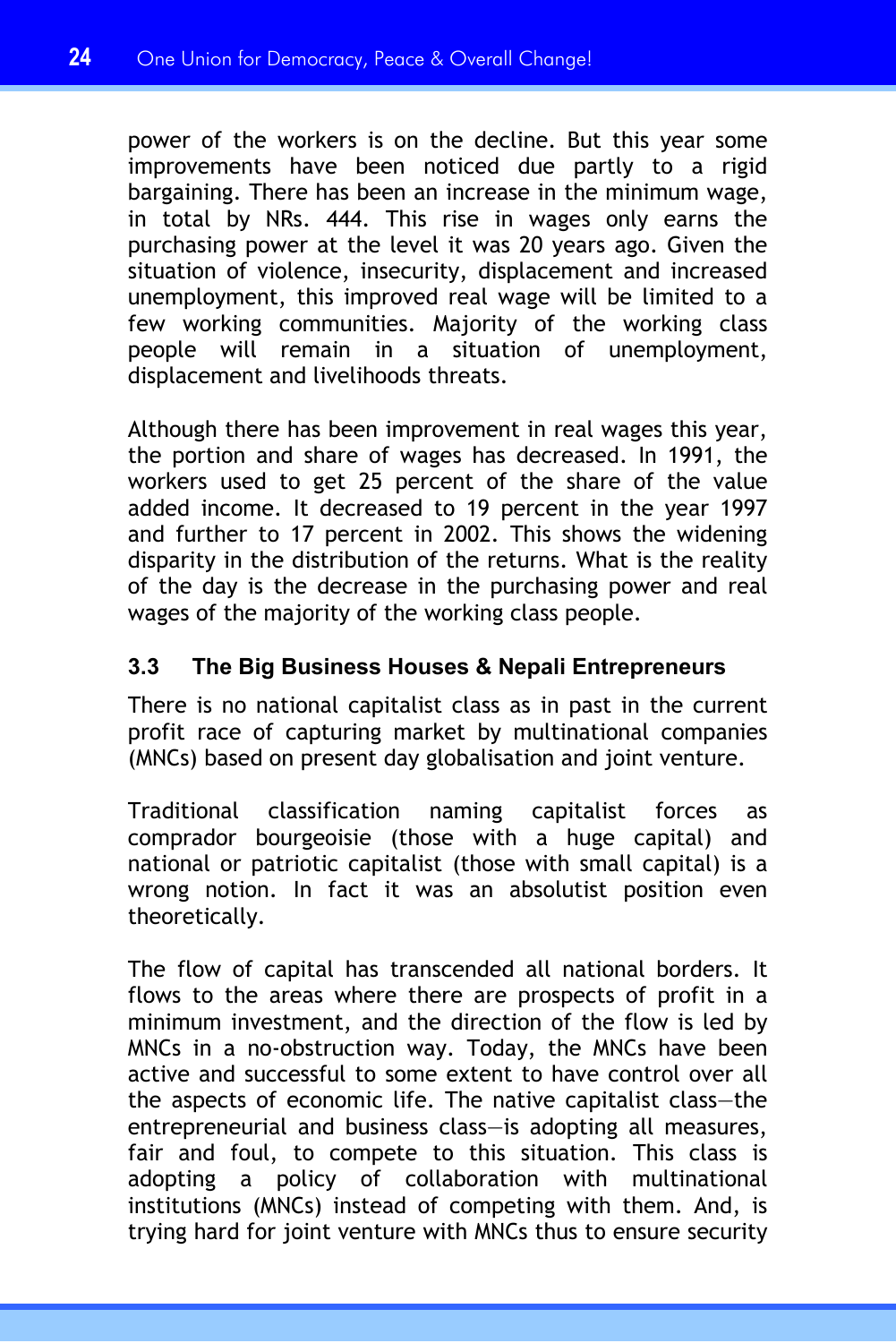of entrepreneurial-managerial status. Always ready to evade tax-obligations, this class does not qualify to the name of national capitalist class.

The big business houses are being notoriously known for the misappropriation of bank loans as defaulters. They are withdrawing their investment from their enterprises and making them largely bank loan-based. This trend is resulting in enriched entrepreneurs and their families but the enterprise itself is going bankrupt. It is an unfair and fraudulent practice.

The Nepali society is transitioning from a semi-feudal phase, and the entrepreneur-business class is evolving into the capitalist class from the land-based feudal class. The feudal nature of land property is thus changing into modern capital investment, but not the mentality, which is still feudal. Consequently the business class in Nepal doesn't have balance approach in industrial relations.

The other reality of the day is that the influence & corrupt intervention of the business class is increasing state power. The MNCs, joint venture companies, big business houses and ambitious entrepreneur-business executives are trying their level best to maintain their control over the state policies concerning industries and enterprises. The feudal land-based class is thus being replaced by the business class in the central state-power. During the hung- parliamentary period, this class was heavily involved in the horse-trading of MPs. And currently it is backing-up the regressive state of the day. But in the district level and in villages, the old feudal class is still influential. This is because in the local level, the power equation and power exercise is dependent on the phenomenon of land ownership.

Even social work is being considered like business and mobilised from the profit-making standpoint but they are hesitant and not dynamic to operate big trust through which to launch social security and social welfare scheme.

The process of production is slow, and the pattern of production status-quoits. But there have been changes in the pattern of consumption and life-styles due largely to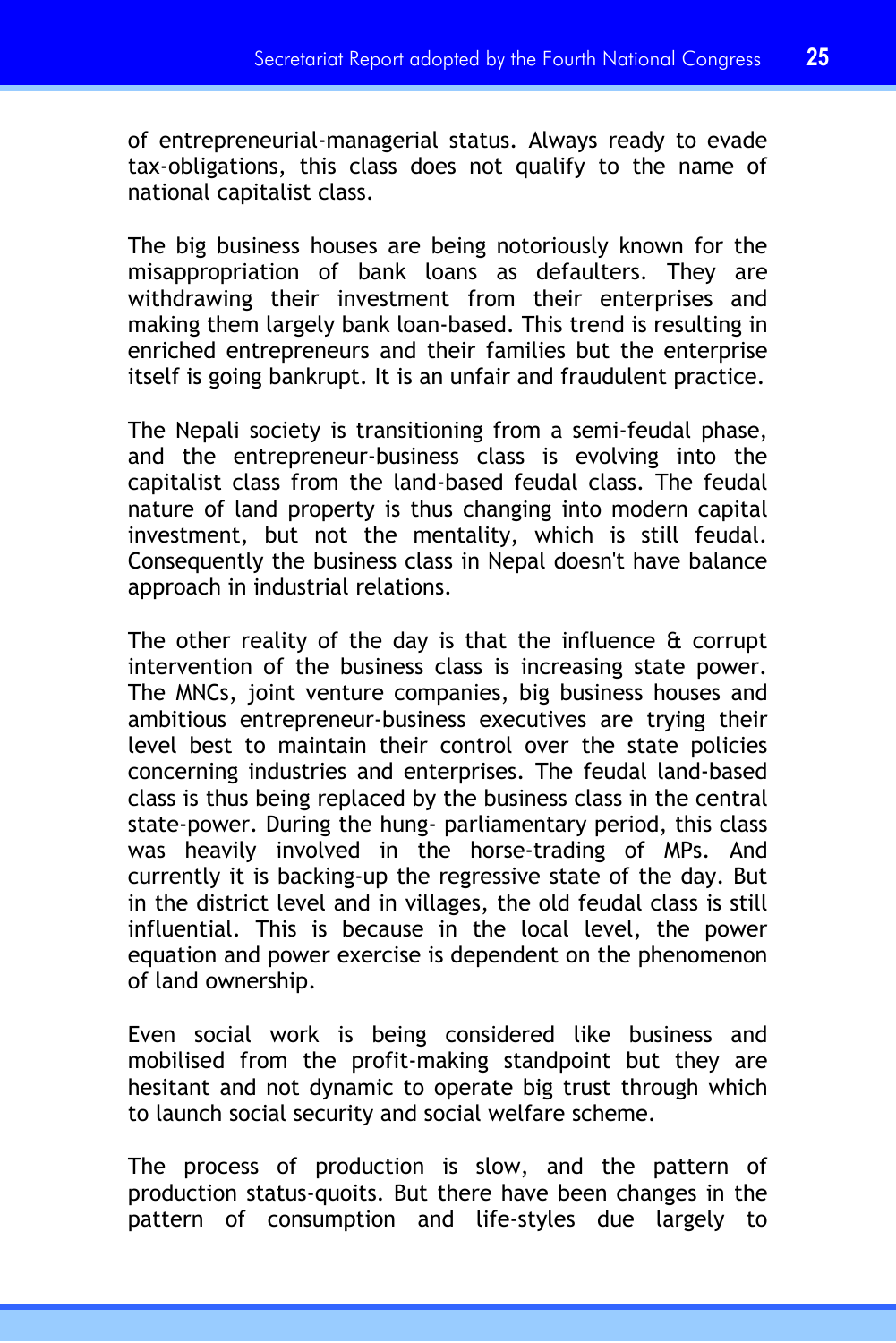demonstration effects and to the influence of information technology. This change in the pattern of consumption has forced the people to search for new sources of income, thus enhanced mobility of the labour force is being witnessed.

#### **3.4 Contemporary Nepal; class & changing structure**

Although the mobility of thinking & thoughts is weakened, the trend of migration has increased for enhanced earning. The limitation of land and the unmanaged growth of population has been a push factor for migration. People migrate to city centres within home or go to India and other third countries to earn a living. The change in the nature of industries has increased the demand of diverse commodities and services. The service sector is thus developing at a faster pace. Resultantly, the urban area is seeing a fast development of technology and technological changes. The mobility of the people, the export of labour and the expansion of the effects of globalisation in society through various ways have resulted in the fast change in class structures.

The class structure is undergoing a rapid change in the city and rural-urban migration is impacting on the rural class structure. Big landlords and the landlord class are in fast declining trend. Rich farmers have an increasing influence in the rural power structure, rich farmers & middle peasantry has been a decisive force, but it is under the domination of statusquoism and always fearful about change. But the student community, the largest youth force, comes from this rural middle peasantry class, which maintains high influence even in the urban movements.

The consumption patterns and the living style in rural areas are being shaped differently by the influence of these students. Rich farmers and the middle peasantry class are centring in the cities, thereby co-opting themselves into lowmiddle and middle-urban class. The majority white-collar workers come from this class. Youths from rural middle peasant class and rich peasant class are transforming into urban working class, primarily into white-collar working class. All this has also caused changes in the class structure of Nepal as shown in .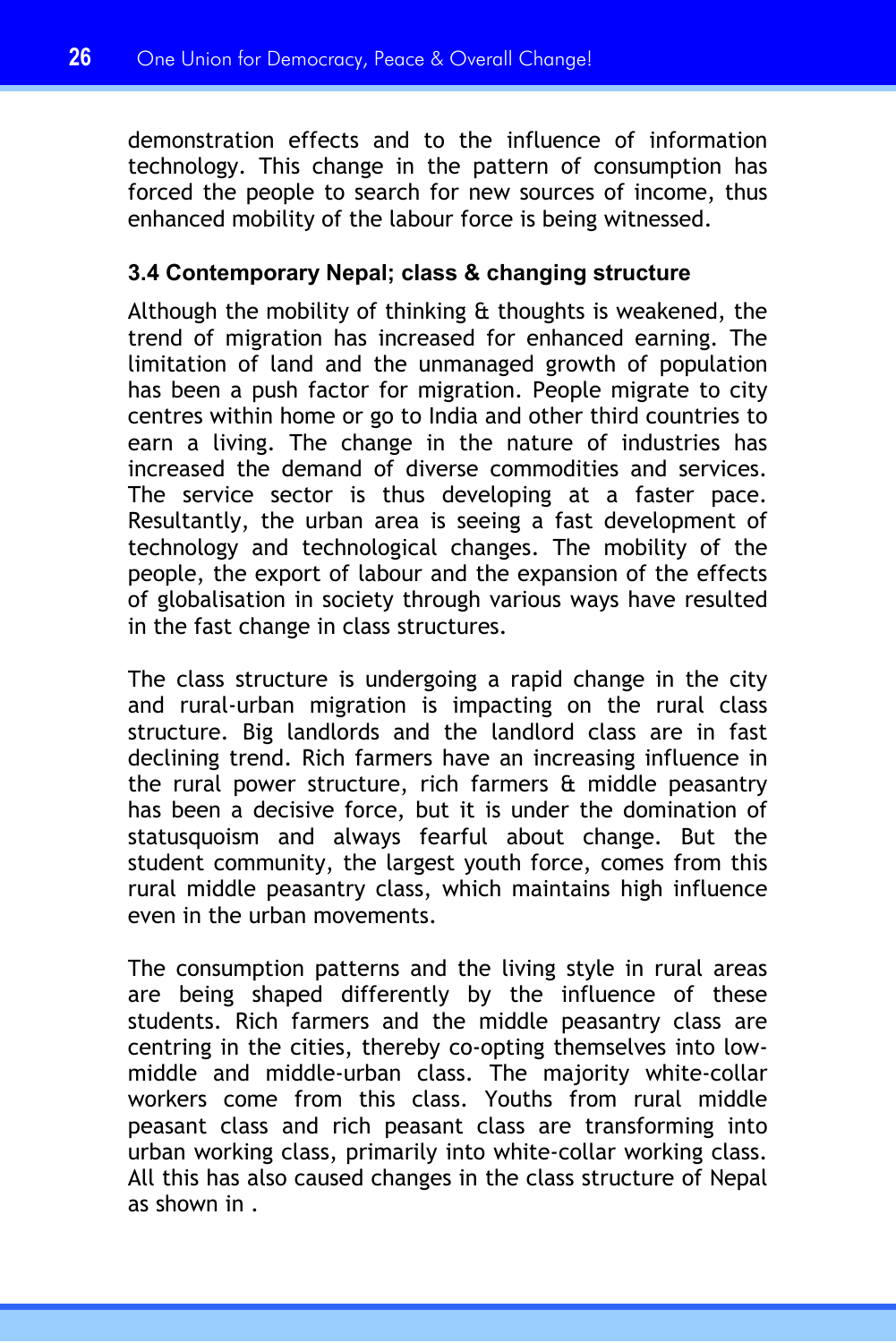

The contradiction of the contemporary Nepali society can thus be summarised as following:

- a. Society is in the process of new polarisation; middles class has increased and it has full control over the people above the poverty line.
- b. The middle class is a Class mostly flexible, dissatisfied and full of prejudices. It does not take risk of losing the present status for the unseen benefit that may result from over all change. In this sense middle class may be considered statusquoist.
- c. But the student force that stems from the middle class has a dominant say, as it is a decisive force in the 'urban movement'. We need to carefully see to what direction our movement should pull this force.
- d. Nearly half of the total population are below the poverty line. The mainstream political forces and mass organisations do not have a strong influence over this poorest segment of people. Therefore the solution to the problems facing the poor lies in the structural change. But the numerically increasing middle class and the upper class as the customary power is maintaining its say over the state is not prepared for structural change. Without structural change, the contradiction of Nepali society will not solve.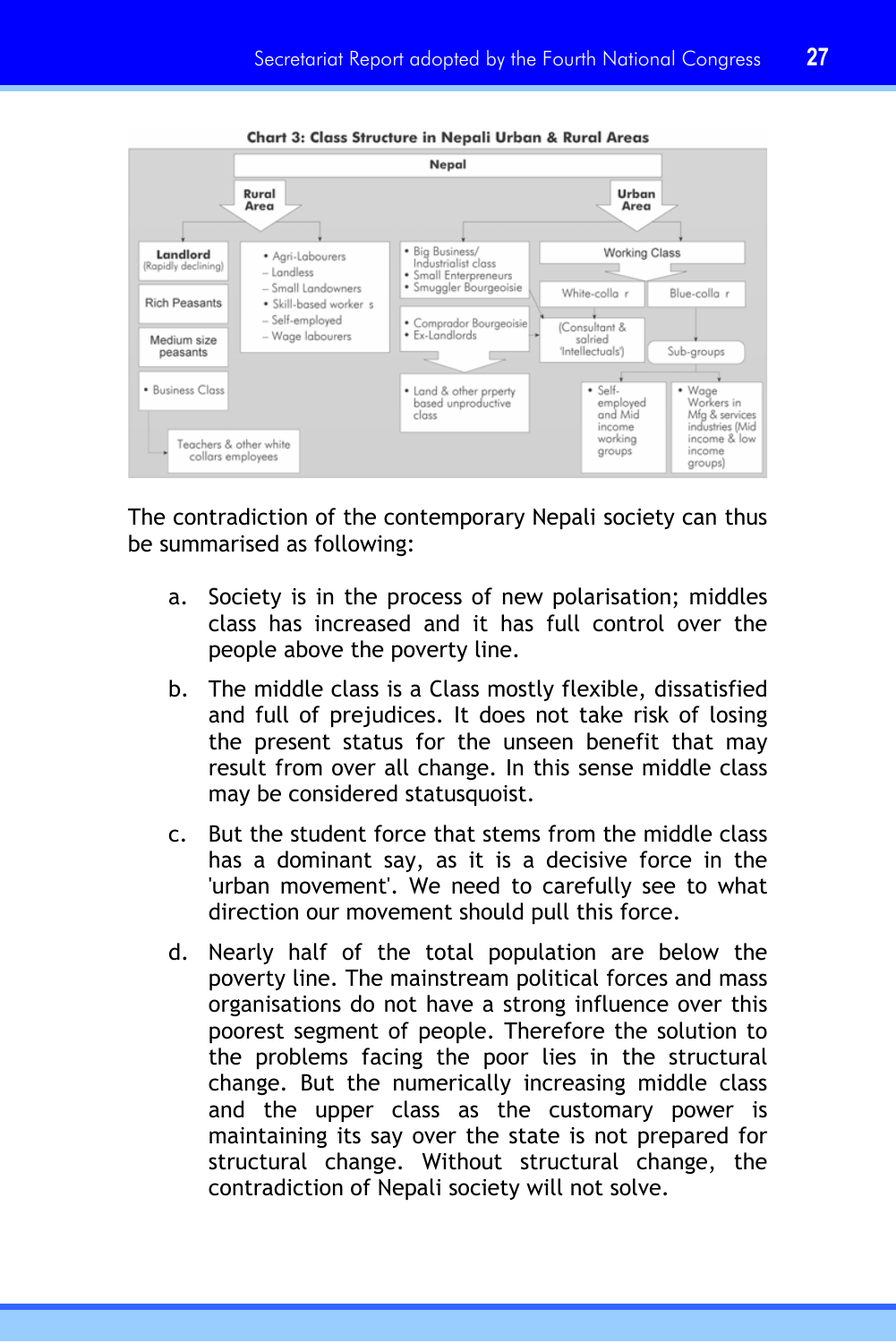- e. Poverty is rural based, where the rebel group has a strong presence. In the 12 years of democratic polity, there have been urban focused efforts for structural improvements; where Peoples' organisations are active, but it does not address the 'biggest problem' of poverty.
- f. Contradictions of the contemporary Nepali society are not solely based on class structure. Caste and ethnicity, gender and regional sentiments are also crucial to create conflict and problem in the social structure. In the caste context, the problems of dalits and untouchability hold prominence. In the context the regional sentiments the problem between developed and underdeveloped parts of the country (viz. western & eastern hills; Inner Terai and the hills) and in the context of gender, discrimination between male and female are important issues. Addressing these issues will help address some complexities created by class contradictions too.

Contemporary Nepali society is confronting a challenge as to how to lead the society towards positive end placing the class issue at the centre while addressing tactfully gender, caste and ethnicity and regional issues.

In the journey to socialism, we need to move ahead addressing social contradictions and undertaking a lot many other initiatives. The most urgent tasks can be discussed as below.

- a. Educate the working class people in a perspective of socialist education and culture
- b. Continue the movement for civil and political rights to guarantee the ideological freedom, right to speech, writing, assembly, elections and the right to be elected
- c. Foster partnership with the political party that follows the principles of scientific socialism and stands for periodic elections to garner the vote of confidence of the people over the governance of the party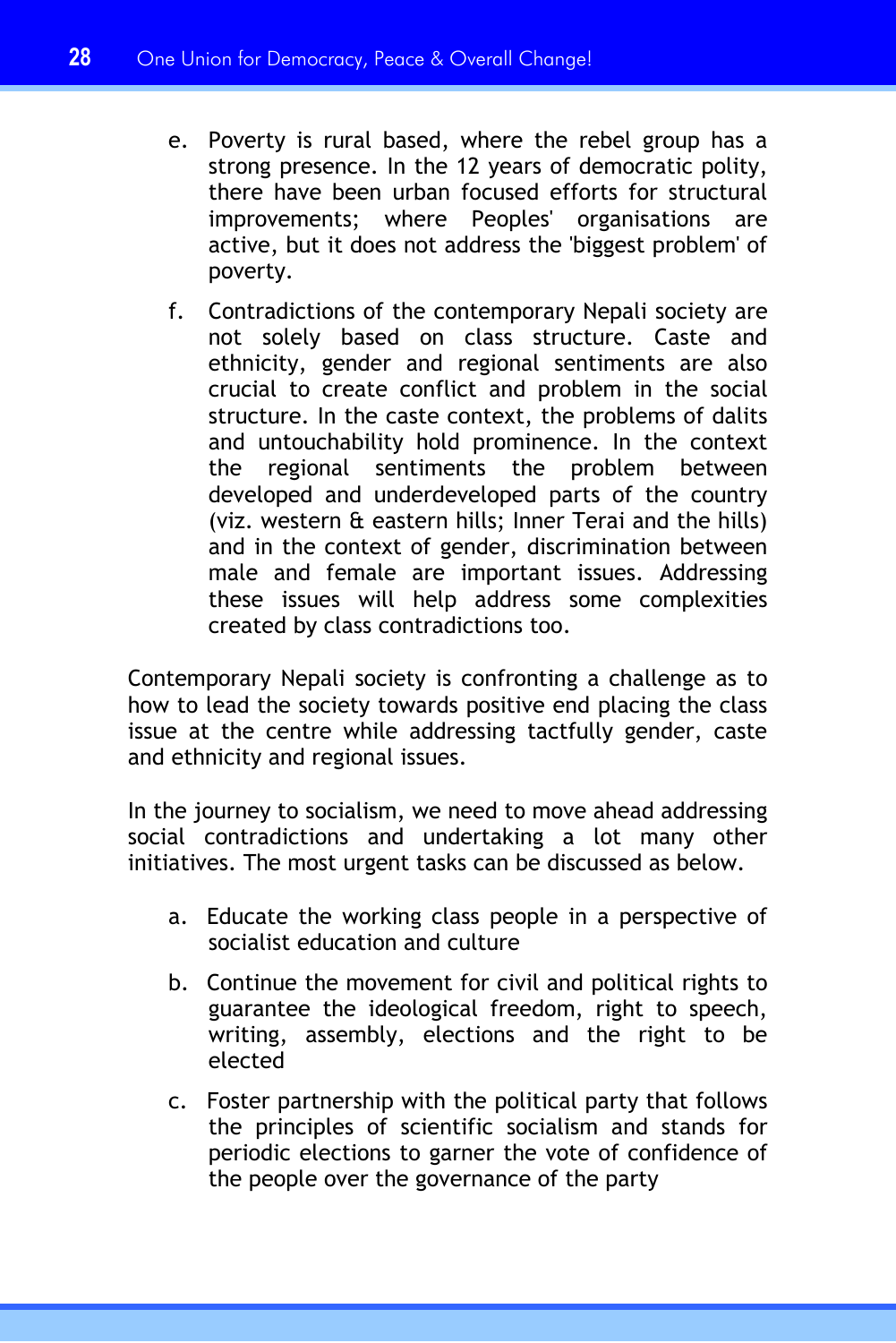- d. Develop trade union as a reliable social movement in order to develop the working class in a liberal frame work of socialist culture
- e. Develop a scientific mechanism and legal framework to handle dialogues, debates & interactions and transform resultant social contradictions. Consolidate the state as a welfare state in order to end the oppression and exploitation of labour by capital through the rule of law.
- f. Establish the process and practice of pluralism, factbased conclusion and transparency in order to prove by practice that socialism is more advanced and scientific in all respects than capitalism.
- g. Protect and promote 'creative reform' instead of extreme 'class struggle' or 'class hegemony', and promoting & develop productive forces based on the ground reality of political equilibrium of Nepal and norms established by the 1990 People's Movement.
- h. Effectively intervene on behalf of the working class people in the process of formulation of national policies & policy decision as well as amending such policies or reforming them.
- i. Monitor the programmes operated by the state from local to national level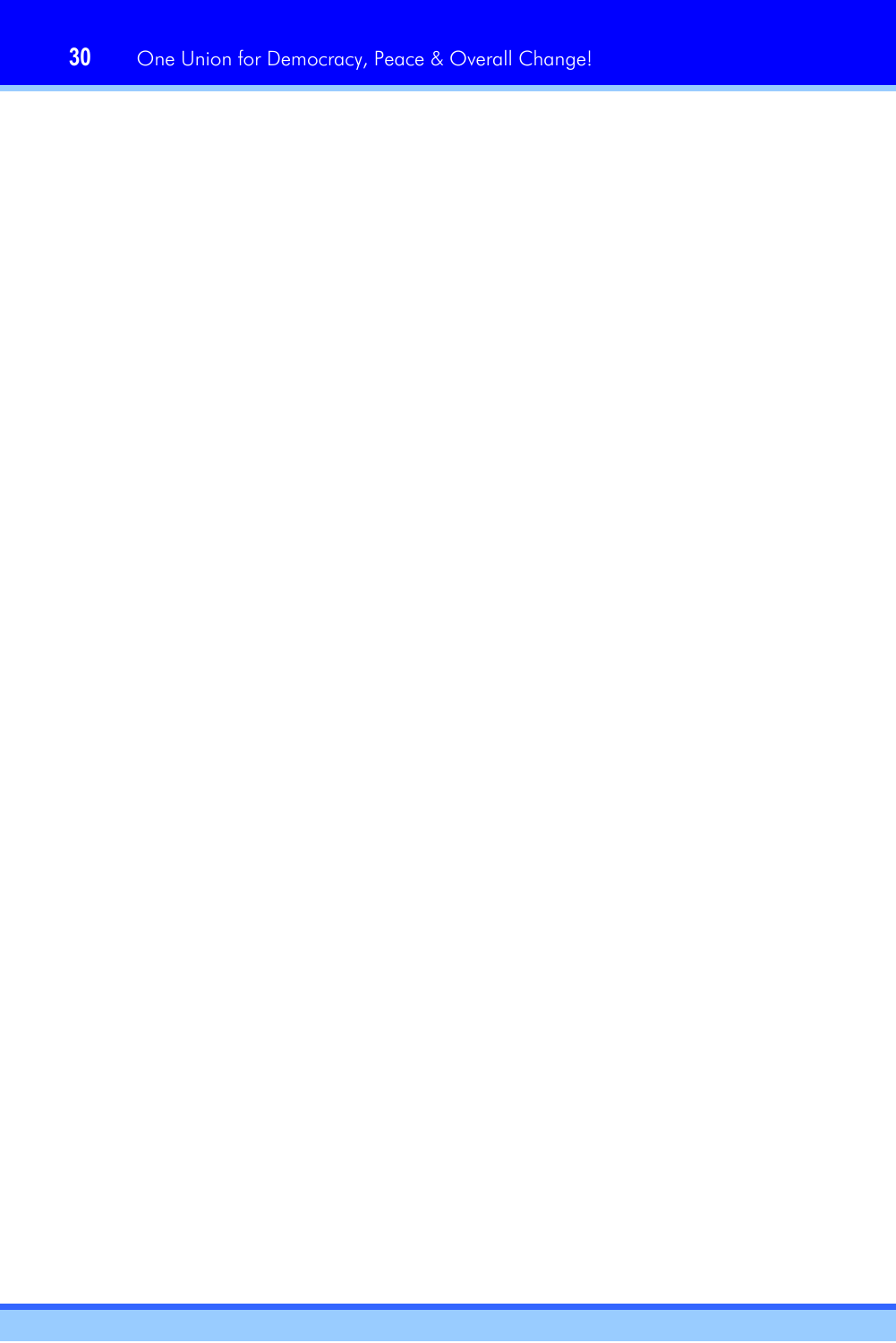# 4

# Activities of this tenure, an evaluation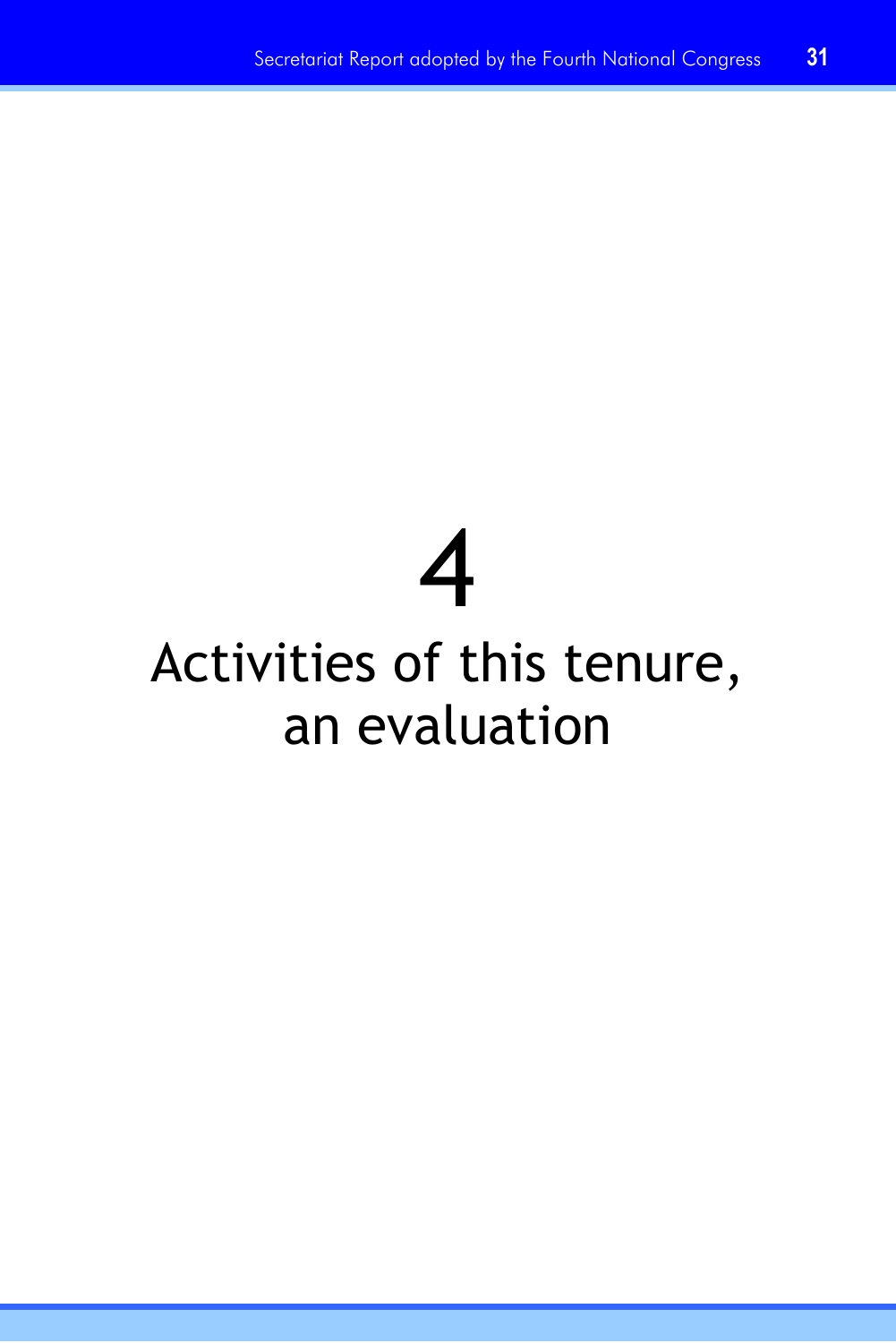#### **4.1 Educational Campaign**

The activities of this tenure began with educational campaigns under the theme "GEFONT campaign in the beginning of  $21^{st}$ Century." The following were the guidelines of programme implementation for this four year period.

- a. Enable through training the leadership of National affiliates so that they can train the members as per the need
- b. Provide training on Basic and contemporary issues to various levels of the Federation in cooperation, if required, with various institutions related to labour
- c. Conduct training programme on political and ideological issues in a planned way
- d. Encourage affiliates to the possible extent, to operate technical training centres for technical education with the assistance of the concerned agencies.
- e. Operate literacy programme to end the current level of illiteracy still plaguing the labour field.

A number of activities have been launched to accomplish these actions. The GEFONT Department of Education has been mobilised to meet the plans and aims set for the training programmes. During this period, as many as 26 major training events were organised covering 822 participants.

In addition, a dozen of briefing programmes were organised including one with the CPN (UML) leadership on trade union related issues. Comrades representing the GEFONT department of education & central office have participated in a number of programmes, small and big, which might not have been documented.

In mid April 2003, a comprehensive evaluation of the education campaign of this tenure was done through an expanded meeting of National Council members. As an achievement of the campaign, the meeting pointed to the development of skilled human resource, development of educational materials and the effective participation of affiliates in the educational programme. The meeting has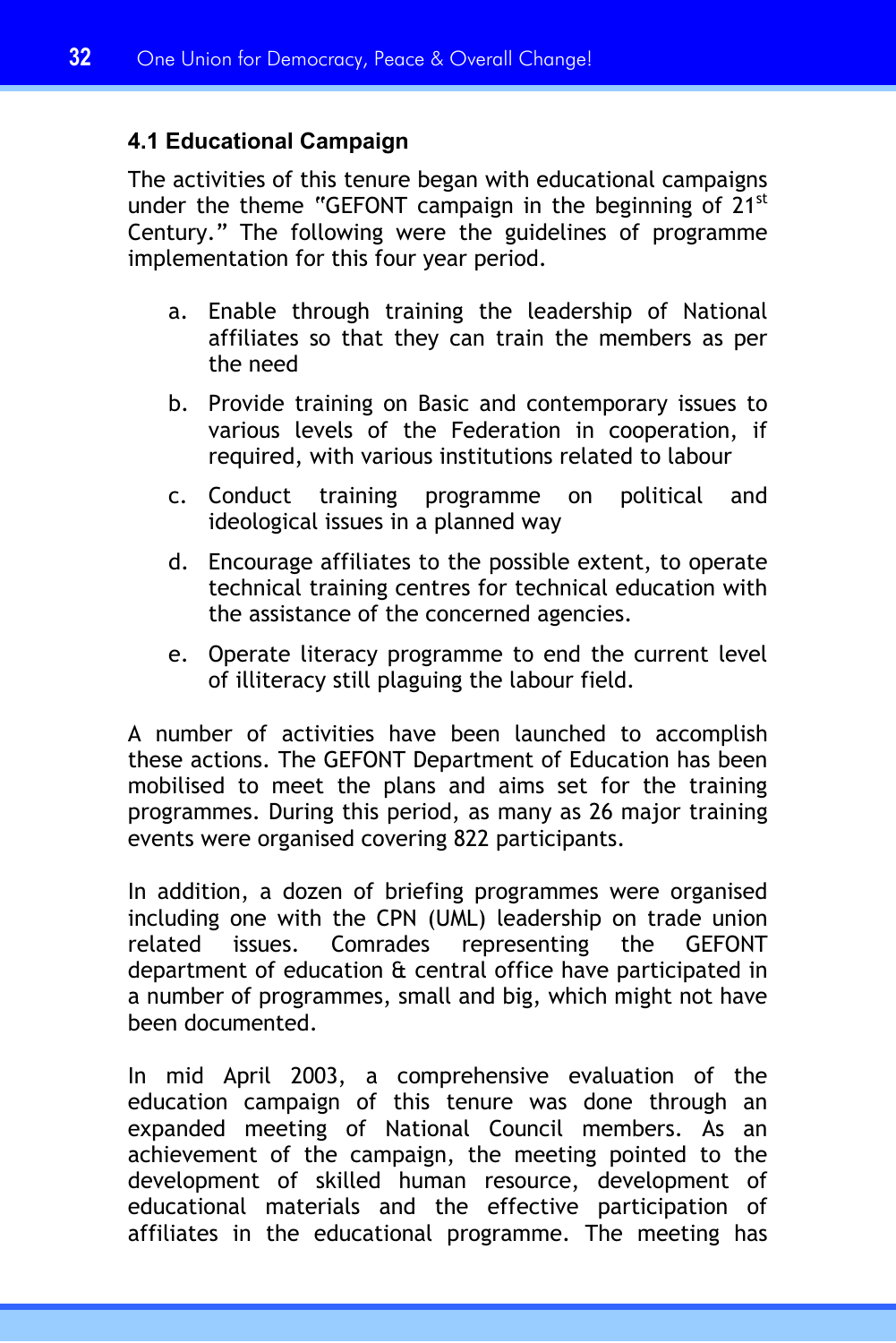noted the 'study circle' campaign as a new method. Similarly, it has noted, as shortcomings of the campaigns, that the mobilisation of the educated person was not up to the requirement and that the illiteracy-end campaign could not achieve the targeted goals. Policy-wise issues could not reach the grassroots level, and the political-ideological training could not be operated as planned. So was the situation of the training in relation to technical and vocational skills.

Despite all this, the successful implementation of 'basic course of trade unionism' as a compulsory subject of training at the local level should be taken as a quality leap forward in the educational campaign of this period. Similarly the use of the 'study circle' methodology should be taken as the important achievement.

#### **4.2 Organisational Expansion & Mobilisation**

This tenure continued the organisation expansion programme in rural agricultural sector set by the 2<sup>nd</sup> National Congress. The formation of the Federation of Agricultural Workers, Nepal (FAWN) had started at a time when there was an internal political contradiction. This tenure did not see any debates and contradictions of that kind. But the spread of violence during this period obstructed the expansion of organisation as expected. However, we could launch our activities in nearly 40 districts.

We expanded our activities in a new sector—amidst the workers in street vendoring; the Street Vendors' Union has been registered as the  $87<sup>th</sup>$  trade union federation. Similarly, a structure of Private & Boarding school Employees Union has been established.

During this period, the following sectors have been identified as new sector for organisation expansion and mobilisation.

- a. Saloon
- b. Domestic workers
- c. Jewellery & Ornament workers
- d. Courier and carrier workers
- f. Service sector (cooperatives and finance)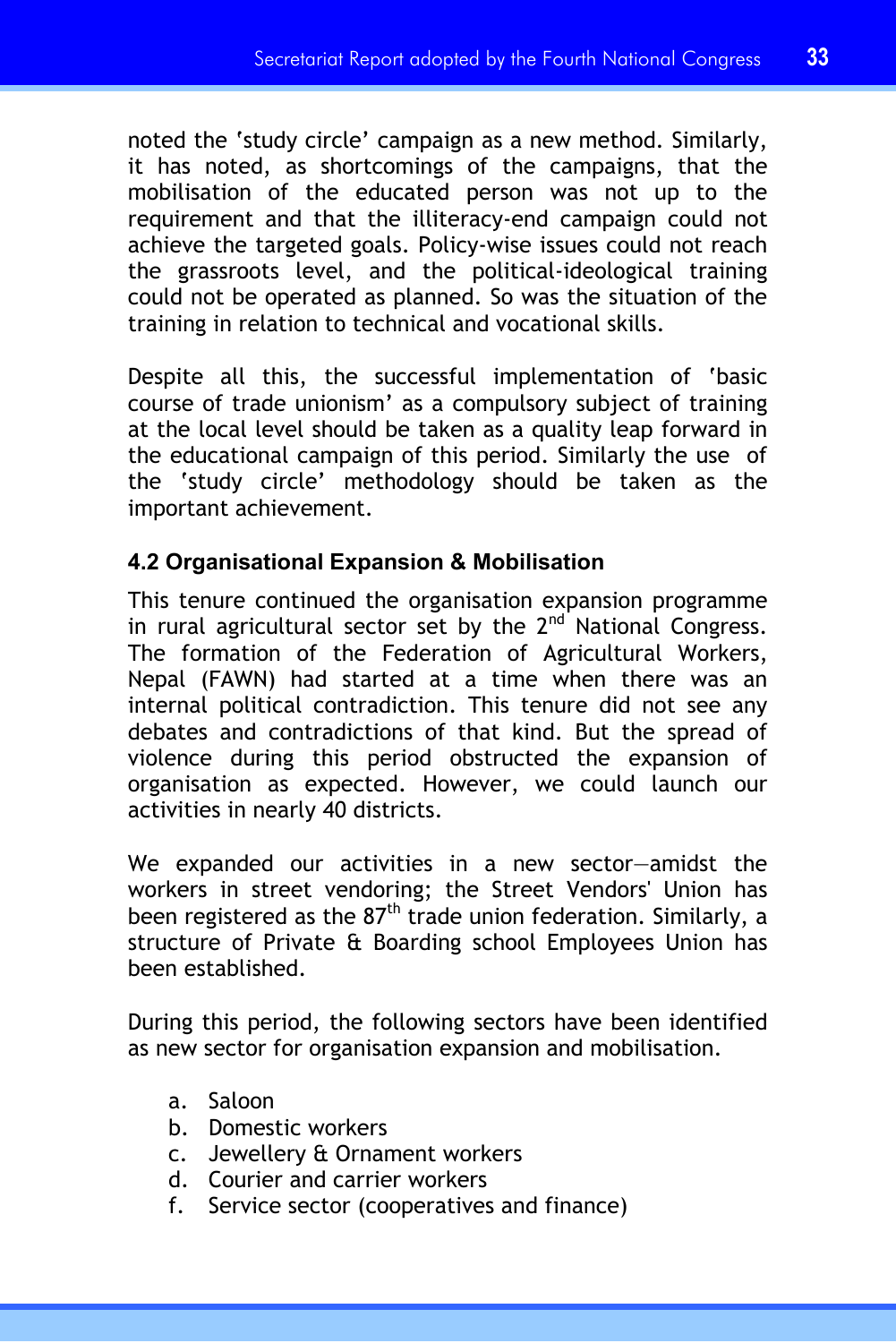- g. Nursing
- h. Security service

The 3<sup>rd</sup> National Congress had decided to classify the affiliates into four category on the basis of their performance.

- a. Self-reliant
- b. Federations close to self-reliance
- c. Federations with potentiality for self reliance
- d. Federations without prospect for self-reliance

The second NEC meeting of the GEFONT held on June-2000 formed a Commission entitled 'Affiliates Status formed a Commission entitled 'Affiliates Status Recommendation Commission' with Com. Uddav KC as coordinator and Comrade Binda Pandey and Balaram Khatri as Members. The Commission identified the following attributes as the basis for status setting: financial position of union (the state of income, savings and loans), sources of income (regular & occasional), the nature of the union, the scope, extent and human resources of union, membership base, annual activities and work plans. On the basis of the Commission's recommendations, the fourth meeting of the National Executive Committee drew the following conclusions.

- a. Self-reliant affiliates
	- i. Independent Transport Workers' Association of Nepal (ITWAN)
	- ii. Nepal Independent Hotel Workers' Union (NIHWU)
	- iii. Independent Textile-Garment Workers' Union of Nepal (ITGWUN)
	- iv. Nepal Independent Chemical and Iron Workers' Union (NICIWU)
- b. Affiliates Close to Self-reliant
	- v. Independent Tea Plantation Workers' Union of Nepal (ITPWUN)
	- vi. Nepal Independent Carpet Workers' Union (NICWUN)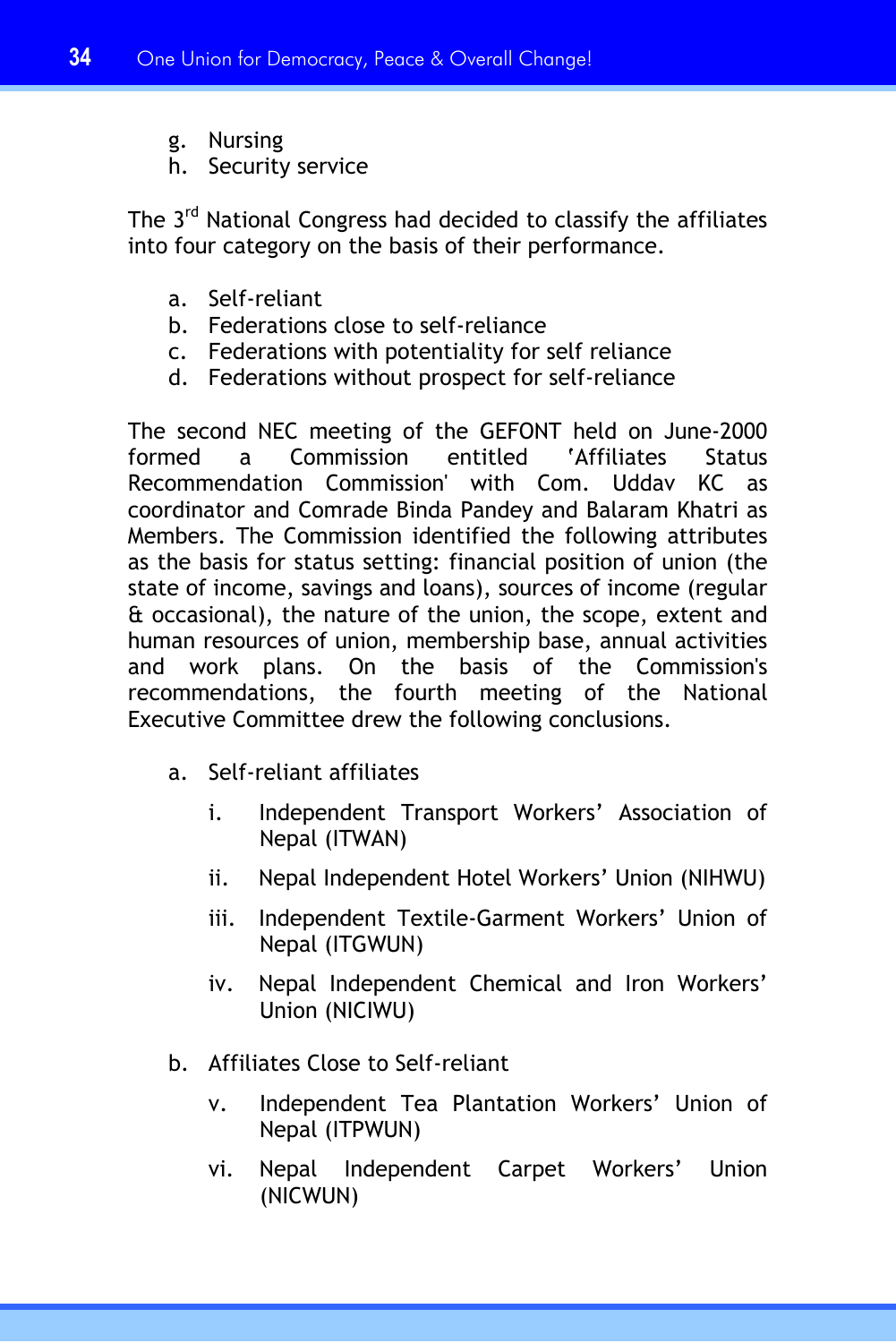- vii. Union of Trekking-Travel and Rafting Workers, Nepal (UNITRAV)
- viii. Independent Garbage Cleaners' Union of Nepal (IGCUN)
- ix. Nepal Auto-mechanics Trade Union (NATU)
- x. Nepal Independent Food and Beverage Workers' Union (NIFBWU)
- c. Affiliates with potential for self-reliant
	- xi. Federation of Agricultural Workers, Nepal (FAWN)
	- xii. Central Union of Painter, Plumber, Electro and Construction Workers, Nepal (CUPPEC)
- d. Affiliates with no possibility of self-reliant
	- xiii. Nepal Independent Workers' Union (NIWU)
	- xiv. Independent Press Workers' Union of Nepal (IPWUN)
	- xv. Nepal Rikshaw Pullers Union (NRPU)

#### **4.2.1 Trade Union Movement: Current Situation**

The introduction of the Trade Union Act in the country has expedited the process of union registration. Based on the Registrar's office information, efforts have been made to assess the recognition of the National Federations/Confederations, their strength and influence. On the basis of this, an analysis of the 'Nepal: trade unions in critical situation' was carried out last year. The analytical report also brought into focus that "some trade unions, although registered legally, are not in operational practice."

Taking into consideration this fact, the GEFONT undertook an on-the-spot survey in November 2003. The survey collected information in relation to the number of union registration & registration cancellation and the number of unions losing their existence due to the closure of the enterprises.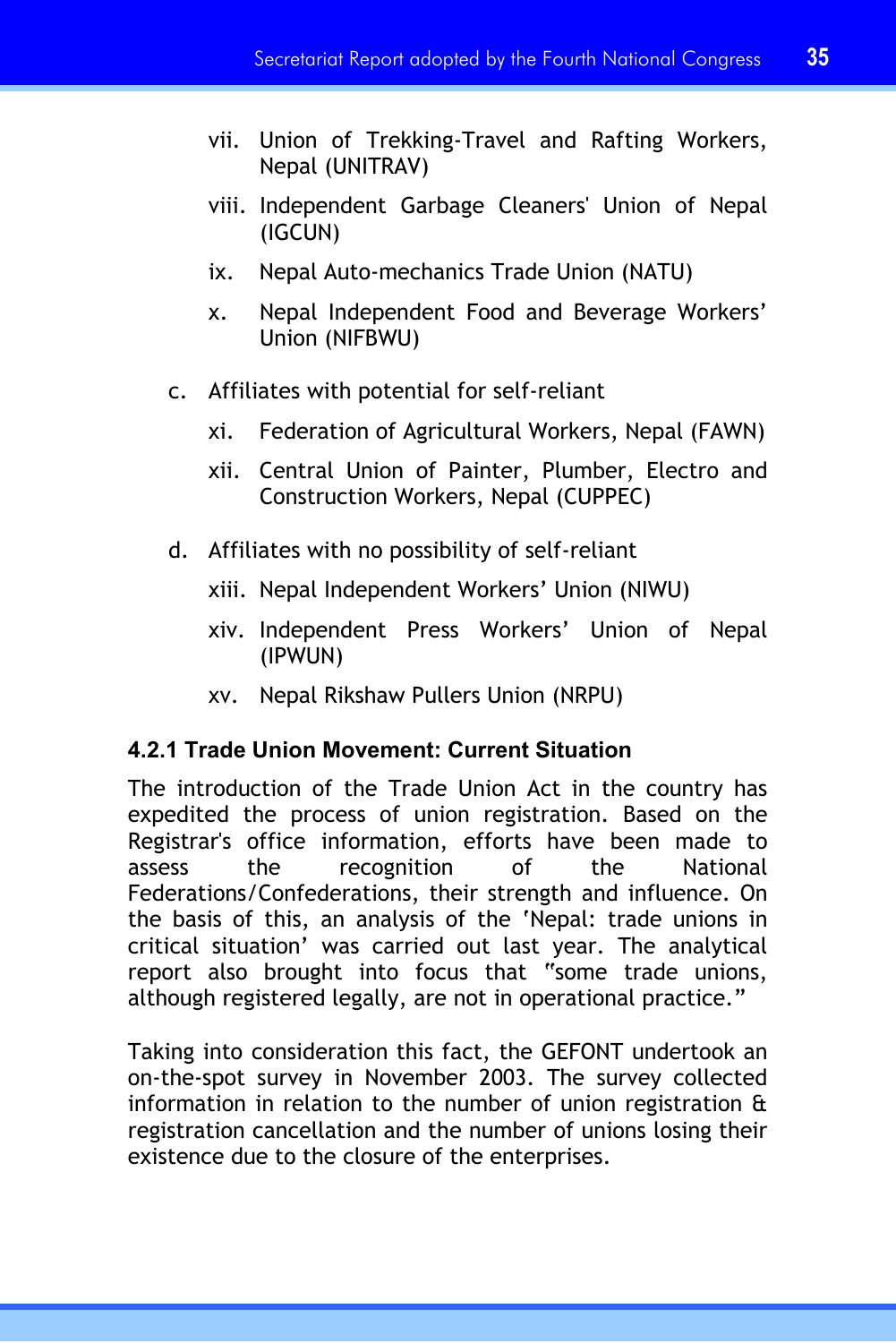Of the total 1,634 unions (with 10 or more workers) registered in various enterprises in the country, 680 have lost their registration for failing to meet the prescribed legal requirement. Nineteen unions do not exist due to the closure of the enterprises. The unions with legal validity have further been divided into three categories as "active, inactive and unverified" unions. Of the 935 unions with valid registration, 561 are affiliated with GEFONT and remaining 374 are affiliated with other union centres. This number also includes those unions which are not affiliated with any recognised Confederations. Analysing the data, only GEFONT affiliated unions have been classified as 'active and inactive'. Since other unions outside GEFONT have not been included in the analysis, all the 374 unions have been stated as unions awaiting verification.

| Active union                  | 365  |
|-------------------------------|------|
| Inactive union                | 196  |
| Yet to be verified            | 374  |
| Non-existent due to the       |      |
| closure of industry           | 19   |
| <b>Registration Cancelled</b> | 680  |
| Total                         | 1634 |

Unions' position by Zone is as follows:

| Zone       | Confe-<br>deration | Active | Inactive | Not<br>verified | Closed | Cancelled | <b>Total</b>   |
|------------|--------------------|--------|----------|-----------------|--------|-----------|----------------|
| Biratnagar | <b>DECONT</b>      |        |          | 12              |        | 1         | 13             |
|            | <b>GEFONT</b>      | 56     | 6        | 0               |        | 2         | 64             |
|            | <b>NTUC</b>        |        |          | 66              |        | 5         | 71             |
|            | <b>OTHERS</b>      |        |          | 10              |        |           | 10             |
|            | <b>Total</b>       | 56     | 6        | 88              | 0      | 8         | 158            |
| Birgunj    | <b>DECONT</b>      |        |          | 5               |        |           | 5              |
|            | <b>GEFONT</b>      | 47     | 29       | 0               | 1      |           | 77             |
|            | <b>NTUC</b>        |        |          | 39              |        | 2         | 41             |
|            | <b>OTHERS</b>      |        |          | $\overline{2}$  |        |           | $\overline{2}$ |
|            | <b>Total</b>       | 47     | 29       | 46              |        | 2         | 125            |

**Table 6: Unions' position by Zone**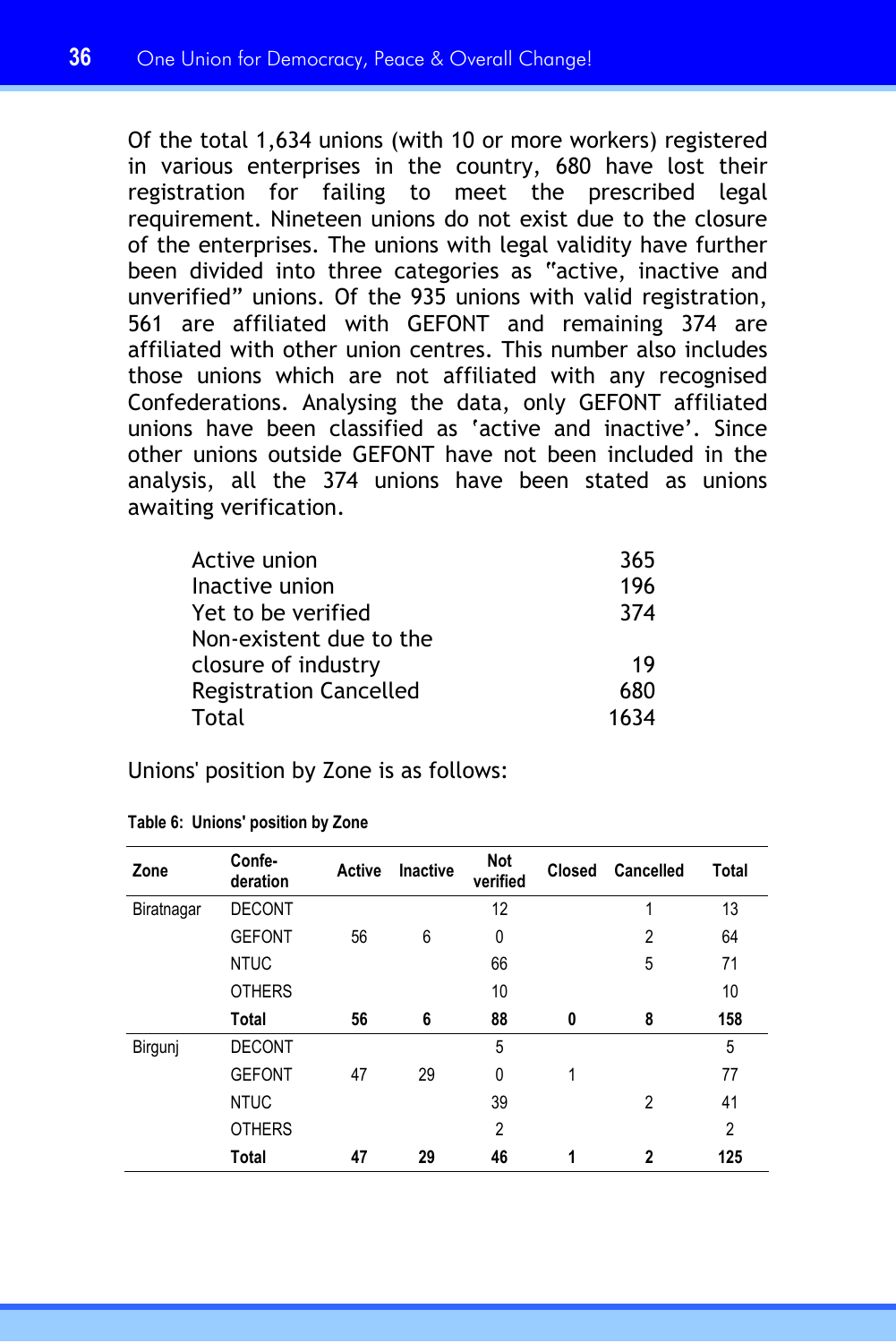| Zone               | Confe-<br>deration | <b>Active</b>  | Inactive | Not<br>verified         | Closed       | Cancelled      | <b>Total</b>   |
|--------------------|--------------------|----------------|----------|-------------------------|--------------|----------------|----------------|
| <b>Butwal</b>      | <b>DECONT</b>      |                |          | 0                       |              | 3              | 3              |
|                    | <b>GEFONT</b>      | 27             | 5        | 0                       | $\mathbf{1}$ | 5              | 38             |
|                    | <b>NTUC</b>        |                |          | 8                       |              | 8              | 16             |
|                    | <b>OTHERS</b>      |                |          | 5                       |              | 5              | 10             |
|                    | Total              | 27             | 5        | 13                      | 1            | 21             | 67             |
| Dhangadhi          | <b>GEFONT</b>      | 1              |          |                         |              |                | 1              |
|                    | <b>NTUC</b>        |                |          | $\sqrt{2}$              |              |                | $\overline{2}$ |
|                    | Total              | 1              | 0        | $\overline{\mathbf{2}}$ | 0            | 0              | 3              |
| Hetauda            | <b>DECONT</b>      |                |          | 1                       |              |                | 1              |
|                    | <b>GEFONT</b>      | 22             | 6        | 0                       |              | 6              | 34             |
|                    | <b>NTUC</b>        |                |          | 7                       |              | $\mathbf{1}$   | 8              |
|                    | <b>OTHERS</b>      |                |          | 1                       |              |                | $\mathbf{1}$   |
|                    | <b>Total</b>       | 22             | 6        | 9                       | 0            | 7              | 44             |
| Janakpur           | <b>GEFONT</b>      | $\overline{7}$ |          |                         |              |                | $\overline{7}$ |
|                    | <b>NTUC</b>        |                |          | 6                       |              |                | 6              |
|                    | <b>OTHERS</b>      |                |          | $\overline{2}$          |              |                | $\overline{2}$ |
|                    | Total              | 7              | 0        | 8                       | 0            | 0              | 15             |
| Jhapa              | <b>GEFONT</b>      | 23             |          |                         |              | 3              | 26             |
|                    | <b>NTUC</b>        |                |          | 13                      |              | $\overline{2}$ | 15             |
|                    | <b>OTHERS</b>      |                |          | 0                       |              | 1              | 1              |
|                    | <b>Total</b>       | 23             | 0        | 13                      | 0            | 6              | 42             |
| Kathmandu          | <b>DECONT</b>      |                |          | 17                      |              | 47             | 64             |
|                    | <b>GEFONT</b>      | 156            | 141      | $\pmb{0}$               | 13           | 192            | 502            |
|                    | <b>NTUC</b>        |                |          | 98                      | 1            | 244            | 343            |
|                    | <b>OTHERS</b>      |                |          | 40                      | 3            | 136            | 179            |
|                    | PE'S               |                |          | 29                      |              |                |                |
|                    | <b>Total</b>       | 156            | 141      | 184                     | 17           | 619            | 1117           |
| Nepalgunj          | <b>GEFONT</b>      | 1              | 1        |                         |              | 7              | 9              |
|                    | <b>NTUC</b>        |                |          | 5                       |              | 9              | 14             |
|                    | <b>OTHERS</b>      |                |          | 0                       |              | 1              | 1              |
|                    | <b>Total</b>       | 1              | 1        | 5                       | 0            | 17             | 24             |
| Pokhara            | <b>DECONT</b>      |                |          | $\overline{2}$          |              |                | $\overline{2}$ |
|                    | <b>GEFONT</b>      | 25             | 8        |                         |              |                | 33             |
|                    | <b>NTUC</b>        |                |          | 3                       |              |                | 3              |
|                    | <b>OTHERS</b>      |                |          | 1                       |              |                | 1              |
|                    | Total              | 25             | 8        | 6                       | 0            | 0              | 39             |
| <b>Grand Total</b> |                    | 365            | 196      | 374                     | 19           | 680            | 1634           |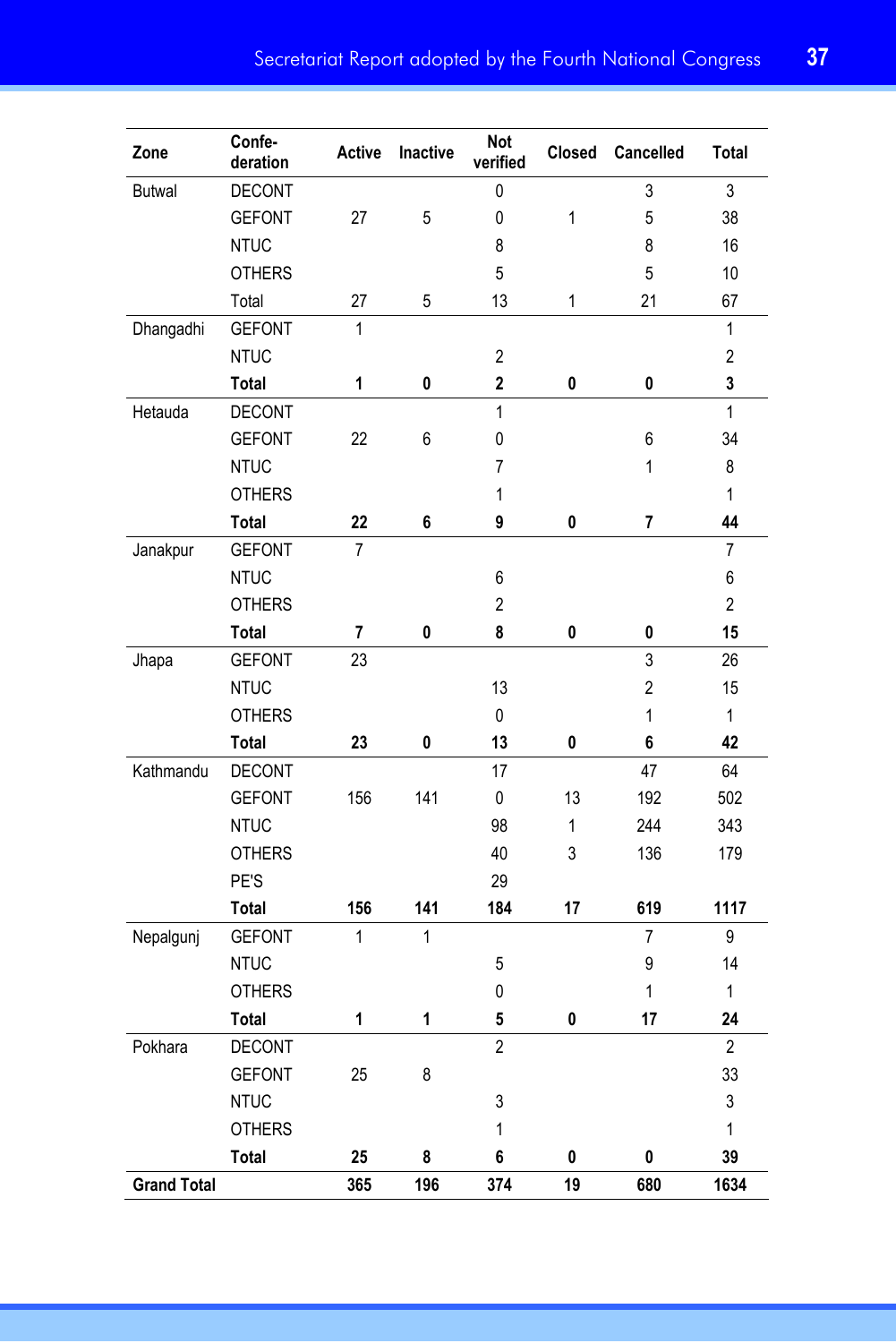The survey also concerned enterprises employing more than 10 workers, and as to how many of them are union members. The number of the total workers as explained while getting registered in labour offices and the total number of members as claimed by the union has been taken as the basis of information.

This figure does not update the changes which might have occurred in the enterprises. Similarly, the number of members associated with unions includes the updates as shown in the time of union renewal. This analysis can be considered as near-truth in terms of unionisation and the total number of workers in organised enterprises.

As shown in the table, of the total 173,702 workers, 117,848 are associated with various unions, 26 percent of them (45,404) with GEFONT, 22 percent with NTUC, 10 percent with the Public sectors employees' unions affiliated with one of the non-recognised general association named- Confederation of Professionals, 6 percent with individual unions and 4 percent with DECONT. Nationwide, a total of 68 percent workers are unionised (See Annex:2). Of the total unionised members, 39 percent are associated with GEFONT and 33 percent with NTUC.

| Confederation | Total number<br>of workers | Number of<br>organised in<br>unions | Percent of the total<br>number of<br>organised workers | Percent of the<br>total number of<br>the organised |
|---------------|----------------------------|-------------------------------------|--------------------------------------------------------|----------------------------------------------------|
| <b>DECONT</b> |                            | 6270                                | 4                                                      | 5                                                  |
| <b>GEFONT</b> |                            | 45404                               | 26                                                     | 39                                                 |
| <b>NTUC</b>   |                            | 39020                               | 22                                                     | 33                                                 |
| Other unions  |                            | 10373                               | 6                                                      | 9                                                  |
| Professional  |                            | 16889                               | 10                                                     | 14                                                 |
| Total         | 173702                     | 117848                              | 68                                                     | 100                                                |

| Table 7: The density of unionisation and the total number of workers |
|----------------------------------------------------------------------|
|----------------------------------------------------------------------|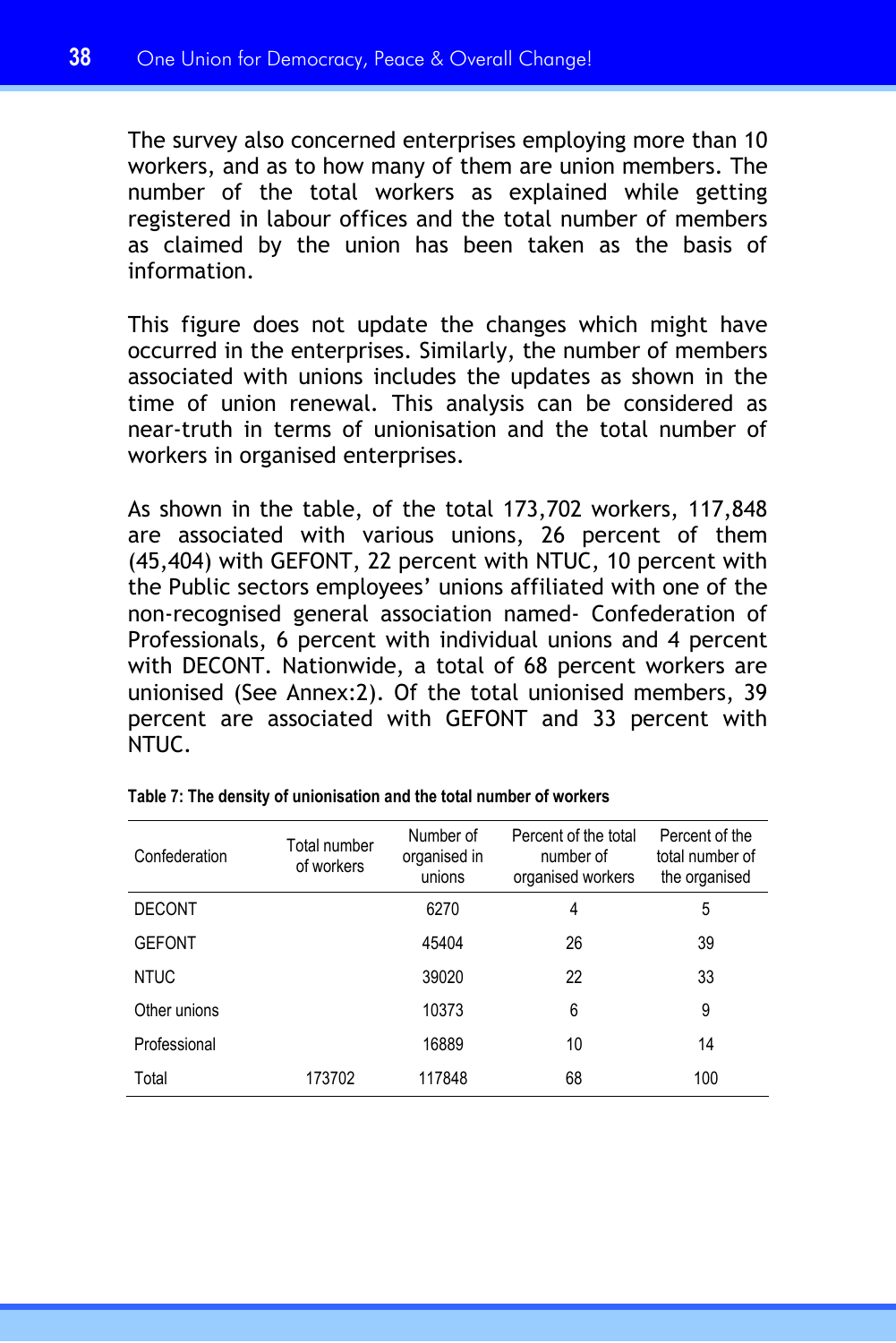



The facts justify that the unionisation is at a satisfactory level. The industrial census 2001/02 has recorded 181,695 workers in organised industries. This figure is not that different from what the GEFONT has recorded (173,702) through the labour offices. This statistics also suggests that unionisation has a strong hold over organised industries in Nepal.

# **4.2.1 Current Organisational Strength**

Given the complex socio-political situation, there is no need for dissatisfaction at the mobility of the organisation and its committees. There are as many as **935** committees of the affiliates active nationwide locally and at the enterprise level. In terms of the intensity of unions, GEFONT affiliated unions occupy 60 percent, NTUC affiliated unions 26 percent, other unions 10 percent and DECONT affiliated unions 4 percent.

| Confederations | <b>Total Unions</b> | Percent of the number of unions |
|----------------|---------------------|---------------------------------|
| <b>GEFONT</b>  | 561                 | 60                              |
| <b>NTUC</b>    | 247                 | 26                              |
| <b>DECONT</b>  | 37                  | 4                               |
| Other unions   | 90                  | 10                              |
| Total          | 935                 | 100                             |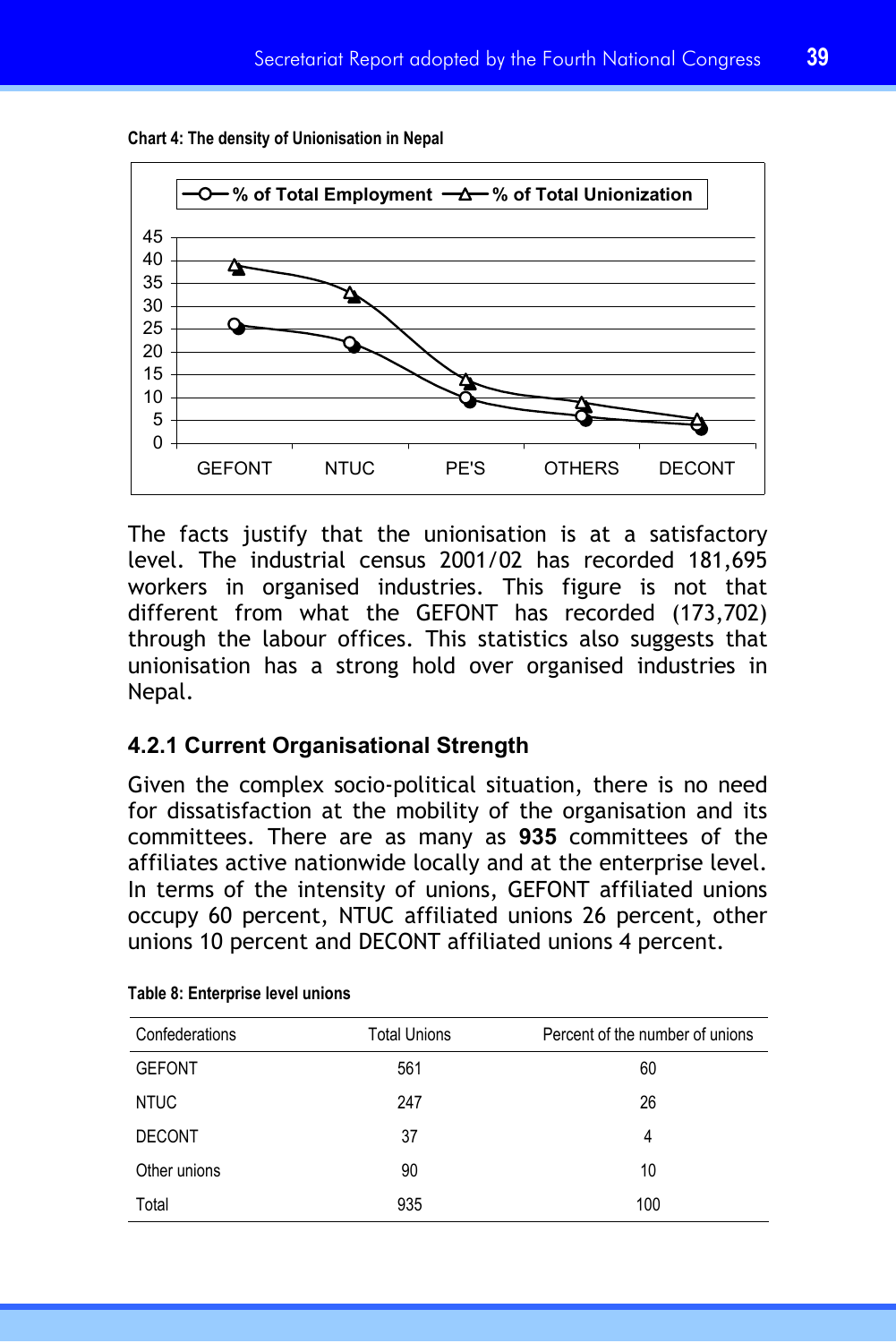The following table presents the scenario of the organisations and the number of active committees in the informal sector.

|               | No of Committees |                |             |                |                |                |             |       |
|---------------|------------------|----------------|-------------|----------------|----------------|----------------|-------------|-------|
| Zone          | <b>ITWAN</b>     | <b>IPWUN</b>   | <b>NATU</b> | <b>CUPPEC</b>  | <b>IGCUN</b>   | <b>NRPU</b>    | <b>FAWN</b> | Total |
| Jhapa         | 3                | 0              | 2           | 19             | 1              | 6              | 11          | 42    |
| Biratnagar    | 16               | 2              | 6           | 28             | 1              | 13             | 67          | 133   |
| Janakpur      | 4                | $\overline{2}$ | 1           | $\mathbf{0}$   | $\mathbf{0}$   | 5              | 50          | 62    |
| Birgunj       | 3                | 1              | 0           | $\overline{2}$ | 0              | $\overline{2}$ | 27          | 35    |
| Hetauda       | 1                | 1              | 0           | 1              | 1              | 1              | 12          | 17    |
| <b>Butwal</b> | 16               | $\overline{2}$ | 1           | 3              | $\overline{4}$ | 5              | 115         | 146   |
| Nepalgunj     | 1                | 0              | 1           | $\overline{2}$ | $\mathbf{0}$   | 3              | 75          | 82    |
| Dhangari      | $\overline{2}$   | $\Omega$       | 5           | $\overline{2}$ | 1              | 6              | 46          | 62    |
| Pokhara       | 10               | $\overline{2}$ | 1           | 7              | 1              | 1              | 1           | 23    |
| Kathmandu     | 28               | 15             | 16          | 35             | 6              | 0              | 0           | 100   |
| Total         | 84               | 25             | 33          | 99             | 15             | 42             | 404         | 702   |

**Table 9: Number of committees of National Affiliates in informal sector (702)** 

GEFONT verifies its membership-base every four years. During the 3rd National Congress, there were 52,175 paid-up members affiliated to different 15 National Affiliates. In the last four years though there is increase in signatory membership; there has been slight decline in the paid-up & associate members. The base of the current membership is as follows.

| Union          | Paid-up<br>members | Signature<br>members | Associate<br>members | Total |
|----------------|--------------------|----------------------|----------------------|-------|
| <b>NIWU</b>    | 2257               | 4603                 | 5834                 | 10437 |
| <b>ITGWUN</b>  | 3234               | 13410                | 14681                | 28091 |
| <b>ITWAN</b>   | 9627               | 9627                 | 24669                | 34296 |
| <b>NICWU</b>   | 1067               | 3826                 | 6512                 | 10338 |
| <b>NIHWU</b>   | 3148               | 8022                 | 8002                 | 16024 |
| <b>UNITRAV</b> | 1760               | 4260                 | 1534                 | 5794  |
| <b>IPWUN</b>   | 350                | 1406                 | 2600                 | 4006  |
| <b>ITPWUN</b>  | 2414               | 5500                 | 4000                 | 9500  |
| <b>NATU</b>    | 2178               | 4153                 | 6650                 | 10803 |

#### **Table 10: Estimation of the GEFONT membership**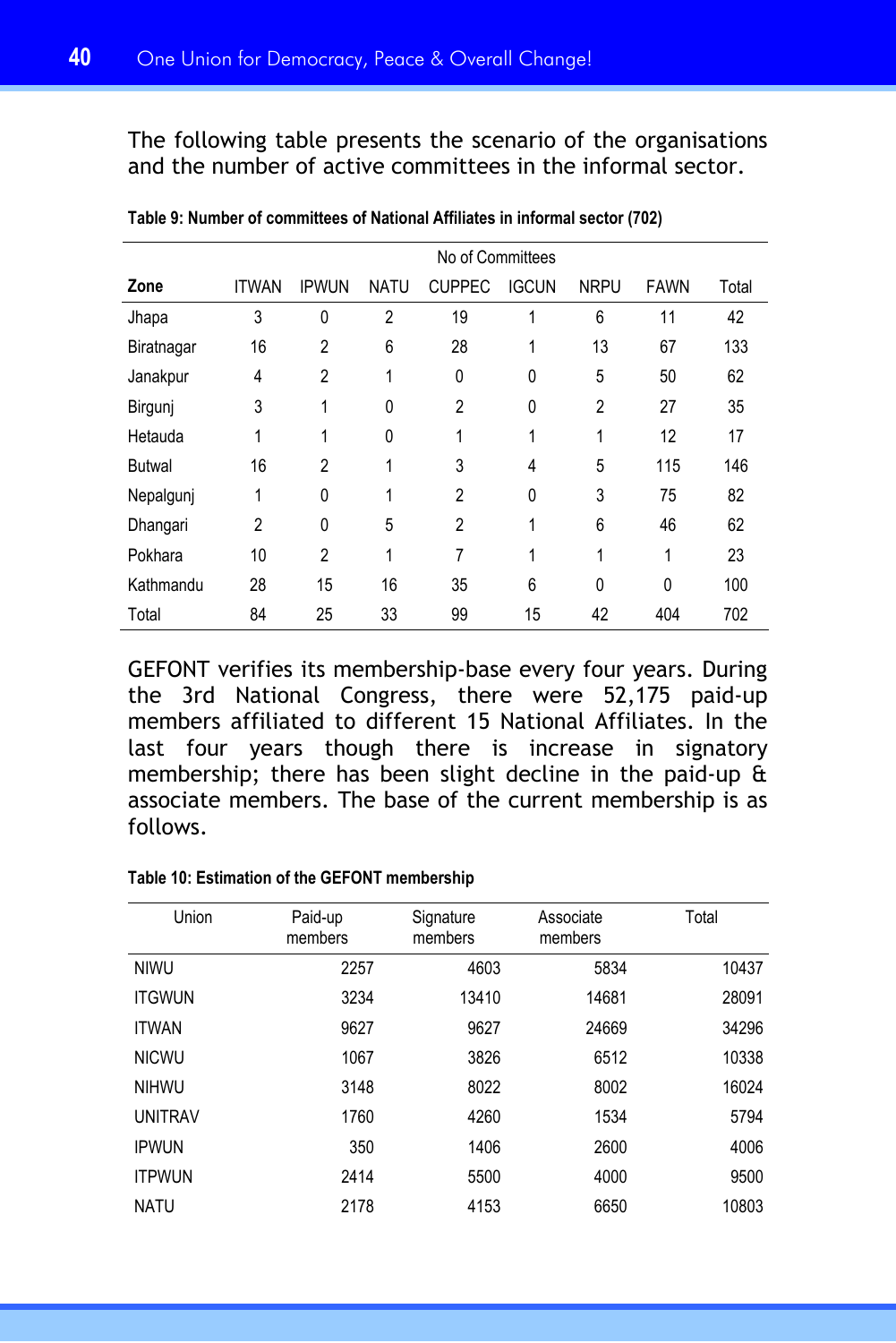| Union                                  | Paid-up<br>members | Signature<br>members | Associate<br>members | Total  |
|----------------------------------------|--------------------|----------------------|----------------------|--------|
| <b>CUPPEC</b>                          | 6228               | 25052                | 31176                | 56228  |
| <b>IGCUN</b>                           | 1116               | 1932                 | 3500                 | 5432   |
| <b>NIFBWU</b>                          | 2210               | 3785                 | 3062                 | 6847   |
| <b>NICIWU</b>                          | 4500               | 5399                 | 12137                | 17536  |
| <b>NRPU</b>                            | 1000               | 10250                | 0                    | 10250  |
| <b>FAWN</b>                            | 5284               | 44325                | 31694                | 76019  |
| <b>Street Vendor</b>                   | 1475               | 3000                 | 0                    | 3000   |
| Total                                  | 47848              | 148550               | 156051               | 304601 |
| <b>Comparison with outgoing tenure</b> |                    |                      |                      |        |
| Previous tenure                        | 52175              | 120292               | 190283               | 310575 |
| Present                                | 47848              | 148550               | 156051               | 304601 |
| Increased                              |                    | 28258                |                      |        |
| Decreased                              | 4327               |                      | 34232                | 5974   |

(Source: NEC meeting of 15 December 2003)

#### **4.2.2 National Affiliates: Current Situation**

Estimates of National affiliates themselves and the information suggested by Zonal Committees shows that the ITGWUN, ITWAN, IPWUN, CUPPEC-Nepal, NICIWU have spread their activities respectively in 9, 23, 10, 29 and 15 districts. Similarly, the activities of NATU, NIFBWU, NIHWU and NIWU have expanded in 9, 5, 4 and 3 districts respectively.

In addition to the expansion of activities, the analysis of the membership base and average income and expenditure, it is appropriate to classify organisations as self-reliant, selfreliance oriented and those having possibility for self-reliance, as done immediately after the 3rd National Congress. The latest analysis puts ITGWUN, ITWAN, NIHWU, NATU and NICIWU in the first category; ITPWUN and CUPPEC in the second category; and, NIWU, NICWU, UNITRAV, IPWUN, IGCUN and NIFBWU in the third category.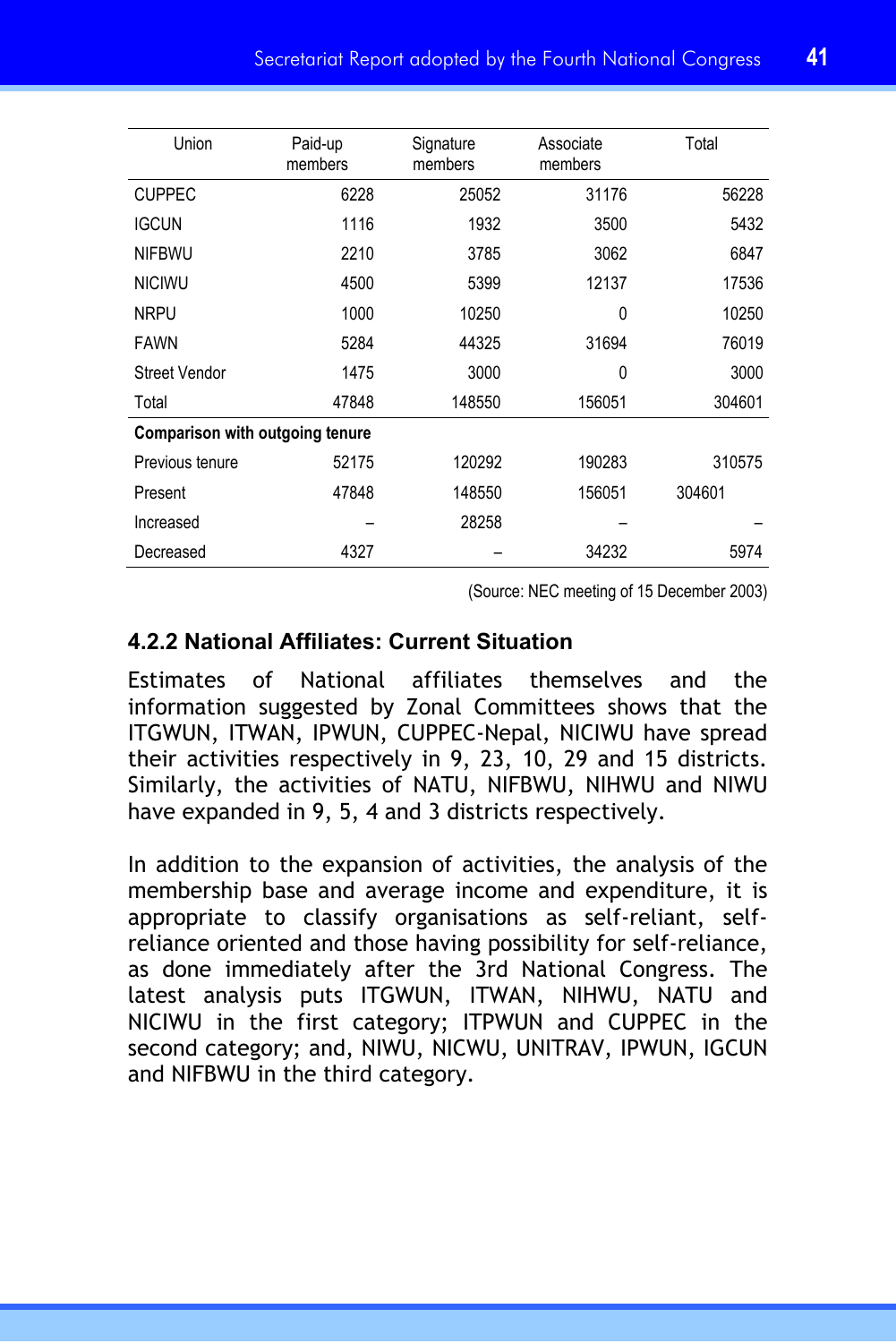| <b>UNION</b>   | Districts with union access | Plus         | Minus          |
|----------------|-----------------------------|--------------|----------------|
| <b>NIWU</b>    | 9                           | 3            | 6              |
| <b>ITGWUN</b>  | 11                          | 9            | 2 (Closed)     |
| <b>ITWAN</b>   | 31                          | 23           | 10             |
| <b>NICWU</b>   | 1                           | $\mathbf{0}$ | 1              |
| <b>NIHWU</b>   | 10                          | 4            | 6              |
| <b>UNITRAV</b> | $\overline{2}$              | 2            | 0              |
| <b>IPWUN</b>   | 15                          | 10           | 5              |
| <b>ITPWUN</b>  | $\overline{2}$              | 0            | 0              |
| <b>NATU</b>    | 19                          | 9            | 10             |
| <b>CUPPEC</b>  | 31                          | 29           | $\overline{2}$ |
| <b>IGCUN</b>   | 8                           | 8            | 0              |
| <b>NIFBWU</b>  | 14                          | 5            | 9              |
| <b>NICIWU</b>  | 17                          | 15           | $\overline{2}$ |

|  | Table 11: The expansion of work (42 districts) |  |  |
|--|------------------------------------------------|--|--|
|--|------------------------------------------------|--|--|

Of the self-reliant federations, ITWAN and NICIWU show a huge amount of occasional income now; thus, nothing can be predicted of their future. On the other hand, NATU is heading towards being a self reliant union from its current position of self-reliance-tilt.

NICWU, UNITRAV and IGCUN, of those with potential of selfreliance, have an occasional income more than regular income and membership dues. Even in expenses, additional expenses seem more than basic and regular expenses. That the membership base of all these category is not expanding hints that much needs to be done in the days a head.

Thirteen National Affiliates, excepting FAWN and rikshaw pullers unions, have an income of Rs. 18,050,126 of the last three years. Their total expenditure is Rs. 9,012,150. Looking at the status of income, expenditure and loans, ITGWUN, UNITRAV and CUPPEC Nepal fall in the category of unions with "more income, more expenditure and less savings, less loans." NICIWU, NIFBWU and IGCUN fall in the category of unions with less than Rs. 500,000, expenses proportionate to the income and low income obligation. On the affiliates with more income, more expenditure and good savings is only ITWAN.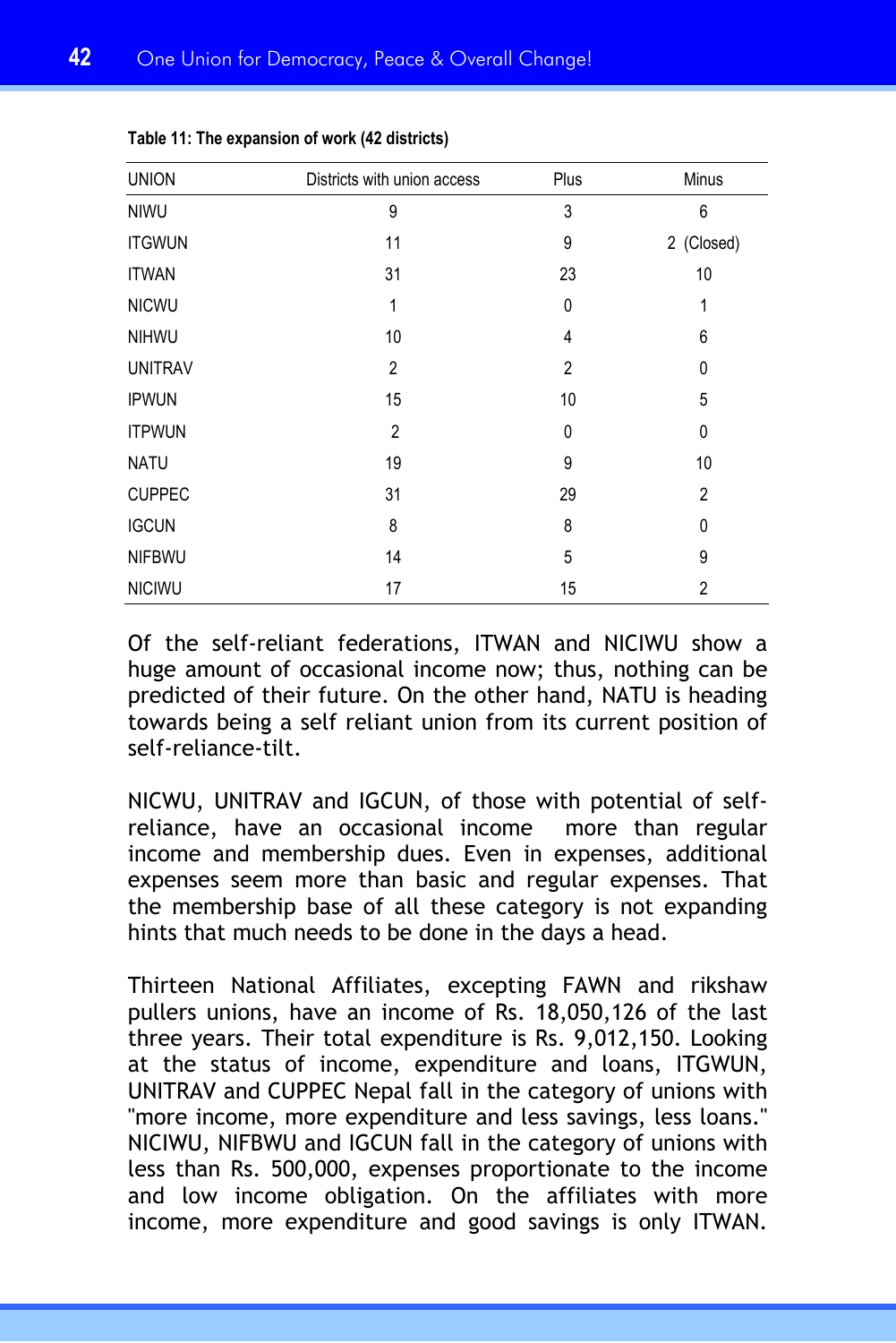NICWU is seen as a union with more expenses than income and a high loan obligation; IPWUN has a high rate of advance to settle; and, NIHWU and NATU have a good amount of loans and advances. NIWU and ITPWUN are highly indebted. This scenario is suffice to assess the status of the National affiliates.

# **4.2.3 Zonal Committee**

Zonal committees are a new experience of our organisational life. These are the ones with a local base. However, we have had significant zonal level experiences as the period of the last four years has not been sufficient. As per the GEFONT statue, 10 labour offices in the country have been considered as 10 zones with the following working areas.

- a. Jhapa: Mechi Zone
- b. Biratnagar: Koshi Zone
- c. Janakpur: Sagarmatha, Janakpur Zone
- d. Birganj: Bara, Parsa and Rautahat Districts of Narayani Zone
- e. Hetaunda: Chitwan and Makawanpur Districts of Narayani Zone
- f. Kathmandu: Bagmati Zone
- g. Pokhara: Gandaki and Dhawalagiri Zone
- h. Butwal: Lumbini and Rapti Zone
- i. Nepalgunj: Bheri and Karnali Zone
- j. Dhangadhi: Seti and Mahakali Zone

For one year after the Congress, the zones were in a transition. Preparation for zonal-level congress was done in the first six months; the second six months was the period of managerial set up and procedural arrangement. After November 2001, a team composed of the GEFONT Chairperson and Secretary General visited various zones to evaluate their programmes and activities. In the meetings of zonal committees, the status of the work was analysed in detail. Following areas were pin-pointed-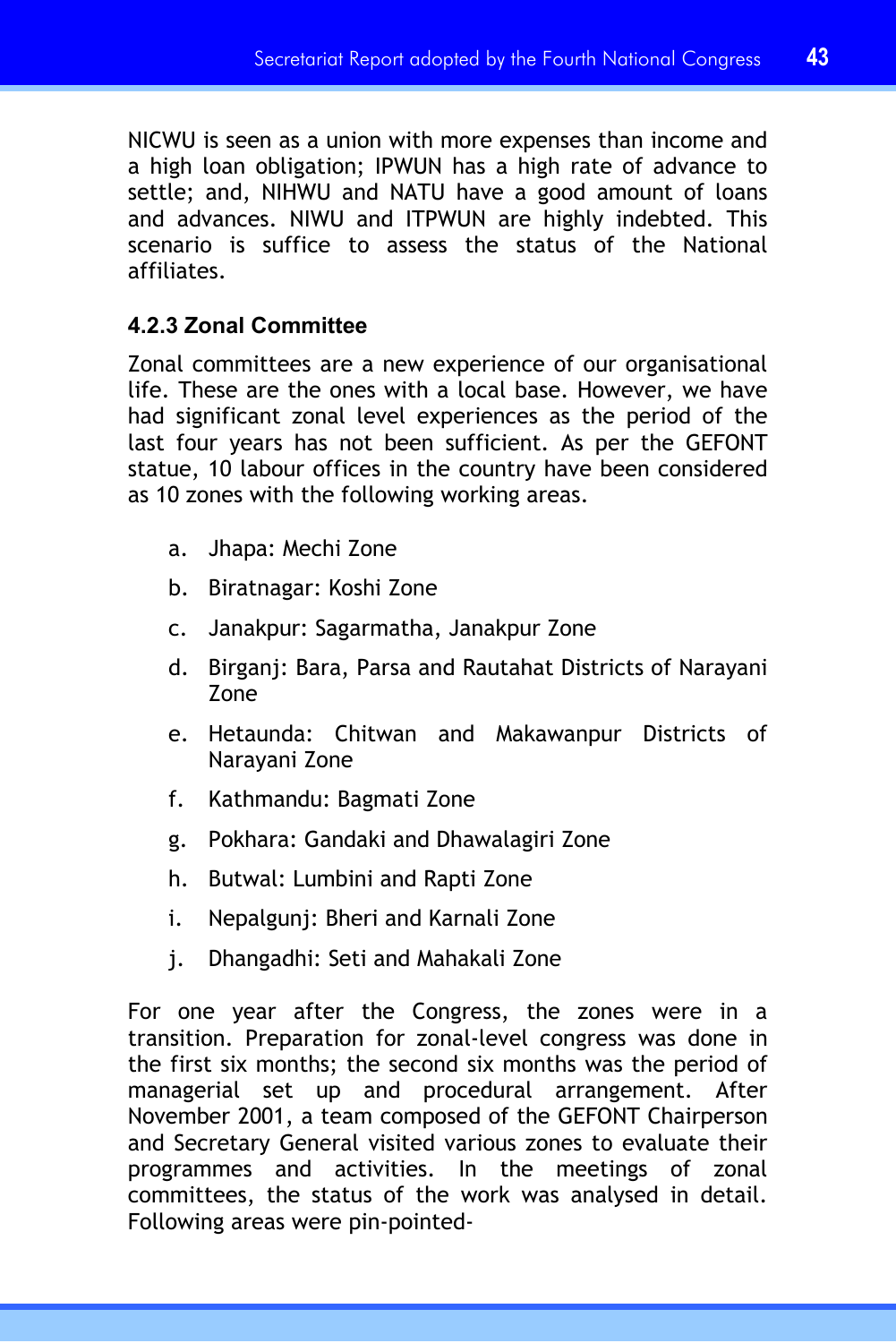- a. Meeting conduction, minute writing and sending circulars
- b. Regularity of meetings (number and interval of meetings, legal arrangement, participation in the meetings and meeting agenda)
- c. Process of membership distribution, expansion, mobilisation and renewal
- d. Work plan of the Committee (monthly, bi-annual and annual)
- e. Day-to-day affairs and issues of local unions; plan & strategy and mechanism for crisis management
- f. Issues, methods and tools of education and training
- g. Role of central leaders of the National affiliates
- h. Role of district-level leaders to mobilise local level unions

After the visits of zonal offices and series of meetings held there, the GEFONT Chairperson presented an evaluation report in the second meeting of the National Council. Upon hearing the report, the Council resolved to give appropriate directives and guidance to the zonal committees.

The eighth meeting of the National Committee analysed that the functioning of the zonal committees did not improve even after the directives issued through National Council, and decided the following to strengthen zonal committees.

- a. Meet at a regular interval as specified in the statute
- b. Regular monitoring of local and enterprise-level committees by zonal committees
- c. Regularise district committee meetings of affiliates
- d. Divide duties and responsibilities as per the ability, assign sectoral responsibility in the light of the nature of enterprises
- e. Central leaders of National affiliates in the zone to report to the chairperson of the zonal committees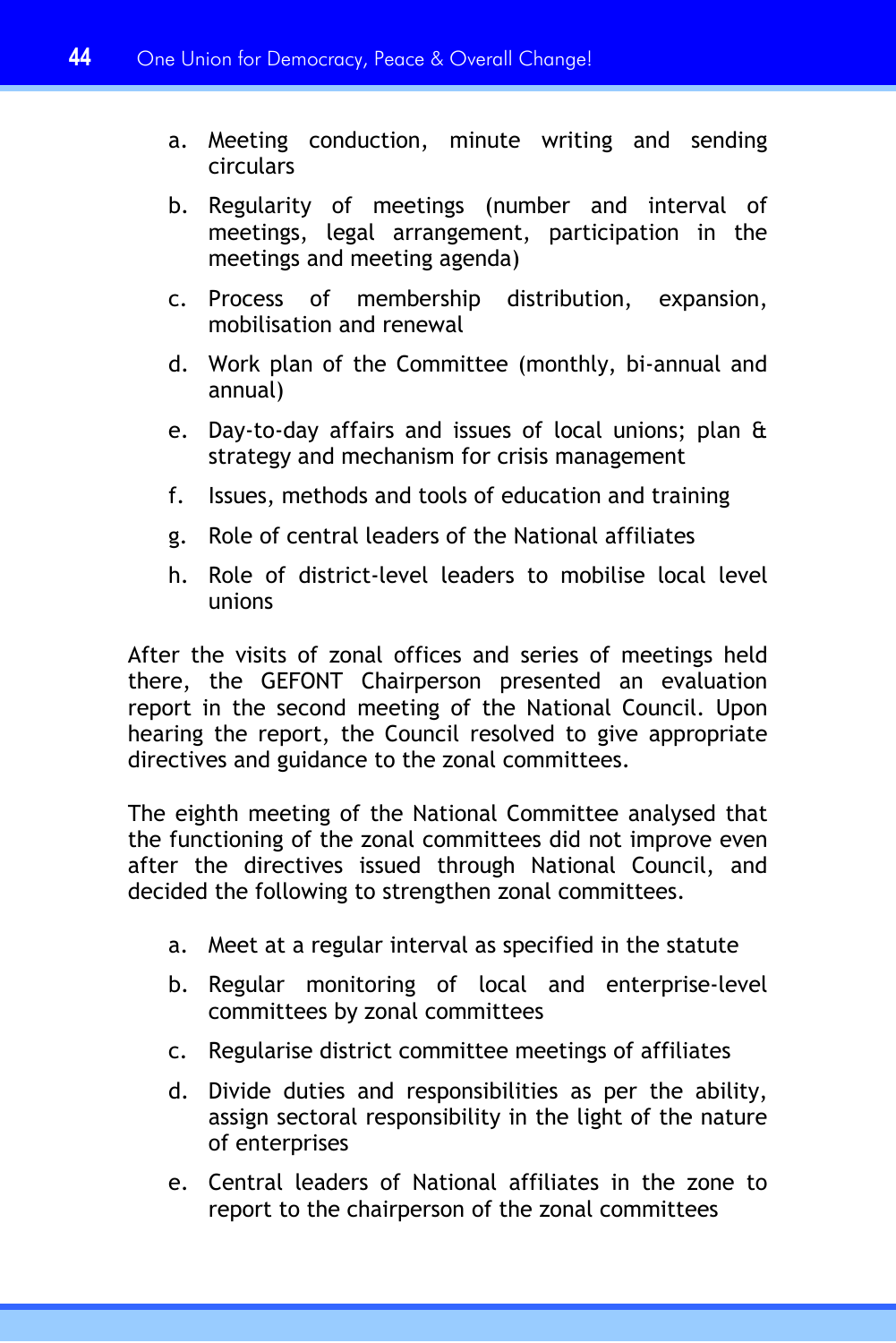f. Rank-n-file committees to follow zonal committee circulars, and zonal committees to report 'as it is' to the central office.

There has been improvements in zonal functioning in recent days, but still short of expectation. In the light of their functioning, Zonal Committees can thus be categorised.

- a. **Problem-ridden zonal committees:** Zonal Committee, Janakpur has noted geographical complexity as a problem, and Zonal Committees of Nepalgunj & Dhangari are hit hard by problems related to violence.
- b. **Zonal Committee with specific problem:** Special Committee in Kathmandu is amidst problems right from its formation. Central offices of all the affiliates are in Kathmandu. Generally, local unions here have direct access with their own presidents and secretaries of the central committee. Such a dealing kept the Special Committee under shadow. Taking this into consideration, the sixth NEC meeting of GEFONT held on April 2001, decided to dissolve existing committees and form the Special Committee. Yet, there remain some difficulties. Due to shortcomings in the leadership, Zonal Committee Pokhara has not functioned well.
- c. **Comparatively active committee**: Zonal Committees of Jhapa, Biratnagar, Birganj, Hetaunda and Butwal are in this category. However, all these committees have different records of functioning. Even these committees have some difficulties in terms of the mobilisation in team.

# **4.2.4 Regional Coordination Committee**

Three Regional Coordination Committees are operating in the structure of the GEFONT. Following Regional Coordinators, elected by the Congress, lead the Coordination Committees with the Chairpersons of the concerned Zonal Committees as ex-oficio members.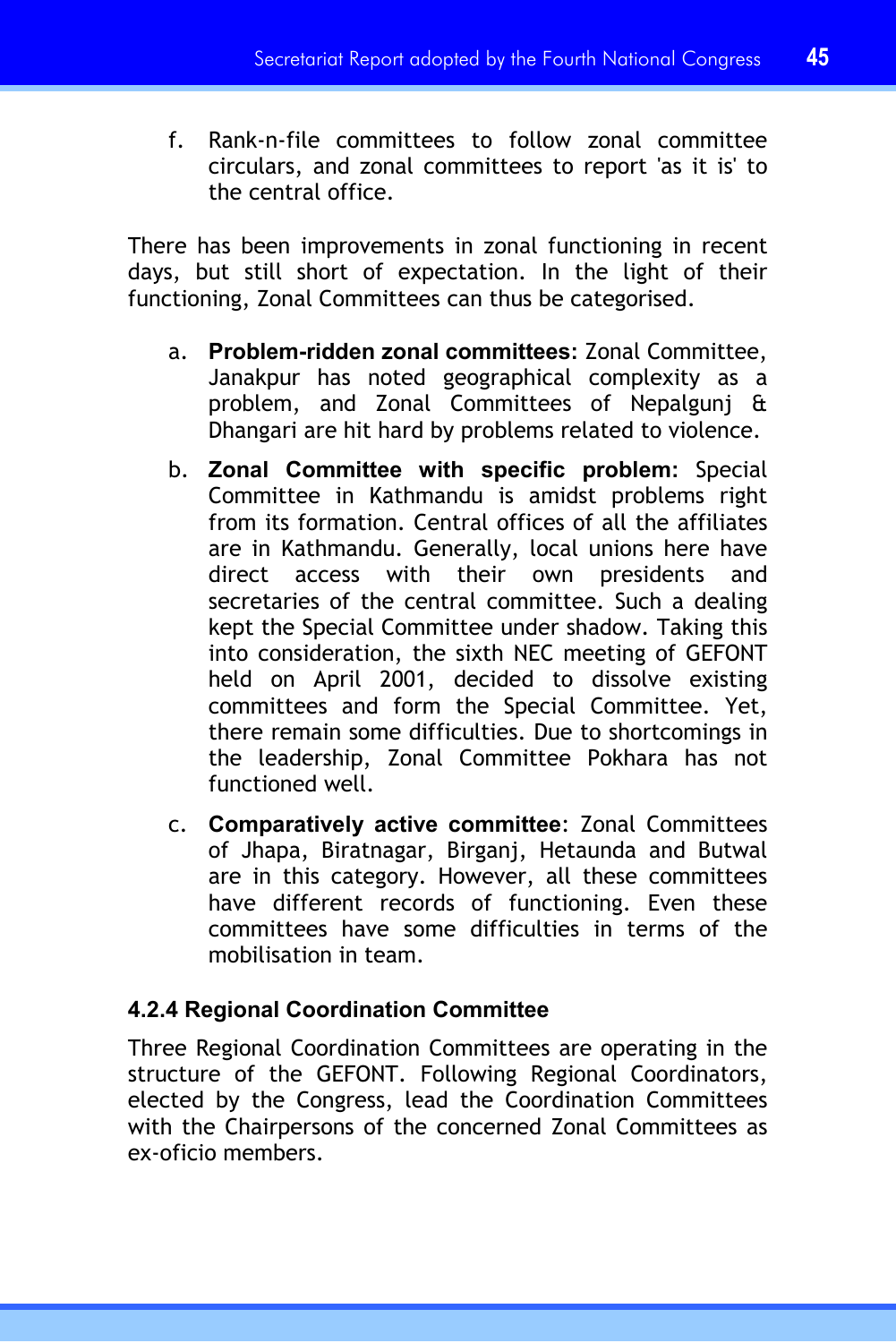| S.N | Region         | Coordinator       |
|-----|----------------|-------------------|
| 1.  | Eastern Region | Com. Om Koirala   |
| 2.  | Mid-Region     | Com. Udday KC     |
| -3. | Western Region | Com. C.M. Jangali |

The Coordination Committees have not been able to meet regularly and are yet to organise a 'regional level' planning workshop. Even in terms of reporting, there are lacking in preparing committee-level report although the Regional Coordinators have provided with necessary information whenever it is asked for.

Zonal Committees and National affiliates are yet to realise the value of the Regional Coordination Committees. Some regions have allegations of "unnecessary interventions" by Regional Coordinators. Some comment that the Coordinators "did not pay due attention." The Regional Coordinators also have complaints that they are expected to "involve in nitty-gritty daily chores" or they 'have been bypassed" by rank-n-file committees.

In totality, some reform is necessary in our operating mechanism in order to make the Regional Coordination Committees effective and useful.

#### **4.2.4 Central Organisations**

The following structures are in place in the central organs as per the constitutional arrangement of GEFONT:

- a. National Council
- b. National Executive Committee
- c. Central Secretariat (Departments and Issue-wise Committees)
- d. Central Planning and Research Commission
- e. Central Audit Commission

**National Council** is the apex body between two National Congresses. It evaluates the functioning of the national executive committee and adopts annual plans for the next year. Each of the National Affiliate sends an equal number of members (4) to the National Council. Other Additionally, 4 at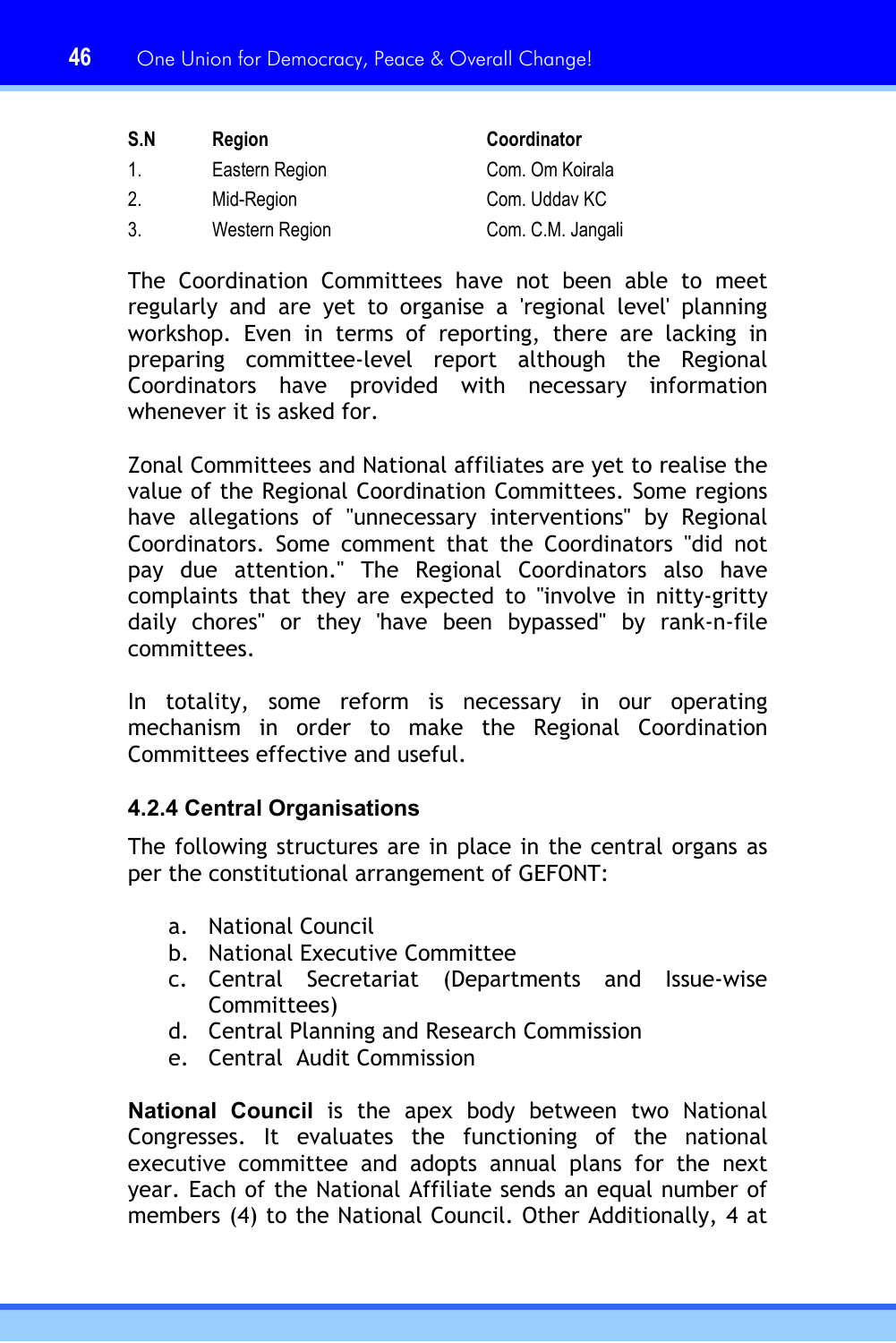the maximum, are elected for the Council on the basis of membership claims. In this tenure, three meetings of the Council were organised: the first on April, 2001, and the second on April, 2002. The third was organised on April, 2003 as an extended meeting. The third meeting conducted an evaluation of this tenure, and suggested issues and framework for the Fourth National Congress.

**National Executive Committee** is the highest body that coordinates the functioning of GEFONT between two National Congresses. It evaluates the functioning and provides with necessary directives. As per the rule, the central committee should meet at least twice a year. In this tenure, it met ten times including two special meetings.

National Executive Committee has given continuity to its functions as per the GEFONT statute. It has organised "Annual planning workshops" and the "Meeting of the office bearers" for the development of concrete plans & indicators of achievement and to design evaluation tools. It has thus made every effort to form policies and adopt decisions with the participation of Zonal Committees, local unions and National Affiliates. It has also set a trend of announcing annual programmes, developed by the annual planning workshop and adopted by the National Council, on May Day.

Despite all this, the national leadership could not maintain stability. In this period, three NEC members left the committee, and some NEC members could not be mobilised in full-scale. The following gives description of national leadership:

| S.N. | Name/Remarks          | Post              | Area represented              |
|------|-----------------------|-------------------|-------------------------------|
| 1.   | Mukunda Neupane       | Chairperson       | <b>Full Timer</b>             |
| 2.   | Lalit Basnet          | Vice Chairperson  | <b>Full Timer</b>             |
| 3.   | <b>Bishnu Rimal</b>   | Secretary General | <b>Full Timer</b>             |
| 4.   | <b>Binod Shrestha</b> | Treasurer         | <b>NICWU</b>                  |
| 5.   | Om Koirala            | Coordinator       | Full Timer (Eastern Region)   |
| 6.   | Udday K. C.           | Coordinator       | <b>ITWAN (Central Region)</b> |
| 7.   | C M Jungali           | Coordinator       | Full Timer (Western Region)   |
| 8.   | Umesh Upadhyaya       | Chief, DFA        | <b>Full Timer</b>             |
|      |                       |                   |                               |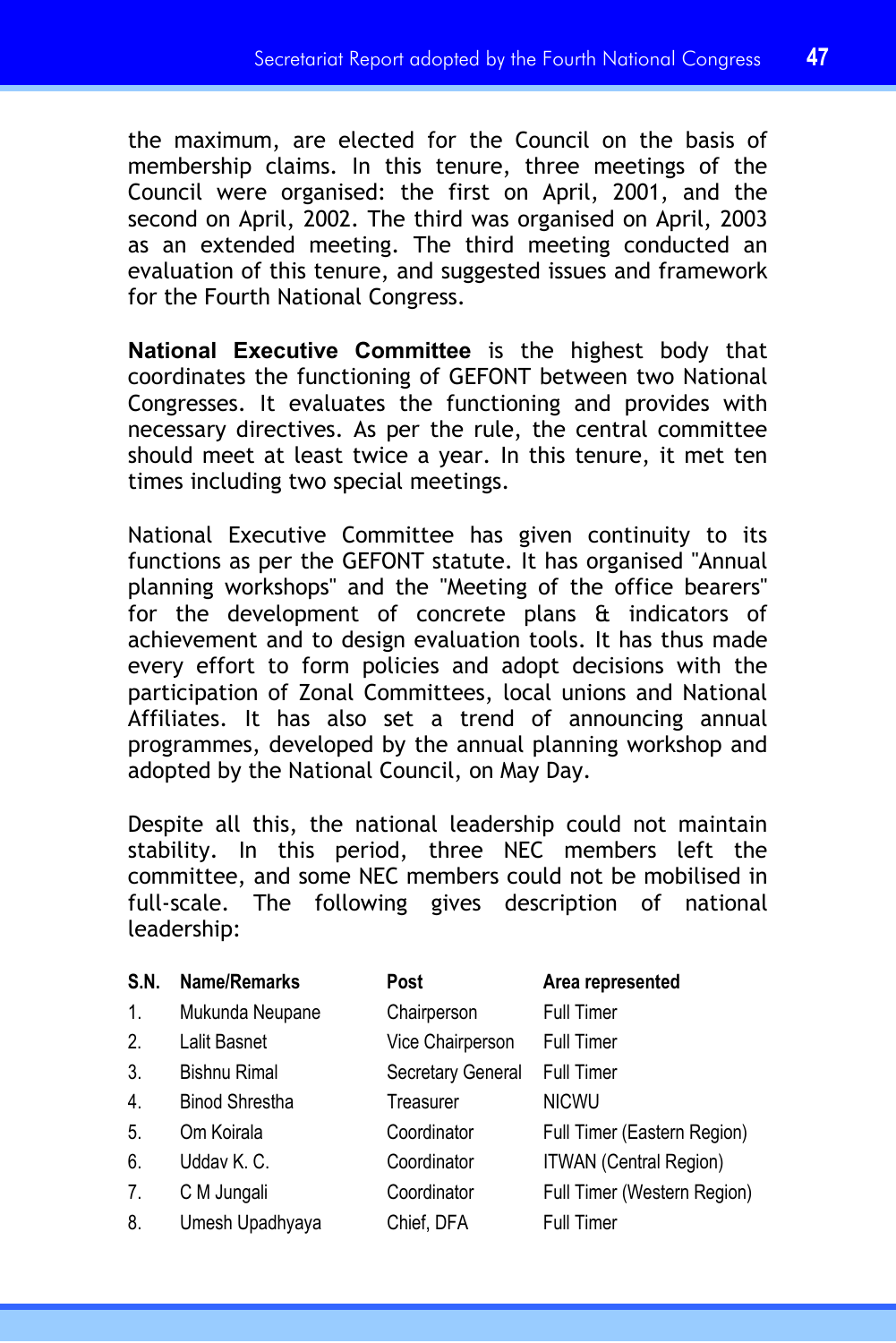| 9.  | Hari Datt Joshi       | Chief, DLR       | <b>ITGWUN</b>                                   |
|-----|-----------------------|------------------|-------------------------------------------------|
| 10  | Binda Pandey(Ms)      | Chief, DED       | <b>Full Timer</b>                               |
| 11. | Bina Shrestha(Ms)     | Coordinator      | <b>IGCUN (CWWD)</b>                             |
| 12. | Buddhi Acharya        | Member           | <b>IPWUN</b>                                    |
| 13. | Goma Timalsina (Ms)   | Member           | <b>ITWUN</b>                                    |
| 14. | Bidur Karki           | Member           | <b>ITWAN</b>                                    |
| 15. | Madhav Neupane        | Member           | <b>NIHWU</b>                                    |
| 16. | Deepak Paudel         | Member           | <b>UNITRAV</b>                                  |
| 17. | Narayan Rajbansi      | Member           | <b>ITPWUN (Expelled)</b>                        |
| 18. | <b>Bal Ram Khatri</b> | Member           | <b>NATU</b>                                     |
| 19. | Jitendra Shrestha     | Member           | <b>CUPPEC</b>                                   |
| 20. | Nara Nath Luitel      | Member           | <b>CUPPEC</b>                                   |
| 21. | Mohan Nepali          | Member           | <b>IGCUN</b>                                    |
| 22. | Kalicharan Basnet     | Member           | NIFBWU (Resigned)                               |
| 23. | Janak Chaudhari       | Member           | <b>NICIWU</b>                                   |
| 24. | Rajiv Ghimire         | Member           | Chair-Jhapa                                     |
| 25. | Yogilal Yadav         | Member           | Chair-Biratnagar                                |
| 26. | Tribikram Gyanwali    | Member           | Chair-Janakpur<br>(While Krishna K. C. Resigns) |
| 27. | Dinesh Rai            | Member           | Chair-Birgunj                                   |
| 28. | Madhusudan Khatiwada  | Member           | Chair-Hetauda                                   |
| 29. | Surya Mohan Subedi    | Member           | Chair-Pokhara                                   |
| 30. | Kamal Gautam          | Member           | Chair-Butwal                                    |
| 31. | Keshav Giri           | Member           | Chair-Nepalgunj                                 |
| 32. | Dharma N Panta        | Member           | Chair-Dhangari                                  |
| 33. | Krishna Ghale         | Member           | Nominated                                       |
| 34. | Kabindra S Rimal      | Office Secretary | <b>Full Timer</b>                               |

During the National Planning Workshop on July 2003, the NEC Members discussed in depth the issues adopted by the third meeting of the National Council and resolved. All members and officials also conducted self-evaluation. Evaluation of its kind has further consolidated a comradely feeling in our leadership, and has added new energy to give additional energy to the movement.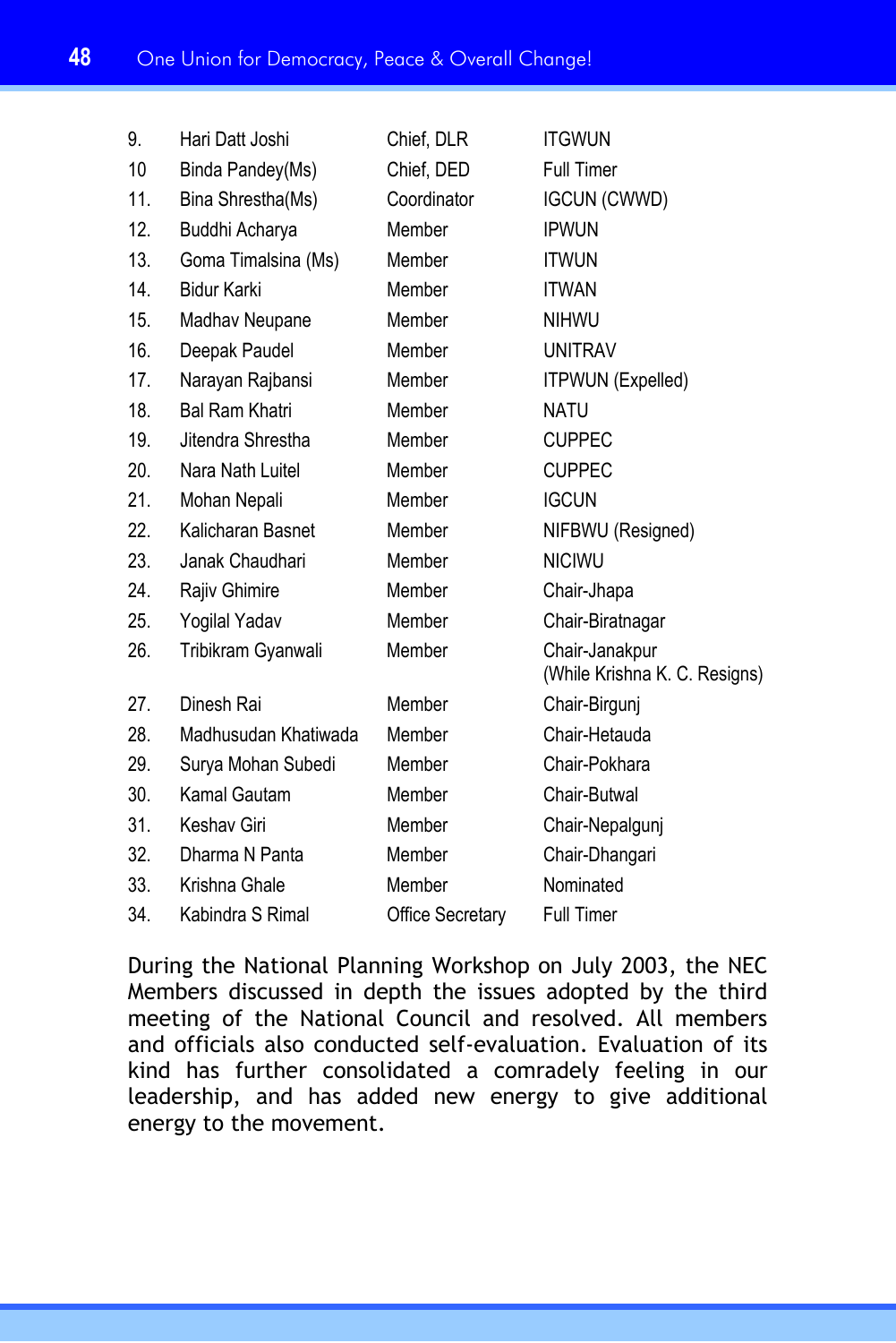**Central Secretariat** is the permanent structure to take care of daily administration of GEFONT. It is not a decisive engine, but is one responsible for undertaking assigned activities and their monitoring. It is formed under the leadership of the Secretary General, under which departments and issue-wise committees operate. The Chairperson and Vice Chairperson are permanent invitees in the Secretariat meetings.

| SN. | <b>Position</b>             | Name                  | Area of responsibility                                                                           |
|-----|-----------------------------|-----------------------|--------------------------------------------------------------------------------------------------|
| 1.  | Secretary General           | Bishnu Rimal          | Complete responsibility of the<br>secretariat, central office,<br>publication and administration |
| 2.  | Treasurer                   | <b>Binod Shrestha</b> | Department of Finance                                                                            |
| 3.  | Regional Coordinator        | Om Koirala            | Eastern Region                                                                                   |
| 4.  | Regional Coordinator        | Uddhav KC             | <b>Central Region</b>                                                                            |
| 5.  | <b>Regional Coordinator</b> | Chudamani Jangali     | Western Region                                                                                   |
| 6.  | Department Head             | Umesh Upadhyaya       | Dept of Foreign Affairs                                                                          |
| 7.  | Department Head             | Hari Datta Joshi      | Dept of Labour Relations                                                                         |
| 8.  | Department Head             | Binda Pandey          | Dept of Education                                                                                |
| 9.  | Coordinator                 | Bina Shrestha         | CWWD                                                                                             |
| 10. | <b>Office Secretary</b>     | Kabindra S Rimal      | Central Office, assist Secretary<br>General in publication and<br>administration                 |

In addition to four occasional meetings and special one, 23 meetings of the Central Secretariat were organised during this period.

The Office is also undertaking its activities smoothly. GEFONT may not be completely satisfied at the functioning, but it notes that its functions are on the par with various other central offices known for their well-functioning records.

A process has started to set up similar kind of office in the local levels. Central Committee houses and part-time activists. In the affiliated and local committees, more than leaders, activists and staffs are taking care of the committees' work. The numbers of these volunteer leaders, activists and staffs have been presented in Table 12.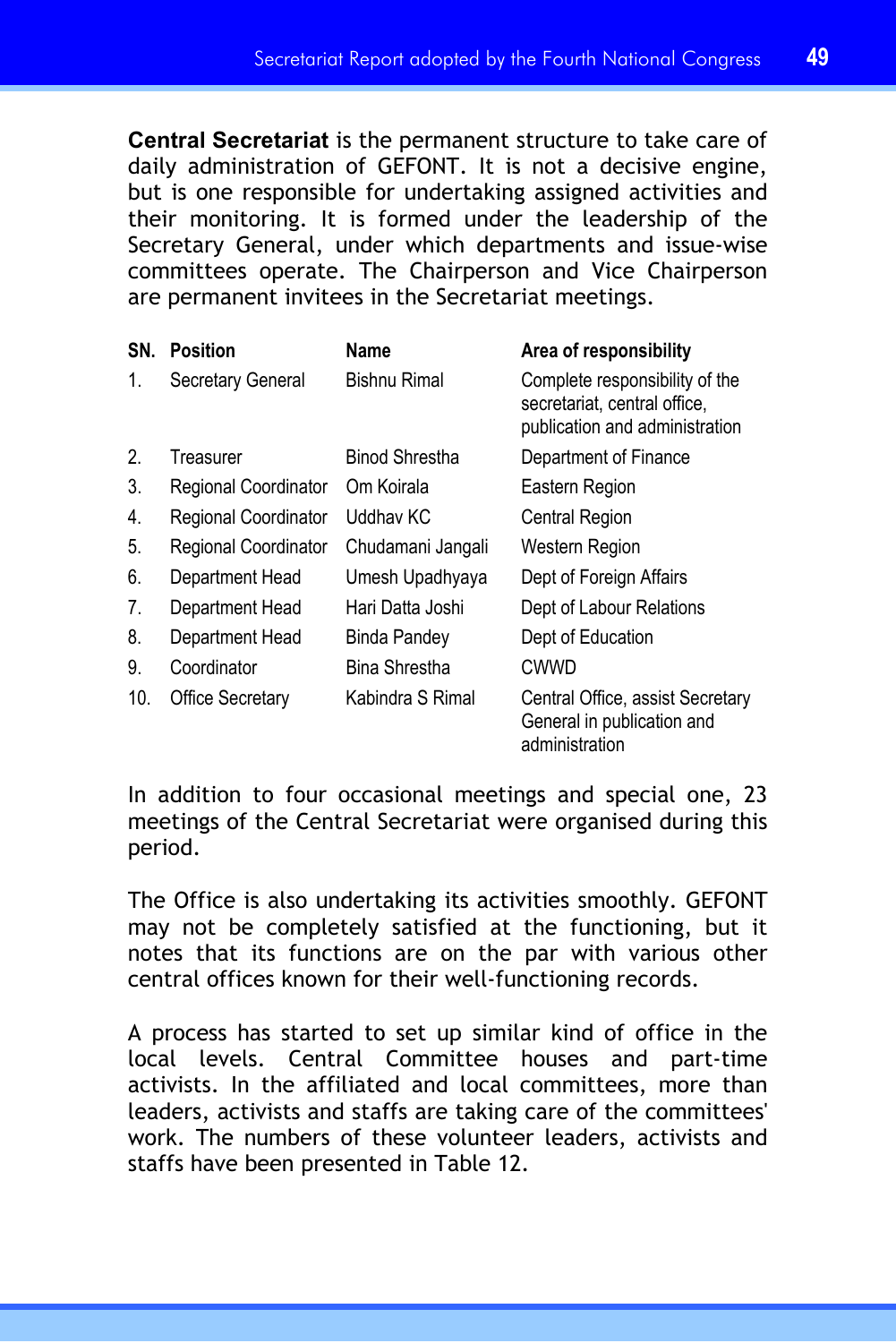| Office/Source       | Regular | Project based  | others (Occasional) |
|---------------------|---------|----------------|---------------------|
| Central Office      | 25      | N              |                     |
| Jhapa               | 0       |                |                     |
| Biratnagar          | 0       |                | N                   |
| Sagarmatha/Janakpur | 0       |                |                     |
| Birgunj             | U       |                | N                   |
| Hetaunda            | U       |                | N                   |
| Kathmandu+          | 0       |                | 0                   |
| Pokhara             | 0       |                |                     |
| <b>Butwal</b>       | 0       | $\overline{2}$ | 3                   |
| Nepalgunj           | 0       | 5              | 2                   |
| Dhangadhi           | U       | 3              | $\overline{2}$      |
| <b>NIWU</b>         | 0       |                | 0                   |
| Garment             | U       |                | 0                   |
| Carpet              | U       |                | 0                   |
| Hotel               | 0       |                | 0                   |
| Tea                 | 0       |                | 0                   |
| Food and beverage   | U       |                | 0                   |
| <b>Total</b>        | 25      | 23             | 10                  |

**Table 12: Number of volunteers (full time and part-time) working in General Federation and Zonal Committees** 

#### **Table 13: Number of paid full timers, part timers and staff in affiliates**

| Union         |           |                | <b>Total</b> |
|---------------|-----------|----------------|--------------|
|               | Full time | 1              |              |
| <b>NIWU</b>   | Part time | 0              | 1            |
|               | Staff     | 0              |              |
|               | Full time | $\overline{2}$ |              |
| <b>ITGWUN</b> | Part time | 3              | 5            |
|               | Staff     | 0              |              |
|               | Full time | 31             |              |
| <b>ITWAN</b>  | Part time | 14             | 134          |
|               | Staff     | 89             |              |
|               | Full time | 0              |              |
| <b>NICWU</b>  | Part time | 0              | 3            |
|               | Staff     | 3              |              |
|               | Full time | $\overline{2}$ |              |
| NIHWU         | Part time | $\mathbf{0}$   | 3            |
|               | Staff     | 1              |              |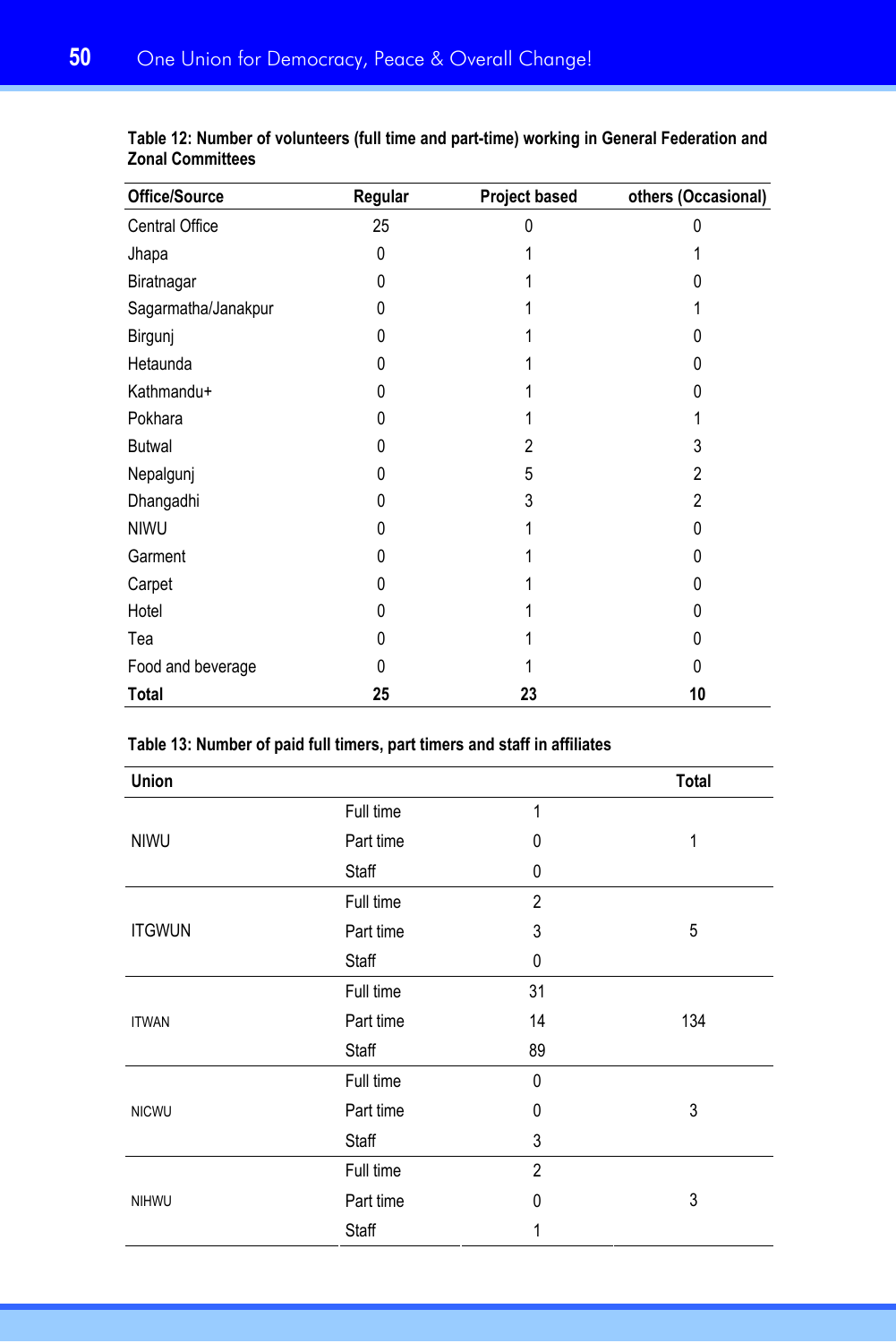| Union          |           |                                                                                                                                                                                                                                                                                                       | <b>Total</b> |
|----------------|-----------|-------------------------------------------------------------------------------------------------------------------------------------------------------------------------------------------------------------------------------------------------------------------------------------------------------|--------------|
|                | Full time | $\mathbf{2}$                                                                                                                                                                                                                                                                                          |              |
| <b>UNITRAV</b> | Part time | 0                                                                                                                                                                                                                                                                                                     | 6            |
|                | Staff     | $\overline{4}$<br>0<br>0<br>1<br>$\mathbf{1}$<br>0<br>0<br>0<br>0<br>$\sqrt{2}$<br>6<br>0<br>$\overline{4}$<br>5<br>22<br>17<br>0<br>0<br>1<br>0<br>1<br>$\mathbf{1}$<br>$\mathbf{1}$<br>0<br>0<br>$\mathbf{1}$<br>$\mathbf{1}$<br>$\mathbf 0$<br>0<br>0<br>0<br>0<br>0<br>$\mathbf 0$<br>0<br>0<br>0 |              |
|                | Full time |                                                                                                                                                                                                                                                                                                       |              |
| <b>IPWUN</b>   | Part time |                                                                                                                                                                                                                                                                                                       |              |
|                | Staff     |                                                                                                                                                                                                                                                                                                       |              |
|                | Full time |                                                                                                                                                                                                                                                                                                       |              |
| <b>ITPWUN</b>  | Part time |                                                                                                                                                                                                                                                                                                       |              |
|                | Staff     |                                                                                                                                                                                                                                                                                                       |              |
|                | Full time |                                                                                                                                                                                                                                                                                                       |              |
| <b>NATU</b>    | Part time |                                                                                                                                                                                                                                                                                                       |              |
|                | Staff     |                                                                                                                                                                                                                                                                                                       |              |
| <b>CUPPEC</b>  | Full time |                                                                                                                                                                                                                                                                                                       |              |
|                | Part time |                                                                                                                                                                                                                                                                                                       |              |
|                | Staff     |                                                                                                                                                                                                                                                                                                       |              |
|                | Full time |                                                                                                                                                                                                                                                                                                       |              |
| <b>IGCUN</b>   | Part time |                                                                                                                                                                                                                                                                                                       |              |
|                | Staff     |                                                                                                                                                                                                                                                                                                       |              |
|                | Full time |                                                                                                                                                                                                                                                                                                       |              |
| NIFBWU         | Part time |                                                                                                                                                                                                                                                                                                       |              |
|                | Staff     |                                                                                                                                                                                                                                                                                                       |              |
|                | Full time |                                                                                                                                                                                                                                                                                                       |              |
| NICIWU         | Part time |                                                                                                                                                                                                                                                                                                       |              |
|                | Staff     |                                                                                                                                                                                                                                                                                                       |              |
|                | Full time |                                                                                                                                                                                                                                                                                                       |              |
| <b>NRPU</b>    | Part time |                                                                                                                                                                                                                                                                                                       |              |
|                | Staff     |                                                                                                                                                                                                                                                                                                       |              |
|                | Full time |                                                                                                                                                                                                                                                                                                       |              |
| <b>FAWN</b>    | Part time |                                                                                                                                                                                                                                                                                                       |              |
|                | Staff     |                                                                                                                                                                                                                                                                                                       |              |
| <b>Total</b>   |           |                                                                                                                                                                                                                                                                                                       | 184          |

The Central Office sends participants to attend various programmes being launched in the country. During this period, 200 major programmes were attended by 448 (103 women and 345 men) persons.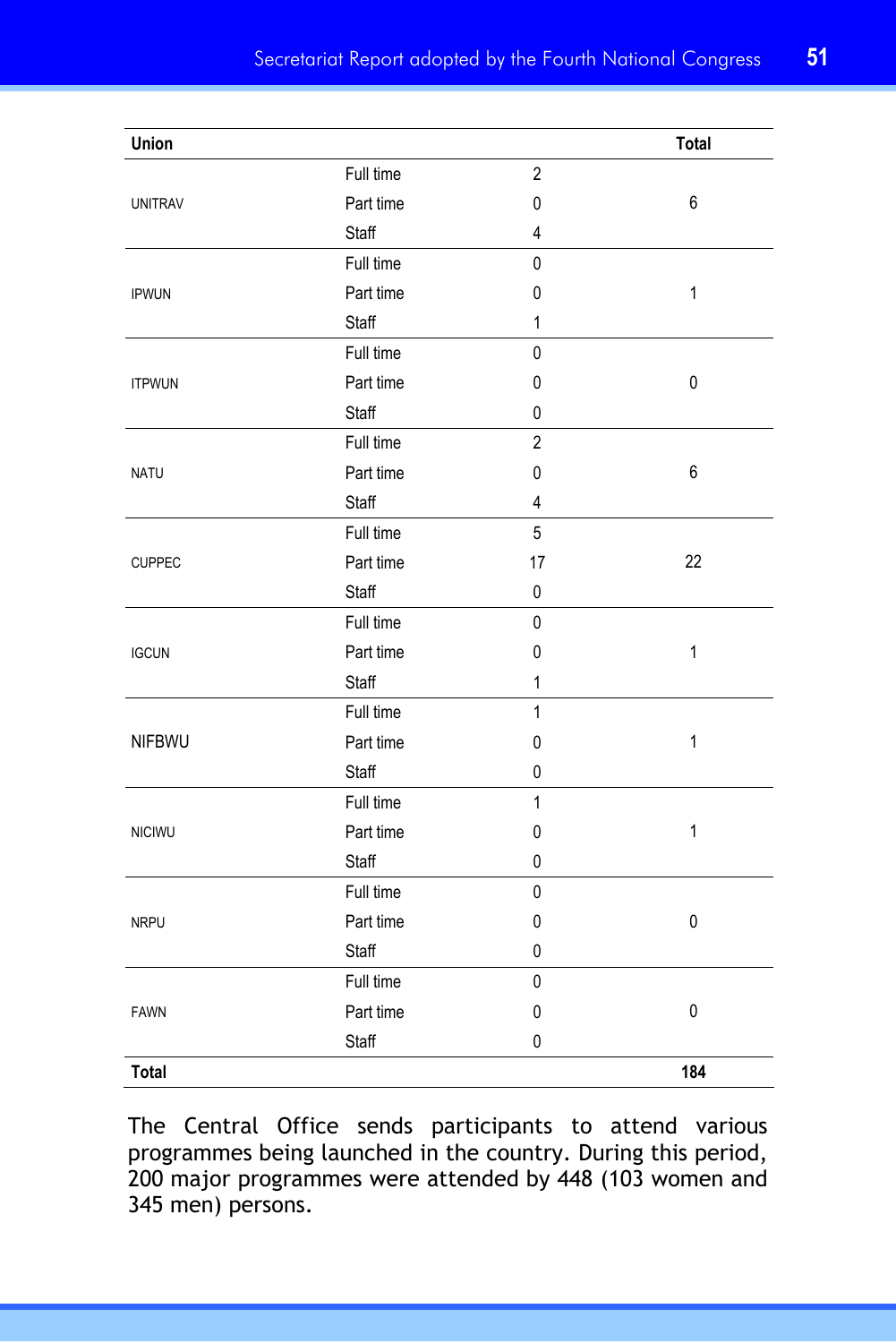In terms of the organisers, more than 37 percent of such participations were with ILO and UN agencies. Our participation in other programmes in terms of percent is the following: 26 percent in programmes organised by the government or government related agencies and 23 percent in programmes conducted by labour support NGOs and other NGOs. In terms of gender, the participation of women has been 21 percent on average.

| Organisations                               | Total Number of<br>programmes |                | <b>Total Male</b><br>participants |                | <b>Total Female</b><br>participants |                | Total No of<br>participants |                |
|---------------------------------------------|-------------------------------|----------------|-----------------------------------|----------------|-------------------------------------|----------------|-----------------------------|----------------|
|                                             | Number                        | %              | Male                              | %              | Female                              | $\%$           | Total                       | $\%$           |
| Political parties and<br>mass organisations | 5                             | 3              | 11                                | 3              | 6                                   | 6              | 17                          | 4              |
| Other NGOs                                  | 28                            | 14             | 28                                | 8              | 5                                   | 5              | 33                          | 7              |
| Trade union                                 | 6                             | 3              | 23                                | 7              | 3                                   | 3              | 26                          | 6              |
| ILO and UN agencies                         | 73                            | 37             | 140                               | 41             | 54                                  | 52             | 194                         | 43             |
| Other international<br>agencies             | 4                             | $\overline{2}$ | 8                                 | $\overline{2}$ |                                     | 0              | 8                           | $\overline{2}$ |
| Labour related NGOs                         | 18                            | 9              | 25                                | 7              | 4                                   | 4              | 29                          | 6              |
| Professional<br>Organisations               | 9                             | 5              | 11                                | 3              | $\Omega$                            | 0              | 11                          | $\overline{2}$ |
| Government sector                           | 52                            | 26             | 91                                | 26             | 29                                  | 28             | 120                         | 27             |
| Other organisations                         | 5                             | 3              | 8                                 | $\overline{2}$ | $\overline{2}$                      | $\overline{2}$ | 10                          | $\overline{2}$ |
| Total                                       | 200                           | 100            | 345                               | 100            | 103                                 | 100            | 448                         | 100            |

| Table 14: Organisations/agencies inviting to various programmes |
|-----------------------------------------------------------------|
|-----------------------------------------------------------------|

Of the total programmes during the tenure, GEFONT's participation in 2002 has been 34% the highest one, whereas in the year 2001 it was 11% programmes the lowest percent of participation. The programmes attended were to develop a social charter, design a time-bound programme for the elimination of child labour and poverty eradication and other general programmes such as mass meetings, inauguration of buildings and book release. The other crucial area of GEFONT participation was in the projects supported by the Asian Development Bank, and the context of participation was policy interventions whereby the projects would enforce labour standards in their programmes.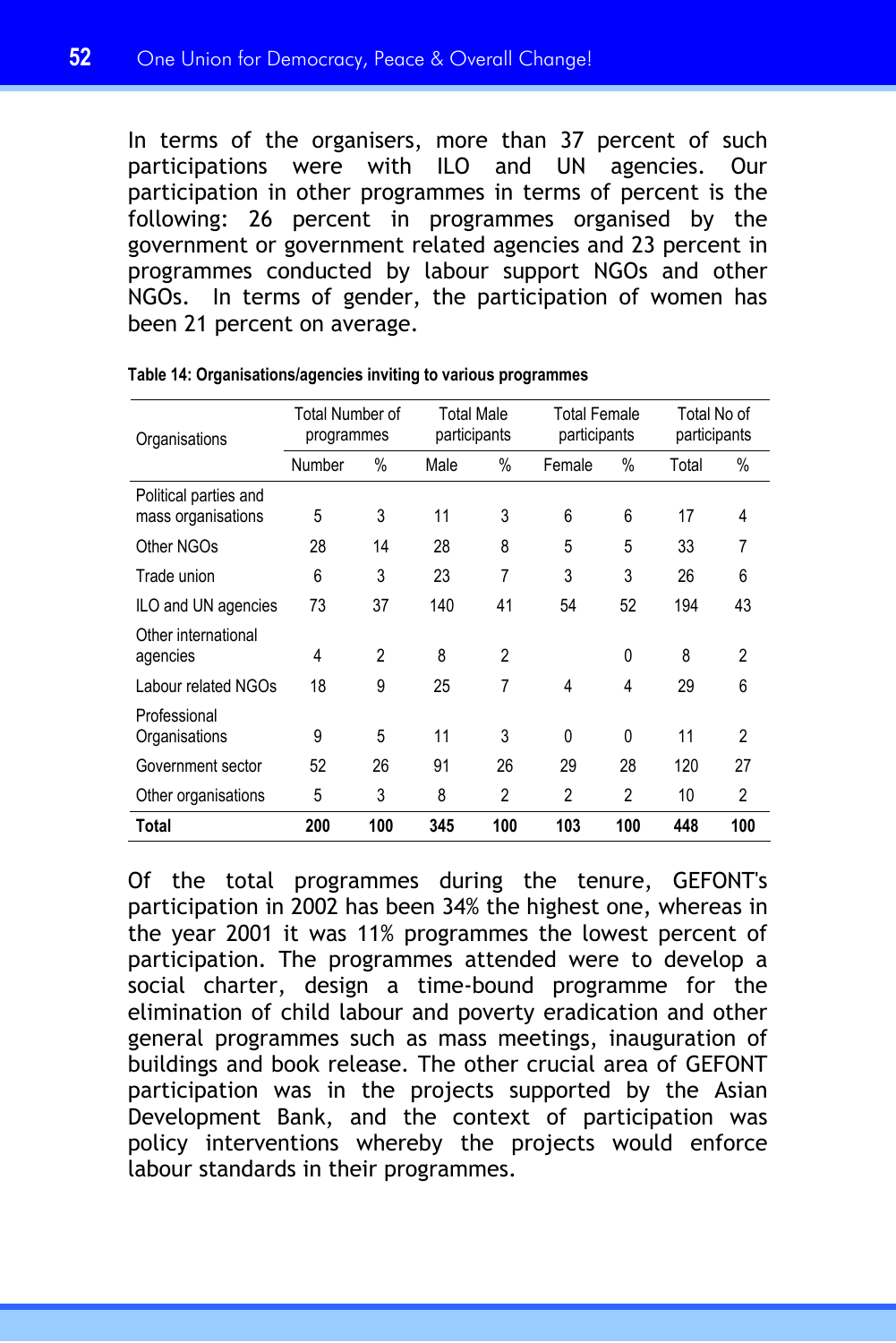| Table 15. Participation by Programmes |  |  |
|---------------------------------------|--|--|
|                                       |  |  |

| Programmes                       | Total Number of<br>programmes |      | Total Male<br>participants |     | Total Female<br>participants |      | Total No of<br>participants |      |
|----------------------------------|-------------------------------|------|----------------------------|-----|------------------------------|------|-----------------------------|------|
|                                  | Number                        | $\%$ | Male                       | %   | Female                       | $\%$ | Total                       | $\%$ |
| Seminar/ Workshop/<br>Symposiums | 119                           | 60   | 352                        | 79  | 76                           | 74   | 428                         | 78   |
| Dialogue/Meetings                | 66                            | 33   | 79                         | 18  | 19                           | 18   | 98                          | 18   |
| Other                            | 15                            | 8    | 13                         | 3   | 8                            | 8    | 21                          | 4    |
| <b>Total</b>                     | 200                           | 100  | 444                        | 100 | 103                          | 100  | 547                         | 100  |

#### **Table 16: Participation by Year**

**Table 15: Participation by Programmes** 

| Year         | Total Number of<br>programmes |      | <b>Total Male</b><br>participants |      | <b>Total Female</b><br>participants |     | Total No of<br>participants |     |
|--------------|-------------------------------|------|-----------------------------------|------|-------------------------------------|-----|-----------------------------|-----|
|              | Number                        | $\%$ | Male                              | $\%$ | Female                              | %   | Total                       | %   |
| 2000         | 21                            | 11   | 48                                | 14   | 9                                   | 9   | 57                          | 13  |
| 2001         | 67                            | 34   | 127                               | 37   | 30                                  | 29  | 157                         | 35  |
| 2002         | 51                            | 26   | 79                                | 23   | 26                                  | 25  | 105                         | 23  |
| 2003         | 61                            | 31   | 91                                | 26   | 38                                  | 37  | 129                         | 29  |
| <b>Total</b> | 200                           | 100  | 345                               | 100  | 103                                 | 100 | 448                         | 100 |

**Central Planning and Research Commission:** This structure is formed to analyse and decide relevant issues for research and operation of projects. It has a decisive responsibility. However, it could not move beyond 'ad-hoc' nature of performance. One of the reasons behind this might be the fact that same persons being in executive positions of various structures. As a result, this commission was sometimes treated as a 'technical committee', and at other times it was over-evaluated as a 'super national committee'. There should be a new arrangement to address this kind of operational problems. A detailed internal evaluation has been undertaken of GEFONT projects launched for a decade and the ones of this tenure. Briefly, the subjects of the project can be discussed as following:

#### **4.2.5 GEFONT & its Projects**

GEFONT has, jointly with national and international agencies, operated as many as 61 projects between 1990 and 2003 for its institutional development and capacity enhancement. Mainly these projects have been launched to develop human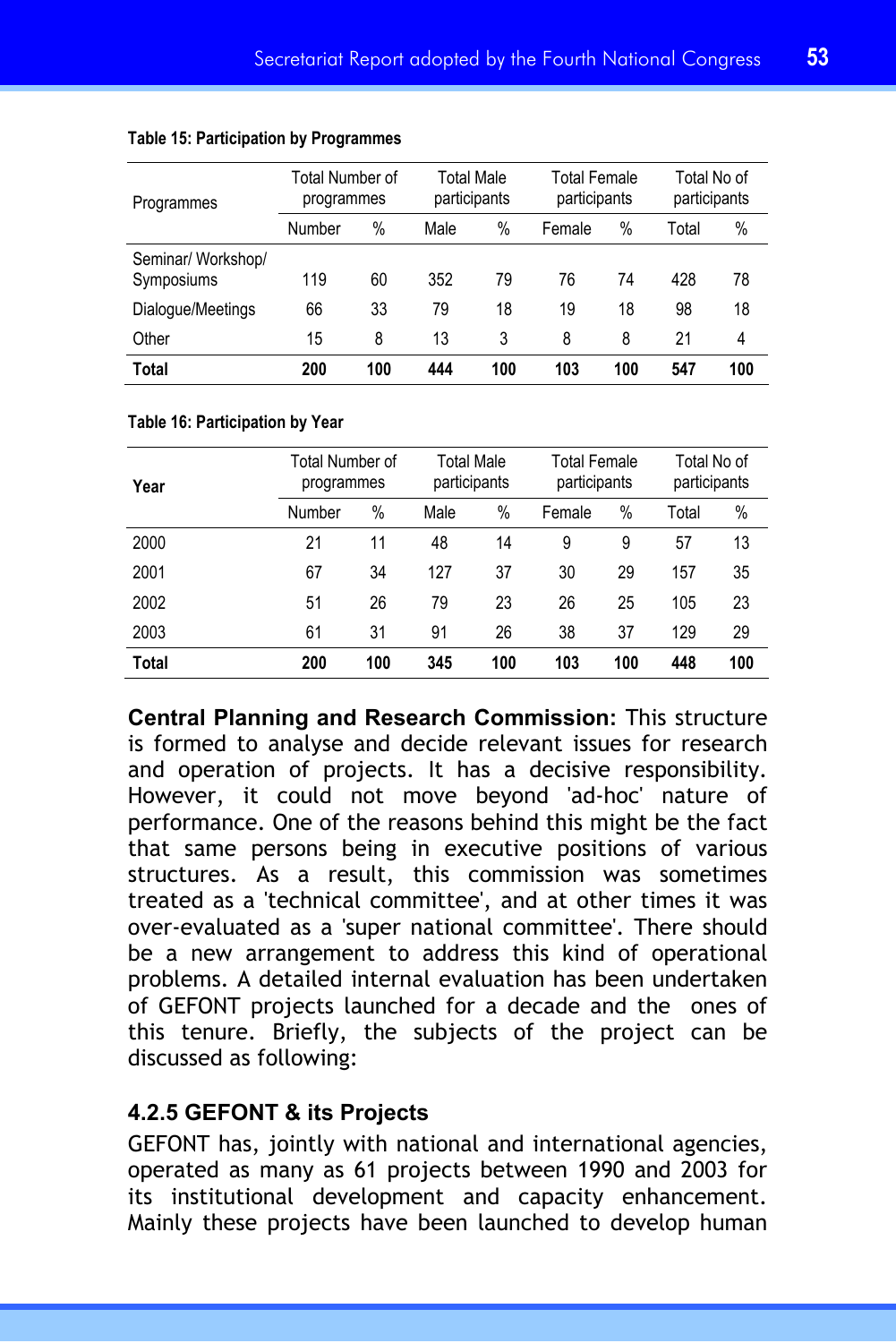resources for the operation of GEFONT and to create institutional foundation. Some of these projects were associated with social, economic and cultural development of the workers. In terms of coverage, these projects addressed both formal and informal sectors.

On an average, more than 4 projects have been launched annually. But in 1990/91, only one project was launched each year. The largest number of projects were launched in 1996 and 1999, at the rate of 9.

Between 1990 and 2003, GEFONT has received NRs. 51,119,770 to operate 61 projects. Each project cost, on an average, is NRs. 817,000. Looking project wise, GEFONT had launched the smallest project of NRs 20,000 in 1990 with the help of Asia-pacific Workers Solidarity Link. Of the total 61 projects, around 52 percent were of less than NRs 200,000, and only 23 percent projects exceeded Rs. 500,000.

The biggest project of this period is the one going on now with the help of Women Trade Union of Denmark (KAD). The budget of this single project is 22.23 percent of the total amount invested in these 61 projects. Until 2000, 43 percent of total project investment was available, the remaining 53 percent was of the last three years. This hints that the recognition of GEFONT has increased exponentially very high after the 3rd National Congress.

In the span of the last 13 years, GEFONT has launched projects in cooperation with 17 national and international organisations. Calculating the financial cooperation given to operate these projects shows the ILO contribution of 37 percent, which has helped to launch 18 projects. Other supporters have been KAD (23 percent), CAW (9 percent), FES (6 percent), ICEM (4 percent), LIF-Sweden (3 percent), APWSL (2 percent), IFBWW and so on.

Putting financial support aside and counting on solidarity as an indicator, SAC of Sweden and FES of Germany occupy an important position. ILO supported projects have been crucial to address child labour and bonded labour issues and strengthen Agriculture Workers Organisation. The support of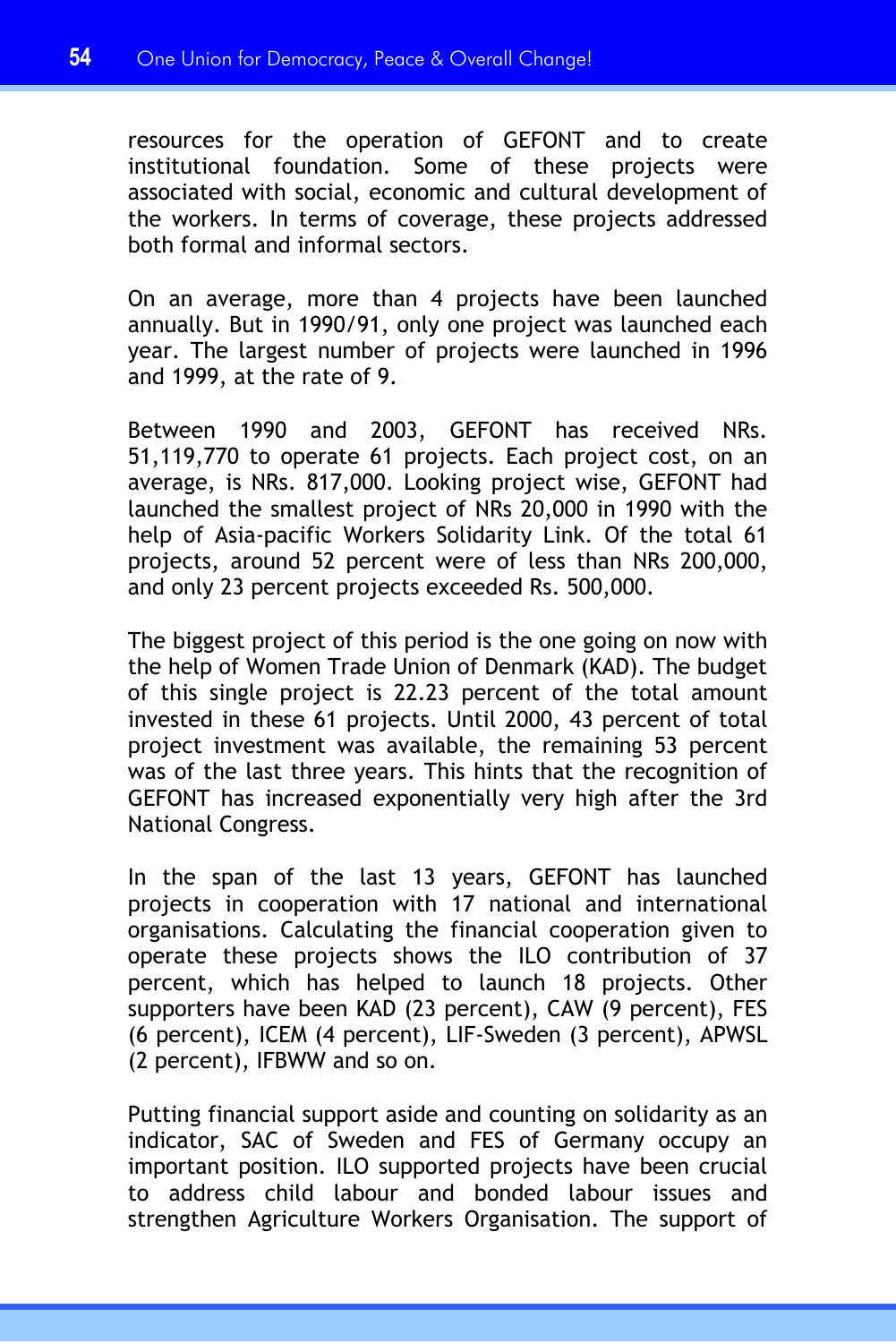KAD, LIF and CAW have been significant in promoting women's participation and enhancing their leadership capacities in trade union movement. Cooperation from other agencies has centered around trade union education for trade union movement, human resource development, networking of unions and institutional development.

Almost all of the projects operated by GEFONT match with its aims and objectives. The number of programmes operated under a project are more than one. Therefore, although the total number of projects are 61, the number of programmes implemented is 133.

Majority of all these projects and activities (30 percent) have focused on awareness raising amidst workers, and nearly the same number of programmes (29 percent) has focused on building pro-worker trade union movements and awareness raising. The smallest proportion (3.76 percent) has been invested for awareness raising relating to multi-party system and other political issues.

Majority of the programmes are in the projects which aim to enhance the participation of women in trade union movement. This project has covered such issues as leadership development, information collection and documentation, organisation expansion and consolidation and development of audio-visuals that contribute to increasing awareness.

Publication has been the largest activity (24.81 percent) of them; the second largest (24.06 percent) has been trade union education for human resource development. Looking at project-wise shows that the infrastructure development of the GEFONT has received relatively less priority.

GEFONT projects have targeted working masses in sectors. Majority of the programmes have addressed a range from enterprises to the central leadership of GEFONT. Some programmes were launched to enhance and expand international relations. Programmes of this category were International Trade Union Conference, South Asian Conference of Women Trade Unionists and high level panel discussion.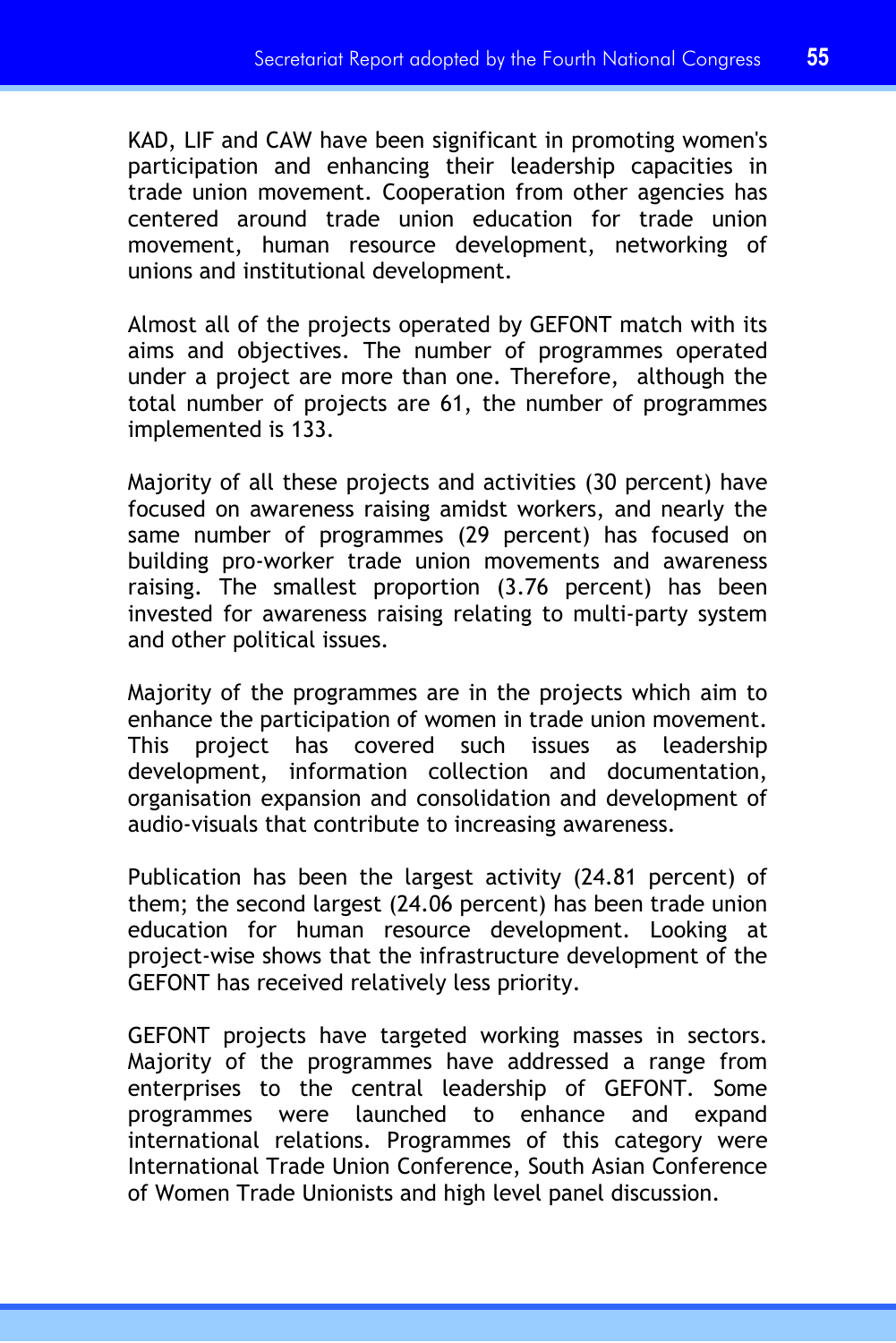Of the total projects, 24.29 percent programmes were connected with central leadership and around 28 percent centred on women workers. Of 21,026 persons directly involved in the programmes, 57 percent were grassroots workers (women and men), 15 percent women, 12 percent local level union activists and 11 percent children. The smallest portion (6.56 percent) of participants were enterprise/local level activists.

This shows that the beneficiaries of these projects and programmes have ranged grassroot workers, both in formal and informal sectors, to those in GEFONT Central leadership. It also shows that the grassroots workers are in the priority. Similarly, through special programmes of regional & international nature, even trade union leaders of Asia- Pacific Region and the world have been benefited as well.

GEFONT project raised issues ranging from unfair labour practices in the formal and informal sectors, problems faced by women, gender related issues, industrial relations, union management, information collection and documentation and human resource development. Focus of the projects can be classified as trade union movement, women workers, elimination of child labour, trade union management, labour laws, globalisation and migrant workers.

Within 14 years since 1990, GEFONT has launched 344 activities under 133 programmes through 61 projects.

| S.N | Categories                  | Percent |
|-----|-----------------------------|---------|
| 1.  | Training/workshop           | 23      |
| 2.  | Seminar                     | 5       |
| 3.  | Education                   | 17      |
| 4.  | <b>Publications</b>         | 16      |
| 5.  | Institutional strengthening | 9       |
| 6.  | Research/Survey             | 5       |
| 7.  | Audio-visual aids           | 4       |
| 8.  | Campaign                    | 9       |
| 9.  | Exchange of experiences     | 4       |
| 10. | Others                      | 8       |

**Table 17: Activities of GEFONT**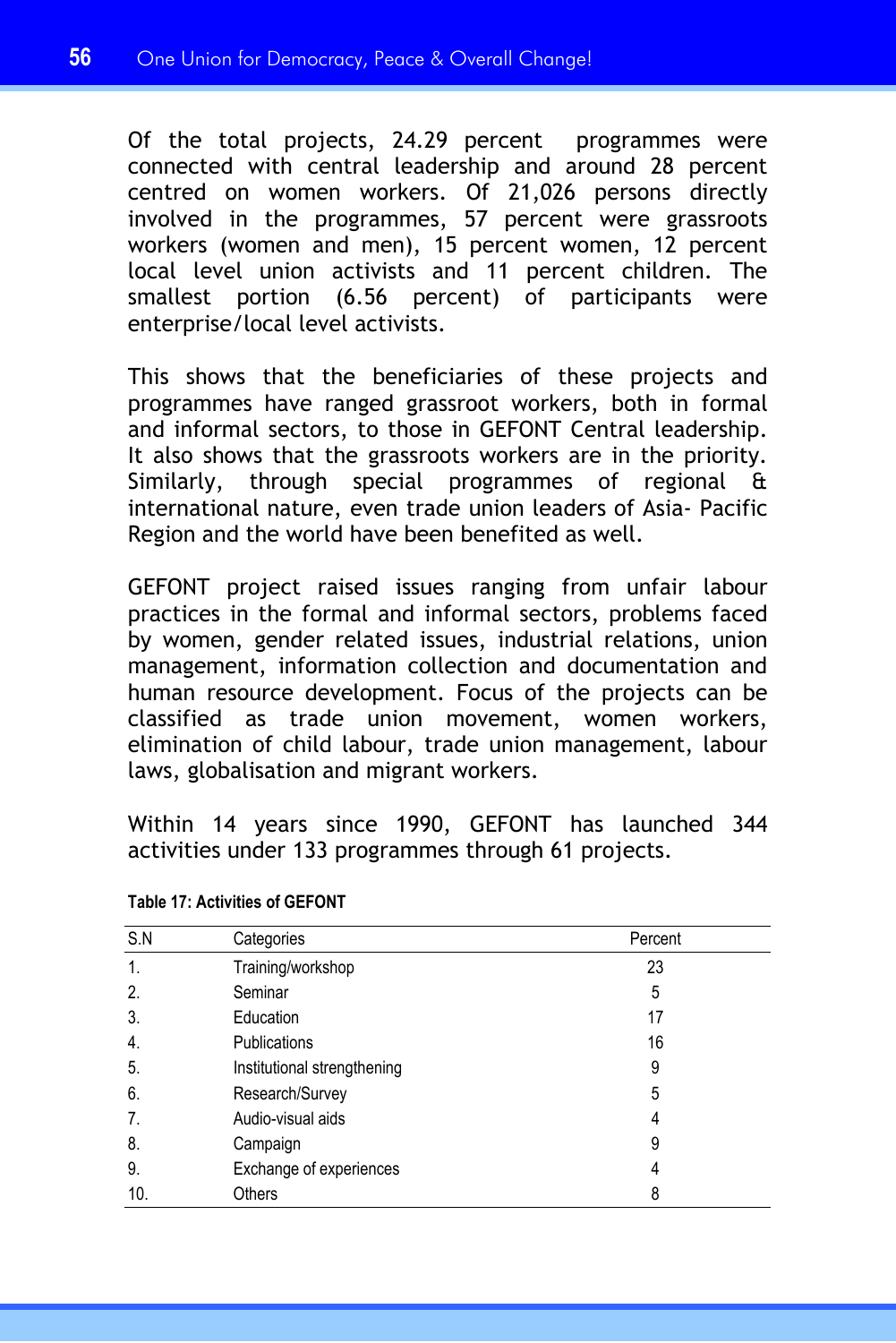The report of the **Central Audit Commission** has been presented separately. This Commission is a political-technical committee for internal auditing of the GEFONT.

#### **4.3 The Issue of Unified Trade Union Movement**

The 3rd National Congress had given following directives vis-àvis unified trade union movement:

- a. Organise all the workers associated with all three sectors—industry, services and agriculture—under the single umbrella of the union movement.
- b. Give affiliations to the 'independent' trade union functioning in the public sector outside of the GEFONT umbrella. Even if affiliation is not possible, try to bring them under the umbrella, while allowing them to function independently. If failed both ways, move ahead in such areas constituting new organisations.

As per the directives of the Congress, efforts have been made to build unified trade union movements as expected. Today, we work hand in hand, one way or the other, with the following:

- a. Formation of Trade Union Committee for Gender Equality and Promotion (TUC-GEP) to build common understanding on gender issues. Under this structure are three senior leaders from each of GEFONT, NTUC and DECONT. It is operating with an understanding that the Committee Chair rotate amongst them every four months. Through a ten-point understanding, a national consensus has been made amongst the three confederations.
- b. A common effort of all the three trade unions is going on centring on seven issues which aim at amending the labour law. The achievement with regards to the review of minimum wages has been the success of our common work.
- c. Between GEFONT and NTUC, there has been series of meetings and interactions in the context of building one union. A 'high level task force' has been formed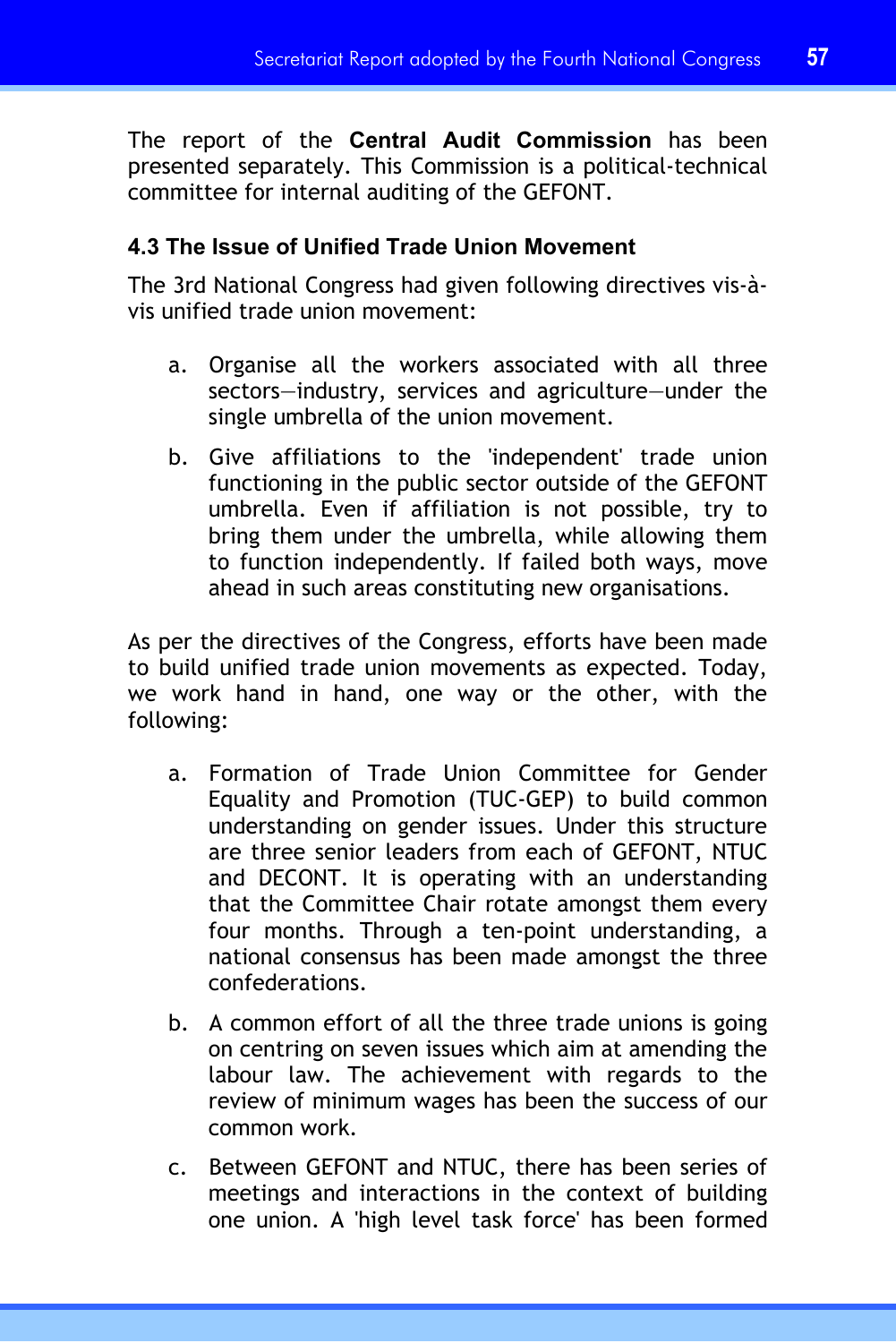through the meeting of mid-November 2000 consisting of 4 leaders from each. A series of meetings and interactions have led to the decision of the formation of NTUC-GEFONT Board as a common secretariat of the task force. The task force has drawn the following conclusion as to how to translate into action 'one union, one voice.'

- i. Both the unions have agreed to form single union umbrella for the welfare of Nepali working class people. They have realised it as a long-term process.
- ii. Both Confederations will work as the promoters of 'Single Union' Campaign. In the future, all unions will, as far as possible, be involved in the unified campaign
- iii. 'Single Union' does not, however, mean that GEFONT and NTUC give up their political/ideological beliefs, be so-called 'independent' or co-opt in a party or a faction. This is rather an effort to find unity in diversity. This is the 'single union' campaign based on the goal of multi-party democracy, socialism and progressive social transformation.

Partnership between GEFONT and NTUC so far has given us hope that this initiative will be successful. We also hope that the unions outside these two Confederations will be positive towards this initiative.

Joint activities continue amongst Nepali Federations affiliated with global union federations. CUPPEC-Nepal, NICIWU and IGCUN, the three organisations affiliated with GEFONT, are also affiliated with global union federations, and are also involved in promoting unification process through an 'affiliates committee' of global union federations. CUPPEC is fostering partnership with DECONT through IFBWW affiliates committee; NICIWU & IGCUN, through the ICEM coordination committee, are involved in joint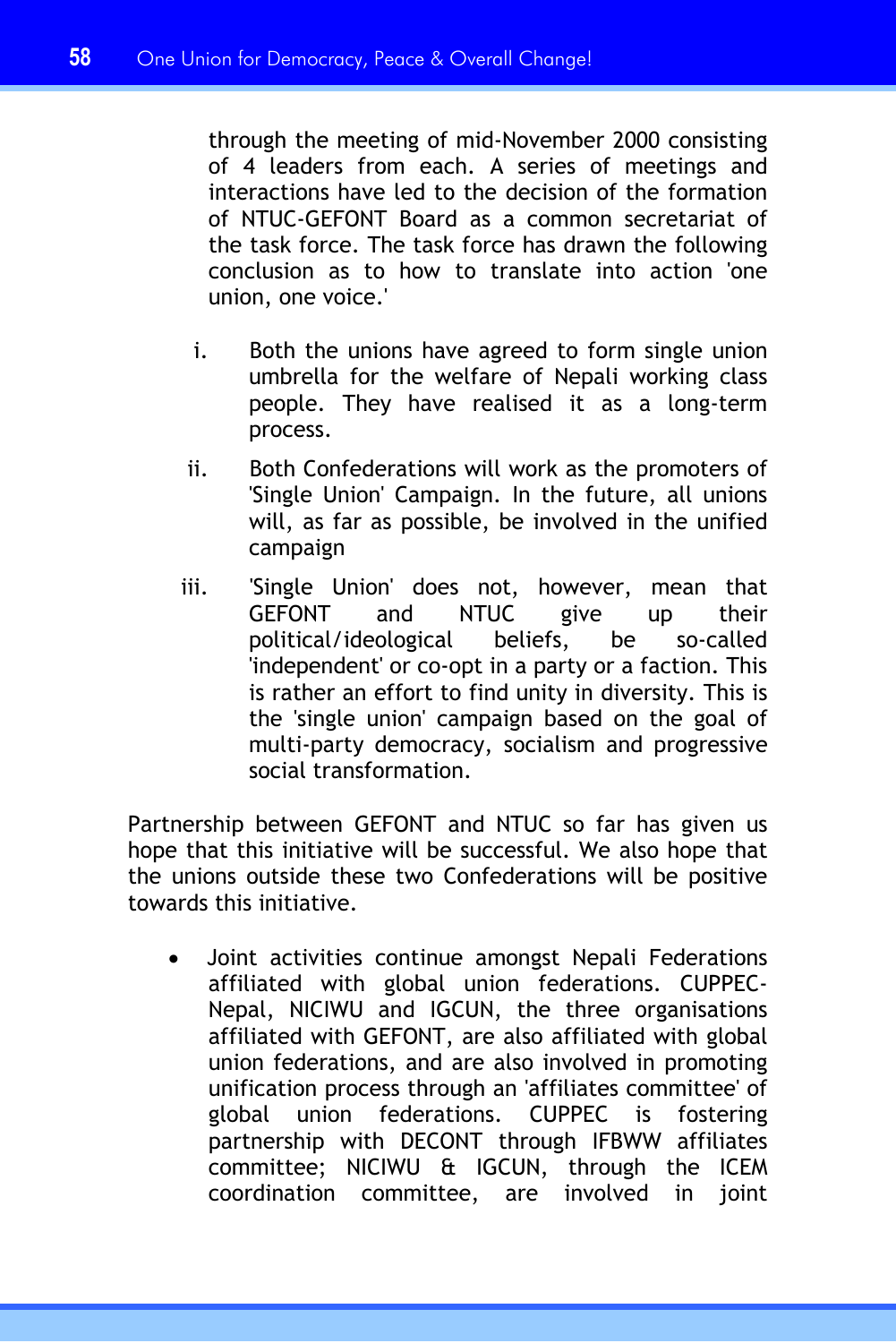campaigns with a union of the Confederation of the Professionals and of NTUC.

We are also debating on the nature of relationship between the Confederation of Professionals and its affiliates and GEFONT. A debate is going on as to whether or not the affiliation to GEFONT of unions not affiliated to Nepal Trade Union Congress would be meaningful. It is this debate, which has delayed the process of bringing service sector unions under the GEFONT umbrella, as expected by the 3rd National Congress.

The May Day celebration holds prominence in the context of the formation of single union. On May Day 2000, we had inaugurated the 3rd National Congress amidst a huge gathering with the declaration that 'Workers of the world, unite! One Union, One Voice!' The May Days of subsequent years have carried over that spirit and feeling.

Various political leaders on the left-parties were invited in the Open-air Theatre in 2001 with the view of bringing together at least the pro-left trade union movement. Amongst a number of foreign delegates, CPN (UML) General Secretary Madhav Kumar Nepal, leaders from United People's Front, CPN (Masal) and NWPP addressed the gathering.

The result was not negative or harmful. It could create positive impact on Nepali Congress as well. As a result of the partnership with NTUC, the then Prime Minister Girija Prasad Koirala called CPN (UML) General Secretary Madhav Kumar Nepal in parliament and shared his views that there should be a 'single trade union'.

Amidst the state of emergency, the May Day of 2002 was observed in the Auditorium of Royal Nepal Academy. Nepali Congress President Girija Prasad Koirala, CPN (UML) General Secretary Madhav Kumar Nepal, President of the Federation of Nepalese Chamber of Commerce and Industries, ILO Director Leyla Tegmo Reddy and other foreign delegates addressed the gathering. It was the first time in the democratic polity of Nepal that the leaders of the then ruling and main opposition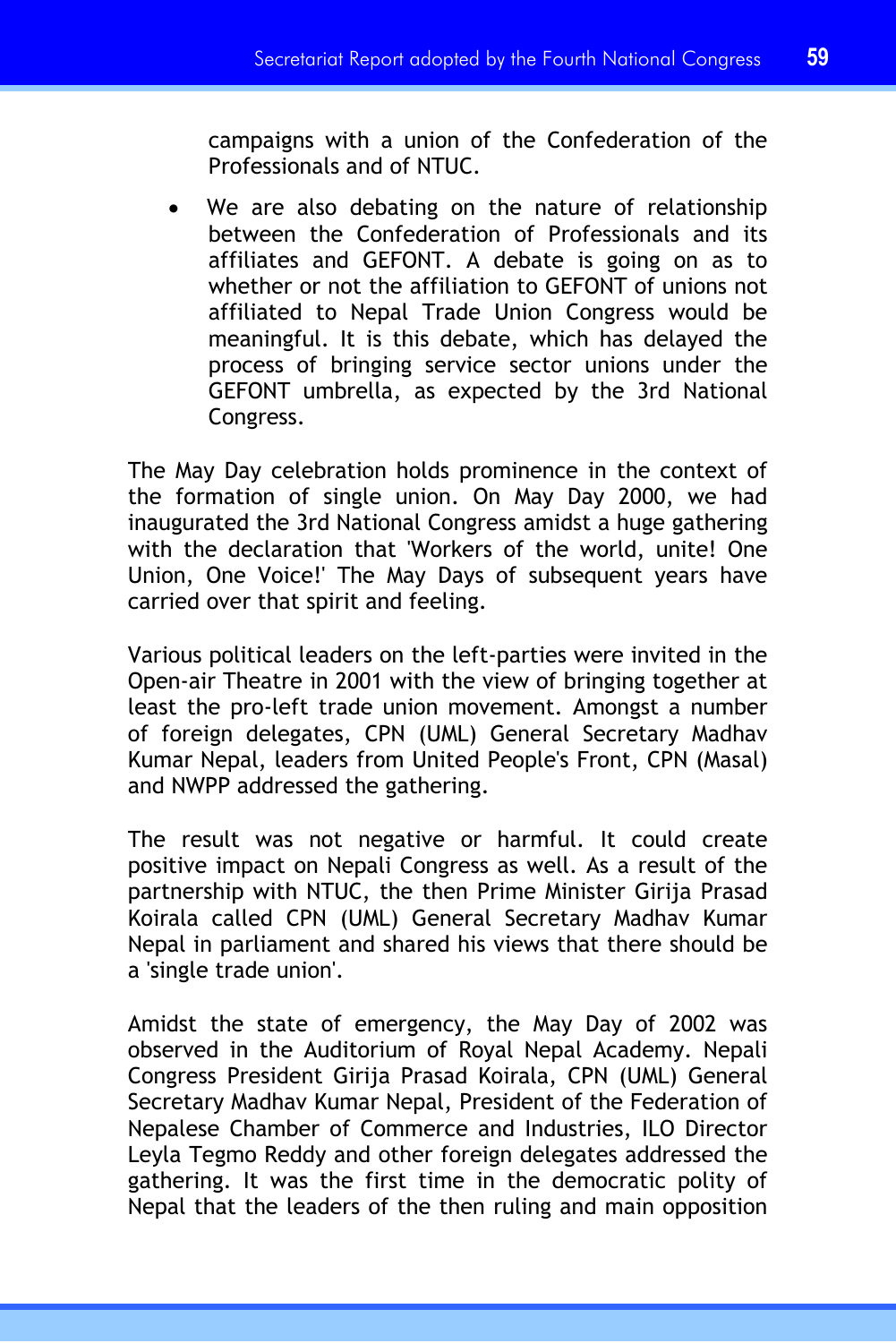parties addressed the workers from the same forum sharing a common view that there should be 'single union.' It convened a positive message to the campaign for single unionism.

The May Day-2003 added another significant record with the chairpersons of two major trade union centres of the country— GEFONT and NTUC—co-chairing the programmes. The Day was observed in Birendra International Conference Hall amidst the tightly packed worker participants. The other significance of the Day—the Nepali Congress President and CPN (UML) General Secretary addressed the joint gathering calling all those present to participate in the joint people's movement to be started from May 3rd. It was indeed a historic day.

May Day symbolizes the unity amidst workers in itself. During this tenure the celebration of the May Day was not limited to official formality alone, but was crucial to narrow the gap of inter-organisational rivalry and unfair competitions. It expressed a message of unity in trade union movement across the country although the above programmes were centred in Kathmandu. There were other kinds of Zonal level programmes outside Kathmandu, which helped consolidate the message of unity.

#### **4.4 Issues of Social Concern**

The trade union moment has both professional and social responsibility. Based on this policy, the following was adopted as a policy-framework for programmes addressing social concerns.

- a. Campaign for the elimination of child labour (awareness raising, child labour as the agenda of CBA, effective implementation of labour law related to child labour, and the formation and implementation of a code of conduct amongst the concerned).
- b. Campaign for the elimination of bonded and forced labour (abolition of the kamaiya system and campaigns against other forms of forced labour)
- c. Programmes against social discrimination and superstitions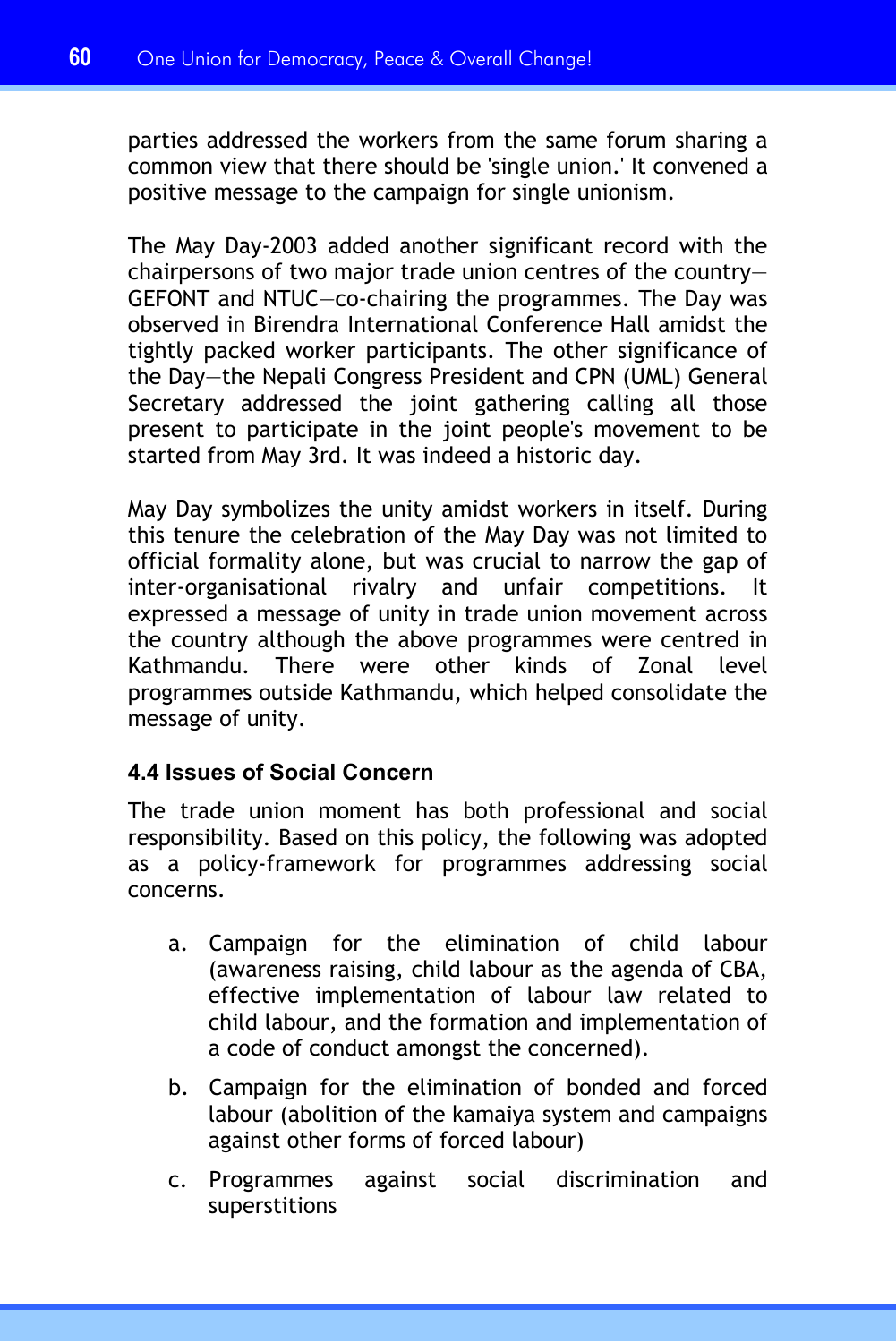- d. Programmes related to consumer-welfare and environmental protection
- e. Programme against women trafficking

'Elimination of child labour' has been taken as a departure point to expand the programmes in the kamaiya sector, where we are intervening continuously. The campaign is quite effective. A common declaration developed jointly by us and other two confederations and two teachers organisations point to the success of this campaign. Not only in the agricultural kamaiya sector, we have made 'child labour elimination' a key concern amidst the workers in garbage-cleaning, teaplantation, hotel and construction works as well as other sectors of formal and informal economy. Child labour elimination has been completely successful in tea estates. GEFONT has been credited for creating an environment for children of Garbage cleaning communities to go to school.

Our involvement in kamaiya liberation campaign has been proven the most effective of all. After the formal ban on the kamaiya system on July, 2000, GEFONT was involved in campaigns for kamaiya's rights food-shelter and clothing. The campaign, which is still on-going, includes both project-based activities and organisational activities, which range from 'Micro-health insurance' and 'relief distribution' through 'crisis management' to awareness raising and union formation. Taking 'kamaiya family' as a base, the campaign is launched specifically in Kanchanpur, Kailali, Bardiya, Banke and Dang. And, as an extended target area, Kapilvastu, Rupandehi and Nawalparasi have also been included in this campaign.

It is contextual here to introduce the 'South Asian Consultation Workshop on the Elimination of Bonded and Forced Labour' which was organised in Kathmandu on May 16-17, 2001 as part of GEFONT campaign for the elimination of forced labour. With this programme, we have started our partnership with the London based Anti Slavery International. We have developed programmes to take up this campaign in as many as other 20 districts with the help of ILO.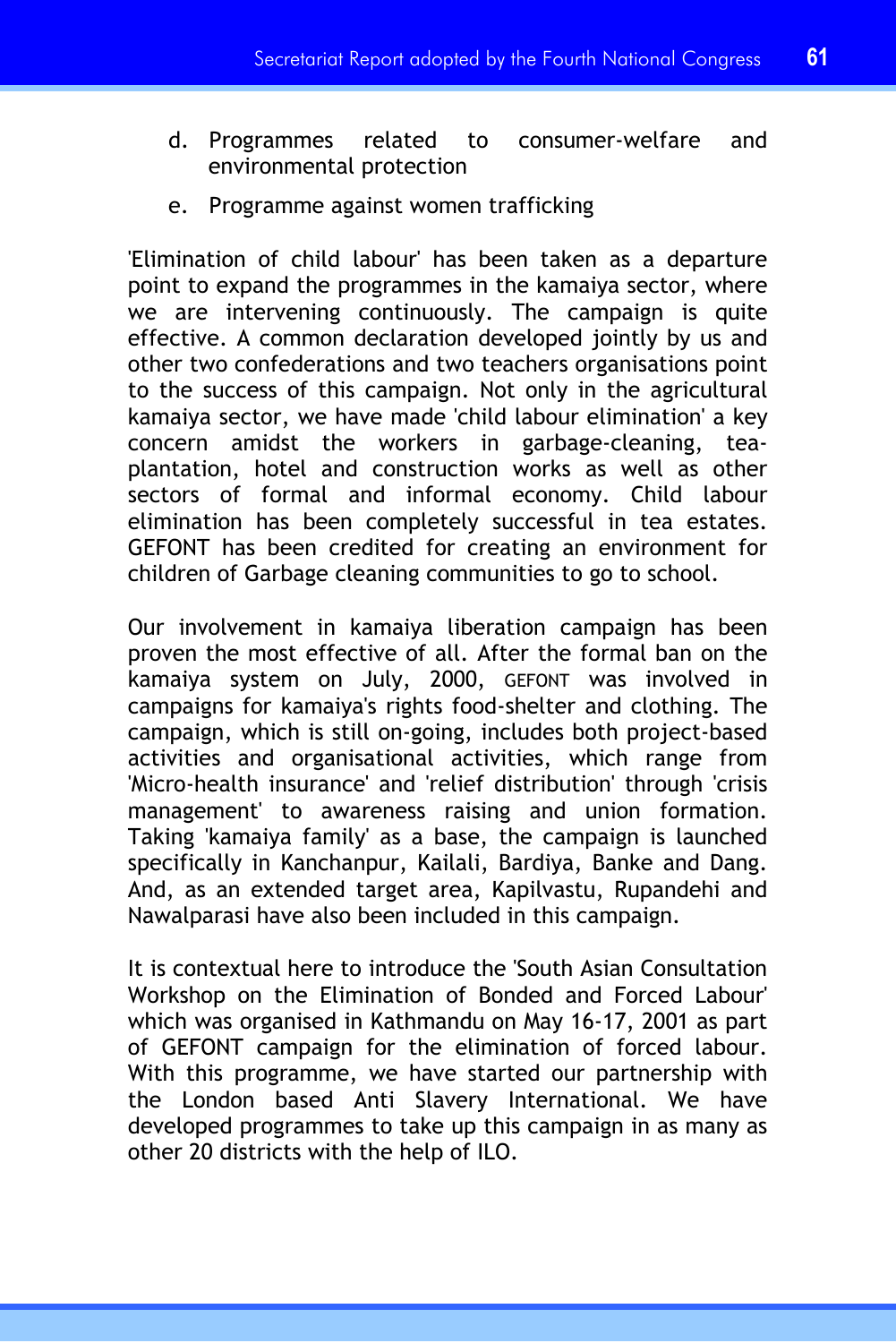Although we could not be that much effective in our campaign against social discrimination and superstitious values, we were able to undertake a study on 'Dalit Labour in Food Industries' and internationalize its findings. During this period, we have developed and disseminated information tools to introduce 'discrimination' and explain why it needs to be eliminated. A cartoon booklet has been developed on the '11th Amendment of the Civil Code and the Rights it Granted to Women' as an effective tool of campaign against social discrimination. The cartoon booklet now forms part of teaching material.

Barring a few project-wise activities, no note-worthy progress has been achieved with regards to environment and consumer welfare issues. Similar is the situation of the proposed programmes against human trafficking.

# **4.5 Planned Movement in Grassroots**

A policy had been adopted to develop a code of conduct through which to ensure minimum standards to all workers in all enterprises of the big houses. This code of conduct would guide the movement at the local level in a planned manner. With the help of South Asian networks similar kind of code of conduct had to be adopted vis-à-vis multinational companies. The second NEC meeting of the GEFONT had forwarded the following three programmes:

- Present the issues for discussion by organizing meetings with the employer's council of the FNCCI
- Promote bi-lateral dialogue between concerned GEFONT affiliates and 25 commodity associations of **FNCCI**
- Launch necessary campaigns in cooperation with concerned actors in local level including local bodies to implement the minimum wages of agricultural workers.

The aim of the meeting with Employer's Council was to introduce each other and seek positive approach of parallel organisations on our agenda. Therefore, a high level meeting was held on June 2000 in the central office with FNCCI team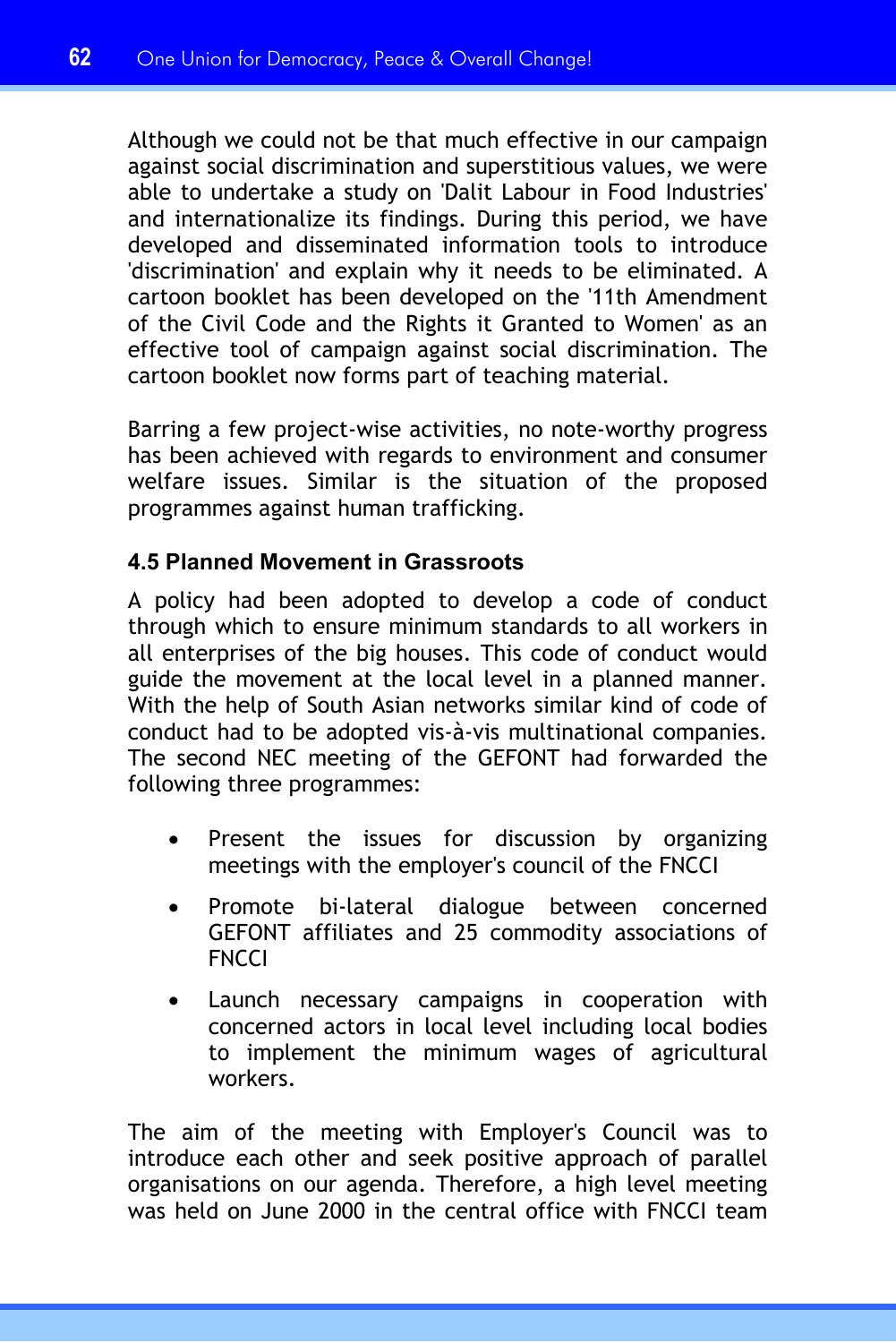led by the then Chairperson. The plan of the meeting with commodity association was to discussion on issue-wise collective bargaining.

But the relationship with employers could not remain smooth following a bi-partite meeting with the employer's council and Nepal Textile Organisation, hence the GEFONT plan to achieve "planned dialogue, planned movement" could not be materialized. It was only exceptional that some of our member organisations could maintain a comparatively fair relations with a few commodity associations. The relations worsened with the employers' misunderstanding on the movement about the issue of 10 percent service charge in the Hotel Restaurant & Catering (HRC) sector. Following this incident, the GEFONT suspended its plan to hold a centralized 'dialogue' with employers' organisations. During this period, as per the decision taken by the fifth NEC meeting, a '300'000 card signature campaign' was started to protest against the Essential Services Act-2014. But the upsurge of the Maoist violence shadowed this campaign.

The campaign for the minimum wages in agricultural sector and the relations with the multinational companies were also shadowed with all these incidents. The activities of this period were mainly limited to resolving the emerging problems through bi-partite dialogues. The negative expressions in relation to the 'world of work' by the chairpersons of FNCCI in the May Day of 2002 and 03 were challenged on behalf of the workers, and a clarian call was made for collective initiation and bi-partite dialogues to solve the problems emerging.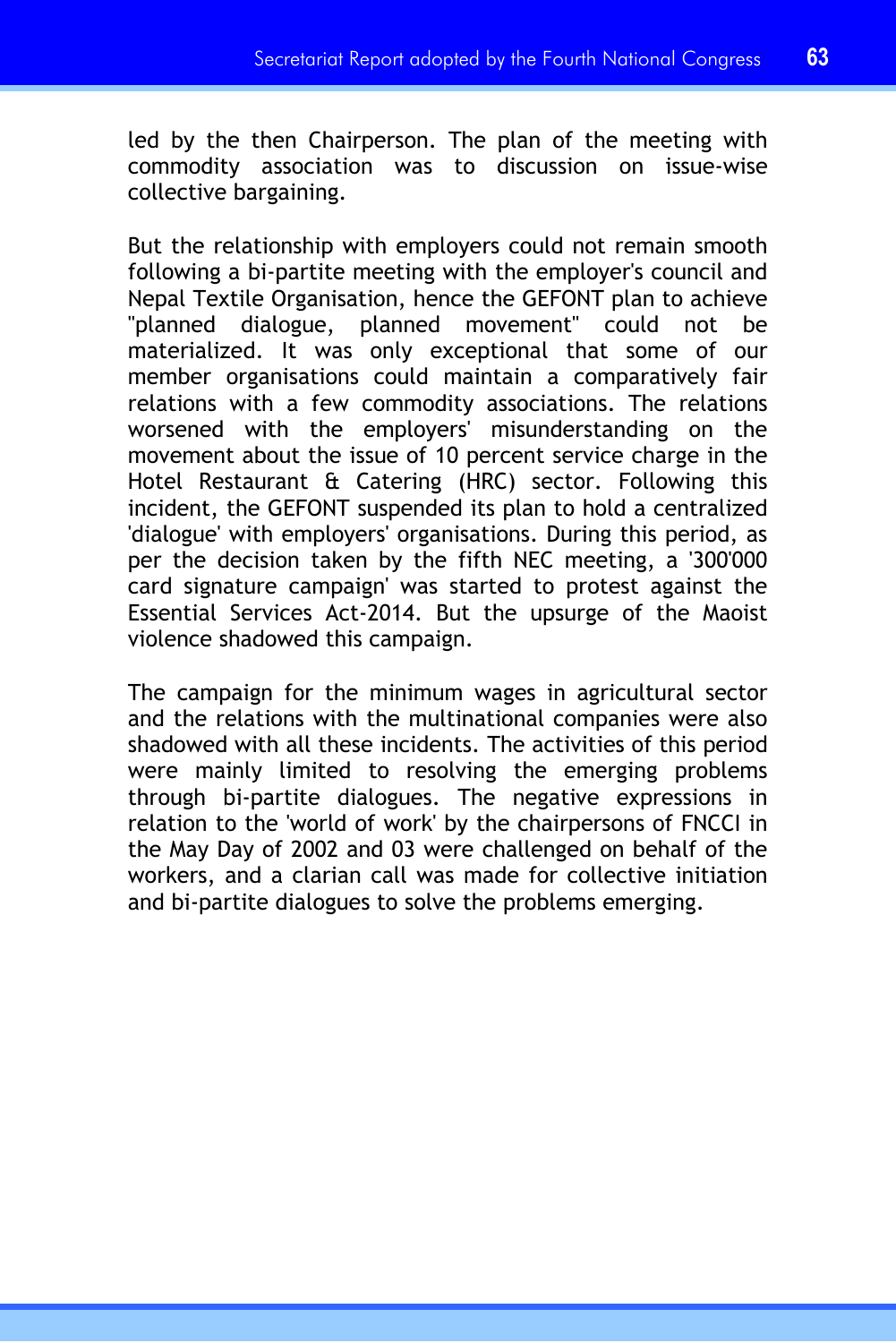| Court                        | Case | covered<br>by the case<br>Workers | Case won | Workers covered<br>by the case won | Cases compromised | Workers covered by the<br>case<br>compromised | Cases lost | Workers covered<br>by the lost case | Case ongoing | underthe<br>case<br>on-going<br>Workers |
|------------------------------|------|-----------------------------------|----------|------------------------------------|-------------------|-----------------------------------------------|------------|-------------------------------------|--------------|-----------------------------------------|
| Labour Court                 | 194  | 1354                              | 77       | 501                                | 24                | 41                                            | 41         | 82                                  | 52           | 730                                     |
| Supreme Court                | 21   | 141                               | 7        | 29                                 | 5                 | 70                                            | 2          | 2                                   | 7            | 40                                      |
| District Court,<br>Kathmandu | 3    | 33                                |          |                                    |                   |                                               |            |                                     | 3            | 33                                      |
| District Court,<br>Lalitpur  | 1    | 1                                 |          |                                    | 1                 | 1                                             |            |                                     |              |                                         |
| Appellate Court              | 2    | $\overline{2}$                    |          |                                    | 1                 | 1                                             | 1          | 1                                   |              |                                         |
| <b>Total</b>                 |      | 1531                              | 84       | 530                                | 31                | 113                                           | 44         | 85                                  | 62           | 803                                     |

#### **Table 18: The number of cases handled by Labour Relations Department**

The identification of seven areas for labour law amendment through a series of interactions and the understanding reached in order to review the minimum wages can be taken as the achievement of our organisation as well as of the whole trade union moment. After 1990, the rise in the minimum wage has been the highest this year, and in our tenure, the wages have been reviewed twice, including this one. The 10-percent service charge movement in the HRC sector was internationally highlighted. The movement of the public enterprises employees became a noted national movement. A number of enterprise level movements, including the one in Biratnagar Jute Mills, have received much attention at the local level. The number of cases handled by the Labour Relations Department of the GEFONT has been presented in Table 18.

# **4.6 Social Security Campaign**

In relation to social security, Nepal has the provision of provident fund, gratuity and, pension benefits limited to public sector. We had thus to launch a campaign for awareness of 'what social security is and why'. It is therefore the 3rd National Congress had adopted a policy that 'formulation of an Act is the first campaign for social security.' But, it was not possible to develop a clear concept as to 'what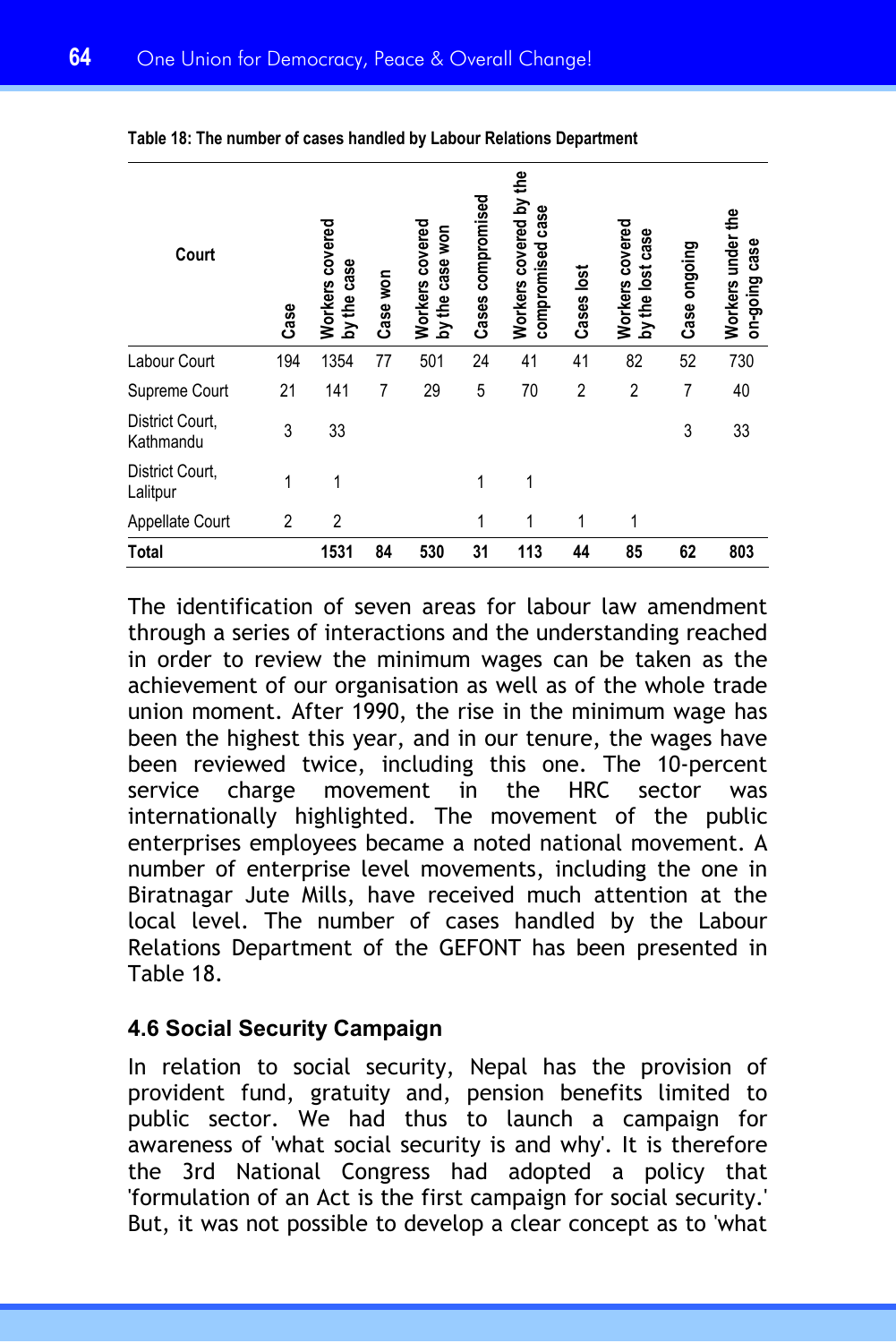to do and how.' The political situation that developed did not remain favourable to form new laws and implement the existing ones. The laws and constitution were reduced to the talk of the town.

GEFONT had aimed to launch the campaign for the ratification of ILO Convention No 156 & 103, operate appropriate projects to solve internal problems of the cadres and to widen the scope of Emergency Fund Scheme. But these programmes could not be brought to action. Only the following programmes could be completed.

- Social security issue was included in CBA at the Enterprise level.
- Interactions, discussions and workshops were organised with ILO, Global Union Federations, Employers, government and trade unions as to what should be the 'nature of social security' in the world of work in general, at sectoral level and a particular places.
- A 'Woman Workers' Welfare Fund' was established for 'women workers' in GEFONT

# **4.7 Campaign for effective implementation of Labour Laws**

The 3rd National Congress had given following directives with regards to the effective implementation of the labour laws.

- Start enforcement of the law where it is not introduced
- Launch a campaign for effective implementation of provision concerning 'welfare fund', Provident fund, Housing fund, gratuity funds, OSH and child care centres in sectors where labour law is enforced.
- Provide necessary training to unions on methods of CBA negotiations, and monitor the implementation of CBA agreements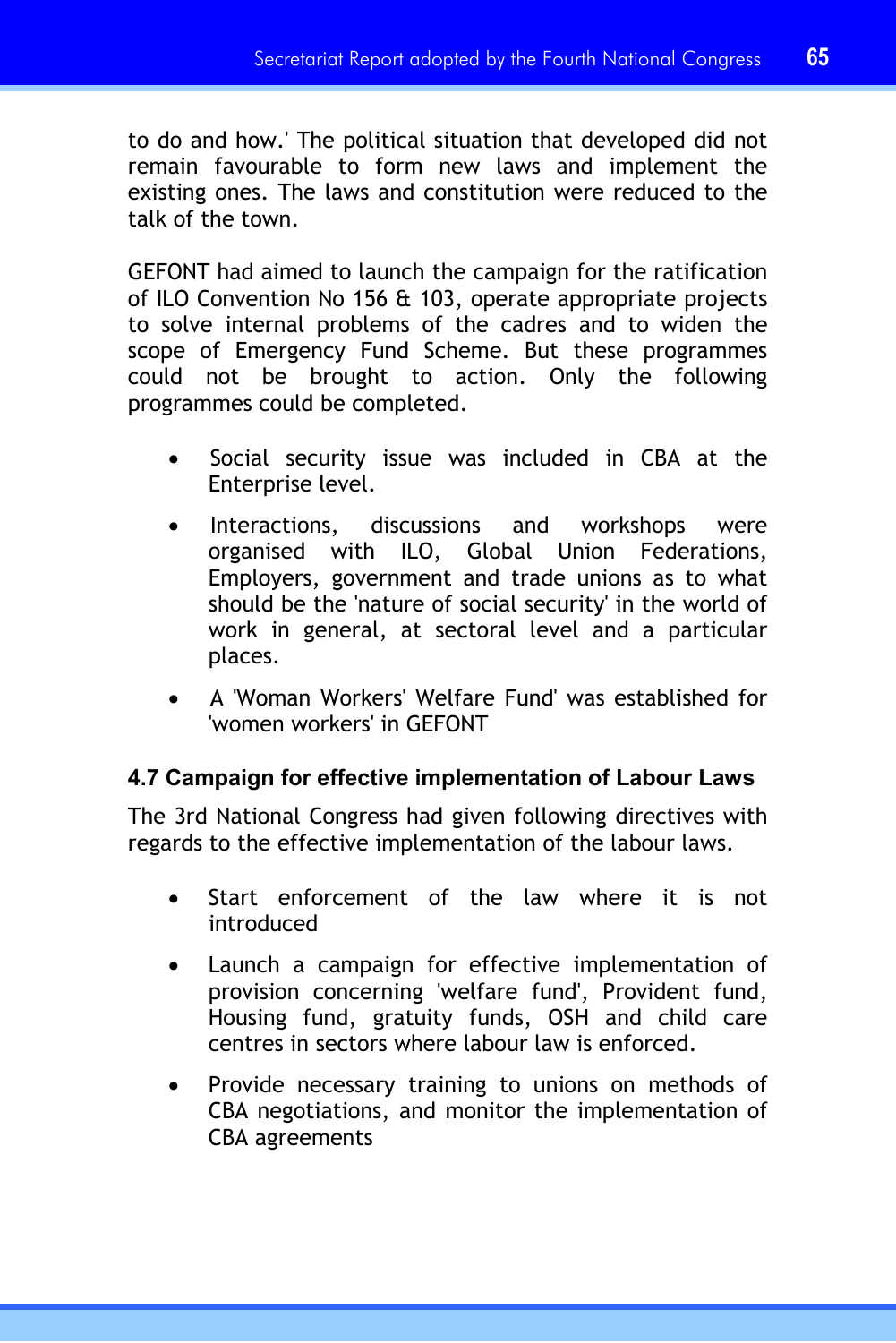- Collect information on the violation of trade union rights and incidences of intimidation, and launch campaign against such mischiefs.
- Carry out efforts for the amendment of labour law as required

The three issues of 'Trade Union Rights' published during this period explain the scenario of the trade union rights. Of them, the one published in 2000 (Trade Union Rights-2000), includes a detailed study about the implementation of labour law. On the basis of the indicative survey of 750 enterprises, the industries violating trade union rights have been blacklisted and made public.

A two-day panel discussion was organised, in cooperation with National Labour Academy, with senior officials of the Labour Office on "Practical Problems of Labour Law and their Solutions'. This programme helped bring uniformity in the implementation of labour law nationwide. A programme of similar nature was also organised nationwide amidst labourlawyers.

A report was presented in the meeting of National Council of 2001 detailing our tasks, and cares to be taken, with regards to the operation of National Welfare Fund. As a result of our collective initiatives, a team, which consists of unions, entrepreneurs and government representatives, is working towards that end. In the meantime, a strong resistance of trade unions was able to block a malicious effort made by government and entrepreneurs to amend the labour law. This resistance resulted into an agreement in 7-point agendas to be discussed between trade unions and employers' organisation, and the law amendment work is progressing smoothly so far. In fact the fate of the future of various funds proposed in this tenure depends on how and whether this 7-point agenda sustains.

The on-going union campaigns is centred on the mobilisation of such structures as the labour relation committee, OSH safety committee and the supremacy of authentic unions. The effectiveness of such campaigns will be ensured along with the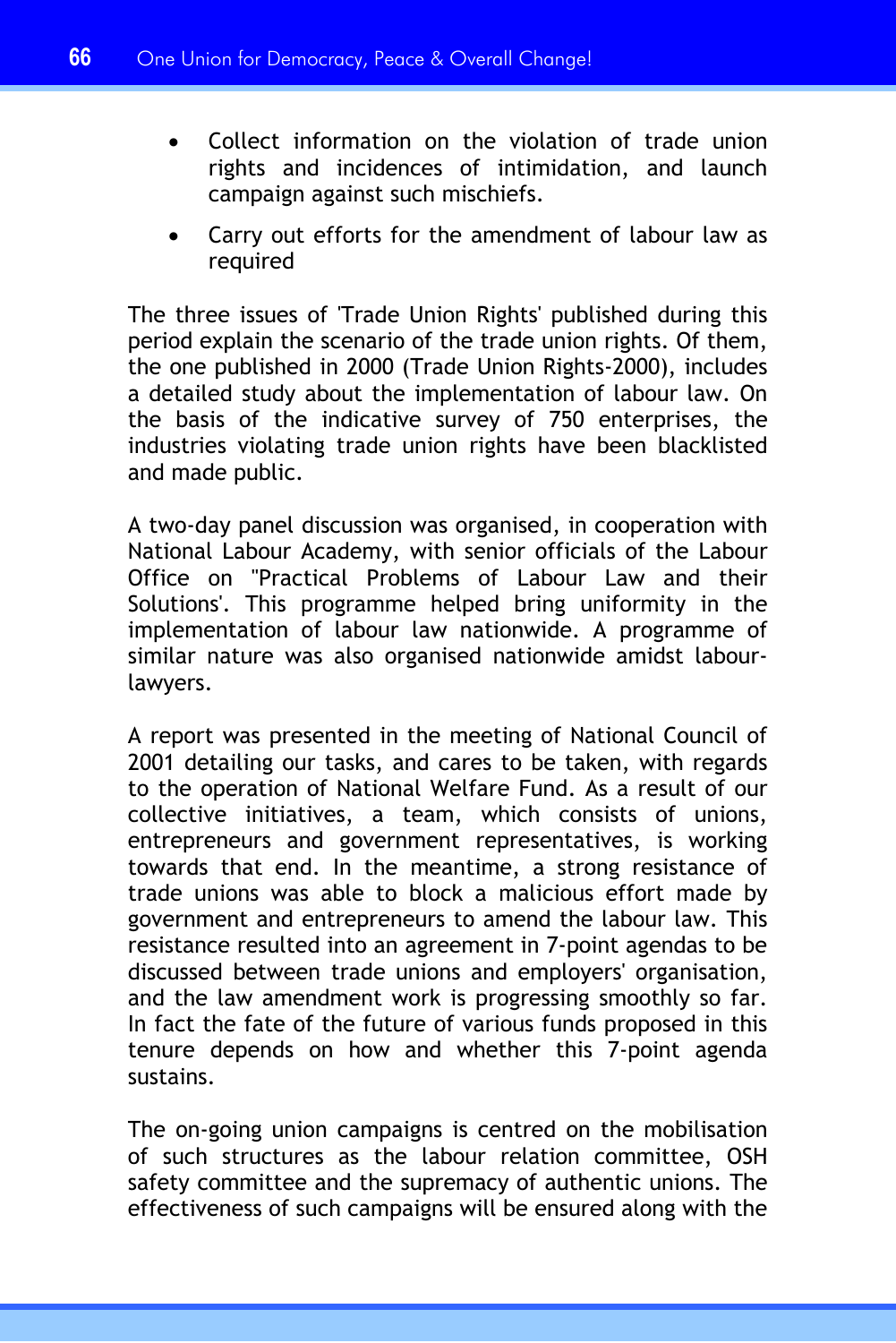increasing partnership with NTUC. Such structures have also been interlinked to the process of moving towards single unionism.

The violation of trade union rights has been internationalised. The worldwide campaign implementing the declaration of the International Labour Organisation--Fundamental Declaration of the Right at Work--has helped internationalise any form of the violation of trade union rights in Nepal 's world of work.

# **4.8 HRD Programme**

We had devised a training plan with regards to the operation of organisation, office and project thereby to develop able and skilled human resource in trade union movement. For this, we had planned to train our activists in the area of 'technology and technical subjects', and develop a terms-of-reference of leaders/activists and office staffs so that the scope of their work would be specific.

In this tenure, we focused on equipping Central and Zonal Offices with appropriate technology. In the first phase, we provided training on practical skills in relation to union office management. Then, phase-wise computer skill trainings were given to every Zonal office and central office of the National affiliates. At least one person in each zone was trained on the basics of Internet to enable Zonal Offices send information digitally to the Central Office.

During this period, a total 37 representatives of various zones and affiliates attended computer trainings.

Alongside human resource development, efforts have been made to equip local offices. Accordingly, telephones, faxes and computers have been granted to them. The Central Office of the GEFONT is now responsible for at least one full-timer in each zone.

Under the human resource development programme, 19 comrades have participated English Language training in Kathmandu. Of them, 3 received training in the American Information Centre with the help of ESPS/DANIDA and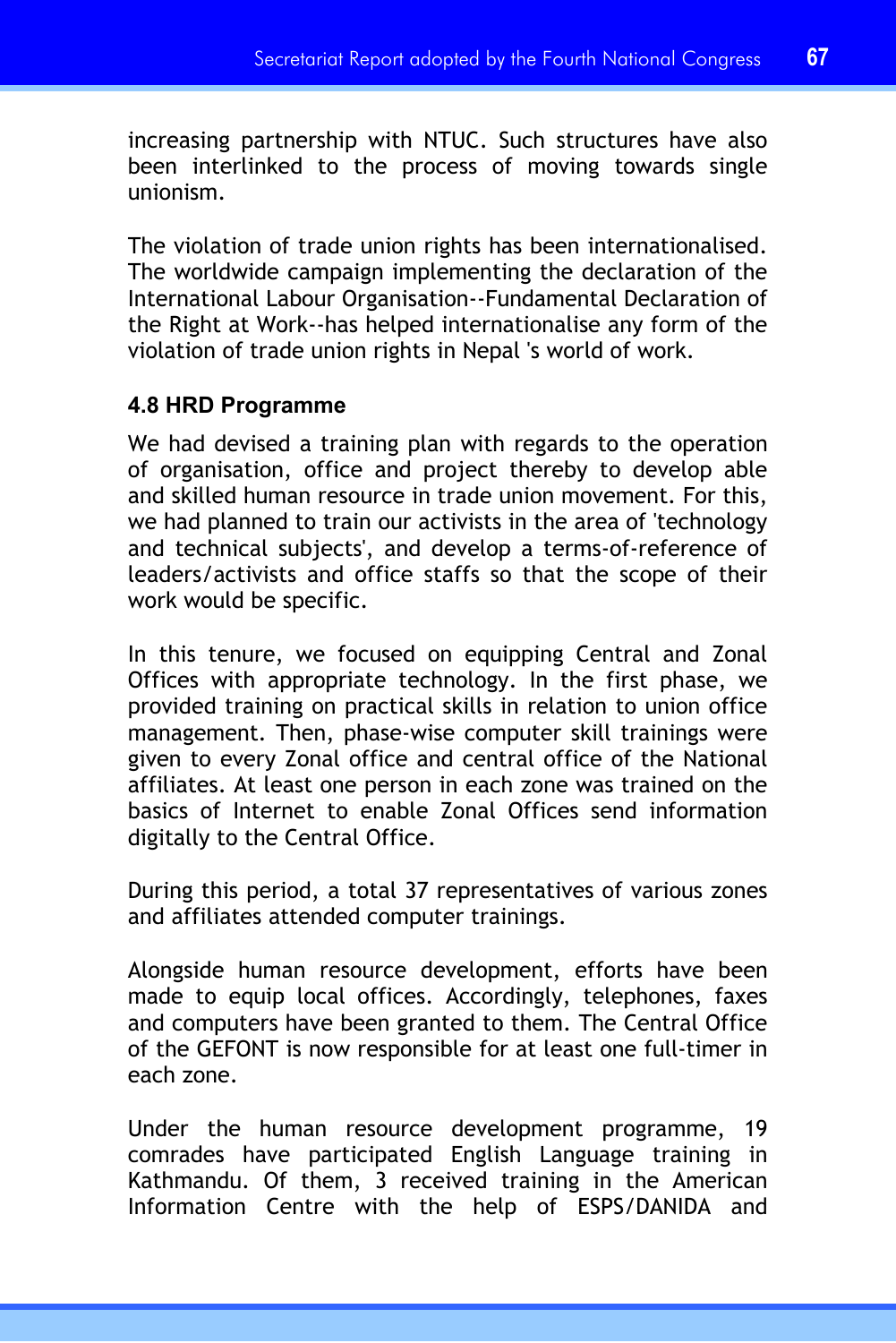remaining were trained in the GEFONT Central Office with the solidarity of a British colleague Jamie J Cross. Similarly, 3 persons received micro-credit skills training, and 19 were sent to SEWA-India on study tour about cooperatives.

Our participation in hundreds of national-international programmes organised for various purposes also form part of our human resources development programmes. The participation of various comrades in these programmes has helped us enhance our experiences and capacities as per the principle of 'learning by doing.'

We have under our umbrella four kinds of leader activists responsible for two main types of tasks: (a) 'thinking' and (b) 'doing'. Our leader activists holding honorary positions, taking partial responsibility in policy-making levels, working full time in policy-making levels and working as paid volunteers have a clearly specified responsibility. Still, we could not meet our expectations in terms of the scientific division of tasks and responsibilities amongst leader/activists.

# **4.9 Workers' Cooperative for collectivism**

GEFONT has linked labour cooperatives to its goal of 'socialism'; hence the cooperatives campaign is forwarded as 'guiding principles of life' and 'planned initiation for internalisation of socialism.' The campaign began with the inauguration of **'GEFONT Health Cooperative Clinic'** during the inaugural ceremony of the 3<sup>rd</sup> National Congress. It was planned to expand the 'health cooperatives' to all 10 Zones to the access of around 50 thousand workers. It was not an unachievable goal in itself provided that continuous efforts could be made. The membership of Health Cooperative in Kathmandu remained around 1,000 and less effective than our expectation. The expansion of the Cooperatives movement did not proceed outside Kathmandu Valley.

The Cooperatives is much publicised outside as well. Even the International Labour Organisation has conducted a case study on this initiative as a 'model case' and its official magazine "World of Work' published an article with much emphasis on it. PHECT-Nepal, NGO working with Health Co-op and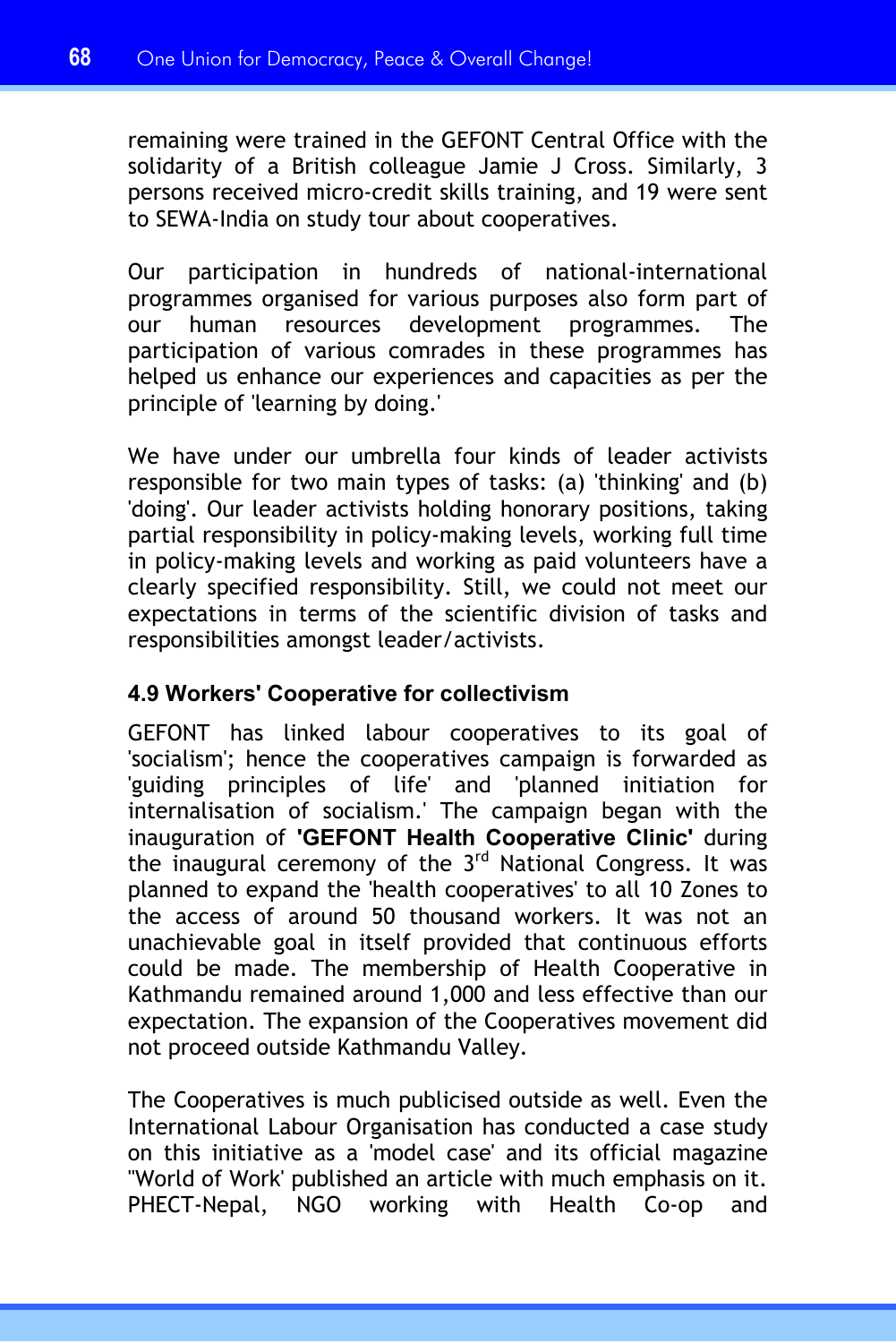International Health Cooperatives Organisations, have been in touch with us as new friendly organisations.

However, we could not achieve as expected due in large part to our limited human resources and the multiple workload of the comrades in the leadership. Consequently, required attention could not be given to this undertaking, which in fact was daring. In addition, the 'internal' funds and similar schemes of some affiliates have also become obstructive in promoting the 'Health Cooperatives.' Some enterprises are providing better health services than the Cooperatives. This has also been a hindrance to the advancement of our Cooperative movement in Kathmandu.

Similarly, we could make no progress to develop the Cooperatives as a means of producing a team of health activists and transforming it as a research centre for the study of occupational diseases. We did also fail to make workers and other people outside Kathmandu aware of the value of such a Cooperatives although the need for health services is very pressing.

However, a unique campaign- **Health Micro Insurance Scheme** has been launched recently in Banke and Bardia districts. ILO/STEP programme is one of the promoters of this campaign and local health providers including District Health Office and its Community Health Posts are the partner organisations.

# **4.10 Financial scheme for Self-reliance**

In view of our insufficient financial base, GEFONT had thought of two main programmes: 'income-generating projects' and 'membership due-based resource mobilization'. Despite lengthy discussion and homework, no source could be arranged for 'income-generation.'

Similarly, the cheque-off system could not be implemented. Unwillingness of the entrepreneurs, insufficient knowledge about this initiative amongst members and the lack of necessary laws dealing with such programmes did not allow us move beyond the level of discussions and interactions.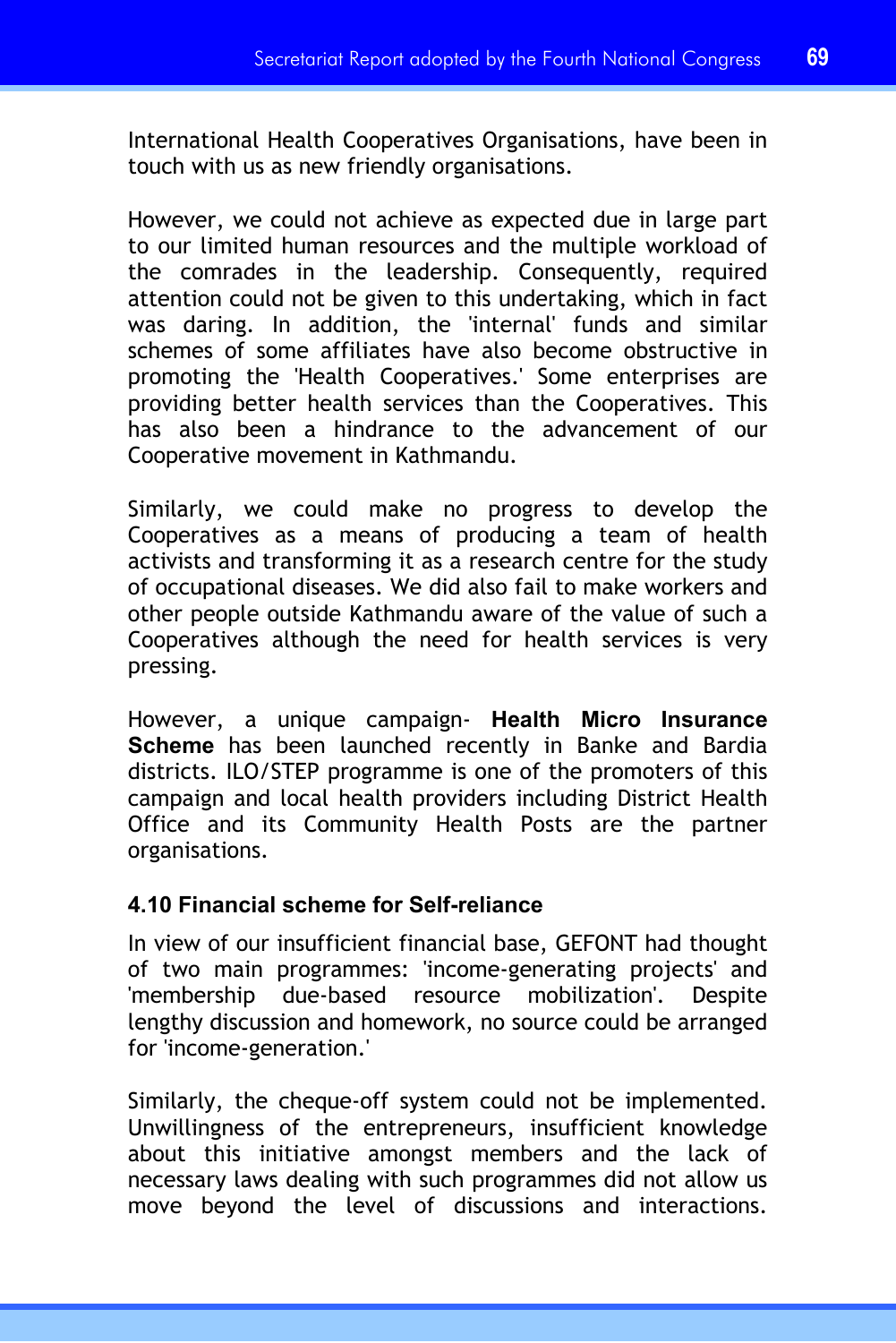However, few enterprises like Hotel Soaltee & Radisson, Hulas steel, Bhrikuti pulp & papers and Hetaunda Cement etc the initiatives of authentic unions have been successful to adopt cheque-off system.

# **4.11 Women Workers Campaign**

The 16-point programme adopted by the  $3<sup>rd</sup>$  National Congress had included 'women workers campaign' as special programme. As per this, the following were proposed to enhance the participation of women in union movement:

- Various initiatives to be made unilaterally, bilaterally and multilaterally amongst labour, management, government and civil society organisations.
- Launch campaigns against all forms of discriminations, oppressions and discouraging socio-economic institutions against women workers
- Include the issue of gender discrimination in trade union movement and launch campaign for gendersensitive union movement
- Introduce 'class oriented feminism' in union movement, and
- Take various initiatives necessary for leadership development of women.

To achieve the above, trainings and awareness raising campaigns were launched at the initiation of the Central Women Workers Department (CWWD). Also other various activities have been undertaken towards enhancing women's capacity and bring about gradual changes in the traditional/patriarchal thinking and mentality of men.

# **4.11.1 Zonal Convention and women participation**

Female representation is compulsory in the GEFONT Zonal Convention from one each every enterprise where women are working. But in the First Zonal Conventions held in 2000, this could not happen.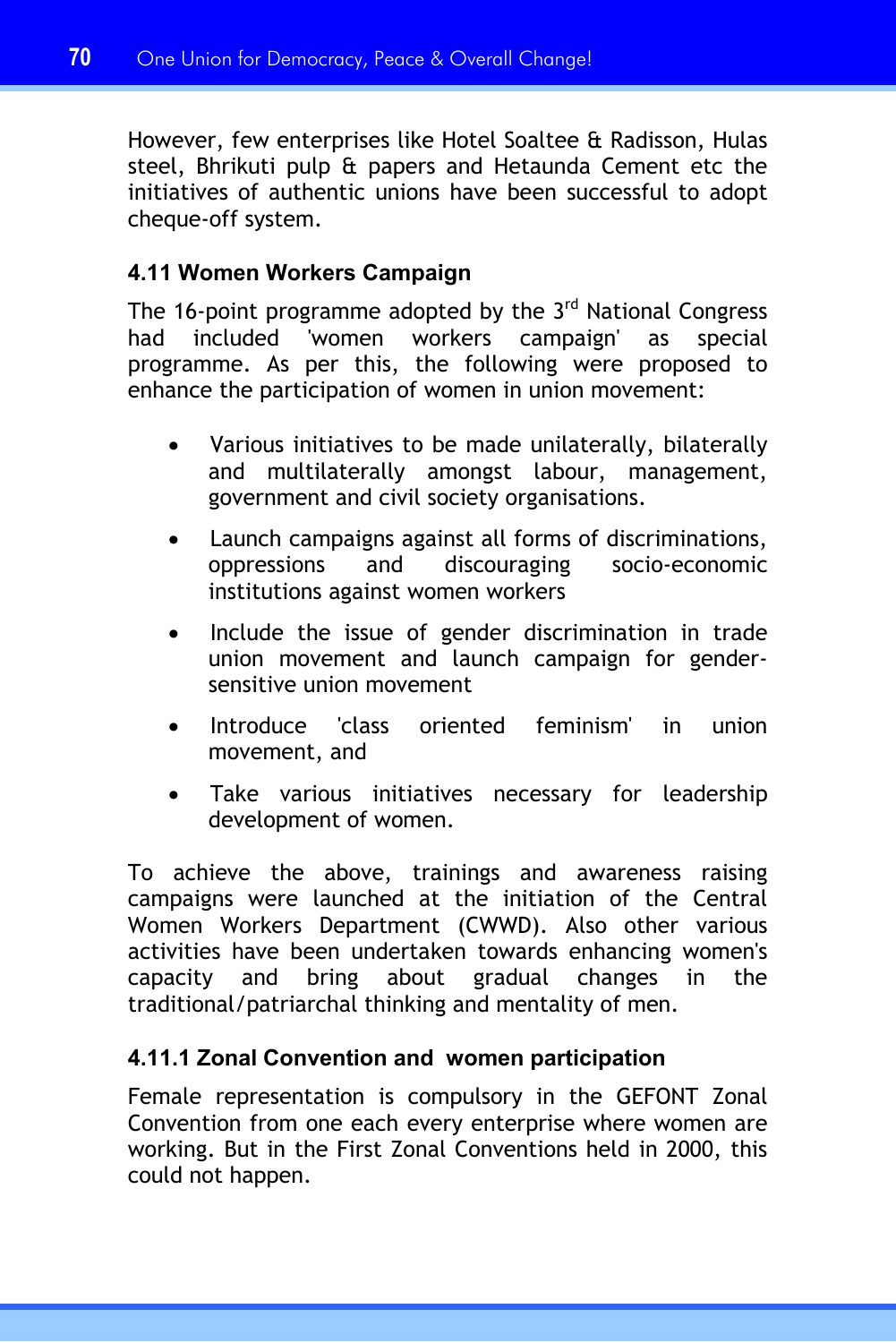For example, of the 2389 representatives from 614 enterprises and committees participating in the Zonal Convention, only 312 (13 per cent) were women despite the constitutional provision of 20 per cent women representation. In four Zonal Committees there is one woman (the coordinator of Zonal Women Workers Department as an ex-officio member) who also serves as the member of Zonal Committee. In the rest 6 Zonal Committees, one additional woman member is also represented in each.

Of 7,045 members in 910 unions affiliated with GEFONT, there are 645 (9.2 per cent) women. In 2001, it was just 8.6 per cent, now increased by 0.6 per cent. In the Central Committee of Federations, of 228 total members, 30 (13.1 per cent) are women. In 2001, it was only 6.3 per cent. Of the 2007 representatives in the National Conventions, the apex policy-making body of the National Affiliates, 239 (11.9 per cent) were women.

Considering sector-wise status, women participation is very low in agriculture, which in fact is women-dominant sector. Garbage cleaning, tea plantation and carpet sectors also need careful attention in terms of women participation. Despite the fact that participation of women is significant at workplaces, their participation is negligible in NIWU, NIHWU, ITGWUN and NIFBWU. In CUPPEC-Nepal, the participation of women is increasing. In totality, it is urgently necessary that we pay proper attention now on to enhance women's participation in a balanced way in all units and positions.

On the whole, women participation is increasing in all sectoral unions, but yet not as expected. The centre-point of women campaigns should be the women-dominant sectors.

Trainings, interactions and planning workshops have been held for the capacity enhancement of women activists at Zonal and district levels under the initiation and work plan of the CWWD.

In the last three years, the CWWD facilitated the holding of 6 central level, 8 Zonal level and 20 district level programmes.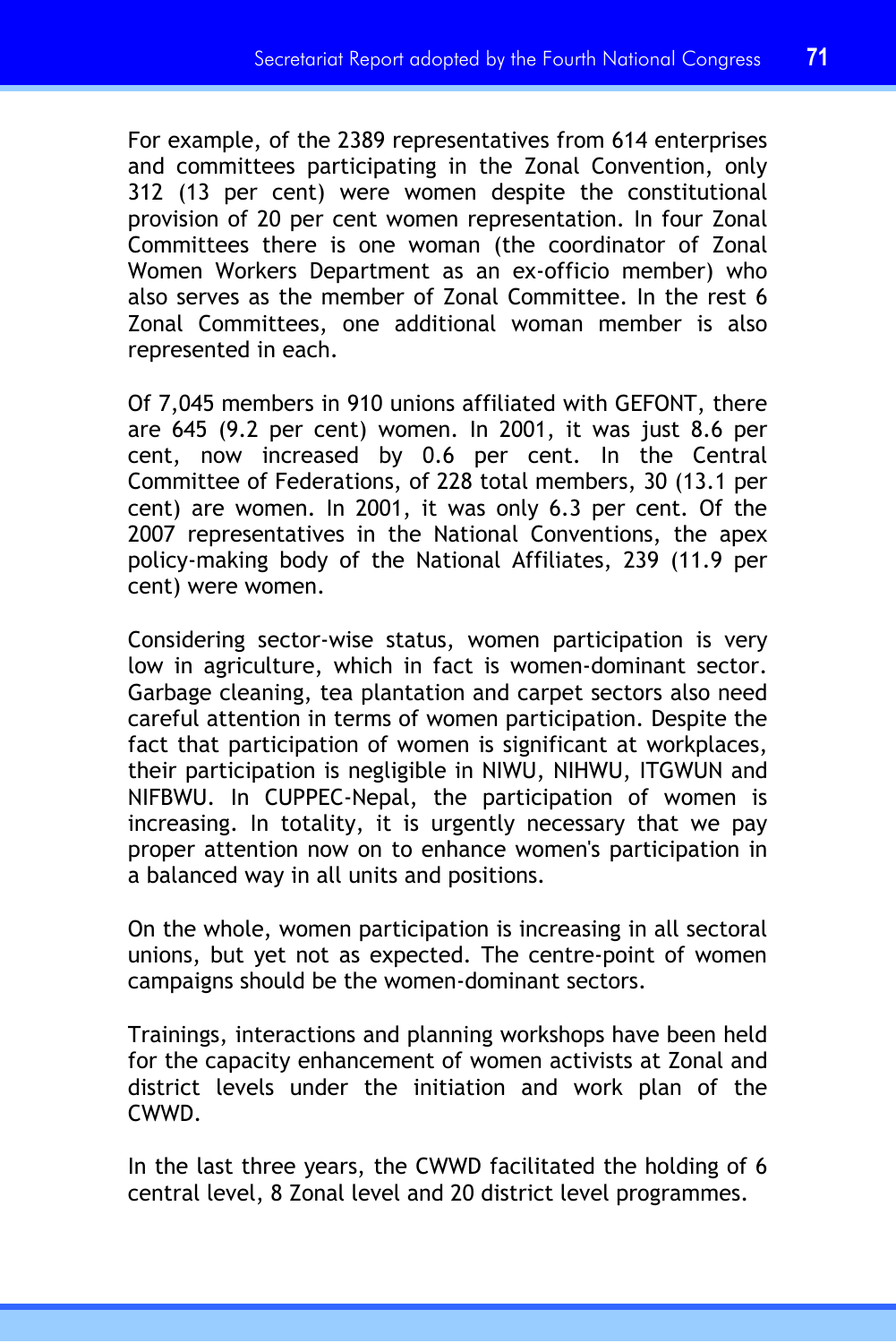For human resources development under CWWD, it was planned to identify and mobilise 100 women from 10 zones and 20 districts. As per the plan, necessary investment has been made to train the 100 women and mobilise them in the activities in the women sector. Accordingly, 100 women were identified, but still there are problems in their further capacity development and mobilisation in field activities.

# **4.11.2 First National Women Workers Conference**

The First National Women Worker's Conference was organised on June 21, 2003. Representing various zones and GEFONT central leadership, 497 delegates participated the Conference. Zonal level conferences were also organised amongst working women with a view to collecting feedbacks and inputs with regards to the preparation of the Fourth National Congress and on the policy GEFONT has adopted towards working women. A total of 625 members, including 164 males (26%), participated in the 10 zonal level conferences.

# **4.11.3 Situation of women workers involved in GEFONT activities**

The CWWD conducted an indicative survey amidst the participants of zonal and national conferences of women workers in last June, 2003. Filled in by 777, the survey provide a baseline for the analysis of the status of working women. Some of the findings are as follow:

Of those participating in various GEFONT activities, 59 percent are above the age of 30. Of the remaining 41 percent, 37.3 per cent are above 20 and 3.7 per cent are below 20 years of age.

To look at the occupational background, 77 per cent women hail from farm families background. Amongst the married women, only 20 per cent have their husbands working in agriculture, the rest are involved in other occupations. This hints that the women of the households have joined labour market whose male members are in formal employment. No instance was reported of a male member taking care of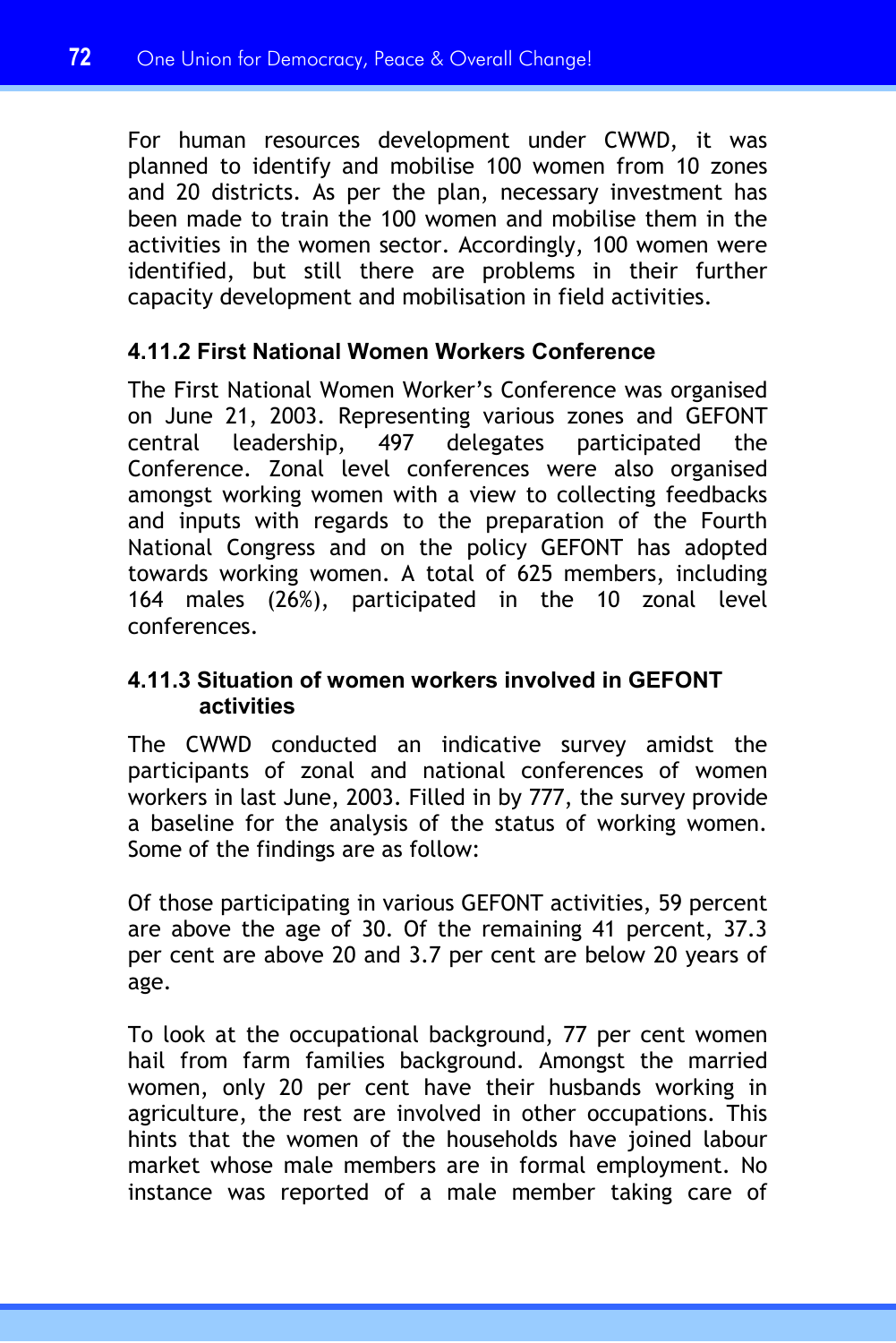household chores, while many female partners of the employed males are housewives.

From educational viewpoint, 17.2 per cent women are found illiterate. Of the literate, 44.5 per cent are literate by their own efforts or through adult education classes. The percent of those crossing SLC level is 21.3%. A majority of the illiterates are elderly women, and a large number of those who went to schools are low-aged. This is surely an encouraging sign. But what is painful is that 3.4 per cent of women under-20 are still illiterate and 39.3 per cent are deprived of schooling opportunities. This study suggests that the union movement should focus on using audio-vidual aids for other 20 years to come in its educational campaigns.

Looking at marital status, 77.2 per cent women are married. Of the 59 per cent women aged 30 and above, 98.6 per cent are women are married. Of the 37.3 per cent women in age group 20-30, 58.6 per cent are married. Only 5.8 per cent women are unmarried belonging to 30 plus age group. This suggests that, the institution of marriage stands as a compelling element in Nepali working community.

Sixty-nine percent of married women have only 2 children, while 16 per cent have 3 children and 15 per cent have more than 3 children. Amidst the working women, the awareness of 'small family' is high. In fact, the working women have been an effective partner in the implementation of the national policy.

The per cent of women working in the labour market for more than 10 years is 28.2 and 29.5 per cent have worked for 5 to 10 years, whereas 21 per cent have worked for 3 to 5 years & 14 per cent for less than 2 years. There has not been any increase in the opportunity for women to join formal sector. In this light, although the participation of women is increasingly high in international labour market, no significant progress is seen in the case of Nepal.

Of the total respondents, 77.5 per cent women are union members, nearly 80 per cent of them aged 20 and above. Only 52 per cent of under-20 are union members; 21 per cent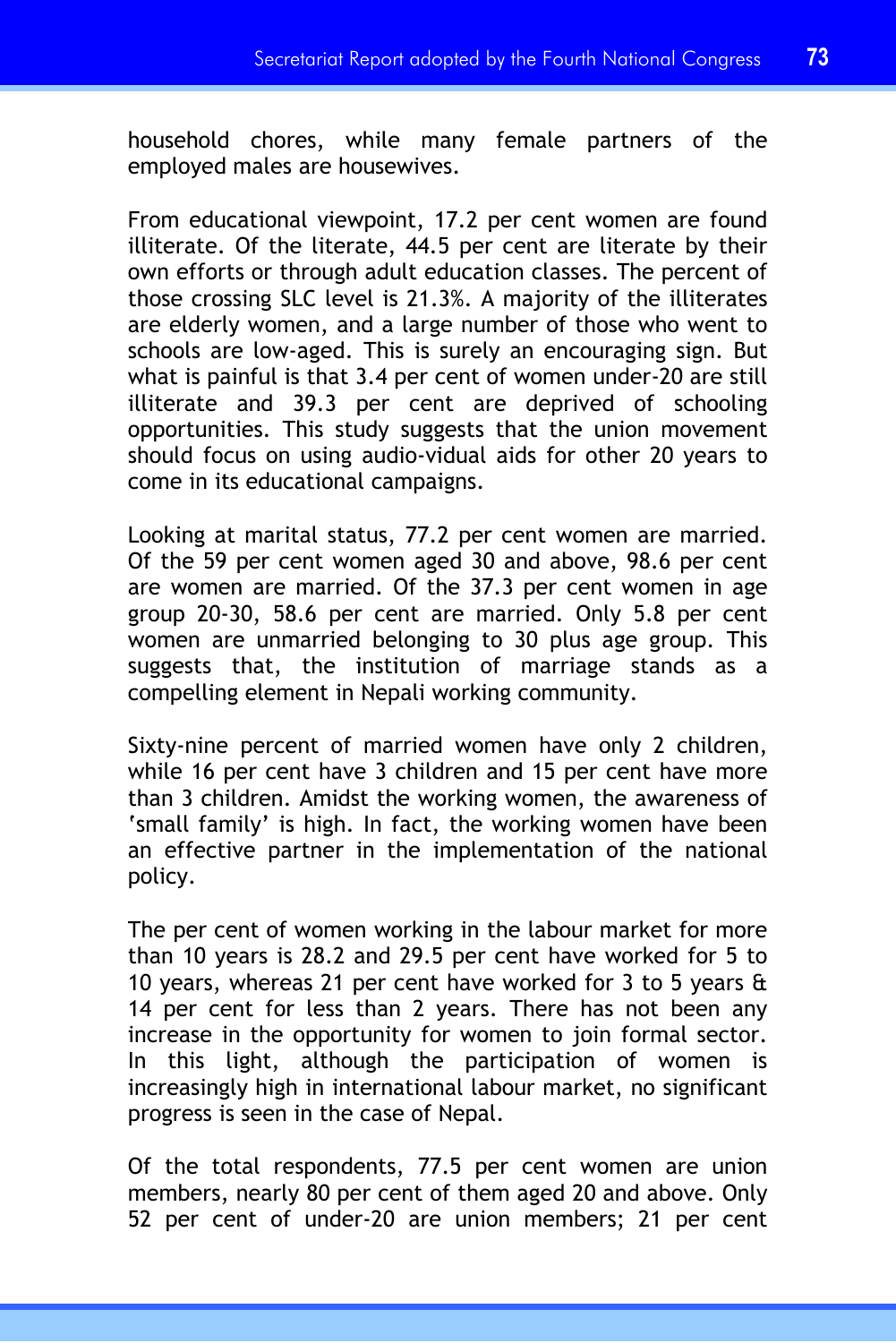women of this age group do not have knowledge about union. Careful efforts should be made to popularise union amidst youths.

Only 6.3 per cent women are involved in union activities for more than 10 years while 16 per cent have the union experience of 5 years and 37 per cent of 2 years. Twenty-eight per cent women have union experience of less than 2 years. All this shows that 63 per cent women have been union members during this tenure only. The data also hint that the union campaign launched in this tenure to enhance the participation of women has given a positive result.

The study also gives useful inkling in terms of women's participation in policymaking. Eighty-nine per cent women are active as union members- 38 per cent of them hold executive positions, and 10 per cent each are in the positions of presidents and secretaries. Mainly, these women hold the positions in workplaces occupied only by women or where they are in majority.

Working women have gained both negative and positive experiences while involved in union activities. Altogether 52 per cent note, on positive side, that the activities have helped them raise their awareness level, 14 per cent have got opportunity to make new friends and 11 per cent feel their self-confidence strengthened. For some, union activities helped solve their grievances with employers and for others an opportunity to be organised, to know about the rights of women and build their self-esteem in society and workplaces. Some of them even felt that union activism has given them a sense of employment security.

They also have a number of negative effects to report. The major negative consequence of union activism is the extra economic burden it brings to their daily life. Humiliations rank second, then comes the disturbance in domestic chores. Other problems, as reported, include the fear that getting employment may be difficult due to union activism, social treatment would not be healthy, and the care of children would not be proper due to time constraint.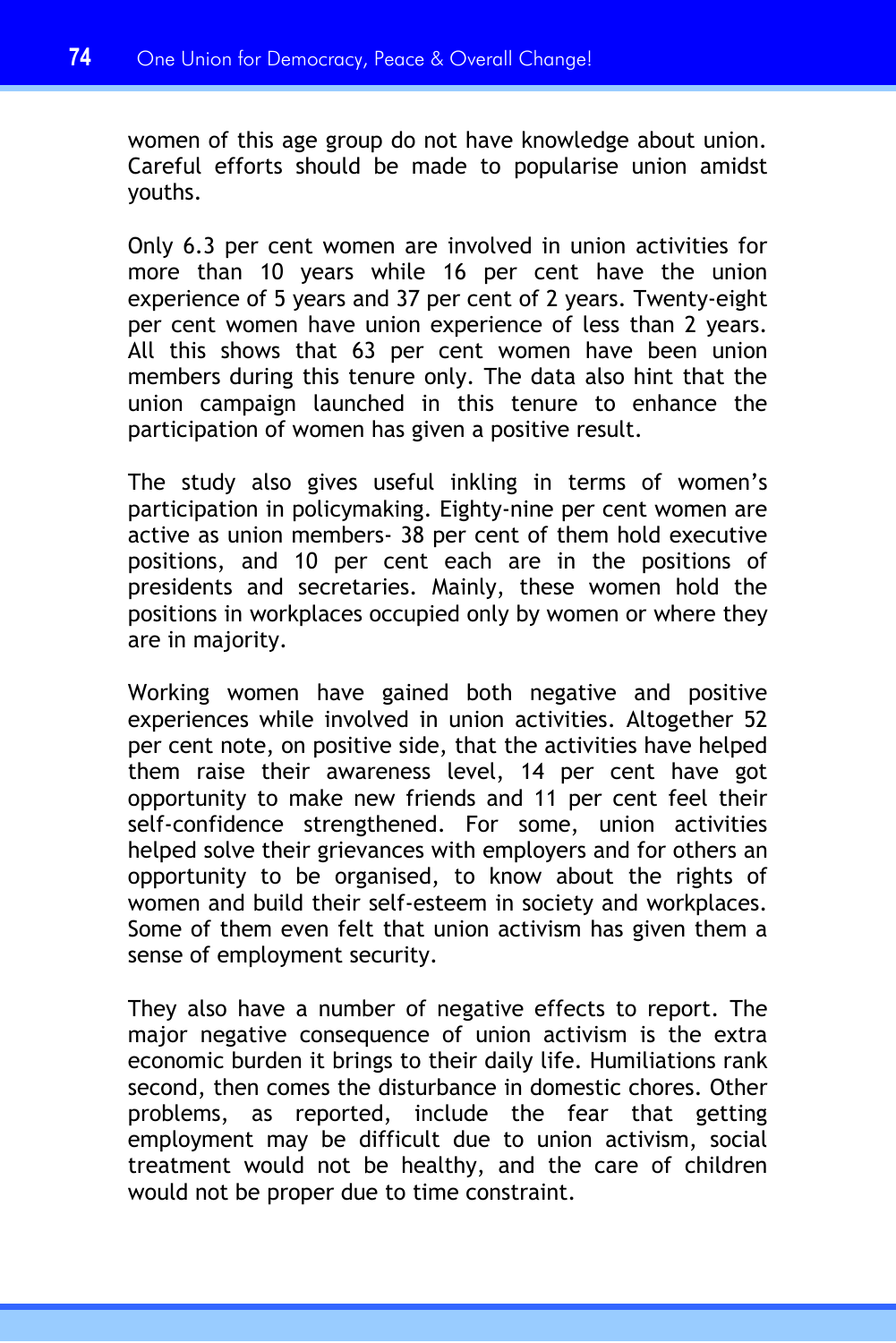Workers are first organised in their own unions and move ahead getting informed of CWWD and GEFONT. Of the respondents, 89 per cent have knowledge about GEFONT, 11 per cent do not know anything about it.

Seventy-two percent of the respondents have attended some of GEFONT-organised programmes and 28 per cent have not had an opportunity to attend such programmes. Those who have known about GEFONT but have not had chances to participate in its programmes are 52% under-20 years of age.

Of those who have participated GEFONT programmes, 42 per cent women have chanced more than 3 programmes whereas 16.8 per cent have attended 3 programmes, 17.8 per cent 2 programmes and 23.4 per cent only one. What all this suggests is concentrating programmes on the same workers is helpful to keep the programmes sustainable and the members develop their skills and expertise, but they could not be mobilised for the expansion of new members.

Women of higher ages have had opportunities to participate in more programmes. Fifty per cent women aged 49 or above have attended more than 3 programmes. The per cent of those participating more than 3 programmes in 30-49 age group is 43, 20-29 age group is 40 and below 20 is 36.

Sixty-seven per cent women are fully informed of GEFONT policy and programmes. Of the rest, majority have heard of GEFONT, a few of them know a little bit about it but they do not have full information about GEFONT.

One of GEFONT policies is to guarantee 20 per cent women participation in Zonal Conference. In this period, Zonal Conferences have been completed in all 10 Zones. The per cent of women aware of women representation in these conferences is 32.2, but 37.4 per cent explained that women were not properly represented. The rest 30.5 per cent however did not know that GEFONT had any policy vis-à-vis women's participation. The response suggests that GEFONT policies are good. But there is an urgent need for explaining the policies amidst all workers in the field, and bringing them into effective implementation. For this to happen, there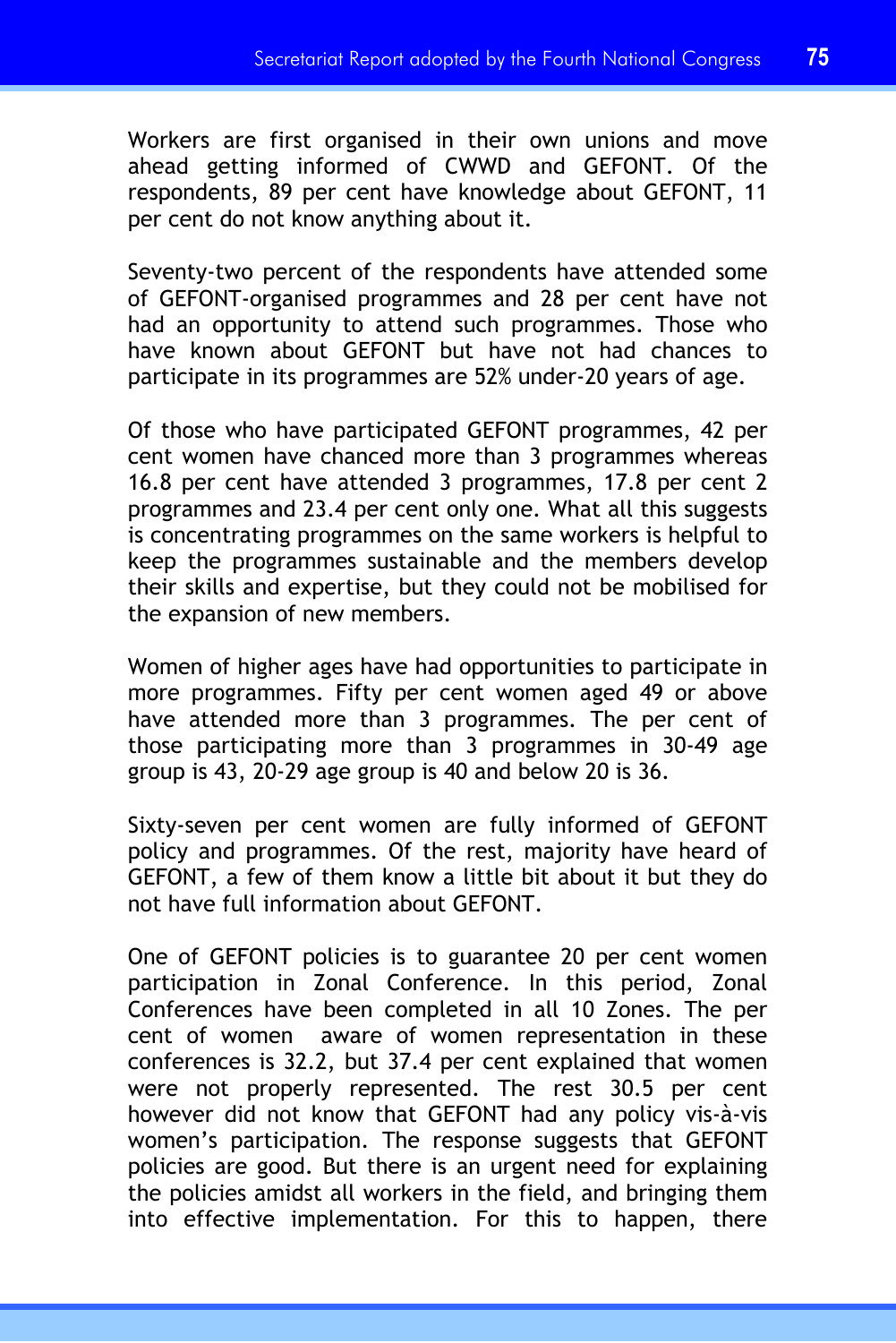should be an effective coordination and division of work amongst the department, affiliates and the whole structure.

The reasons behind the low participation of women in zonal conferences are: (a) women are not properly aware of their rights, (b) no presence of unions in some of the factories, (c) women are not well informed of GEFONT policy on women, and,  $(d)$  no presence of women members in unions.

For the enhancement of women's participation, GEFONT has launched 'special campaign for women workers' at the central level. It is also encouraging its affiliates in all level to launch women-specific programmes. Despite all this, only 43 per cent women know that there are special programmes going on at the local level addressing women issues. This campaign is yet to reach the rest 57 per cent women.

# **4.12 Programme for International Relation**

The 3<sup>rd</sup> National Congress had given the following directives for the development and expansion of international relations:

- Continue developing and expanding relations with various friendly trade unions. Take steps to expand bilateral relations with respective GUFs and the concerned National Affiliates of GEFONT
- Develop and expand relations with various labour friendly organisations on a priority basis
- Build contacts with national/international trade union centres of the world as per the need and involvement on the basis of the mutual respect.
- Actively involve in fostering networking at the South Asian level in particular and at the international level in general.

In this tenure after the  $3<sup>rd</sup>$  National Congress, the GEFONT participated in 93 programmes abroad through 110 leader/activists from the GEFONT leadership itself and affiliated unions - 27 of them are woman comrades. In percentage, the participation of women is 25 and that of male is 75.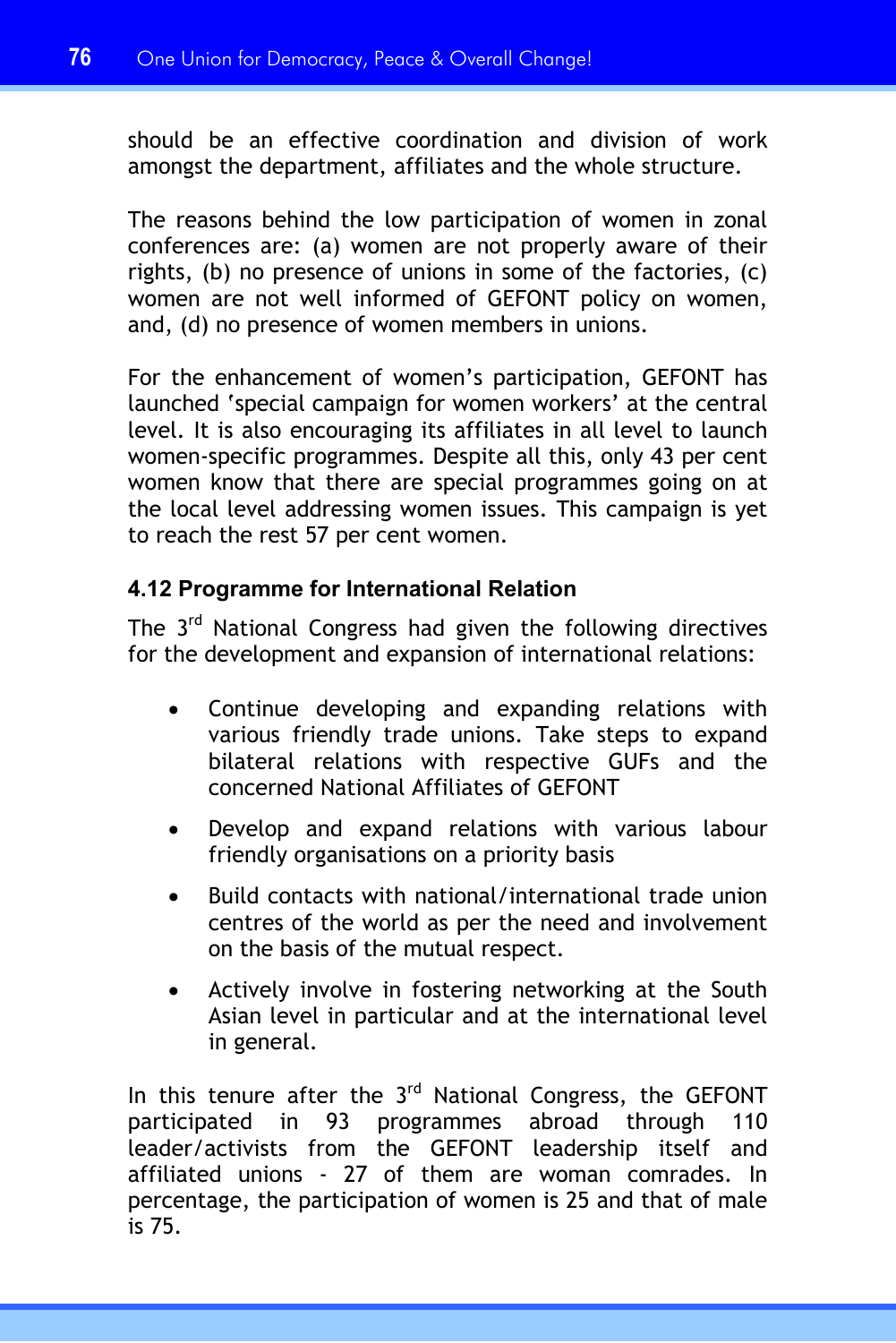| Year  | No of<br>programmes | $\%$ | Males | %   | Females | %   | Total | %   |
|-------|---------------------|------|-------|-----|---------|-----|-------|-----|
| 2000  | 15                  | 16   | 14    | 17  | 4       | 15  | 18    | 16  |
| 2001  | 22                  | 24   | 22    | 27  | 9       | 33  | 31    | 28  |
| 2002  | 24                  | 26   | 20    | 24  | 6       | 22  | 26    | 24  |
| 2003  | 32                  | 34   | 27    | 33  | 8       | 30  | 35    | 32  |
| Total | 93                  | 100  | 83    | 100 | 27      | 100 | 110   | 100 |

**Table 19: Participation by year** 

In light of the nature of the programmes, 26 per cent of our participation has been in conferences, conventions and congresses, 19 per cent in international meetings, and 6 per cent in solidarity programmes such as rallies and demonstrations. The largest of our participation (48 per cent) has been in seminars, workshops, symposiums and training programmes.

In this tenure, 26 participants visited Thailand in connection with a number of programmes. In 14 programmes, 26 participants visited India, and 8 participants visited Italy to attend 8 programmes. A total of 22 countries were visited by our leader/activists during various programmes.

International Labour Organisation (ILO) invited 24 participants to attend 22 programmes. ILO has thus been the largest of all organisations to invite us to attend in programmes. In the second rank are labour support NGOs. In 20 events organised by them, 24 of our comrades have participated. Global Union Federations have been in the third rank, inviting 21 of our comrades to attend 17 programmes. Of Global Union Federations, IFBWW—the international Federation of Building and Wood Workers—and ICEM—the International Federation of Chemical, Energy, Mine & General Workers Unions have been the other main organisers. GEFONT participated in 16 programmes of trade union centres of various countries. Total 13 leaders attended 11 programmes organised by international union centres.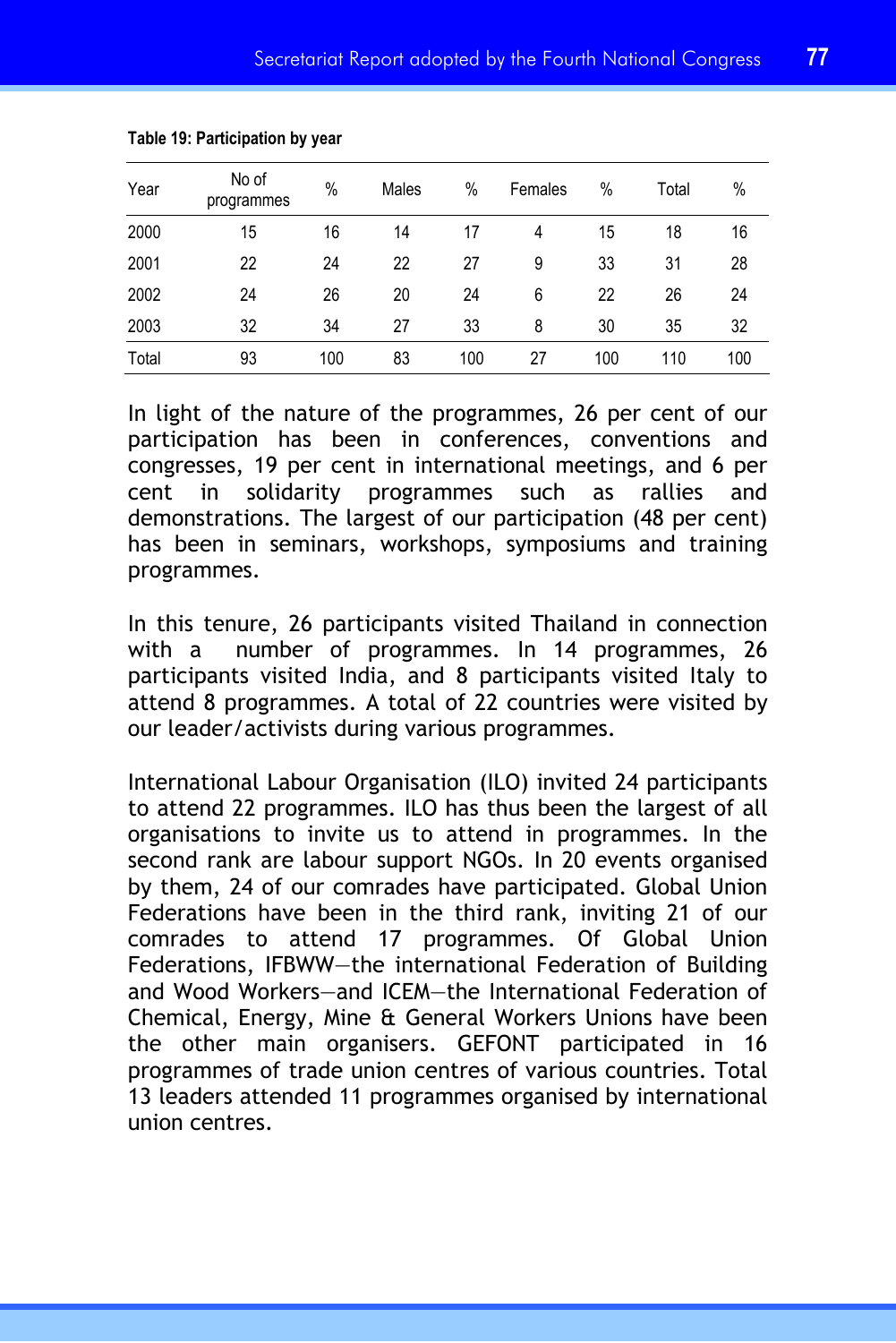| Programme                     | <b>Programmes</b> | %   | <b>MALE</b> | %   | <b>FEMALE</b> | %   | Total | %   |
|-------------------------------|-------------------|-----|-------------|-----|---------------|-----|-------|-----|
| Conference/Congress           | 23                | 25  | 21          | 25  | 8             | 30  | 29    | 26  |
| Meeting/Evaluation            | 18                | 19  | 14          | 17  |               | 26  | 21    | 19  |
| Solidarity/Participation      |                   | 8   | 6           |     |               | 4   |       | 6   |
| Seminar/Workshop/<br>Training | 45                | 48  | 42          | 51  | 11            | 41  | 53    | 48  |
| <b>Total</b>                  | 93                | 100 | 83          | 100 | 27            | 100 | 110   | 100 |

#### **Table 20: Participation by Programmes**

#### **Table 21: Participation by Organiser**

| Organisation                      | Programmes | వి  | <b>MALE</b> | వి  | FEMALE | వి           | Total | వి  |
|-----------------------------------|------------|-----|-------------|-----|--------|--------------|-------|-----|
| <b>Global Union Federations</b>   | 17         | 18  | 10          | 12  | 11     | 41           | 21    | 19  |
| International Trade Union Centres | 11         | 12  | 13          | 16  | 0      | $\mathbf{0}$ | 13    | 12  |
| National Trade Union Centres      | 16         | 17  | 17          | 20  | 4      | 15           | 21    | 19  |
| Labour Support NGOs               | 20         | 22  | 15          | 18  | 9      | 33           | 24    | 22  |
| ILO & UN Agencies                 | 22         | 24  | 21          | 25  | 3      | 11           | 24    | 22  |
| Miscellaneous Organisations       | 7          | 8   | 7           | 8   | 0      | 0            | 7     | 6   |
| <b>Total</b>                      | 93         | 100 | 83          | 100 | 27     | 100          | 110   | 100 |

In the context of fostering international relations, we are maintaining contacts and holding dialogues with international centres linked to all divergent views. Our relations are based on the principles of non-alignment, independence and no prejudices. The following are mentionable in this regard.

a. A high-level delegation led by the Chairperson of the GEFONT attended the 14th Congress of WFTU aiming to contribute to forming a common & single international trade union centre. The delegation met all of the major central trade unions of India as well as other unions participating in the WFTU world congress. In the meetings various relevant concerns were raised and issues discussed. Exchange of communications continues with the WFTU now.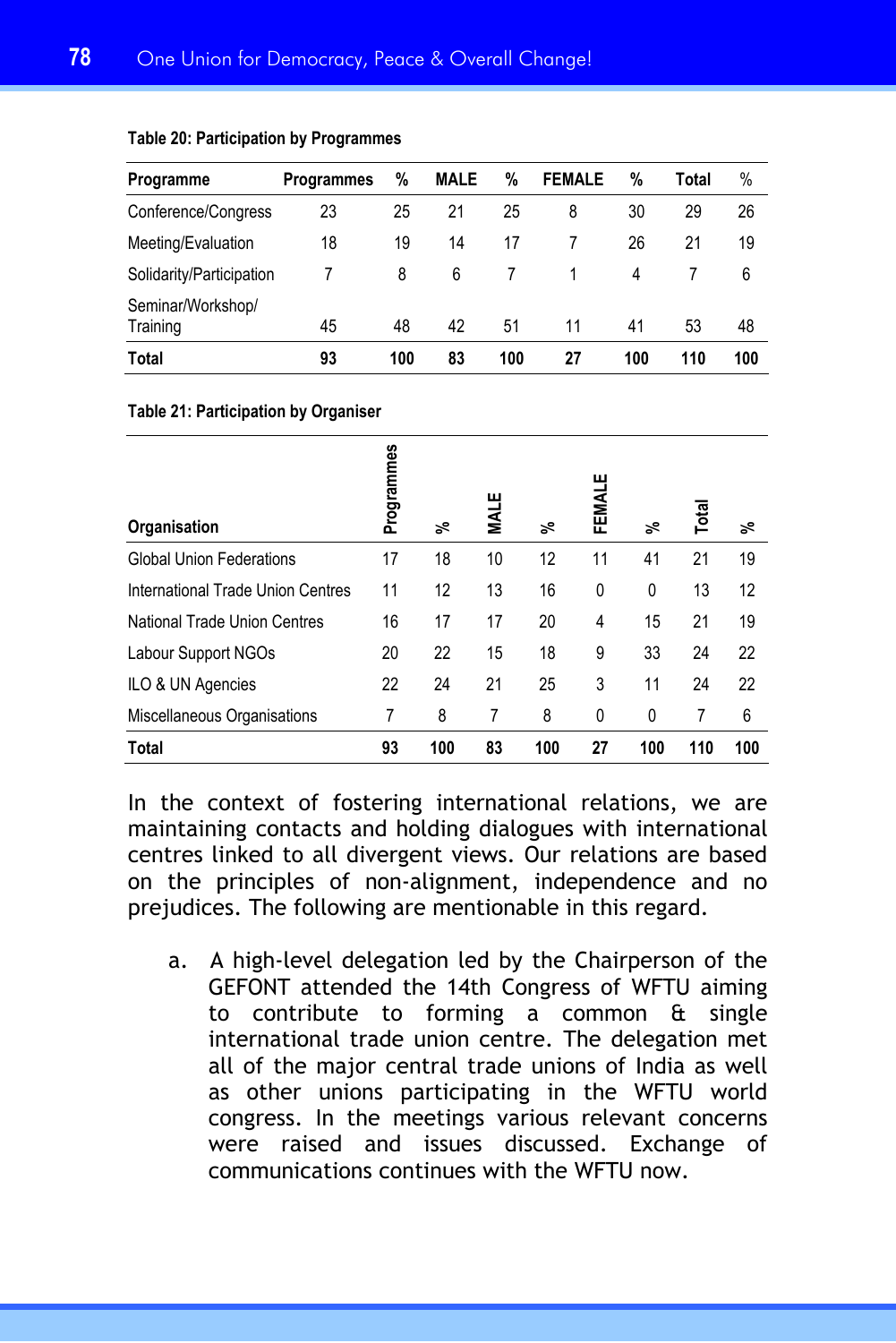- b. After the 3rd National Congress, we are in frequent touch with WCL. In June 2001, GEFONT Secretary General, in connection with his Brussels visit, met WCL General Secretary William Thys and then Confederal Secretary Necie Lucero in the HQ of WCL. Followed by this, the Chief of the GEFONT Department of Foreign Affairs attended the 25th World Congress of the WCL. Following our participation in various WCL programmes, a WCL delegation visited GEFONT from July 28 to August 4. After meeting the WCL delegation, GEFONT made public its views that both the organisation could work together in areas discussed and mutually agreed upon.
- c. GEFONT has started a lively contact and information sharing with ICFTU recently
- d. Among GUFs, leaders of various levels of ICEM and IFBWW have visited GEFONT at various times. Also the leaders of ITGLWF, UNI, IMF and IUF have visited the Central Office of GEFONT coinciding with various programmes and occasions. All this has helped consolidate bilateral relationship.
- e. Of various national trade union centres, we have had visits to and exchanges with, among others, the CITU, AITUC and SEWA of India; ACFTU of China; Korean Confederation of Trade Unions (KCTU) of Korea; KMU of the Philippines; CGIL of Italy; SAC of Sweden; DGB of Germany and CGT of France.

HMS, BMS, AICCTU and INTUC of India has participated in various GEFONT programmes; ZENROREN of Japan; JSF & JSJote of Bangladesh; and, Free Trade Zone Trade Union and Tamil Teachers Union of Sri Lanka has also participated in some of the GEFONT programmes.

GEFONT has given high priority to foster relations with the COSATU of South Africa and Brazilian CUT. Similarly, our bi-lateral communication and exchange continues with the VGCL of Vietnam; APFOL and APTUF of Pakistan; and, HK-CTU of Hong Kong.

GEFONT is also having cooperation with the some of the regional and national organisations such as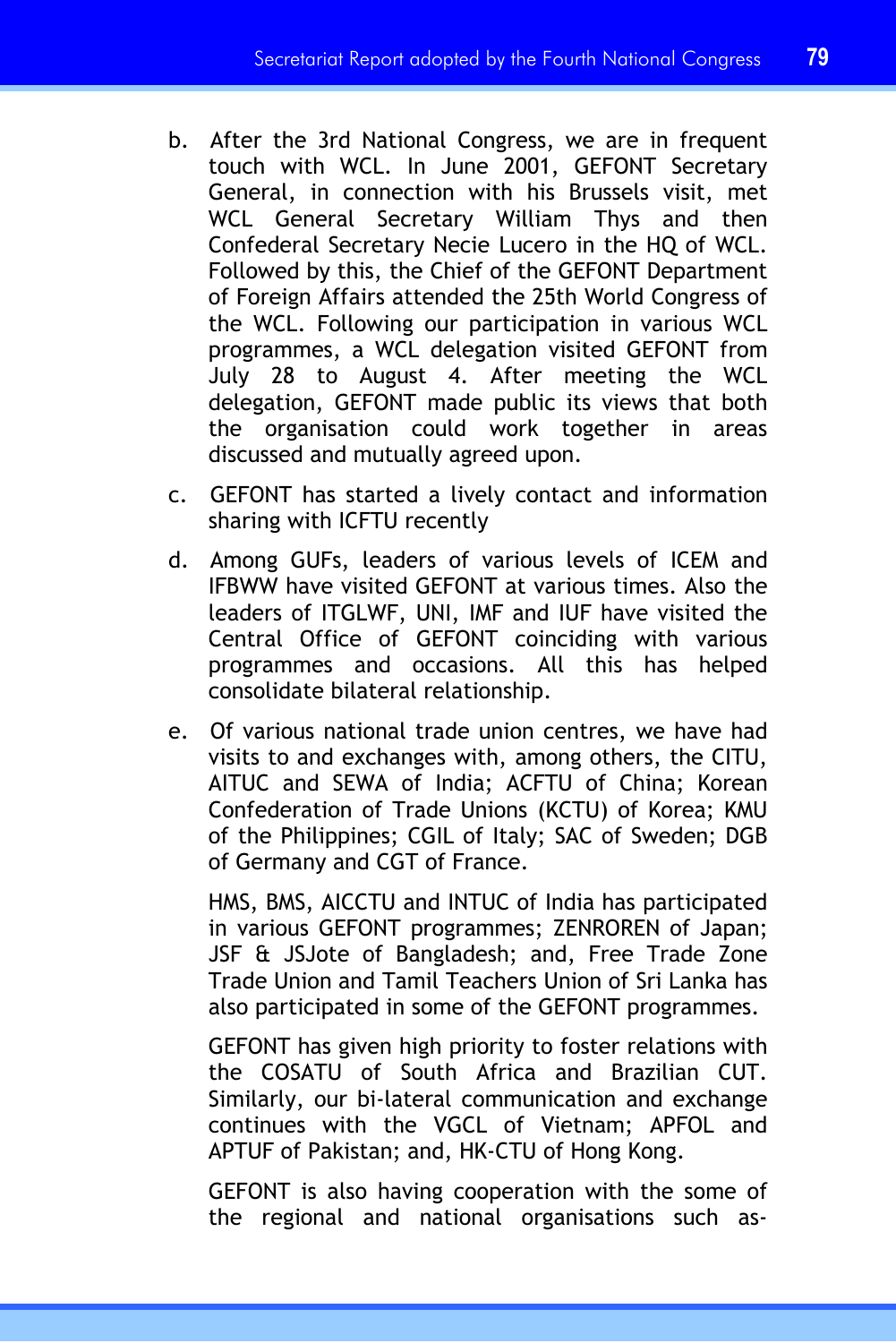APWSL, CAW, AMC, AMRC, SARDI, Federic Ebert Stiftung (FES), PILER-Pakistan, Karmojivi Nari & Bils-Bangladesh, CUTS-India, AAMS, SAAPE, JIL, OSHE, ASI, Homenet, WIEGO and so on.

In addition, we have links with the various international forums as well.

f. During this period, a number of missions from various countries, delegations and representatives have visited GEFONT Office and held interactions on a number of issues. In their invitations, a number of meetings and discussions have been held with GEFONT leadership also in places other than GEFONT Office. Such meetings and interactions have helped us to be recognised in the international level. GEFONT leadership has held interactions with the representatives and delegations of International Labour Organisation (ILO) and various UN agencies, World Bank, Asian Development Bank, DFID and DANIDA etc on various aspects of the socio-economic life of the country.

Our international relation has entered into a new dimension in this period through participation in international programmes, meetings, exchange of ideas, email communications, exchange of protest messages and expression of solidarity in various movements. Following the policy of 'dignified participation' adopted by the  $3<sup>rd</sup>$  National Congress, the expansion and development of contacts has been very much encouraging during the period. It is mentionable that the latest participation of 40 comrades in World Social Forum (WSF), Mumbai-India has been highly significant with the view point of fast developing international relation of our organisation.

# **4.12.1 International Relation of Affiliates**

According to the GEFONT Statute, international relation of affiliates is regulated through the Department of Foreign Affairs. En route to this, the preliminary processes to affiliate our affiliates to the Global Union Federation have been completed. CUPPEC-Nepal and NICIWU & IGCUN are already affiliated to IFBWW and ICEM respectively. Recently NICWU, ITGWUN & NIWU have gained affiliation with ITGLWF. IPWUN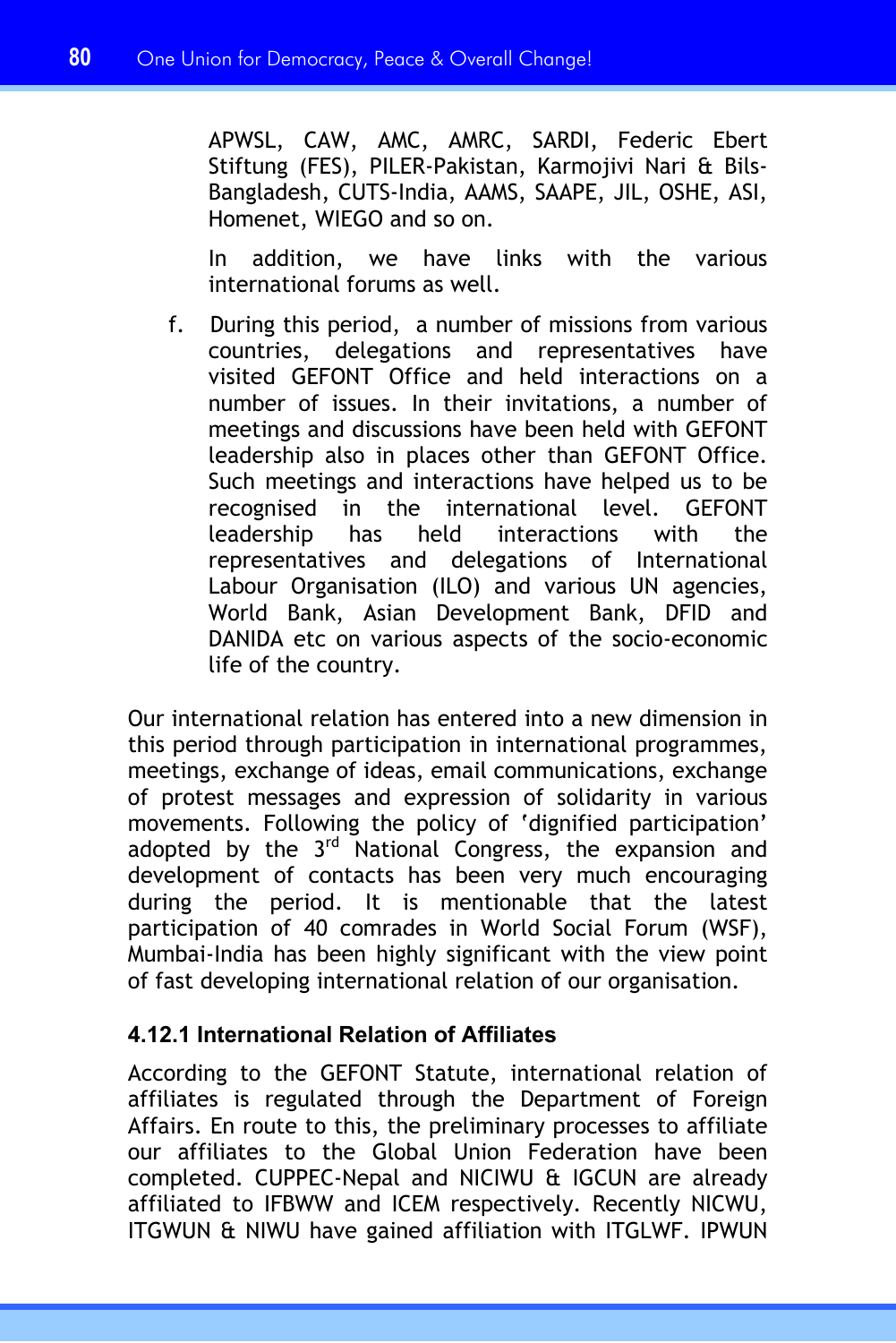has applied for the affiliation with UNI. The process is underway to affiliate with some of the other GUFs and GEFONT affiliates.

CUPPEC-Nepal is represented in the Asia Regional Committee of IFBWW and NICIWU does in the Presidium of the International Committee of ICEM. Besides these, our priority goes to extend our relationship with other new organisations and strengthen with the previous ones.

# **4.12.2 New Dimension in Int'l Relation: SAWTUC**

GEFONT, in support of KAD-Denmark organised a three-day South Asian Conference of Women Trade Unionists in Kathmandu on March 15-17, 2003. Participation of women trade union leaders of India, Bangladesh, Sri Lanka, Nepal, South Korea, Japan & Denmark and representatives of Global Union Federations like Union Network International-Asia Pacific in addition to WCL, ICFTU and CAW.

# **4.12.3 Partnership with political parties for social transformation**

Our movement has accepted the Trade Union movement as a 'political movement.' Either affiliated with political parties or work autonomously, trade union cannot be apolitical. The conclusion derived in the tenth anniversary of GEFONT, has been proved further by the universal practices and behaviour. Therefore, the pro-worker trade unions carry on the professional interest along with class-interest, which is not apart from the politics.

The Third National Congress of the GEFONT reached in a consensus that the goal of social transformation can be reached only by working hand-in-hand with the political parties. It is therefore the Congress adopted a policy to work in partnership with the political parties having the same political goals and objectives and issue based collaboration with those who differ.

Policy to work closely with CPN-UML was adopted on the ground of similarity on policies such as the People's Multiparty Democracy, pluralist and socialist social system.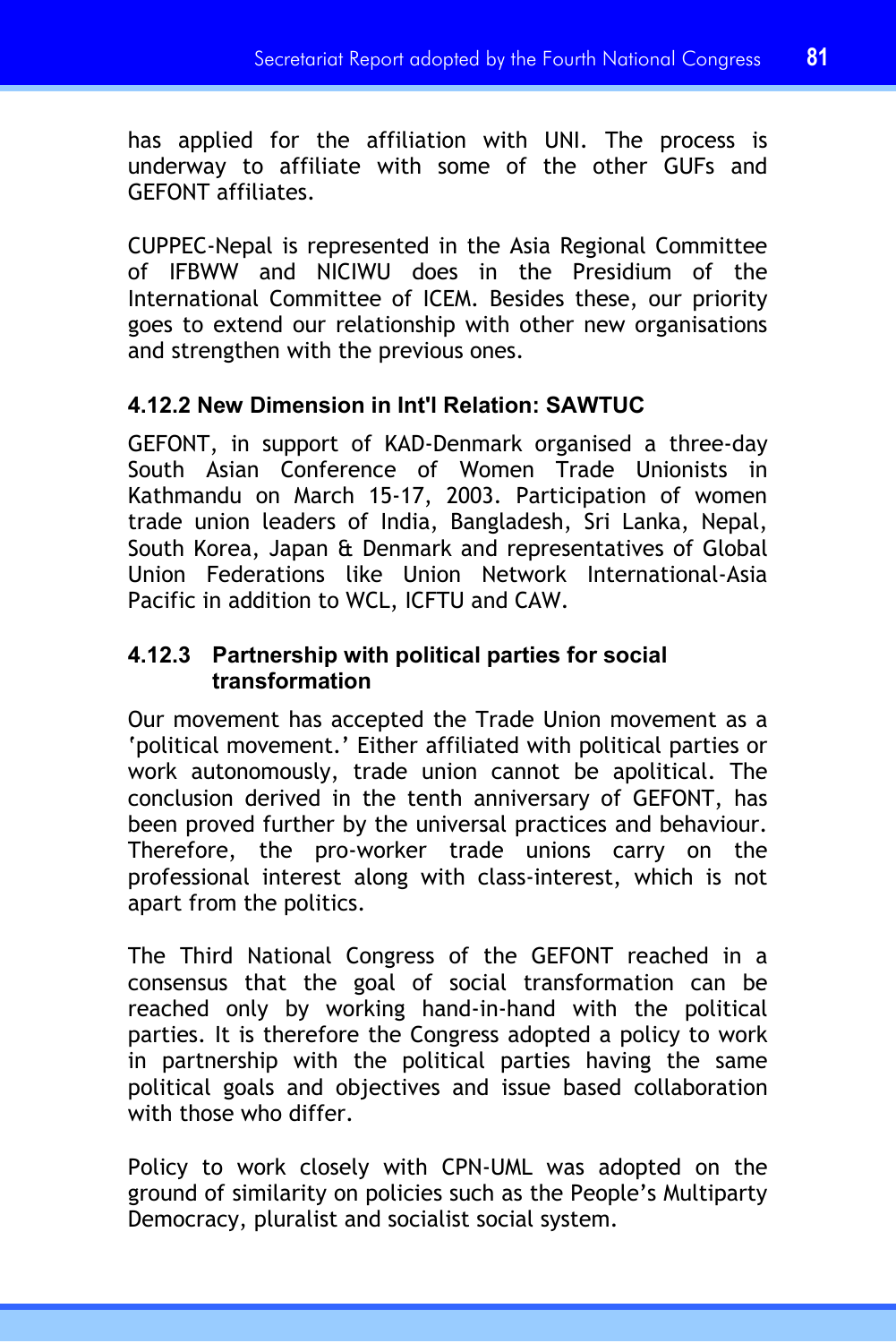To achieve the goal in the working period, the GEFONT involved in the political movement, which can be cited as follows:

- Dissemination of information about interaction on political/ ideological issues with the Central Party School Department of CPN-UML.
- Organisation of a programme with the CPN-UML highlevel leadership to share information briefly on the contemporary trade unionism.
- Interaction on a GEFONT research on Big Business Houses in Nepal with intellectuals from the CPN-UML.
- Participation in different programmes on movement against corruption organised by the CPN-UML including other political parties in struggle.
- Cooperation with different social activists against the discrepancies seen in the labour market due to the Maoists misconducts.
- Active participation in the movement against the royal regressive move of October 4, 2001 in favour of peace and democracy.
- Publication of ideas and views of Top political leaders of CPN-UML, NC, NC-Democratic, RPP, NPWP, CPN-Unity Centre (Mashal) on labour market issue in Nepal.

# **4.14. Our participation in movements against royal regression**

GEFONT formally declared its opposition to the royal move of October 4 (2002) through a press statement dated October 6. The unconstitutional ouster of the then Prime Minister Sher Bahadur Deuba and the appointment of Lokendra Bahadur Chand as new Prime Minister was publicly denounced as "an act against the spirit of the Constitution promulgated by 1990 People's Movement".

On December 2001, GEFONT formally participated in a protest rally called by CPN (UML) against this action in Kathmandu. On March the same year, a joint delegation of GEFONT and NTUC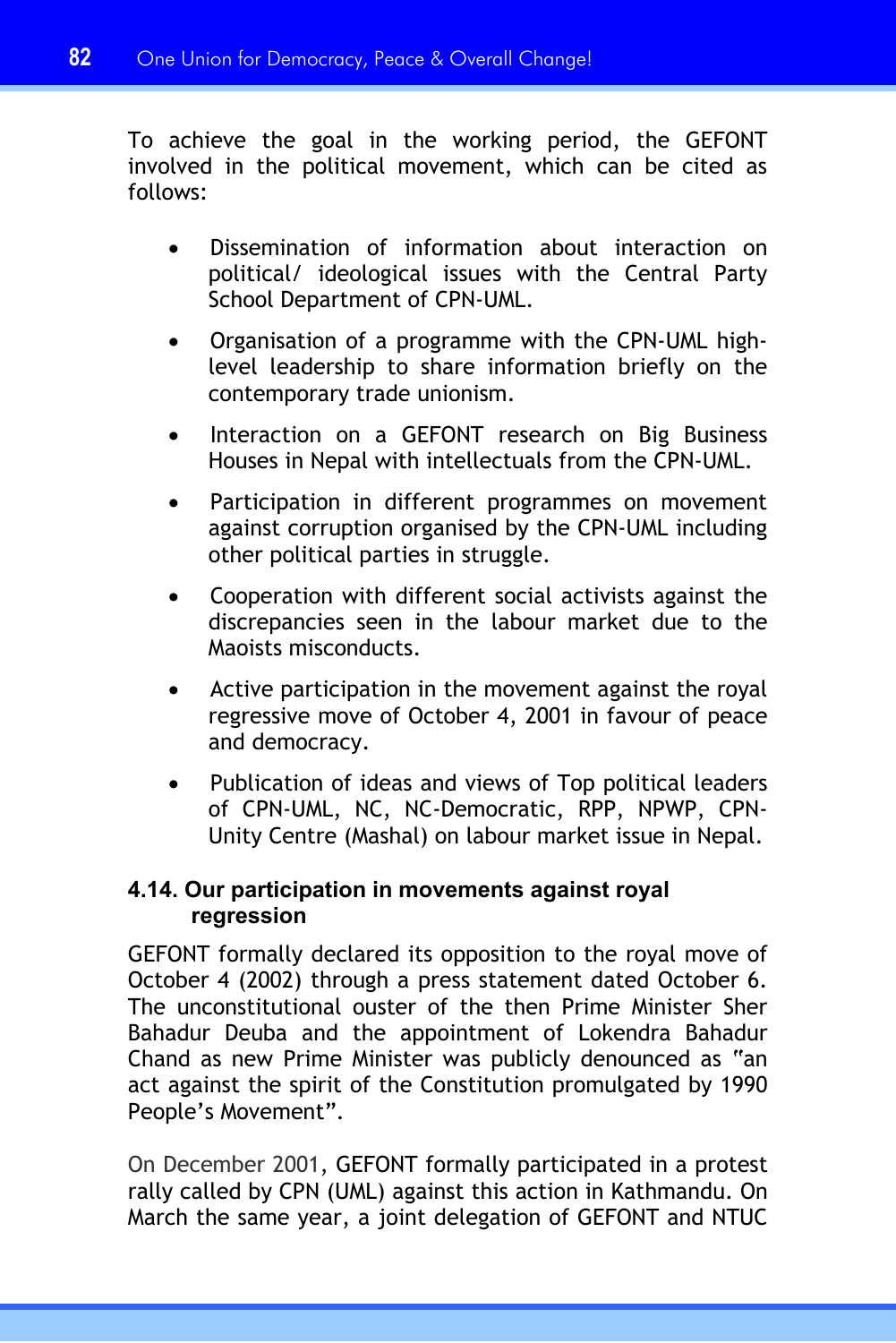met the Prime Minister to register a protest against antiworker and anti-trade union activities of the government.

On May 1, 2003, at a May Day ceremony jointly organised by NTUC and GEFONT, it called on all its force to participate in the people's movement to be organised by five political parties taking off on May 3. This call was made in response to the invitation made by CPN (UML) General Secretary and Nepali Congress President. On June 15, 2003, a nation wide programme of 'tools down' and 'steering jam' was effectively organised.

Following the movement, Prime Minister Lokendra Bahadur Chand and his unconstitutional government was dethroned. Agitating political parties proposed UML General Secretary as a consensual candidate for Prime Minister, but the king denied this proposal and nominated Surya Bahadur Thapa. This invited new spate of movements. On first week of September, many GEFONT activists including its Chairperson were arrested while protesting the Prohibition order imposed by the government. Such a protest continued up till the whole week (Sept 4-10, 2004) on a regular basis.

From April 1, 2004, valley centred protests began against regression. In this phase, GEFONT, together with NTUC and professional federations, launched series of protest programmes. In the following two-month long movement, more than 45 leaders and activists were arrested from Kathmandu alone. Hundreds sustained injuries elsewhere. In each protest and resistance, the involvement of GEFONT leaders and activists remained quite visible. In this connection, basing on regression and anti-regression issues and events, GEFONT prepared a documentary entitled 'power to the people.' The documentary exposed the despotic face of the unconstitutional government internationally. This case was even registered as an example of the violation of trade union rights in the relevant department of the International Labour Organisation.

Such activities have helped much introduce GEFONT in the society. It has ensured much access in the intervention and policy making of trade union movement.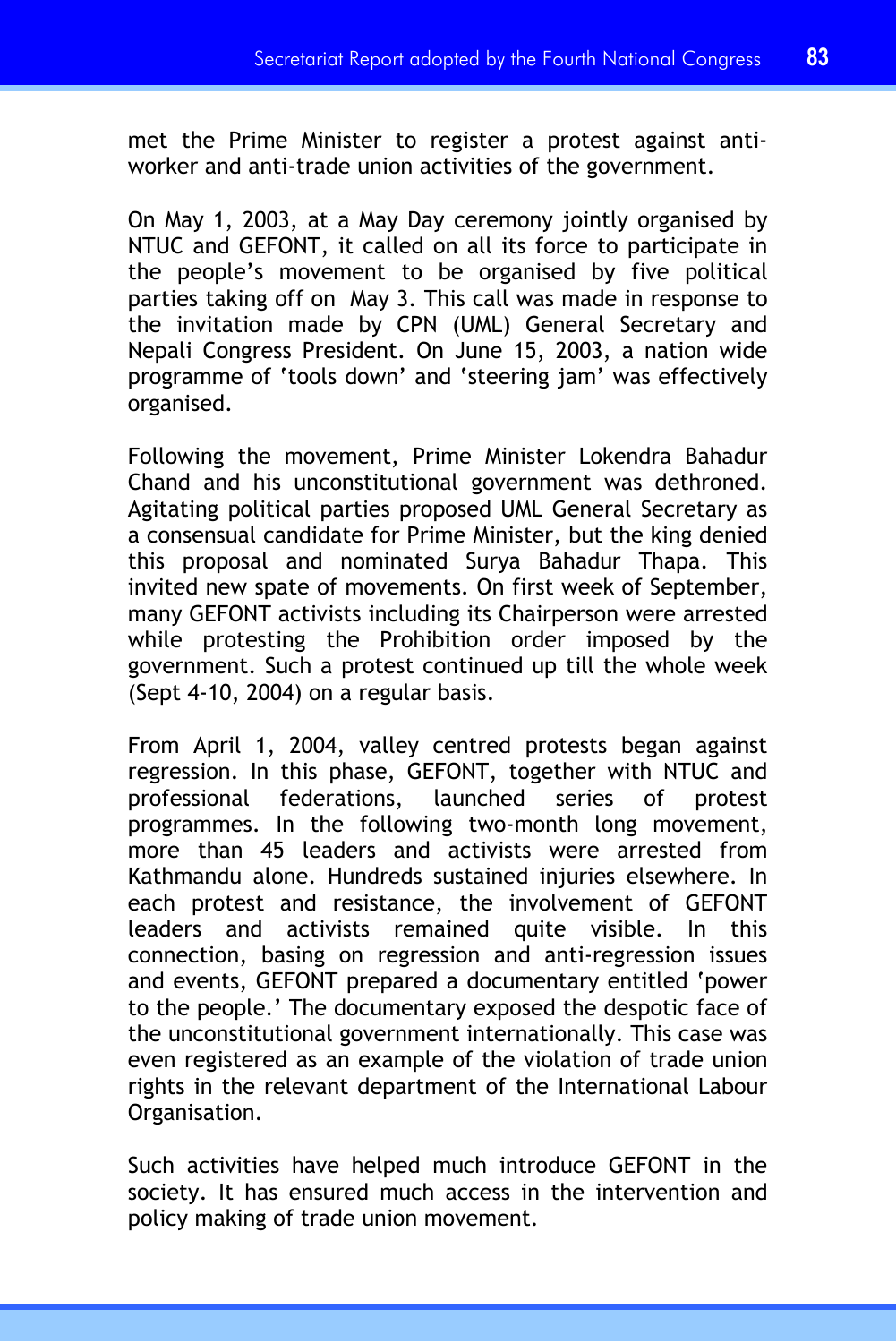# **4.15 Foreign Employment & Migrant workers**

Nepal is a country of surplus labour and many of the guest workers are working here. As the scholars view, 'Sending the surplus labour in the foreign employment is relaxing the pressure of the immediate labour market. It is like unravelling safety valve of pressure cooker.' But due to the Maoists insurgency, many villagers are obliged to leave the country no matter whether they be employed or go idle. On the other hand the pressure of Indian labour in Nepal does not show any symptom of decline.

Keeping these facts in notice, the Third National Congress had decided,

- To establish GEFONT Support Group in different countries,
- To sensitise the embassy, mission and labour attaché in favour of migrant workers,
- To update the day-to-day information and work in favour of migrant Nepali workers through the union movement of the respective countries

To accomplish the tasks, the GEFONT obligated the department of foreign affairs as special agency, which constituted a five-member Migrant Workers' Committee.

The working period could not result in expected outcomes. The work in the countries like South Korea, Hong Kong and Japan, the countries with existing GEFONT Support Group, could not be geared up. It, however, is an achievement to forming Equality Trade Union-Migrant Branch by the migrant workers in South Korea and affiliate with KCTU. Relation is developed with Singapore, Malaysia and some other countries of Middle East and Europe. The countries are deemed as new destination of Nepali workers for employment, but the relation is yet to reach in a solid institutional frame and many institutions of migrated Nepalis lack coordination.

But an attempt to work on this front is not zero. The participants, participated in the innumerable programmes,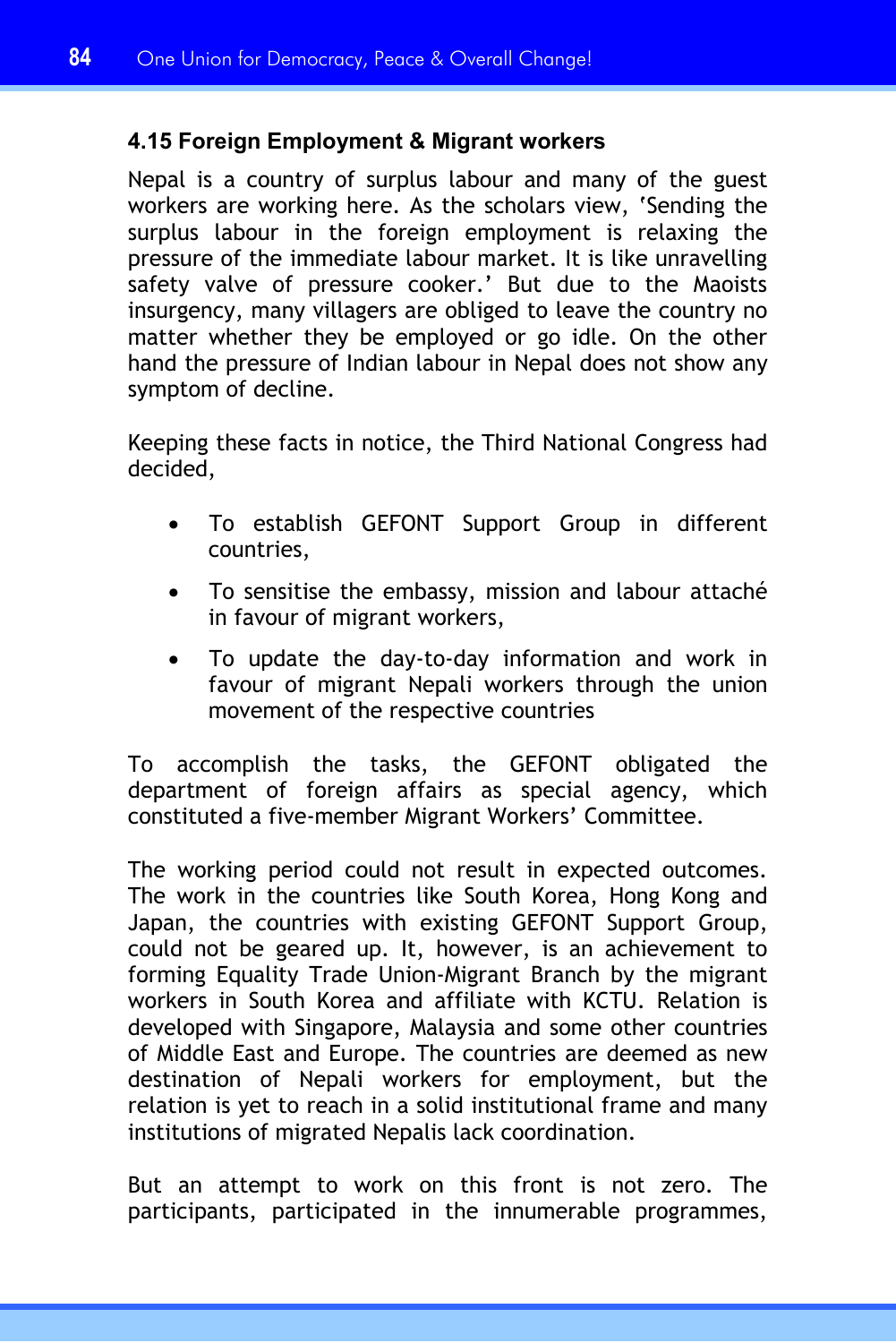have met and interacted with the Unions of respective countries and migrant Nepalis. Such activities including the publicity of GEFONT policy have been undertaken even by the top-level leaders of the GEFONT.

At home, the GEFONT has published and disseminated a manual entitled "Facts to Know by Those Who Go for Foreign Employment." It is also to be noted that on migration  $\mathbf{\hat{a}}$ HIV/AIDS, GEFONT is involved in South Asian Research under the UNDP Programme on HIV/AIDS coordinated by South Asia Research and Development Initiatives (SARDI).

# **4.16 Research, Policy Intervention & publication**

As proposed in the Third National Congress, WTO, Industrial Policy, Economic Policy, Productivity, wage and employment, Workers Participation in Management, Education-Communication and Culture, Population and Environment, Health, Commerce, Selective Privatisation, NGO and Trade Union Movement and International Trade Union Movement & Solidarity were the issues of research specified. In addition, a policy was promulgated to carry out issue-based research on various contemporary topics by the Central Planning & Research Commission.

Similarly, the Congress had directed to ensure participation of GEFONT in almost all forums for policy intervention.

Policy for maximum use of printing and electronic means for the publication and dissemination had been adopted.

In the working period, publication works were carried out in three layers under Action research, project-based activities and regular publication.

The following study and research has been done and published in our regular publication **Trade Union Rights**:

- 1. A Decade of Trade Union movement (2000)
- 2. Implementation of Labour Law in Nepal: Situation analysis (2001)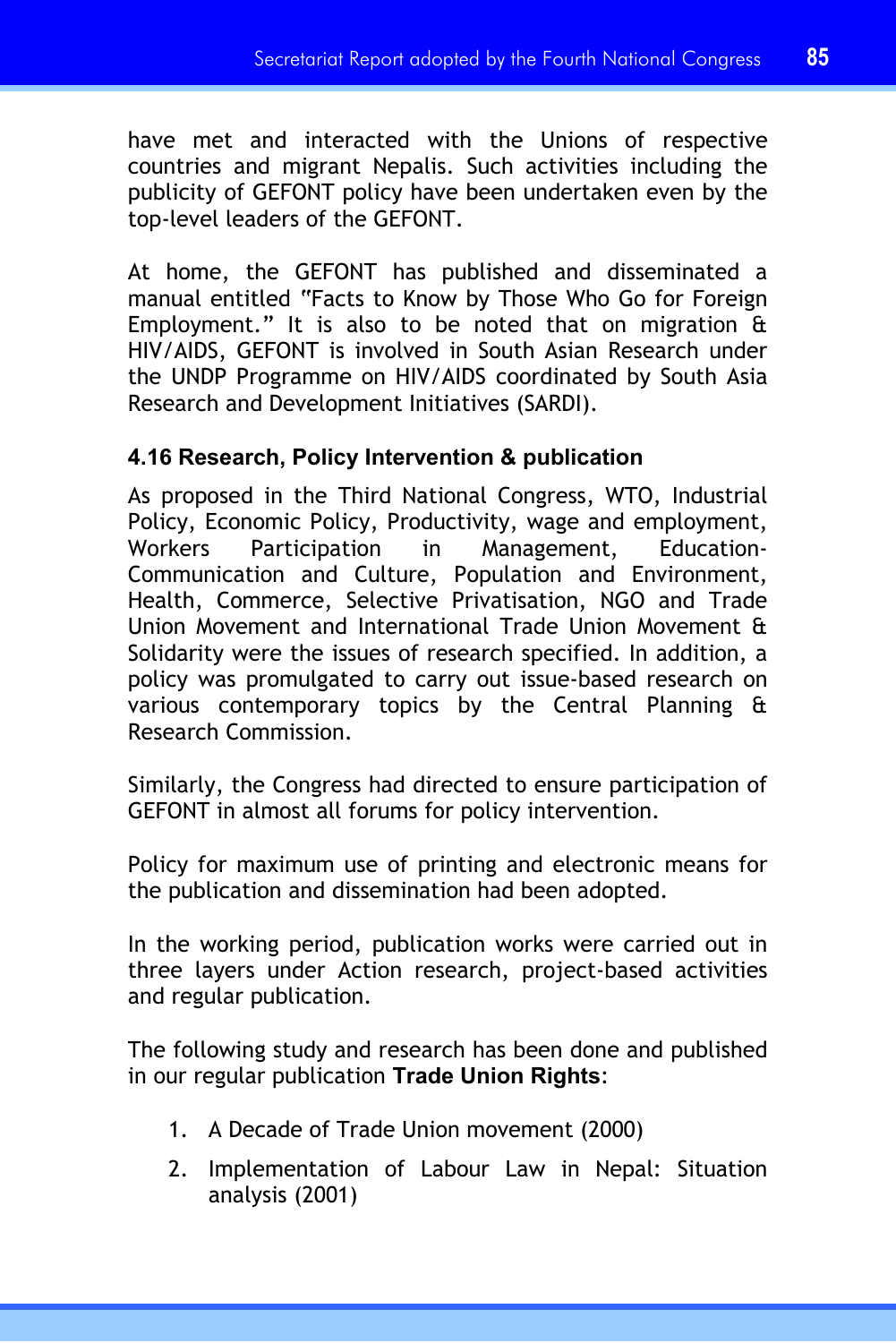3. Nepal: Trade Unions in Critical Situation (2003)

Project-based research reports published (English and Nepali) in different subjects are as follows:

- 1. Women's participation in Nepali Labour Movement (2001)
- 2. GEFONT Study and Researches (2000)
- 3. Evaluation of GEFONT-Launched Project (2000)
- 4. Search for Alternative (2003)
- 5. Report of National Women workers Conference (2003)
- 6. The Big Business Houses in Nepal (English, CD Version) 2000
- 7. Garbage Cleaning Community and Child Labour in Nepal (English, CD Version) 2000
- 8. Impact of Intervention in Kamaiya (English, CD Version) 2000

The following issues were highlighted in the research-based articles in 19 issues of *Shramik Khabar*:

- 1. Kamaiya Movement
- 2. Misuse of Essential Service Act
- 3. Service Charge in HRC
- 4. Trade Union Movement of 1947
- 5. Royal Massacre
- 6. Land Reform (English)
- 7. World Trade Organisation
- 8. Labour Law Amendment
- 9. Foreign Employment
- 10. Health Cooperative (including English)
- 11. Trade Union in critical situation (including English)
- 12. Social Security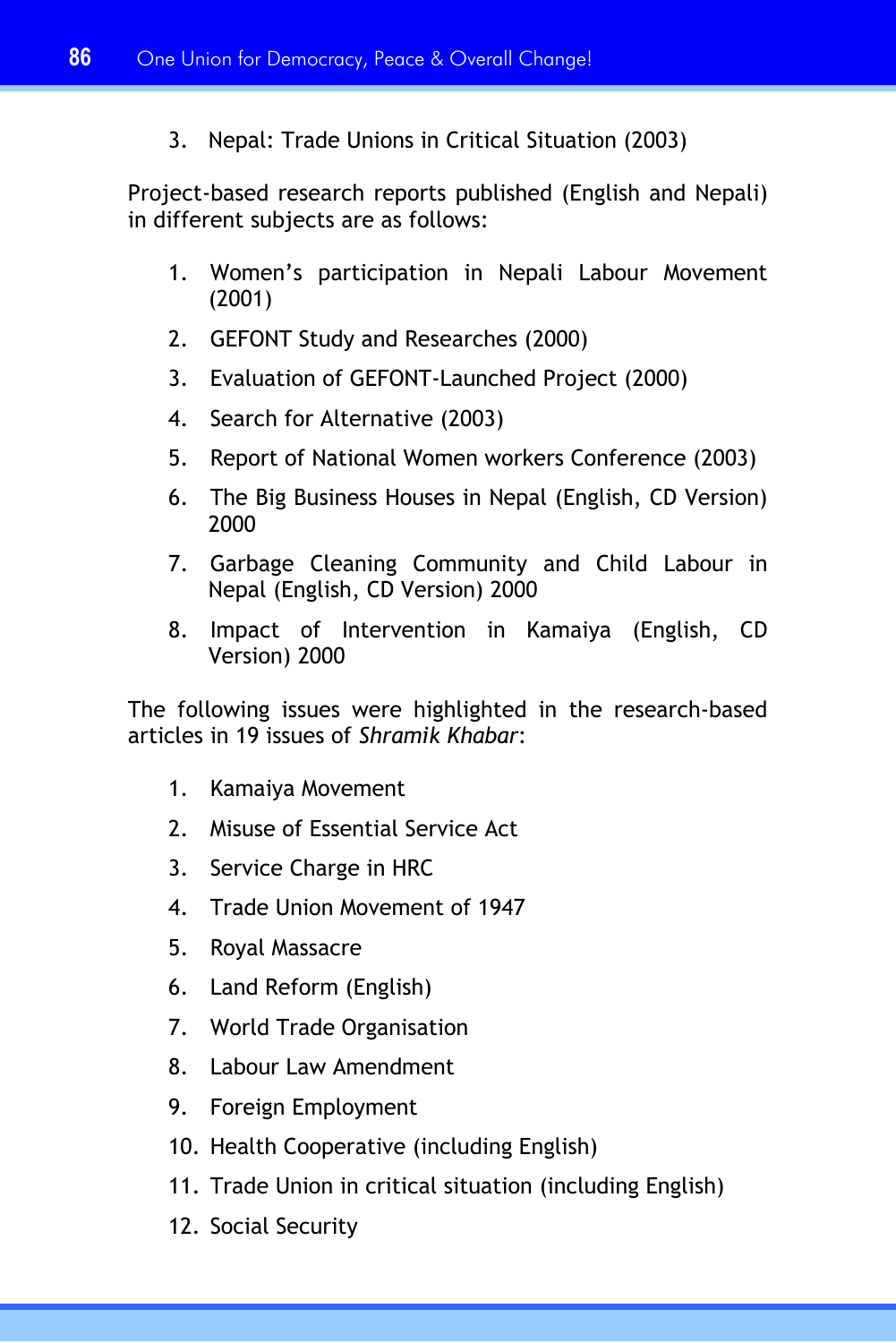- 13. Labour Market Flexibility (including English)
- 14. Social Discrimination
- 15. Street Vendors
- 16. WSF and Music of dissidents

Additionally, research-based materials on poverty, Labour Market Flexibility, Productivity, Wages, and Workers participation on Management & International Trade Union Movement have been published. They are:

- 1. Wages (cartoon book) 2002
- 2. Today's Labour Agenda 2002

During this tenure (December 2003), 32 books have been published and about 9 books are in pipeline. Twenty issues of *Shramik Khabar*, nine issues of Workers News, one issue of Pro-workers Voice (now its publication is closed), and four issues of *Shramik Mahila* have been published as our regular publications.

Basic Course of Trade Unionism, Women's Rights Guaranteed in Civil Code  $11<sup>th</sup>$  amendment, Report of  $3<sup>rd</sup>$  National Congress, wages and We, the Workers in Construction sector are the materials widely used in this period.

Mentionable, two publications Role of Trade Union in Democratisation Process, by Andres Ahlion, Sweden and The Language of Solidarity: Internationalism and a Gaikhane Bhasa in Nepalese Leftist Labour Movement, by Jamie J. Cross, UK, are important in the area of publication.

The followings are the published materials in audio and visual and electronic version.

- Remembering the Women Workers (audio cassette, CD/MP3)
- Remembering the Women Workers (VCD) with English sub-title.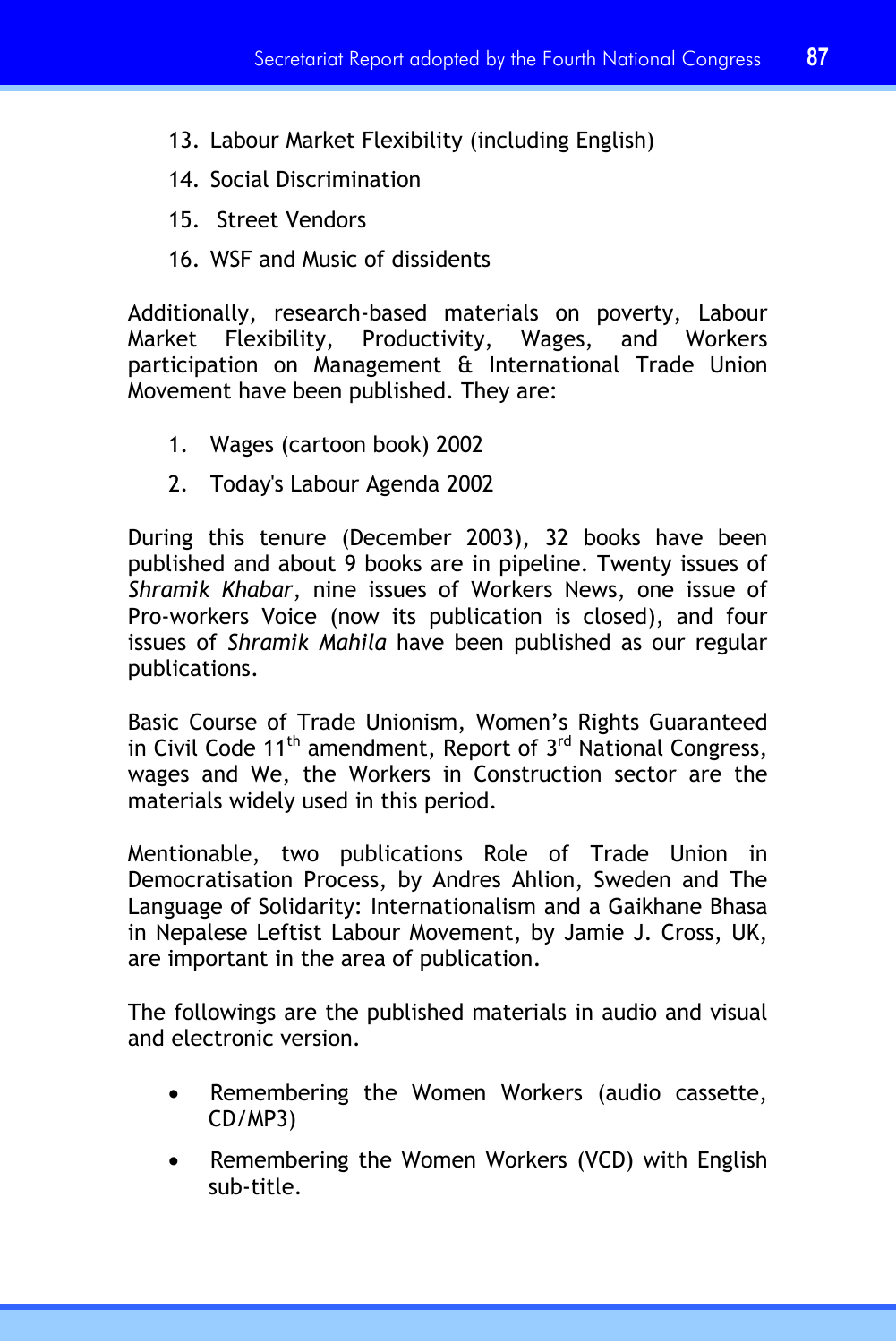- Together for Equality (documentary against gender discrimination, both in English and Nepali languages)
- Towards the bright Horizon (documentary on women's participation in Nepali trade union movement, both in English and Nepali languages)
- Towards Feminising the movement (documentary of South Asian Conference of Women Trade Unionists, both in English and Nepali languages))

GEFONT has launched three web sites at a time. Share goes to National Labour Academy in the Labour Nepal and Bonded Labour web sites. The web sites are:

- www.gefont.org
- www.labournepal.org
- www.bondedlabour.net

The first is the GEFONT's official web site, the second is web portal and the third is South Asian Interactive web site about bonded labour.

GEFONT has broadcast its activities through Radio Nepal and Nepal Television as well. Programmes on Gender Equality and Workers Rights were broadcast through Radio Nepal, Sagarmatha FM, and Nepal Television on 8th March 2000 and May Day in 2001 respectively. Similarly, the programme South Asian Regional Conference of Women Trade Unionists was aired live through four FM stations throughout the country. Many songs of GEFONT VCD have been broadcasted by Nepal Television.

Press statement has been the regular means of publicity. During the working period, 43 press statements related to labour dispute & repression upon workers and burning issues were released. Solidarity messages have further consolidated the publicity at home and aboard.

On every May Day, 8 March and other occasions various posters have been published as the campaign & publicity materials.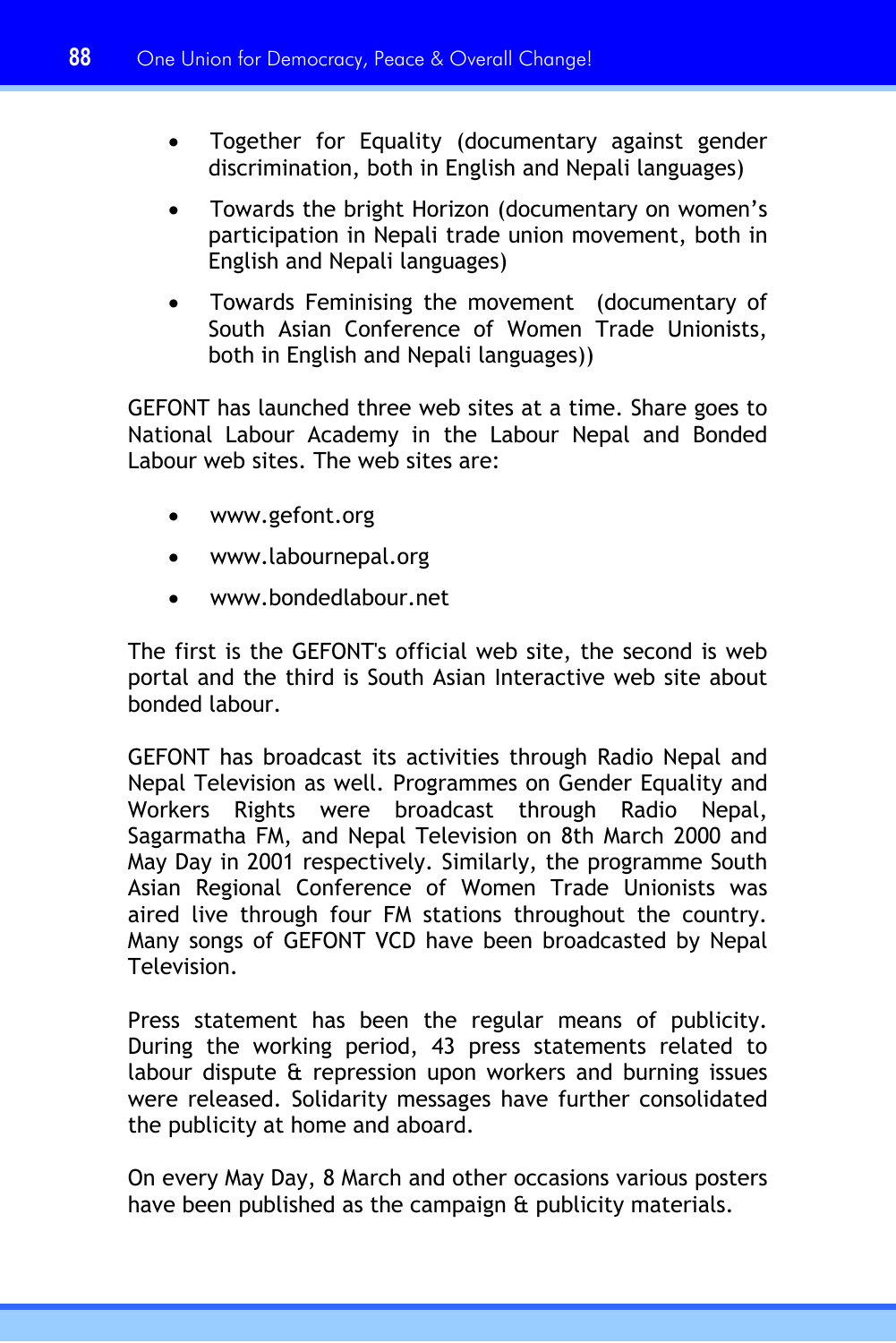In addition to GEFONT, publications of other affiliates have contributed much in the union movement. The following affiliates have published at least one issue of the following publications annually:

| <b>Member Organisations</b> | <b>Publications</b>   |
|-----------------------------|-----------------------|
| NIWU                        | Mazdoor Sandesh       |
| <b>ITGWUN</b>               | Posak                 |
| NICWU                       | <b>Carpet Workers</b> |
| <b>NIHWU</b>                | Satkar                |
| <b>UNITRAV</b>              | UNITRAV               |
| <b>IPWUN</b>                | Mudran Sansar         |
| NATU                        | Automechanics         |
| <b>CUPEC</b>                | Nirman Karmi          |
| IGCUN                       | Chwafi                |
| <b>NIFBWU</b>               | Khurak                |
| <b>NICIWU</b>               | Union                 |

# **4.16.1 National Labour Academy & GEFONT**

There was dire need of an institute for research & policy intervention on labour market issues. National Labour Academy, Nepal (NLA) was founded in 1995 in order to meet this necessity as a common institute of Trade Unions, NGOs and some intellectuals working in the field of labour. GEFONT is proud to pronounce that GEFONT and its affiliates are the founder organisations of the NLA.

NLA's growth is satisfactory; it has its own building and physical infrastructure now. Researches carried out by it on dozens of issues has contributed our movement. Annual General Meeting of NLA held this year has planned to continue a study on labour as a new paradigm.

During this period, NLA has contributed to union movement through the following programmes:

1. Residential workshop with the labour officers in order to bring uniformity on Implementation of Labour legislation.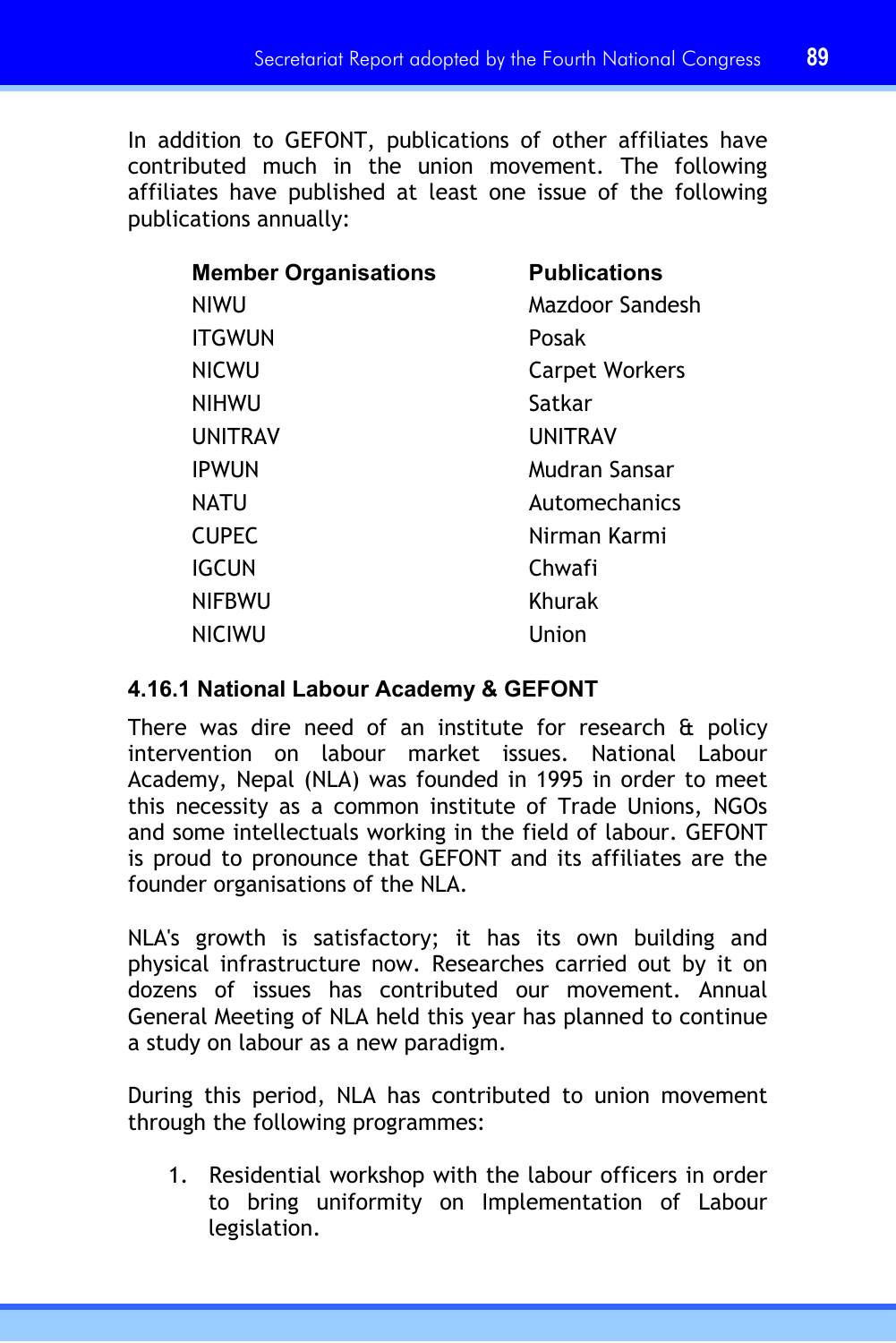- 2. Residential workshop with the Labour-lawyers through out the country and establishment of Labour Lawyers Network.
- 3. One day interaction on Voluntary Retirement Scheme.
- 4. One day interaction on Labour Market Flexibility and Hire & Fire and publication of Book on Hire & Fire.
- 5. Annual programme on labournepal.org
- 6. Interaction on the implementation of Labour Law against misconduct.

GEFONT is involved in different platforms on various occasions for policy-intervention. Following are some of the forums mentionable:

- 1. Central Labour Advisory Committee (CLAC)
- 2. Expert Committee of the Debt Bondage Project (PAC-Asian Development Bank)
- 3. Freed Kamaiya (bonded agricultural worker) Rehabilitation and livelihood development programme
- 4. National Steering Committee on Elimination of Child Labour
- 5. Minimum wage determination committee
- 6. ESPS national coordination committee and component committees
- 7. National welfare fund tripartite management **Committee**
- 8. Occupational Safety and health project committee
- 9. Labour Act drafting sub-committee
- 10. Committee for the determination of minimum wages for tea-plantation workers
- 11. CTEVT managing committee and curriculum development taskforce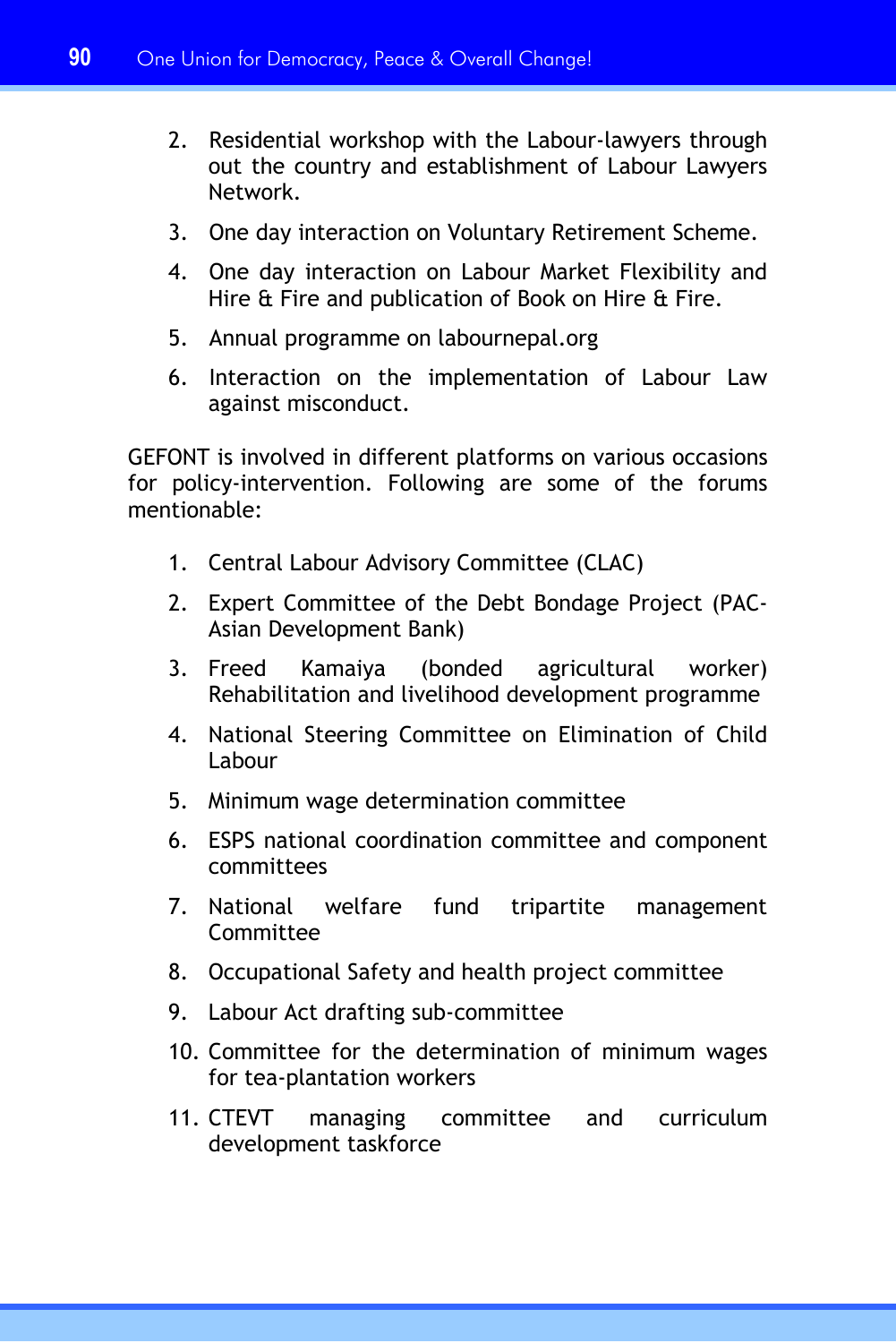- 12. National steering committee of policymaking programme formation for the empowerment of women workers go for foreign employment
- 13. EEOW National Steering Committee
- 14. Gender Main-streaming National Committee
- 15. Health micro-insurance scheme (Health Ministry) national committee
- 16. Various committees among trade unions

In addition to it, our representation in the national and international is a matter of proud for GEFONT.

- 1. Vice Chairperson Lalit Basnet- MP, National Assembly
- 2. Department Head Binda Pandey- Member, National Women Commission
- 3. Department Head Binda Pandey- Vice president of women committee & presidium member, ICEM International Committee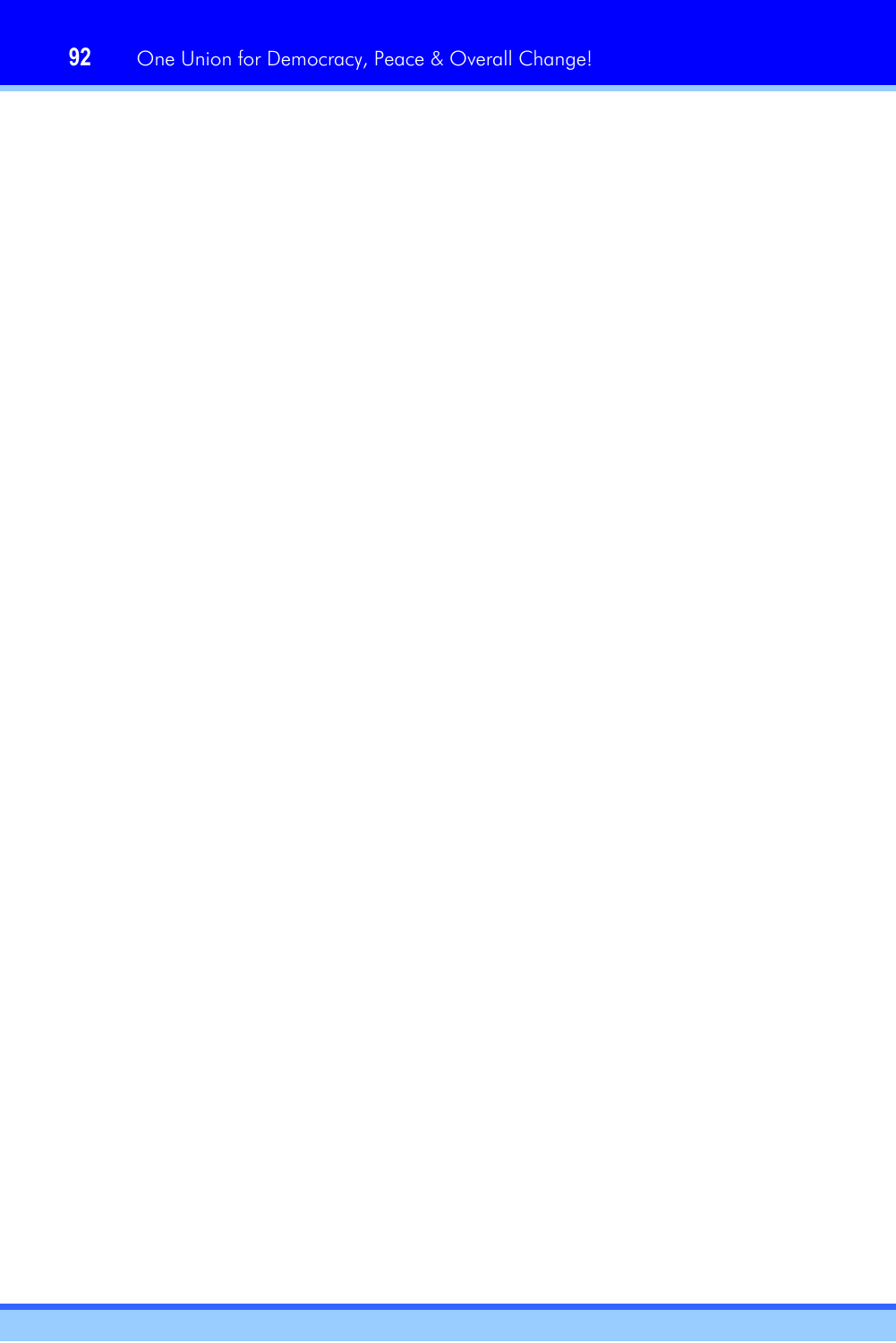# 5

# **GEFONT & its Affiliates:** Structural problems and proposal for improvement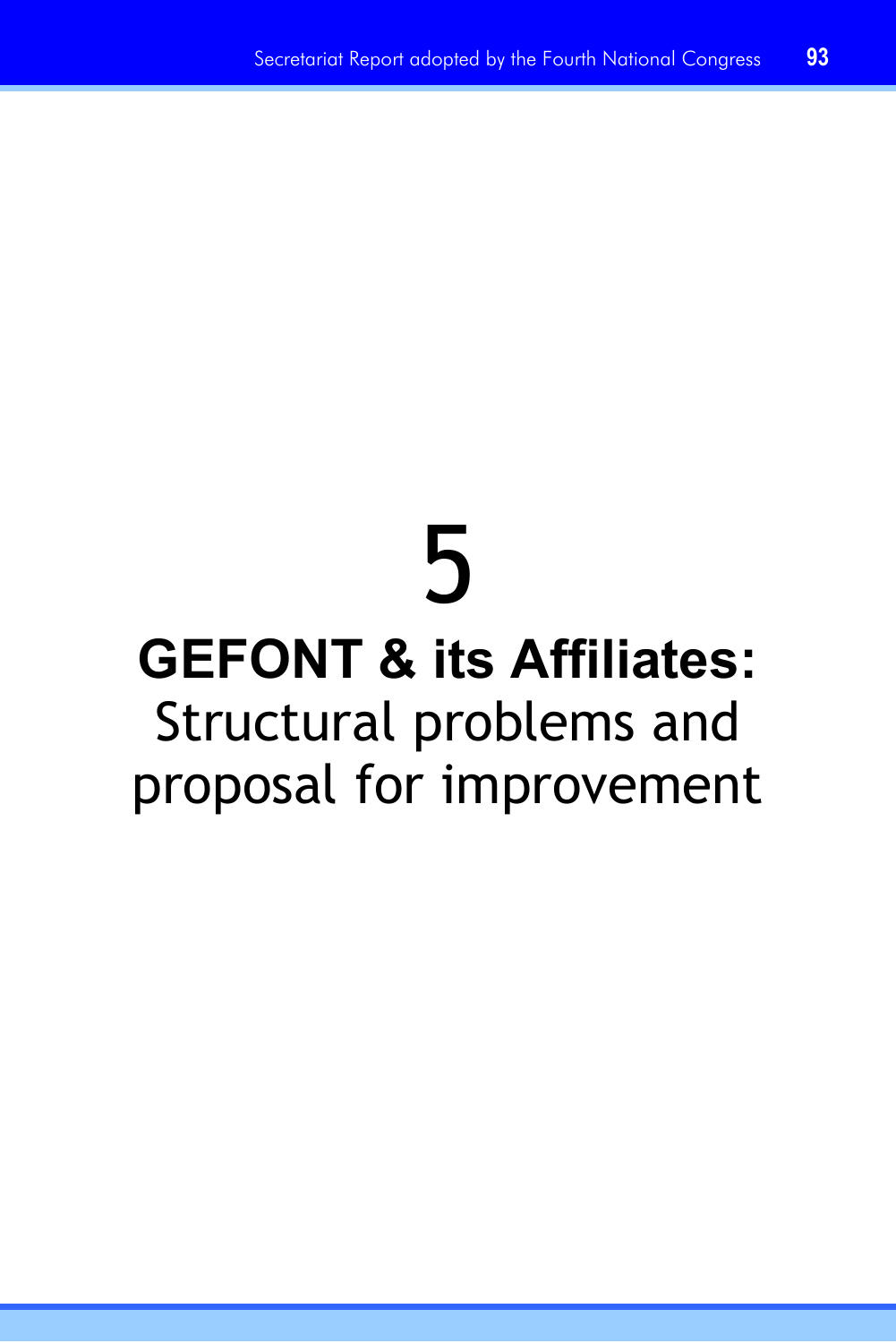The functioning organisational structure of GEFONT is designed on the ground of one and half decades' experience. Based on the practice, the following amendments are proposed to be undertaken:

- 1. **National Council:** This is the supreme body that directs the Organisation on policy level during the interval of two Congresses. Minimum number of members are selected on proportional basis where the additional ones are nominated on the basis of the paid-up membership of the respective unions. To promote the women in the policymaking level to cope with the increasing ratio of women worker in the labour market, provision to directly nominate women members in the National Council from the member unions should be guaranteed with an amendment in the functioning policy to elect five members including at least a women from the affiliates. National Council should be developed as a powerful legislature and be consolidated as a platform to be controlled by the affiliates representing respective workers to exercise rights and to intervene in policy decision between two Congresses.
- 2. **National Executive Committee:** This is the committee responsible, under the policy directives of the National Council, for programme execution, follow-up and monitoring. This Committee can, in other words, be called as "executive" whose day-to-day activities are carried out by the Secretariat. The secretariat regularly gets feedbacks from various departments and commissions which work as line-agencies. Given the expansion of current activities, it is felt that this 'engine' lacks human resources. Some difficulties have also been noticed with regards to leadership development and mobilisation. The comrades in leadership position are burdened with various responsibilities and work-loads. In some cases, however, the division of work is unscientific, comrades delegate 'little' responsibility as compared to their position. This dilemma is true also to the leadership development process of the affiliated unions. And, with this some complexity has also developed.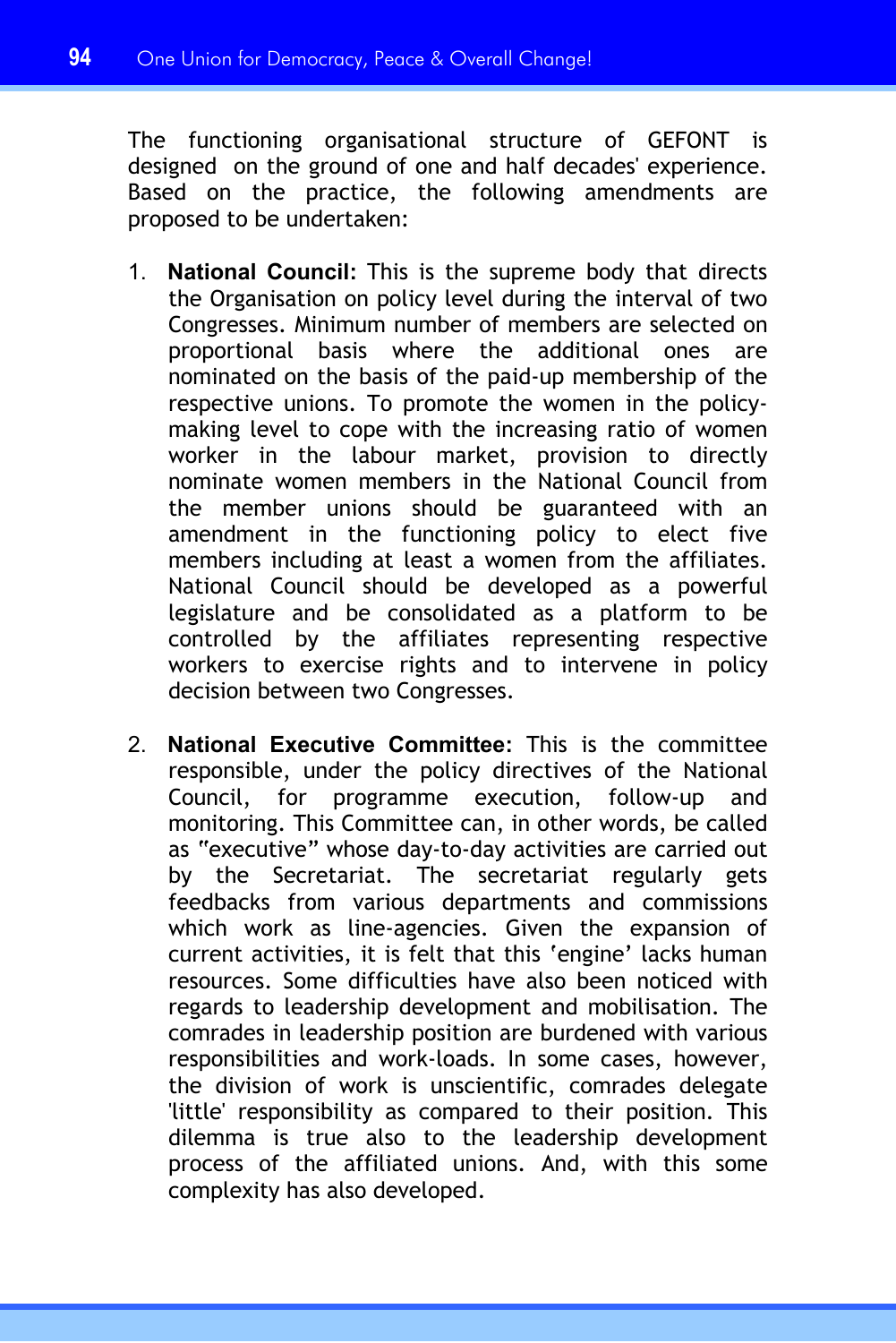The main condition for union dynamism and continuity is to develop capable leadership at various levels. Particularly in central leadership, there is a strong need for second-rank and third-rank leadership to make sure that the movement does not slow down or collapse after certain point of time. Taking into consideration the current situation, following changes are suggested in the existing structure.

- The **National Executive Committee** should monitor the functions of various sectors and areas, coordinate the activities of all affiliates and direct them accordingly. To enhance its effectiveness, the existing Planning and Research Commission should be strengthened and activated. The Central Planning and Research Commission should be transformed into an 'engine' strong with authority as well as resources- to develop new policies and projects independently, and to evaluate the existing policies, projects and on-going programmes. Since this Commission is responsible for policy & programme planning, it is appropriate to merge the Central Auditing Commission to it through which to minimise unnecessary bureaucratic formalities that may result from multi-structures. And it should be renamed as Central Planning Commission with responsibilities for policy, research and auditing.
- The **Central Planning Commission** should be constituted under the leadership of GEFONT Vice-Chairman. In the Commission should be experts (such as economists, sociologists, etc.) and technical expert (such as auditors, project coordinators, etc) with a status equivalent to that of National Council Members. However, in the exercise of the rights they will only be observers or advisers.
- It is not practical to coordinate the functions of the **secretariat** by the Secretary General 'alone', as in the existing provision. To assist the Secretary General in day-to-day affairs, therefore, there should be a provision for a Deputy Secretary Generals. For the time being, there should be at least three Deputies. In the proposed structure, there should be two Vice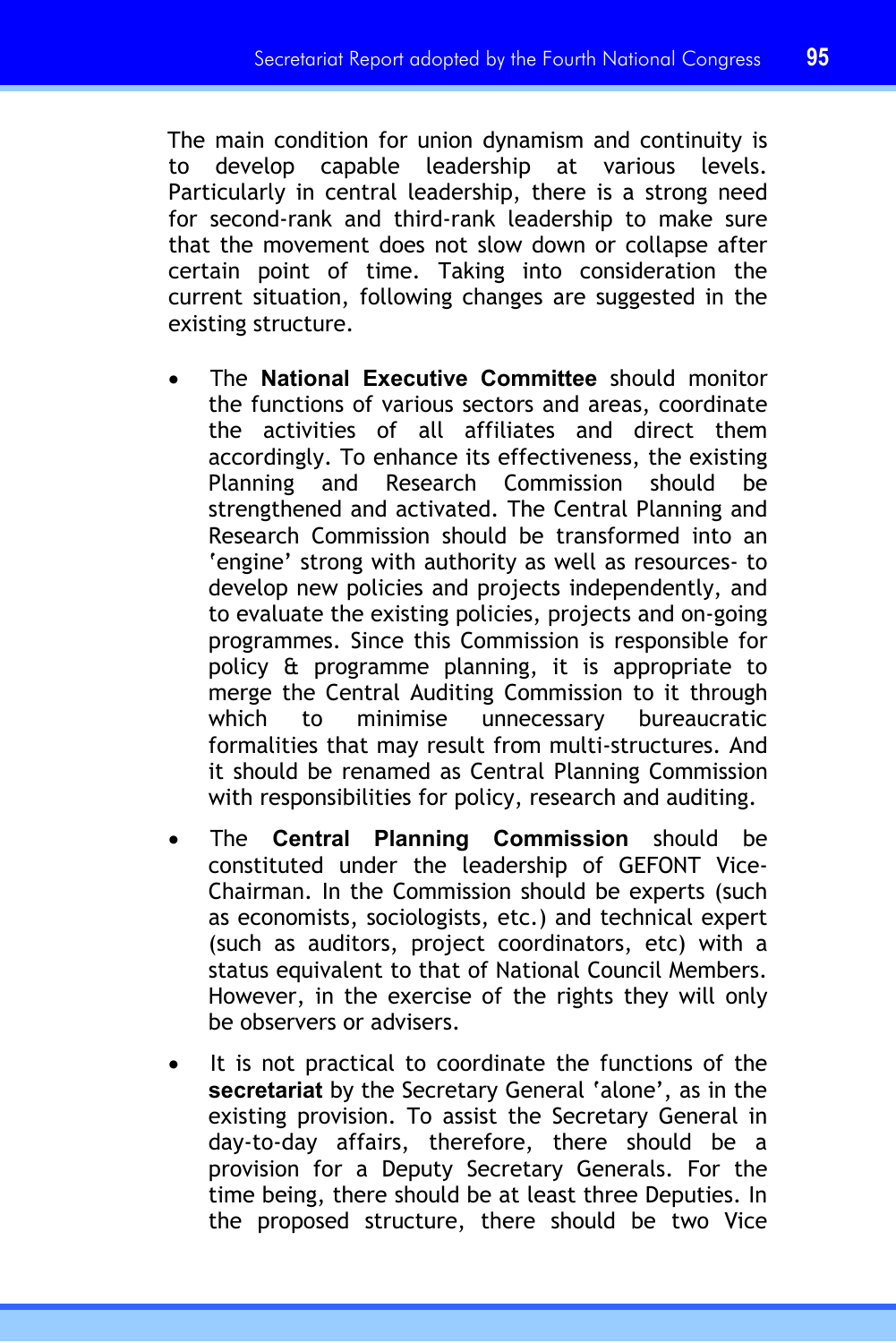Chairpersons and three Deputy Secretary Generals. The Secretariat should be constituted under the leadership of the Secretary General with Deputy Secretary Generals, Regional Coordinators and the Coordinator of CWWD. The Secretariat is mainly the mechanism responsible for planning execution and running administration. Thus, existing 'compulsory' presence of Chairperson & Vice Chairperson is not necessary in the Secretariat meeting. It is like a 'ministry' which brings into force the plans devised by the 'executive' (the NEC).

- **Secretary General** is the administrative chief of GEFONT, thus is the Head of Central Office; who centrally plans the programmes & activities. The proposed Central Planning Commission develops the planning of policy only. What needs to be noted here is that these two positions and institutions are complementary to each other.
- The existing departments alone cannot coordinate all the programme activities of GEFONT at the time when it is rapidly expanding. To meet this challenge, therefore, departments should be arranged with distinct responsibilities as suggested below:
	- **Department of Trade Union Education:** Workers' education, resource centre management & operation and curriculum development
	- **Department of Finance:** Financial administration, fund operation & management and resource mobilisation
	- **Department of Foreign Affairs:** Development and expansion of international relations, and functions related to migrant workers
	- **Department of Labour Relations:** Labour disputes, trade union rights, implementation and monitoring of labour law
	- **Department of Publicity & Publication:** Publication and Publicity work including media, sports and cultural programmes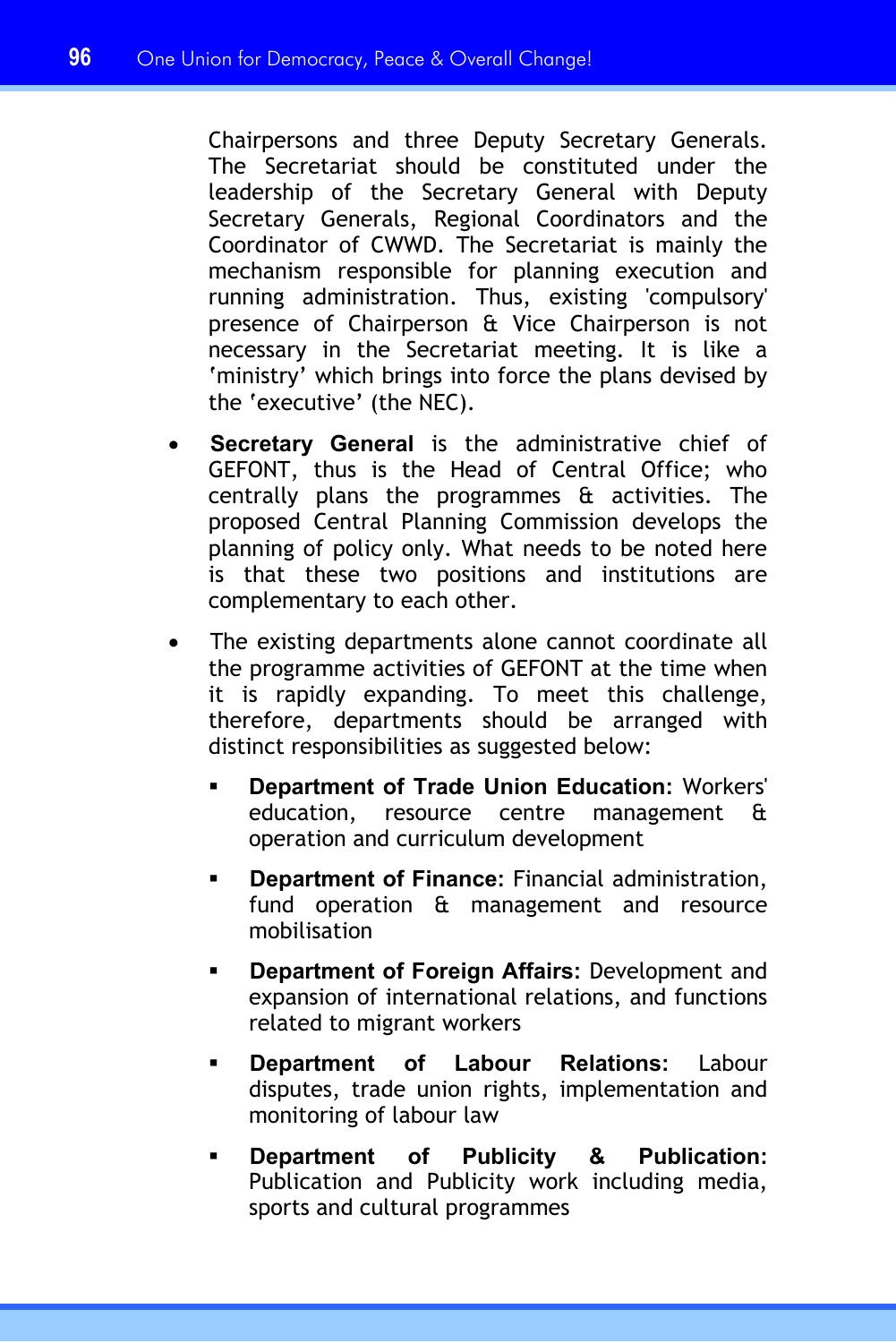- **Department of Social Security:** Cooperatives, occupational safety and health
- **Central Women Workers Department:** Special department concerning women workers
- The proposed departments should be coordinated by Deputy Secretary Generals as far as practicable.
- Departmental secretaries should be elected as permanent leaders to accomplish the functions of the departments. On the basis of the proposed departments, there should be provisions for eight secretaries including the Secretary of the Central Office. In this structure, there is no need of a **Treasurer**.
- The provision for the Deputy Secretary General and Secretaries should be considered as a process of developing tyres of leadership. To expand this process to the affiliates as well, there should be a provision that the person elected as Chairperson, Vicechairpersons, Secretary-General, Dy Secretary Generals and the Coordinators be automatically relieved from the major posts from the affiliates.
- The size of the National Executive Committee should be expanded, from the current 35 to 41 size of the persons. In the NEC, there should be a proper balance in terms of gender, geography and ethnicity. The representation of women leadership should at least be 15 percent of the total number.
- On the backdrop of the above, the national structure should be as following: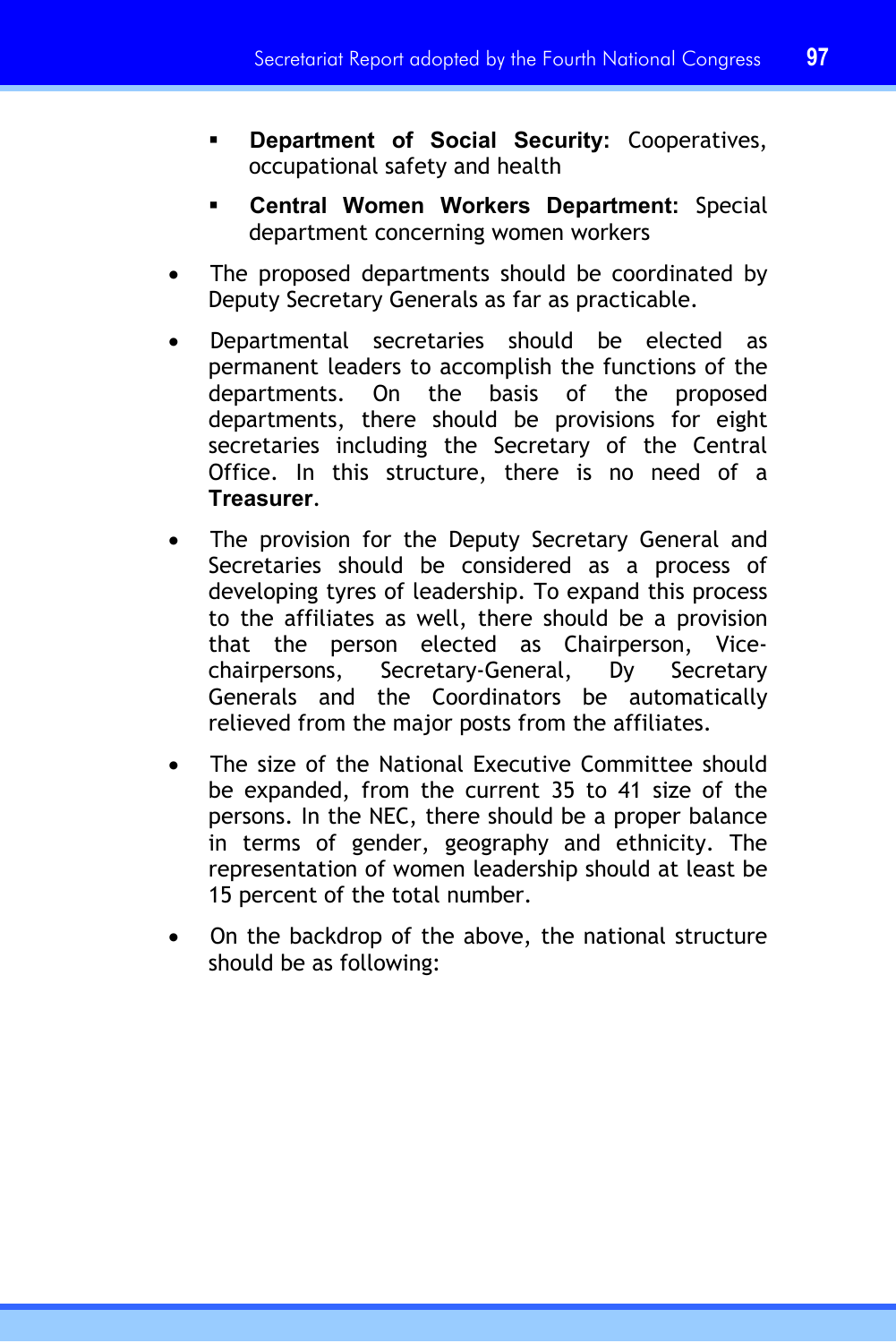

#### **Chart 5: National Structure: New Proposal**

### **Position & Responsibility in the National Structure**

| 1. | Chairperson:                                        | Chief, Political-Organisation                                                                     |
|----|-----------------------------------------------------|---------------------------------------------------------------------------------------------------|
| 2. | Vice Chairperson                                    | Deputy to the Chairperson                                                                         |
|    | Vice Chairperson                                    | Chief, Central Planning Commission                                                                |
| 3. | Secretary General                                   | Chief, Administrative- Mobilisation                                                               |
| 4. | Dye Secretary General (3)                           | Coordinators of the Departmental work                                                             |
| 5. | Regional Coordinators:                              | Coordinator of the affiliate activities in Regions                                                |
| 6. | Coordinator of CWWD:                                | Coordinator of Women workers among Affiliates                                                     |
| 7. | Secretaries (7)                                     | Secretaries to Department                                                                         |
| 8. | Members (23)                                        | From Affiliates 8<br>Ex-officio members 15<br>Chair, Zonal Committee-12<br>Coordinators of RWWD-3 |
|    | Total                                               | 41                                                                                                |
| 9. | <b>Principal Secretary</b><br>to the Central office | 1 (Appointed by NEC)                                                                              |

3. **Regional Coordination Committee:** As per the existing provision, this Committee is the 'highest' body in the concerned region, and, as such, vested with all responsibilities 'legislature', 'executive' and 'ministries'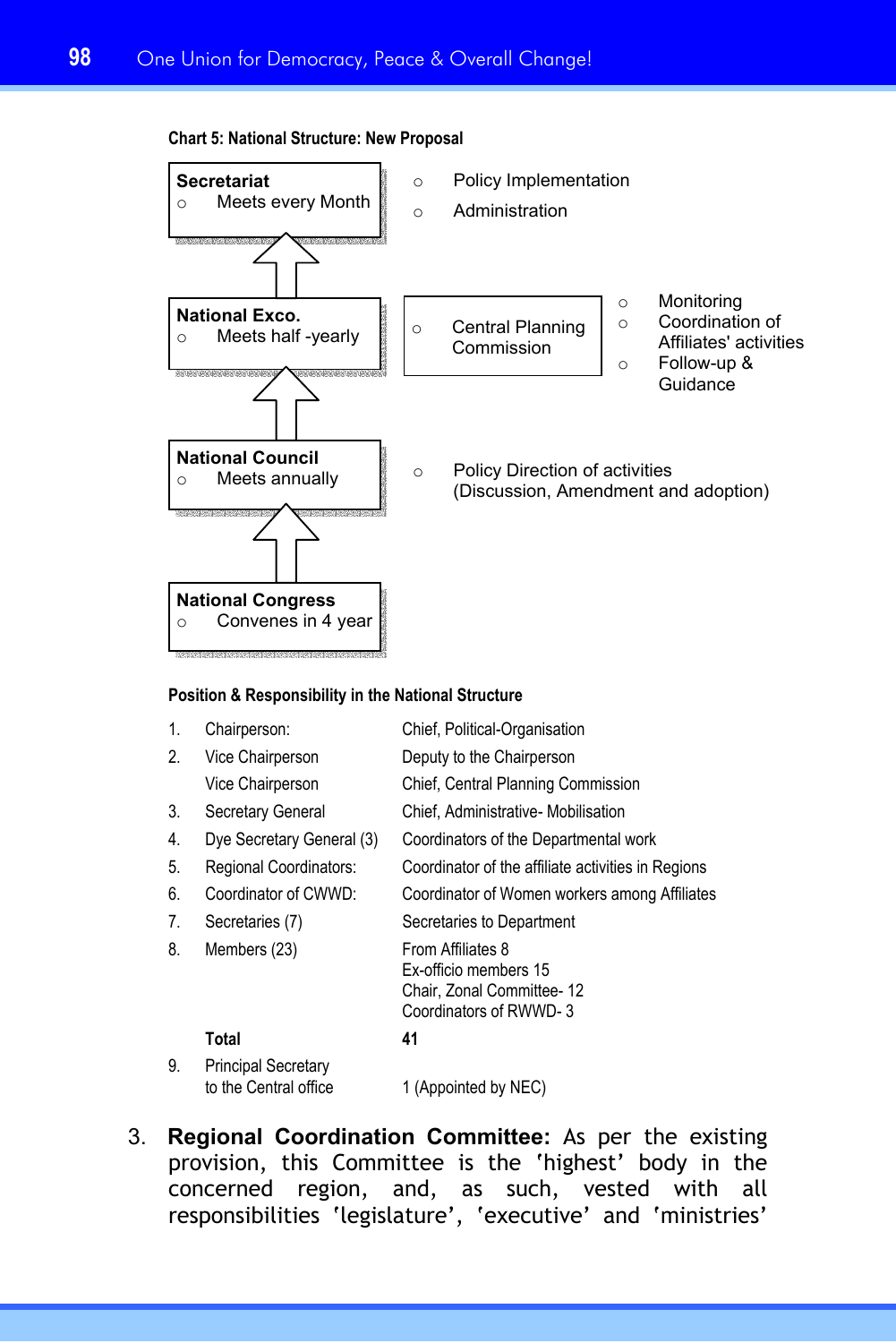to be carried out at the regional level. It was not easy coordinating three functions by a single mechanism. In addition, the legal arrangement of a small team (the provision of only the Zonal Chairperson as ex-officio member of the committee) definitely limits its functions and capacity. This mechanism not only failed to coordinate the functions of affiliates, it created a kind of conflict between the functions of the affiliates and the GEFONT local structures. Instead of being these two mechanisms complementary to each other, as expected literally, they turned to be competing in practice.

To address this problem, there should be a new provision for **Coordinating Council** at the **Regional** level. This council should act as a 'legislature' of the whole region of GEFONT. The regional council should propose yearly programmes for the region and monitor and evaluate the implementation of programmes devised by the National Executive Committee. Zonal Committee chairpersons and Secretaries, Coordinators of the Zonal Women Workers Department and all central committee members of the affiliates of the concerned region should be ex-officio members in the regional council.

**Chart 6: Regional Structure: A New Proposal** 



• The existing Regional Coordination Committee should remain as it is. It should have a coordinator as the political-organisational chief and the chairpersons of each Zonal Committee & Coordinators of RWWD as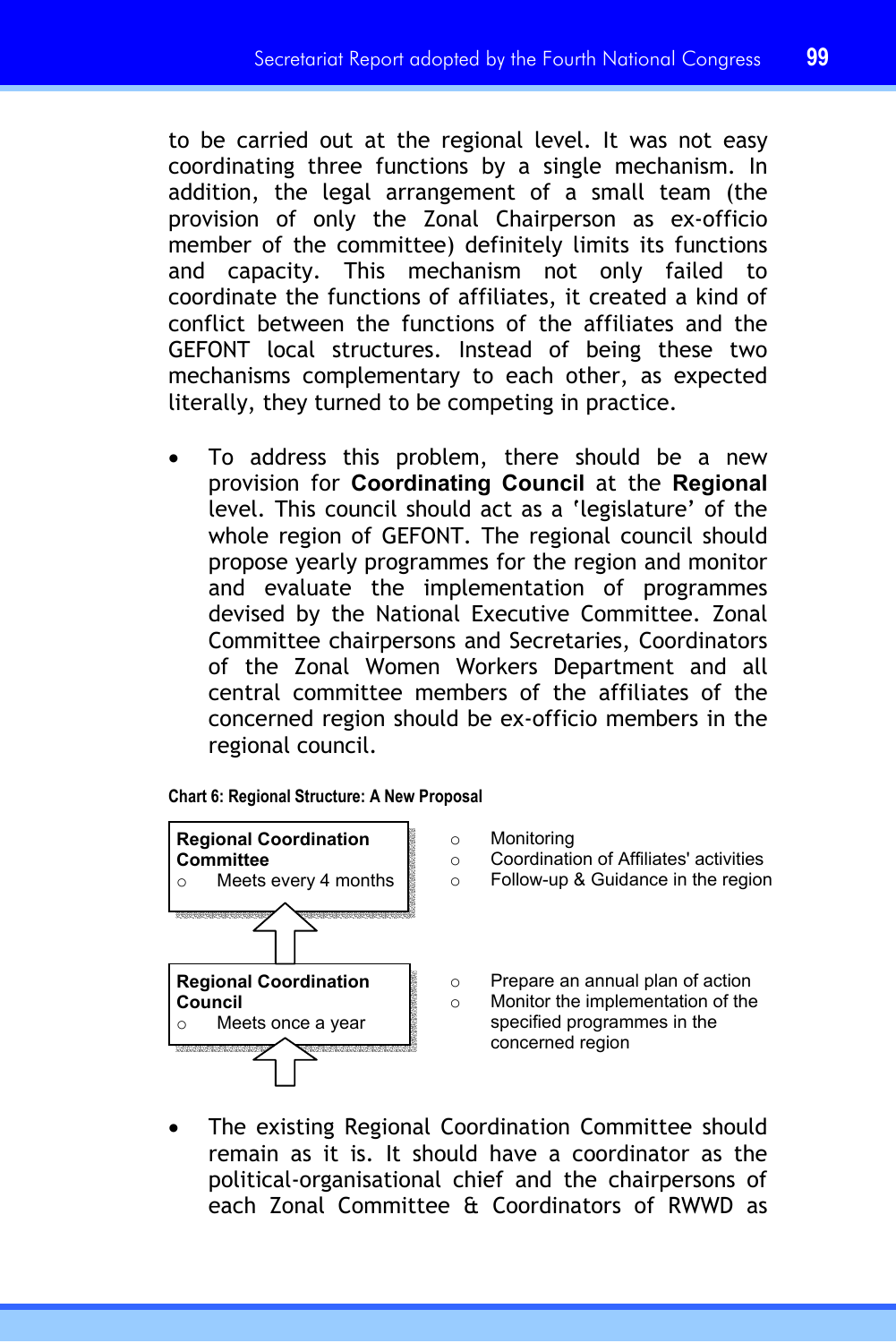members. As an executive committee, it should direct and monitor regional programmes, and coordinate the functions of the affiliates. The regional structure should be as proposed above.

- In order to foster the participation of women Regional Women Workers Department (RWWD) as a new structure should be added under CWWD. Its coordinator will be the ex-officio member of Regional Co-ordination Committee & NEC. Regional Women Workers Department will consists of Co-ordinator of ZWWD.
- 4. As a **local structure**, Zonal Committee functions now. Since the District Coordination Committee as per GEFONT Statute is voluntary, no such committees were constituted during this tenure. In the Zonal Committee, ex-officio members stand more than two-thirds of elected members as per the statutory provision. This does not match the democratic spirit, nor our goal to build a workers-based union movement.
	- To address this dilemma, the Zonal Committee should solely be elected by the local unions. The central committee members of the affiliates should no more be ex-officio members of the Zonal Committee. Similarly, the office bearers of the Zonal Committee or its members should not remain in the central committee of the affiliates. In the Zonal Committee, there should be a chairperson, vice chairperson, secretary and joint-secretary as office bearers and the coordinator of the Zonal Women Workers Department as an ex-officio member. The vice chairperson should be made the chief of the finance department, thus responsible for account operation & financial management. The size of the committee should be no more than 15 members, including the office bearers. As an executive committee at the local level, it should be responsible for coordinating the activities of the affiliates as well as for implementing proposed programmes, its follow-up and monitoring.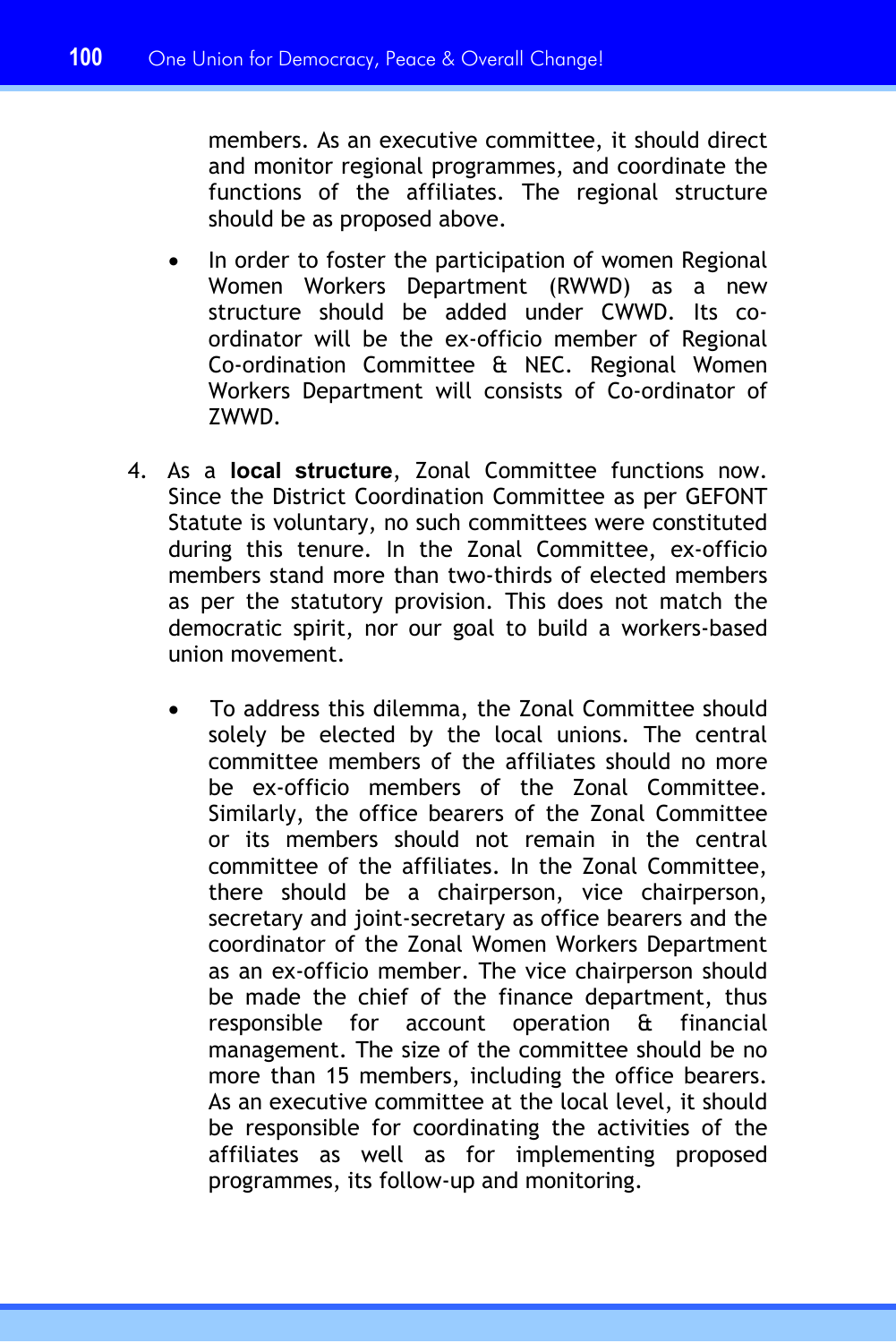- The debate as to whether or not to form district coordination committee should now come to an end. When a Zonal Committee is made a fully executive coordination committee, there remains no need for a district level structure of its kind. But there should be some mechanism at district level in order to involve the affiliates in policy intervention and programme planning.
- The mechanism is in fact the new proposal for **District Coordination Council**. This can be constituted in districts where at least three or more affiliates exist. The chairperson of the Zonal Committee chairs the district coordination council. Zonal Committee officials and members of the concerned district will be the ex-officio members of the council. The member of the District Women Workers Department, all enterprise-level & unit-level presidents in the district, and all district committee members of the affiliates will be the members of District Coordination Council. The council will be responsible for proposing programmes for the district concerned, follow-up and monitoring the implementation of programmes identified earlier in the concerned areas. To sum up the following should be the organisational structure at local level.





- o Programme monitoring in the concerned zone
- $\circ$  Coordination of the functions of the affiliates
- o Programme evaluation and direction
- o Prepare the annual plan of action
- o Monitor the implementation of specified programmes in the concerned area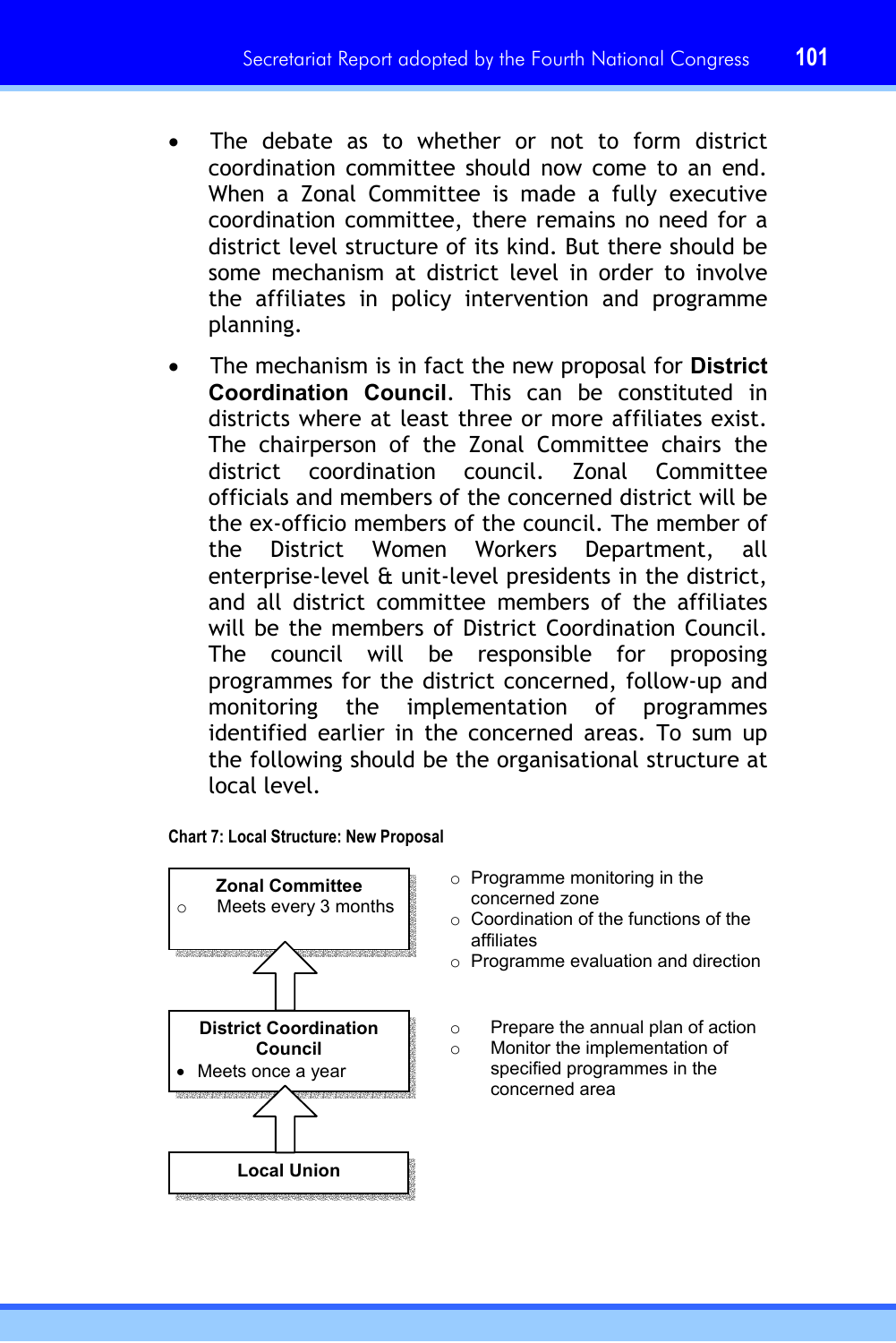In a glimpse, the GEFONT will have the following structural set-up.

### **Chart 8: Proposed Structure of the GEFONT**

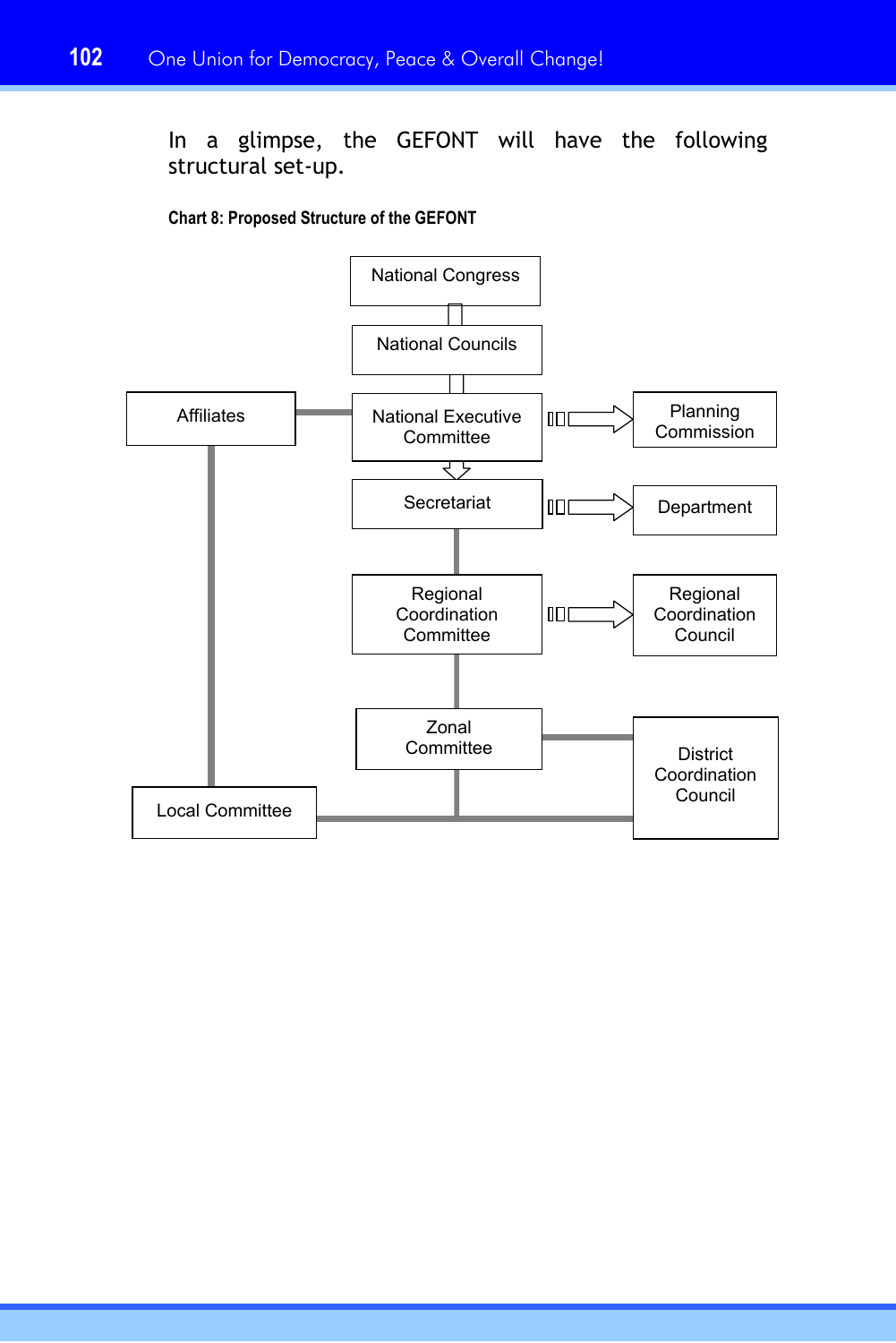# 6

# Scenario Forecast of Nepali Unionism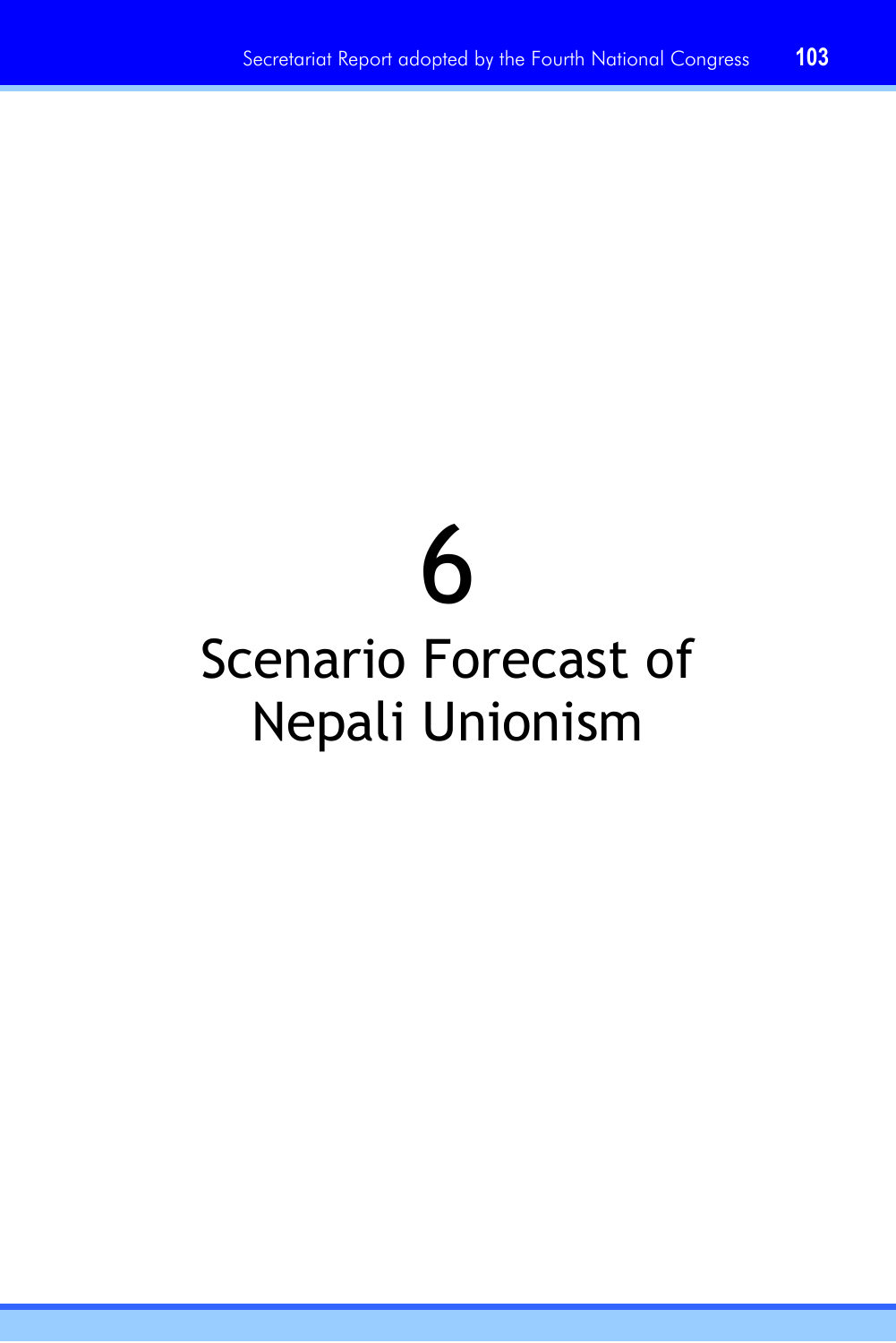It is not easy to forecast scenario of the union movement given the current political situation, which is so fluid. However, we can imagine three types of scenarios:

**Scenario 1**: Statusquo **Scenario 2**: Progressive Change **Scenario 3**: Extreme National Crisis

Given the current balance of political power, the **first scenario** seems imminent. And, there runs a risk of intense militarization by both the left and right-wing extremism. Politics and people's power may be pushed towards marginal point and the achievements of the 1990 People's Movement may be further curtailed. Political parties and people's organisations may not be banned but they will have very little to engage in political processes. A so-called government may carry out day-to-day administration on the directives of the customary conservative force. The situation can be termed as 'guided democracy.' The State will be run by the customary power active in cities, outskirts and urban centres may adopt a policy of controlling over rural and outlying areas through both carrot & stick measure. Thus, a regressive move would prevail in political dispensation.

If this situation is to emerge, GEFONT and national trade union movement would face the following **challenges**:

- GEFONT will be relatively weak; frustration will enter into union movement
- Policy intervention will be weak. It will be difficult to mobilise the working class people into democraticpolitical mainstream as all major democratic-political outlets will be tightened.
- Trade union movement will be reduced a 'reactive' engine that would show concern after the occurrence of an incident. There will be no prospect for proactive initiatives.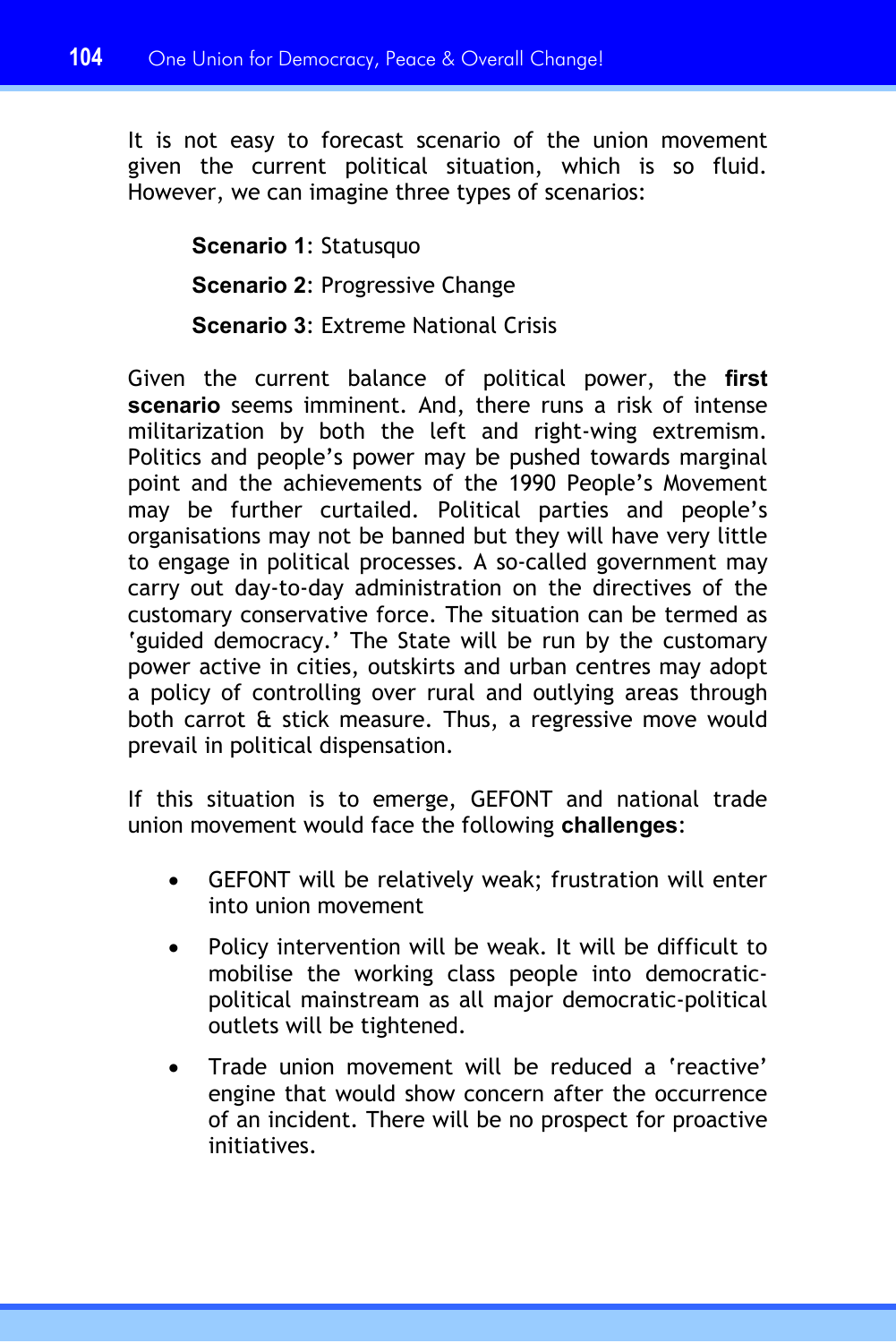This scenario may also lead to the following **opportunities**:

- Working class people of all ideologies may come under an umbrella to restore peace and democracy
- Like in the *Panchayati* era, union movement may be polarised into pro-regressive and anti-regressive streams. GEFONT could consolidate itself as a common union movement of anti-regressive streams.
- A new identity & image of union movement could be established in Nepali society.

If the experience of South Asia and other newly democratised countries is any guide, **guided democracy** does not sustain in our geo-political set-up. Lacking political commitment, the security force may not be able to control insurgency and the resultant violence escalated in the rural areas.

Such a situation may give rise to a new kind of transitional phase. There could be a unity temporarily between the mainstream political parties—who truly represent the people's force—and the ruling traditional force. In such a scenario, a powerful and all-party government could be formed. The movement against regression may reach a new height resulting in a quantitative reform in the status-quo. This would then force the political parties towards qualitative reform. Such a transitional phase may not last long, and will take us to the **'scenario-2'** situation.

Conflicts and insurgencies of all kinds will have ultimately been resolved through dialogues and political processes. Drawing insights from this phenomenon, the internal and external political forces will encourage the State and the insurgents to hold dialogues. If this happens, packages of overall change will be forwarded for the peaceful resolution to the problems. The rebels, the customary power-now controlling State power and the political parties which represent the people's Power will engage in interactions, debates and dialogues as per their political agenda. All this will lead to an environment of change; and, to a series of exercises, both hidden and open, aimed to consolidate democracy, make people completely sovereign and the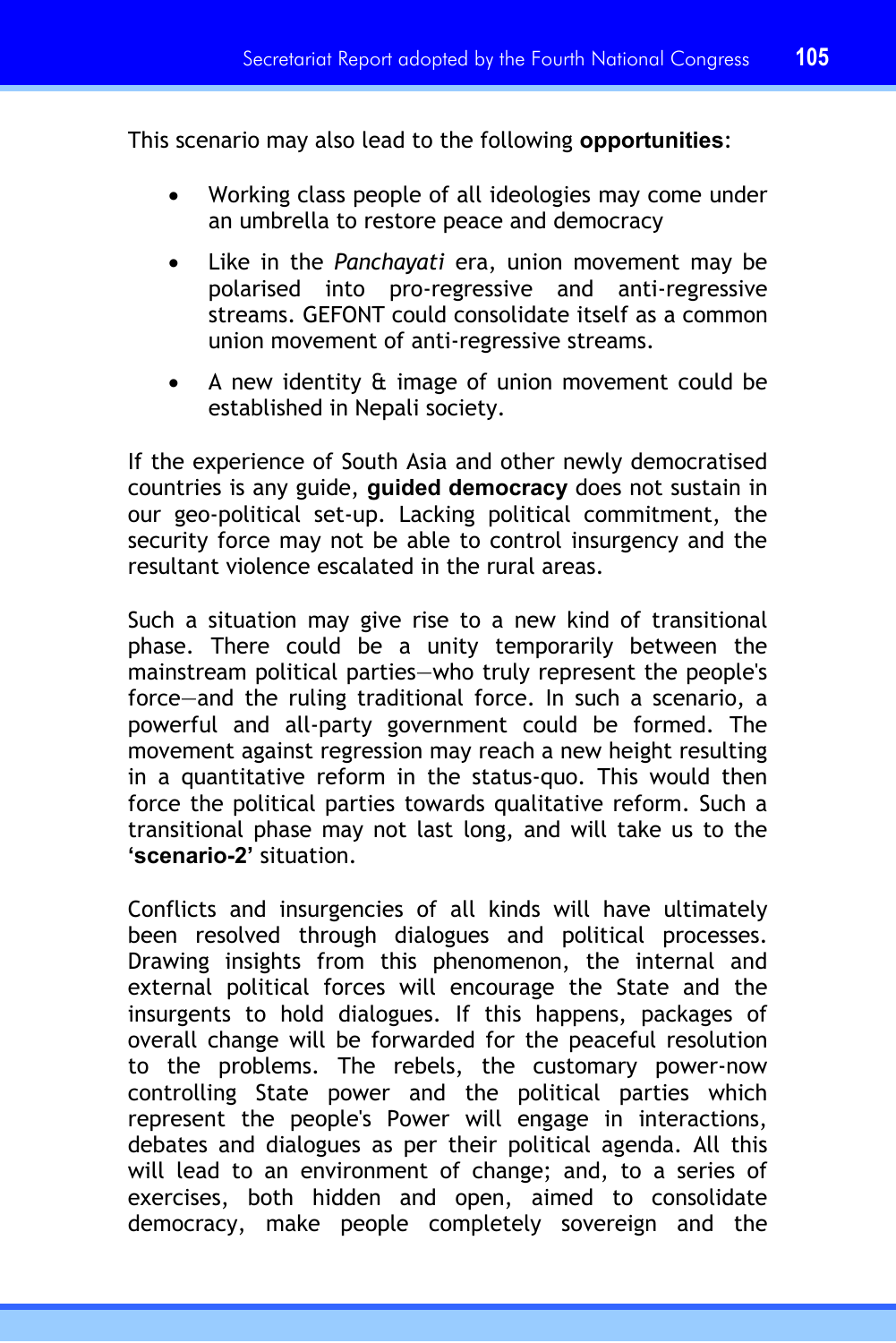monarchy fully constitutional. A new transformatory condition will also emerge vis-à-vis the mainstreaming of the rebel force and the management of their weaponry. This phase of transformation may relatively be long, and it may prove to be a time of unity and polarisation amongst political forces.

In such a scenario, our movement may have to face the following **challenges:**

- GEFONT will have to compete with various competitors; even a division may be anticipated amidst traditionally friendly forces
- A new 'militant' force may emerge as a competitor. Because of this force, industrial relation may be influenced by 'extra-legal means' rather than by 'rule of law'.
- Instead of a large and widespread movement, GEFONT may have to be limited to small-scale activities. It may be reduced to a policy of power consolidation through labour disputes.

Under this scenario, there may also emerge a number of **opportunities:**

- The working class people will generate new hope and encouragement
- The mainstream trade union movement, including GEFONT, will be unified in a wider structure. Within union movement, democratic forces will be active nationwide to counter the expansion of antidemocratic and totalitarian forces.
- GEFONT will be fully committed to social justice and to the concept of the 'welfare state' that reinforces its goals. The significance of trade union movement will further expand in the society.
- All social partners will stand for a national consensus for a new economic system and social transformation. Union movement will be established as inevitable and generally-accepted institutions.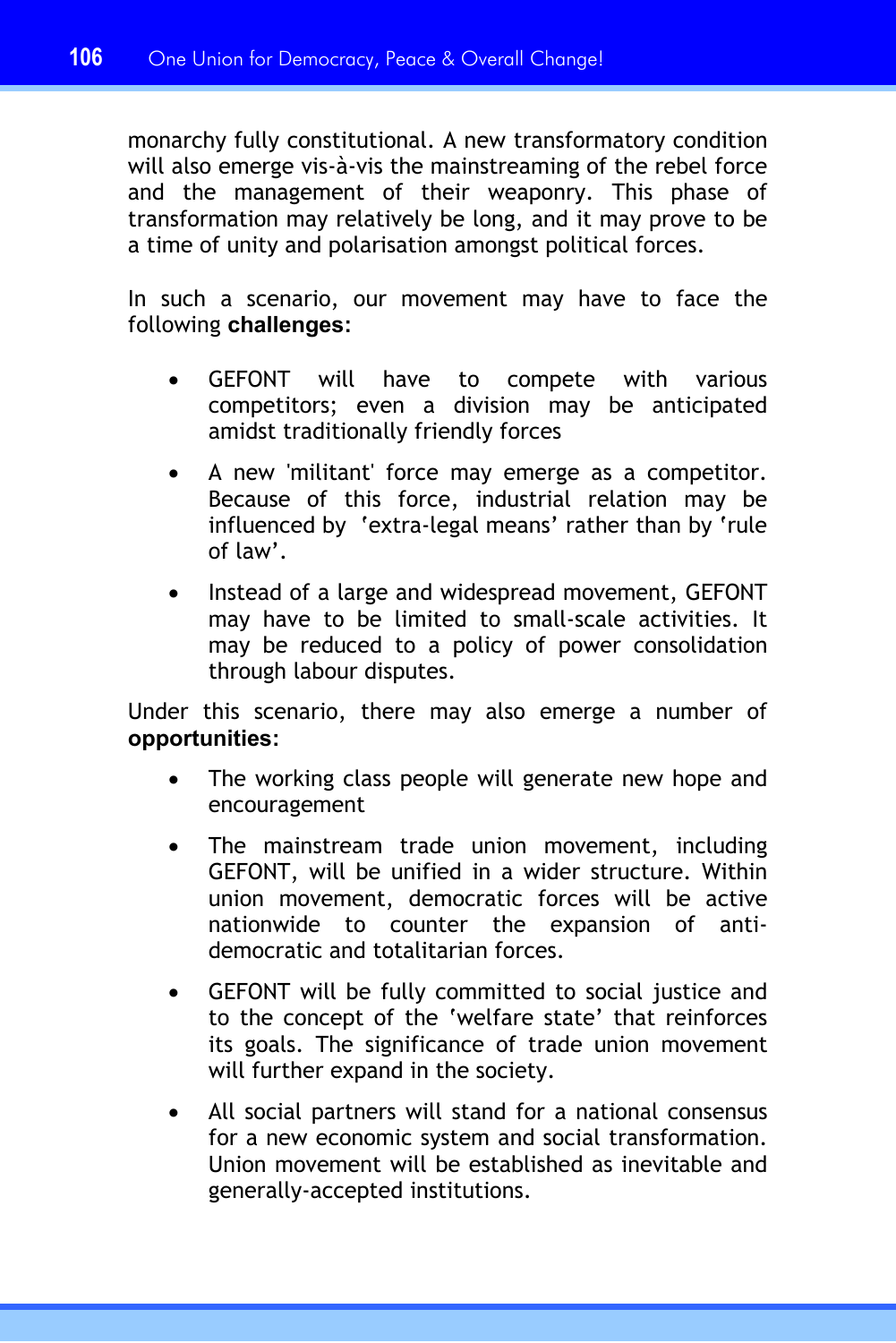- We will have a full support and solidarity from the international union movement.
- Union movement will move forward as a visionary movement of the entire social movement.

The increasing non-political and anti-social activities unleashed by the rebels and the intervention of international power centres into Nepali affairs hint that the possibility of the 'peaceful resolution of problems' seems dim. In such a situation, **scenario-3** comes into attention. The State may rigidly stick to the 'military solution to the problem', and the rebels may continue their strategy of capturing the state through a rebellious war. The power of people may weaken, the intervention of foreign power centres may escalate. The country may plunge into a civil war if foreign intervention and conflict is to continue. And Nepal may turn to a 'failed state'; our sovereignty may be in crisis.

In such a scenario, the trade union movement may have to face the following **challenges**:

- The nature of industrial relations will be changed in the labour market. Extreme anarchy will be a social reality. Working class people will be displaced & pushed into a state of extreme frustration.
- The strength of union will be weak; divisions and conflicts will hit the union movement.
- The issue of nationality will get prominence over the issue of class- rights and social security.
- Social dialogue will completely break down.

This will also create a few **opportunities**;

- GEFONT will reinforce its traditional 'revolutionary' zeal. It will develop itself as a common forum of patriotic, nationalist and democratic forces.
- Union movement will sustain albeit as a defensive movement. It will draw moral solidarity from international union movements.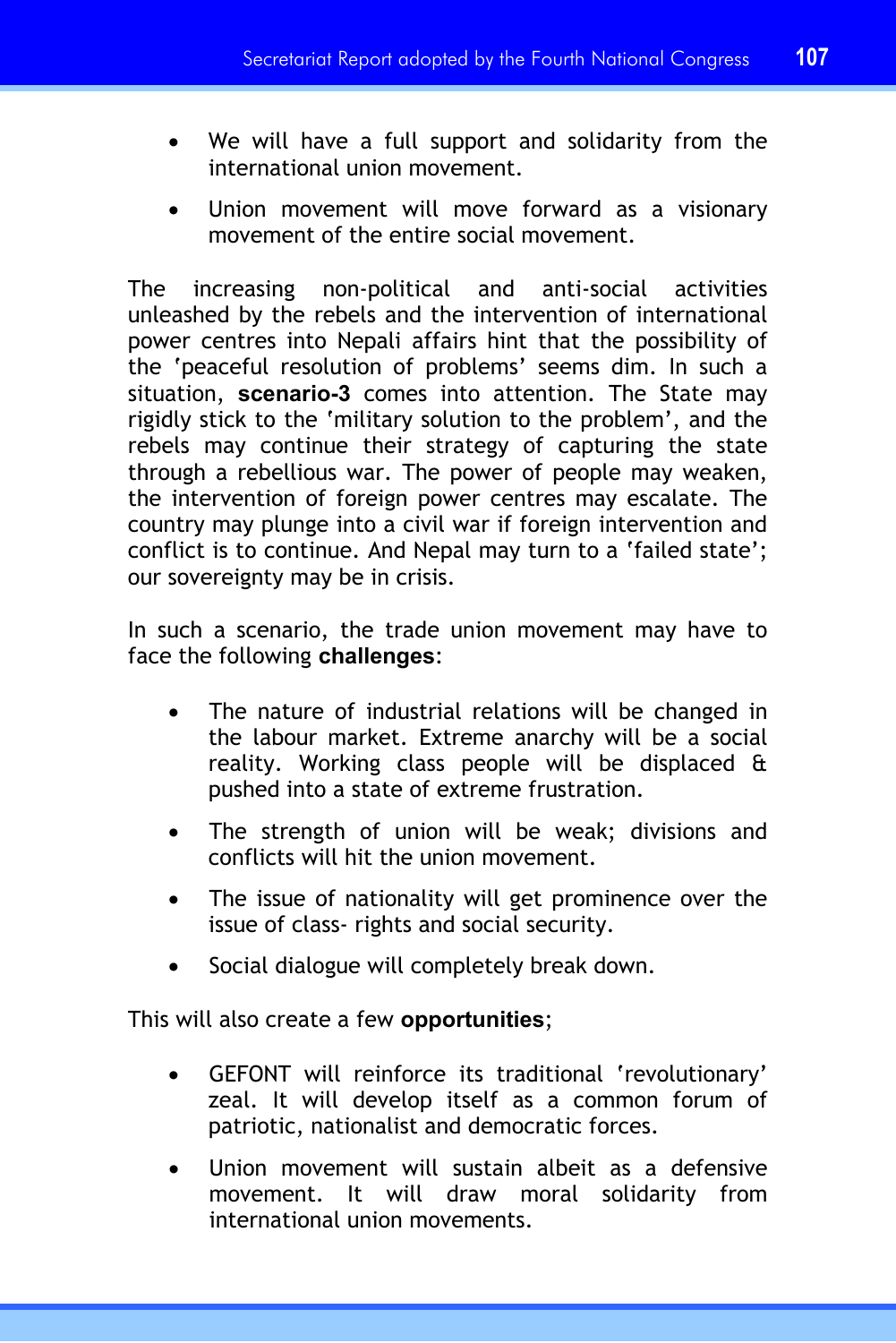We should prepare the Nepali trade union movement capable to face any challenges posed by unfolding political reality, and able to capitalise on available opportunities. The theme of the 4<sup>th</sup> National Congress-Enhance One Union for Democracy, Peace and Overall change—rightly reflects our vision of the future trade union movement.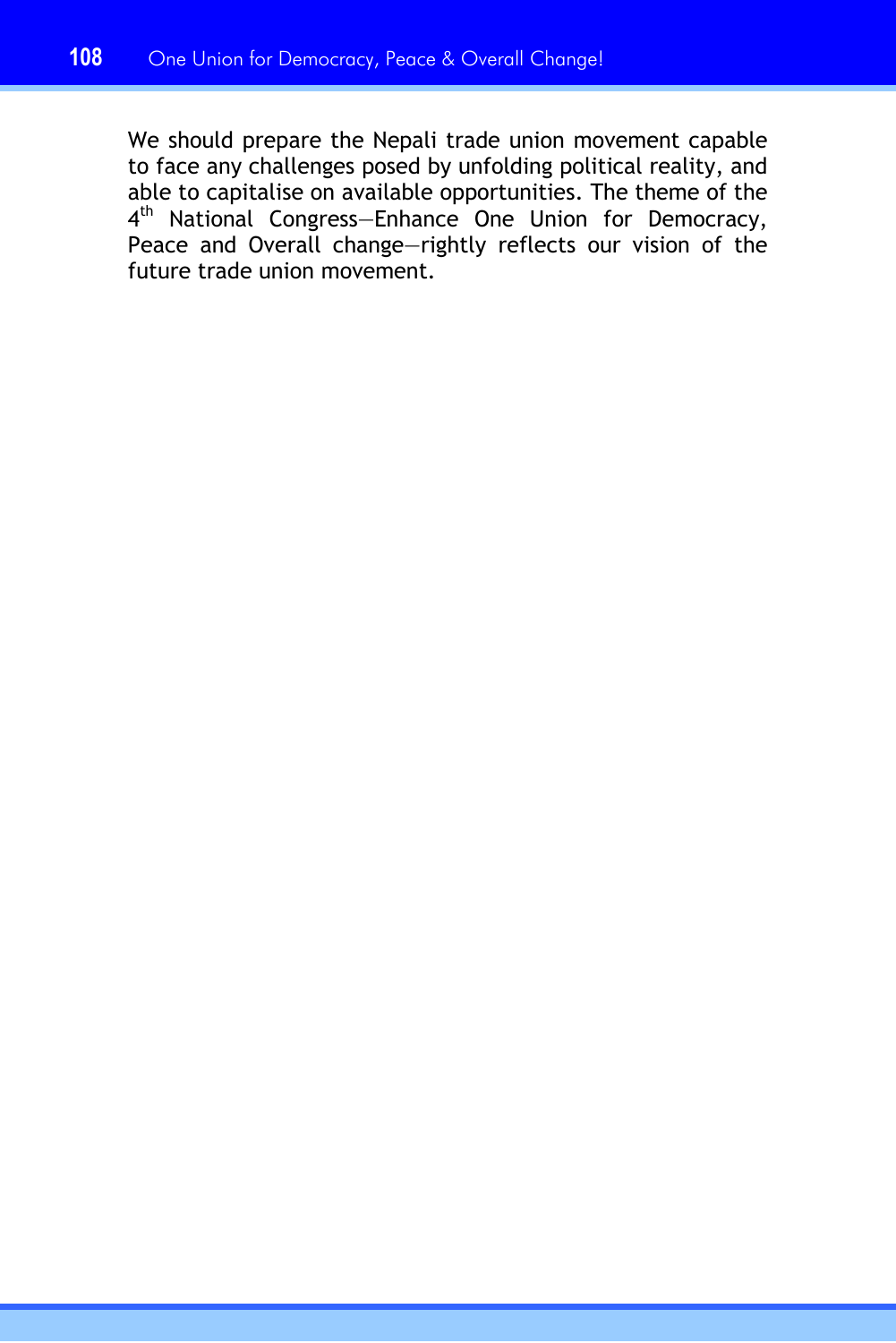# 7

# Proposal of Future Plan of Action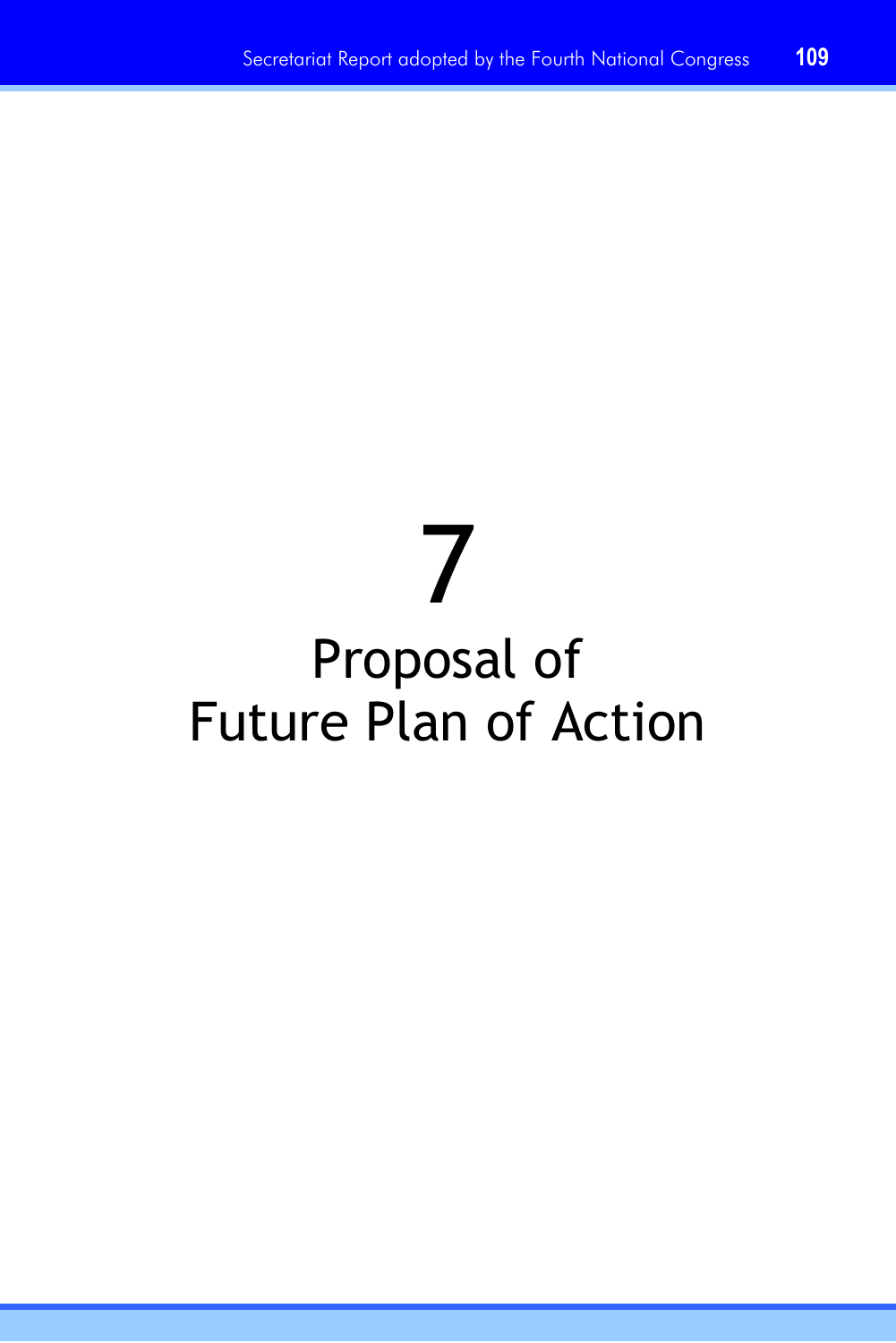For the forthcoming tenure the following plan of action has been proposed:

- 7.1 Partnership with political parties for social transformation:
	- Continue partnership with political parties for the restoration of democracy, peace and social advancement.
	- Launch political education campaign by forming 'socialist study group' at all level of trade unionslocal, district, regional and central.
- 7.2 Education campaign:
	- Developing separate curriculum for workers in the formal, informal & self-employment in order to systematise Trade Union Education
	- Developing separate curriculum for target groups like grass-root workers, cadres and leaders in order to provide political & issue-based education
	- Emphasising to develop issuewise-experts and continuing the ongoing educational activities
- 7.3 Organisational expansion and mobilisation:
	- Consolidate regional and zonal structures
	- Activate organisational mobility through division of work into policy making and organisation mobilisation.
	- Centralise the labour force at regional and central levels and mobilise it at least 5 times a year as below.
		- o **May 1:** Kathmandu-based (International Labour Day)
		- o **November 20:** Regional level (International Child Rights Day)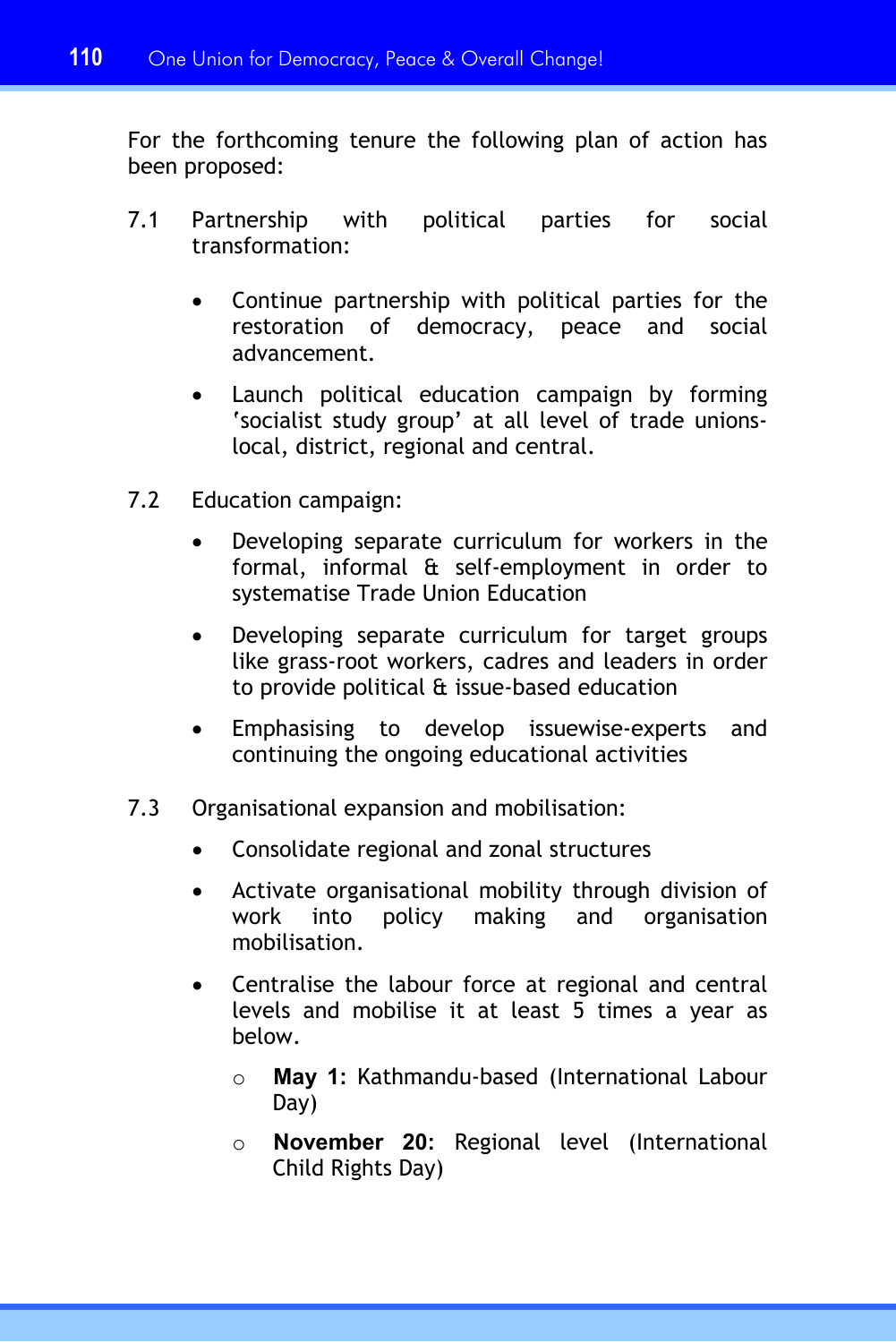- o **December 18:** Regional Level (International Migrant Workers Day)
- o **March 8:** Kathmandu-based (International Working Women's Day)
- o April 28: Regional Level (International Day for commemoration of accident victims)
- Actively involve in the implementation of the common 7-point proposal for the amendment of labour law and its enforcement. It should be done in the light of the principle of "the more social security, the more flexible labour market."
- 7.4 One union campaign
	- Continue the efforts to develop a labour parliament or a similar structure to bring into practice *One Union, One Voice*.
- 7.5 Involvement in issues of social concern
	- Undertake the following programmes to add sociopolitical dimension to trade union movement
		- o Launch class-based programmes
		- o Launch programmes against social discrimination
		- o Launch programmes against superstitious social ill-practices
		- o Support the movements of consumer rights
- 7.6 social security and worker cooperatives movement
	- Give continuity to GEFONT Health Cooperatives campaign
	- Conduct feasibility study for the operation of other cooperatives campaigns
	- Start operating Activist Welfare Fund
	- Consolidate the Welfare Fund for Woman workers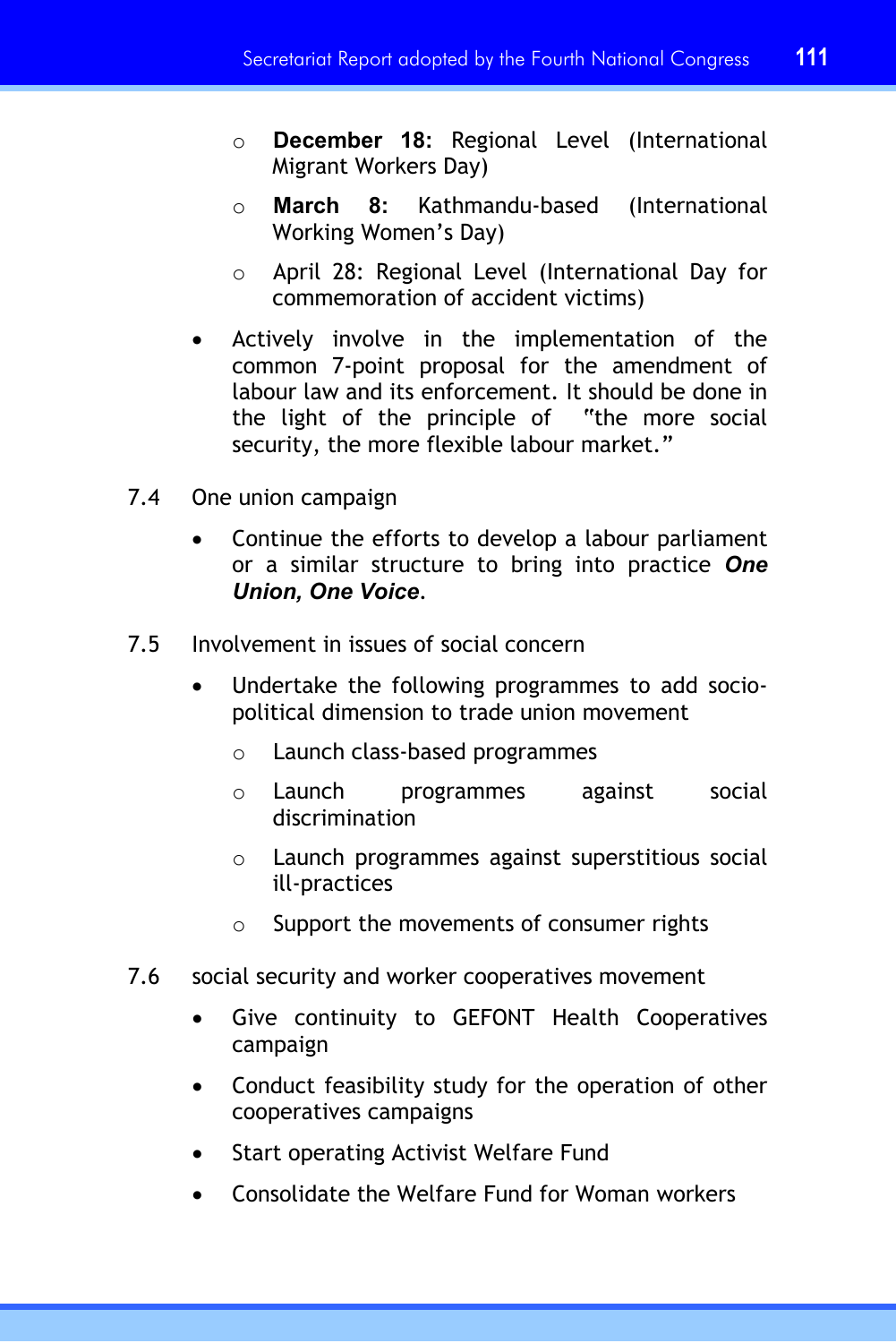- 7.7 Women Worker Campaign
	- Strengthen the existing policy with the aim to increase the participation of women by 5 percent in various levels.
- 7.8 Human resource development programmes
	- Give emphasis on the development of technical Human Resource
	- Focus on the development of vocationalprofessional work force
	- Focus on the development of politically capable leading force
- 7.9. Programme of the development of international relations
	- Collaborate with different international trade union centres with a view to go ahead for *one international trade union centre* in future days.
	- Promote the respective affiliates to affiliate with appropriate global union federations, and collaborate with them
	- Engage in regional and international alliances on the basis of South-South Cooperation.
- 7.10 Research, policy intervention, publicity and publication
	- Undertake research studies on contemporary and burning labour related issues
	- Publish the research reports and findings
	- Use various alternative media for the publicity work
- 7.11 Unionisation of the informal sector

Take initiatives to centralise unionisation campaign in the following sectors including agriculture and construction sectors.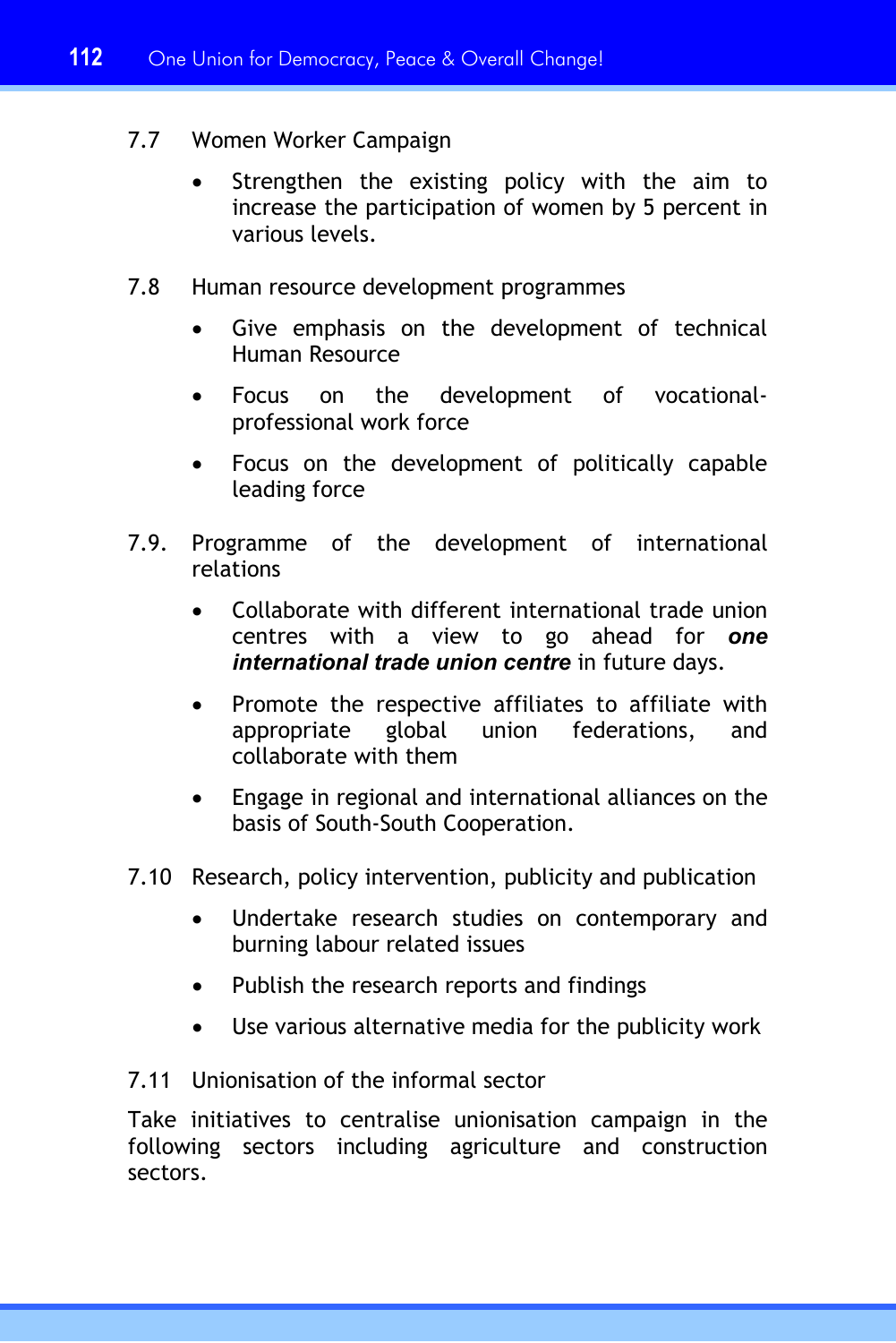- Shaloon
- Home-based workers
- Gold and silver workers
- Couriers and carriers
- Professional artists
- Service sector (cooperatives and finance)
- Nursing
- Security services
- 7.12. Financially self-reliant programmes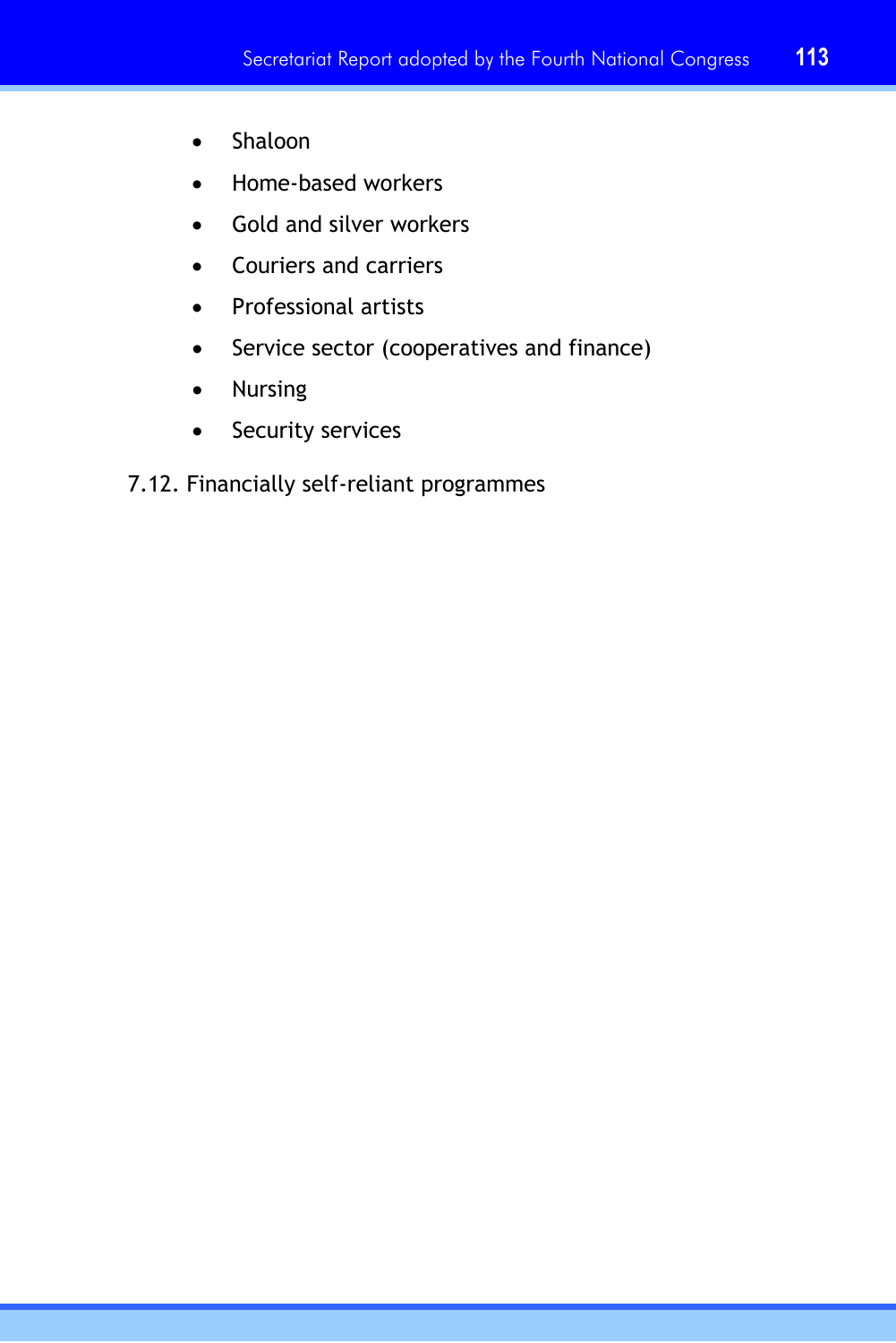# **Annex - 1**

# **7-Point agenda on Labour Law Reform: The Trade Union's Position**

Challenging rhetoric demand of Hire & Fire and "Labour Flexibility" of the employers, the three recognised trade union centres- General Federation of Nepalese Trade Unions (GEFONT), Nepal Trade Union Congress (NTUC) and Democratic Confederation of Nepalese Trade Unions (DECONT) placed a common position paper for the discussion on labour law reform agendas. Covering all 7-points of the agendas, following is the summary of presentation, presented on November 27- 28, 2003 in the bipartite social dialogue held in Kathmandu.

# **Underlying Principles and Policies**

- 1. Labour law is basically designed to protect the rights & interests of the workers. However, as the law can play a significant role in establishing harmonious industrial relations in the country, the law should contain provisions on the duties and discipline of the workers and rights and responsibilities of the employers.
- 2. The law must confirm to the ILO's declaration on fundamental principles and rights at work.
- 3. Provisions made in the law are only minimum conditions and the conditions above the minimum level can be arrived at collective bargaining process.
- 4. The labour market should completely be free from any kind of discriminations based on cast, race, gender, colour, political & religious belief, marital status, and origin etcetera in terms of employment and implementation of labour legislation. There should be equal pay for equal value of work.
- 5. Every worker should have freedom of association and right to collectively bargain. No person would be fired or harassed in no way based on their involvement in union activities and CBA process as the union activists.
- 6. Exploitative labour practices such as forced and child be strictly prohibited in the workplace. Those found guilty in such practices would be strongly punished.
- 7. Labour market flexibility and social security issues are not contradictory concepts. In fact, they are complementary. There can be high degree of flexibility when there is high degree of social security in the country. The policy should focus on the concept of "more the social security more the flexibility".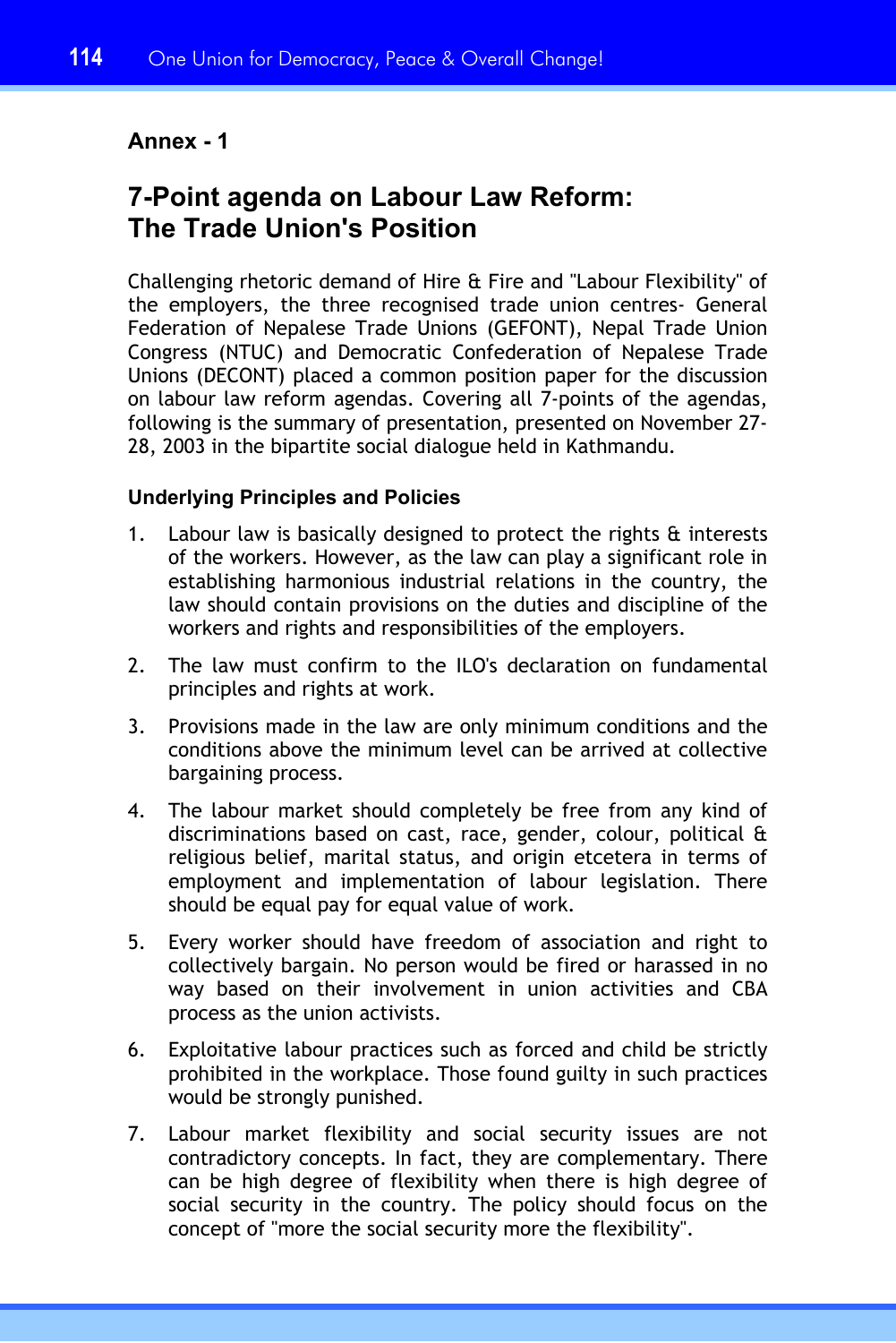- 8. In order to guarantee the social security of each worker, a contributory Integrated Social Security Fund by the three social partners can be established.
- 9. There is a need to strengthen the roles of three partners for harmonious industrial relation and improve labour administration.

## **Proposal on Seven Points**

Social Security Scheme: There is a limitation in applicability of the existing social security scheme in Nepal. Gratuity, Provident Fund and some sort of maternity leaves are common package in formal sector. In government services and in some of the Public Enterprises provision of Pension also exists. However, large numbers of workers are out of safety net.

Thus, proposed social security scheme should have of coverage of all informal and formal sectors, all geographical regions, all registered employees, and all employees earning different levels of income.

Similarly, proposed contribution ratio by employees, employers and government to be of 1:2.5:2.5 into the social security fund. The unions propose the sources of contribution to come from the enterprises, construction companies, agriculture land revenue, and remuneration tax. The tripartite committee will operate the Fund. The unions proposed a phase wise proposal of social security in both formal and informal sectors is given below.

| <b>Formal Sector</b>                                                                                                                             | <b>Contruction Sector</b>                                                          | <b>Other Informal Sector</b>                                                  |
|--------------------------------------------------------------------------------------------------------------------------------------------------|------------------------------------------------------------------------------------|-------------------------------------------------------------------------------|
| <b>First Phase</b>                                                                                                                               | <b>First Phase</b>                                                                 | <b>First Phase</b>                                                            |
| Old age phase<br>(Pension, PF, Gratuity)                                                                                                         | • Sickness and Medical<br>Expenses                                                 | • Sickness and Medical<br>Expenses                                            |
| • Medical Leaves, Medical<br>expenses (including<br>hospitalisation)<br><b>Maternity Protection</b><br>Disability benefit<br>• Survivors benefit | <b>Maternity Protection</b><br>٠<br>Disability benefit<br>٠<br>• Survivors benefit | <b>Maternity Protection</b><br>Disability benefit<br>٠<br>• Survivors benefit |
| <b>Second Phase</b>                                                                                                                              | <b>Second Phase</b>                                                                | <b>Second Phase</b>                                                           |
| Family responsibility<br>Unemployment allowance                                                                                                  | • Family responsibility<br>• Educational Support                                   | • Educational Support                                                         |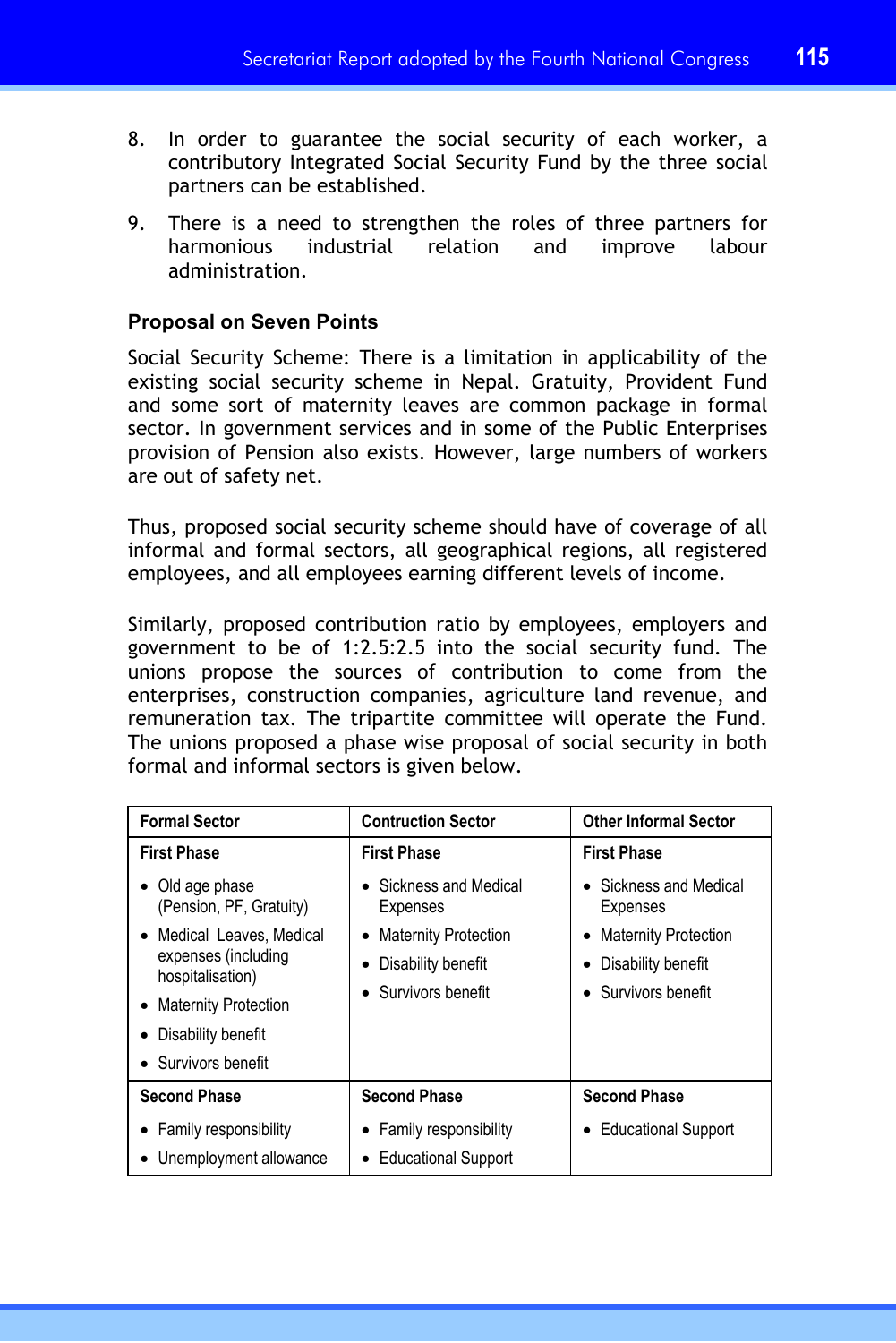|  | <b>Third Phase</b>                                                                     | <b>Third Phase</b>                                                                    |
|--|----------------------------------------------------------------------------------------|---------------------------------------------------------------------------------------|
|  | Old age benefit<br>(Including pension)<br>• Unemployment allowance<br>Social Insurance | • Family Responsibility<br>• Old age benefit<br>(Including pension)<br>• Unemployment |
|  |                                                                                        | allowance<br>Social Insurance                                                         |

# **Flexibility & Exit Policy**

**On present debate on flexibility:** The present debate on flexibility measures has confined to legal, administrative and market aspects of labour flexibility. Trade unions believe that there should be balanced control on these three aspects.

**On payoff decisions:** Though, in principle, trade unions agree on payoffs due to mergers, losses, industrial sickness, and introduction of new technology following points need to be considered:

- Payoff decisions to be interlinked with social security
- Payoff decisions to be made through due procedure including union consultation.
- All actions done through mala fide intentions are to be made void.
- Simplification of the law through bipartite and tripartite consensus.

# **On disciplinary actions**

- Meet all procedure including chances of hearing
- Produce adequate and appropriate evidence
- Personnel regulation (House-rule) of the company to be made an issue of CBA
- Government to issue model personnel regulation to avoid no personnel regulation situation.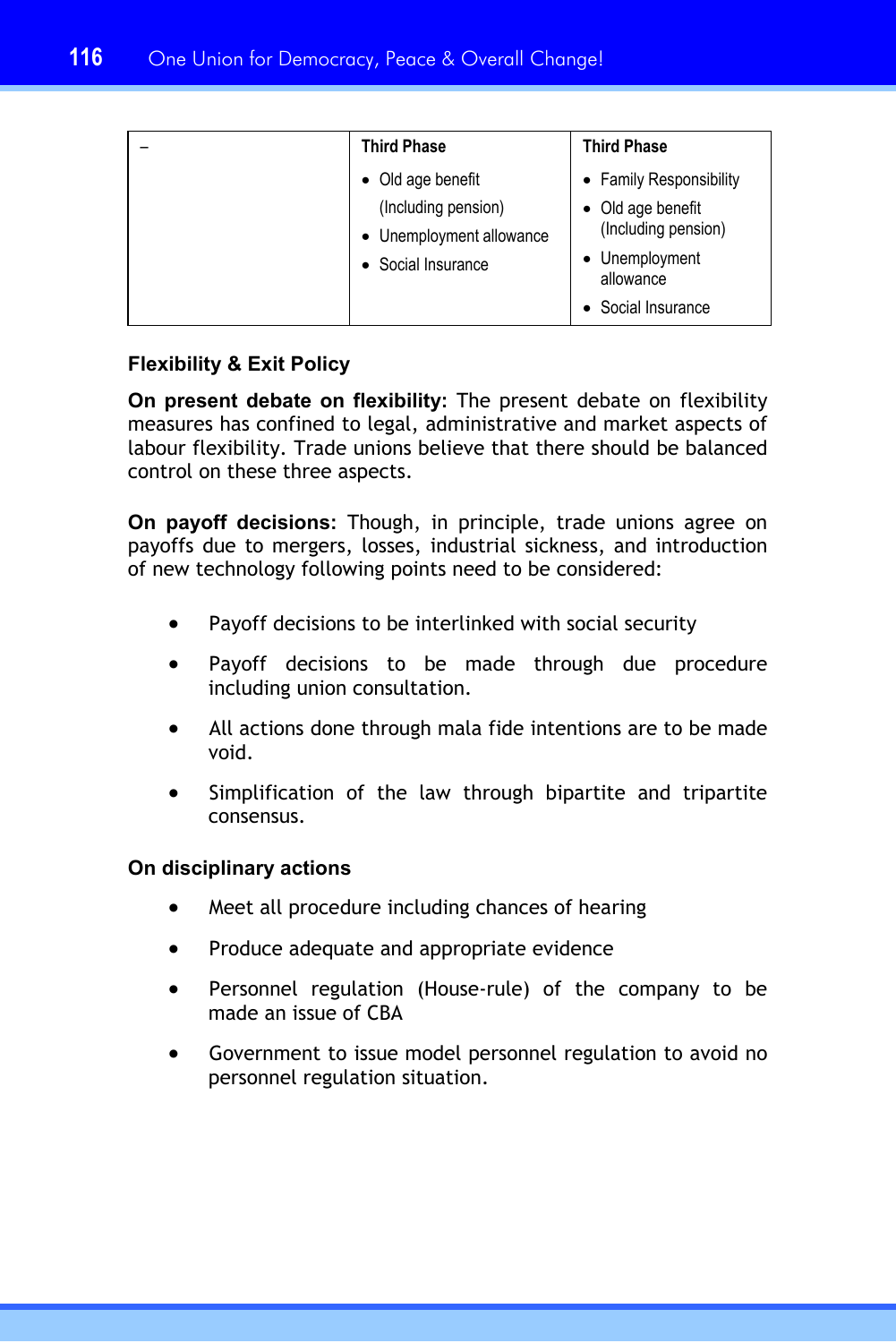# **On working hours**

- There can be flexibility in the determination the working hours
	- $\circ$  There could be minimum hours for compulsory OT
	- o Voluntary OT hours can be left after determining the maximum allowable hours.
	- o Acceptability of flexi time

**On minimum wages:** Minimum wages to be fixed at national level, at regional level and at sectoral level.

**On layoff decisions:** Layoff decisions can be taken at the bipartite consensus between management and trade unions.

# **On permanency issue**

- The workers can be divided into regular and irregular workforce. However, all workers are to be made eligible for minimum facilities, services and social security.
- The existing 240 days provision can be reviewed, however, the issue of social security and disciplinary actions to be made as per law.
- Irregular workforce to be defined as those jobs not having more than three months of duration. The irregular workforce can be hired under contract. However, in order to discourage unfair labor practices, if a single job is performed by different categories of workers, all workers are to be deemed regular workforce.

**Gender Issue:** Since there is a National consensus on Ten-points finalised by the TUC-GEP process, it is expected to implement them in practice.

**Labour Administration:** Labour Administration should be impartial & and effective. Thus, in order to enhance its capacity divide human resources as Labour inspection, Factory inspection and the Administration. Labour Court should handle all of the labour related justice; and the Labour should be strengthened in such way, which could judge immediately and efficiently. There must be the pool of labour administrators.